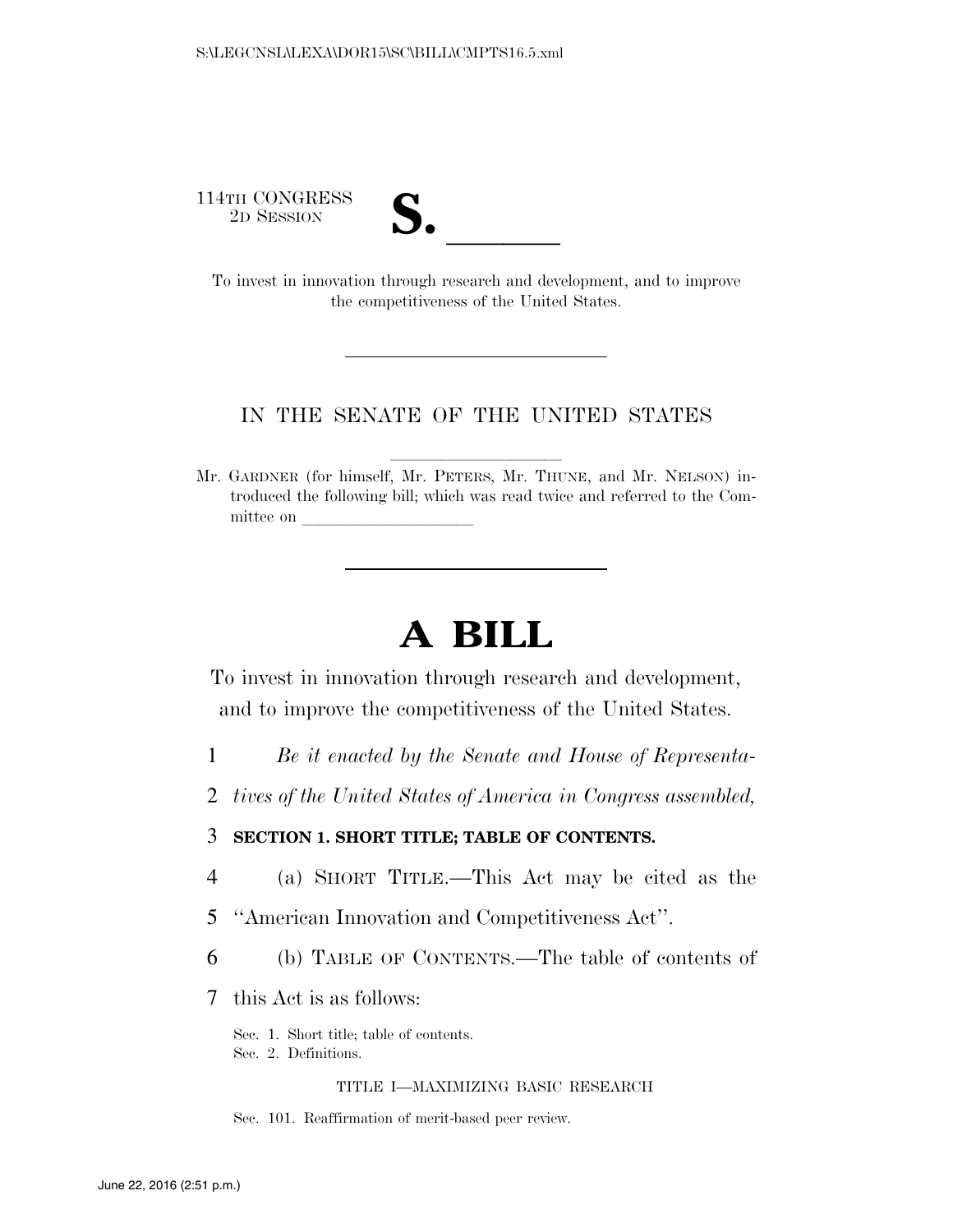- Sec. 102. Transparency and accountability.
- Sec. 103. EPSCoR reaffirmation and update.
- Sec. 104. Cybersecurity research.
- Sec. 105. Networking and information technology research and development update.
- Sec. 106. High-energy physics coordination.
- Sec. 107. Laboratory program improvements.
- Sec. 108. International activities.
- Sec. 109. Standard Reference Data Act update.
- Sec. 110. NSF mid-scale project investments.
- Sec. 111. Oversight of NSF large-scale research facility projects.
- Sec. 112. Conflicts of interest.
- Sec. 113. Management of the NSF Antarctic Program.
- Sec. 114. NIST campus security.

## TITLE II—ADMINISTRATIVE AND REGULATORY BURDEN REDUCTION

- Sec. 201. Interagency working group on research regulation.
- Sec. 202. Scientific and technical collaboration.
- Sec. 203. NIST grants and cooperative agreements update.
- Sec. 204. Repeal of certain obsolete reports.
- Sec. 205. Repeal of certain provisions.

### TITLE III—SCIENCE, TECHNOLOGY, ENGINEERING, AND MATH EDUCATION

- Sec. 301. Robert Noyce Teacher Scholarship Program update.
- Sec. 302. Space grants.
- Sec. 303. STEM Education Advisory Panel.
- Sec. 304. Committee on STEM Education.
- Sec. 305. Grant programs to expand STEM opportunities.
- Sec. 306. Centers of excellence for inclusion in STEM.
- Sec. 307. NIST education and outreach.
- Sec. 308. Presidential awards for excellence in STEM mentoring.
- Sec. 309. Working group on inclusion in STEM fields.
- Sec. 310. Improving undergraduate STEM experiences.
- Sec. 311. Computer science education research.

#### TITLE IV—LEVERAGING THE PRIVATE SECTOR

- Sec. 401. Prize competition authority update.
- Sec. 402. Crowdsourcing and citizen science.
- Sec. 403. NIST other transaction authority update.
- Sec. 404. NIST Visiting Committee on Advanced Technology update.

#### TITLE V—MANUFACTURING

- Sec. 501. Hollings manufacturing extension partnership improvements.
- Sec. 502. Federal loan guarantees for innovative technologies in manufacturing.

## TITLE VI—INNOVATION, COMMERCIALIZATION, AND TECHNOLOGY TRANSFER

- Sec. 601. Innovation corps.
- Sec. 602. Translational research grants.
- Sec. 603. Optics and photonics technology innovations.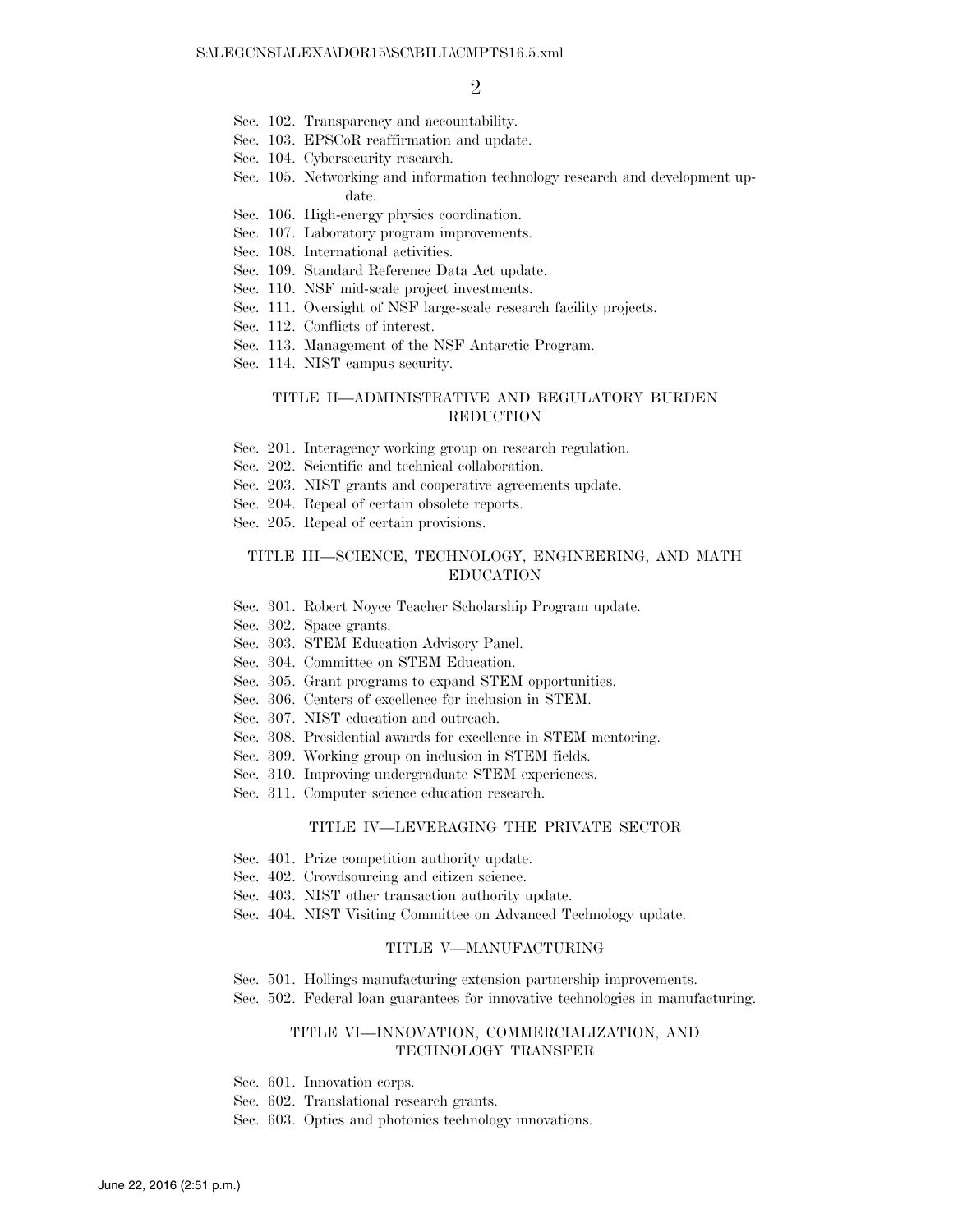# **SEC. 2. DEFINITIONS.**

In this Act, unless expressly provided otherwise:

 (1) APPROPRIATE COMMITTEES OF CON- GRESS.—The term ''appropriate committees of Con- gress'' means the Committee on Commerce, Science, and Transportation of the Senate and the Com- mittee on Science, Space, and Technology of the House of Representatives.

 (2) FEDERAL SCIENCE AGENCY.—The term ''Federal science agency'' has the meaning given the term in section 103 of the America COMPETES Reauthorization Act of 2010 (42 U.S.C. 6623).

 (3) FOUNDATION.—The term ''Foundation'' means the National Science Foundation.

 (4) INSTITUTION OF HIGHER EDUCATION.—The term ''institution of higher education'' has the meaning given the term in section 101(a) of the Higher Education Act of 1965 920 U.S.C. 1001(a)).

 (5) NIST.—The term ''NIST'' means the Na-tional Institute of Standards and Technology.

21 (6) STEM.—The term "STEM" has the mean- ing given the term in section 2 of the American COMPETES Reauthorization Act of 2010 (42 U.S.C. 6621 note).

 (7) STEM EDUCATION.—The term ''STEM education'' has the meaning given the term in sec-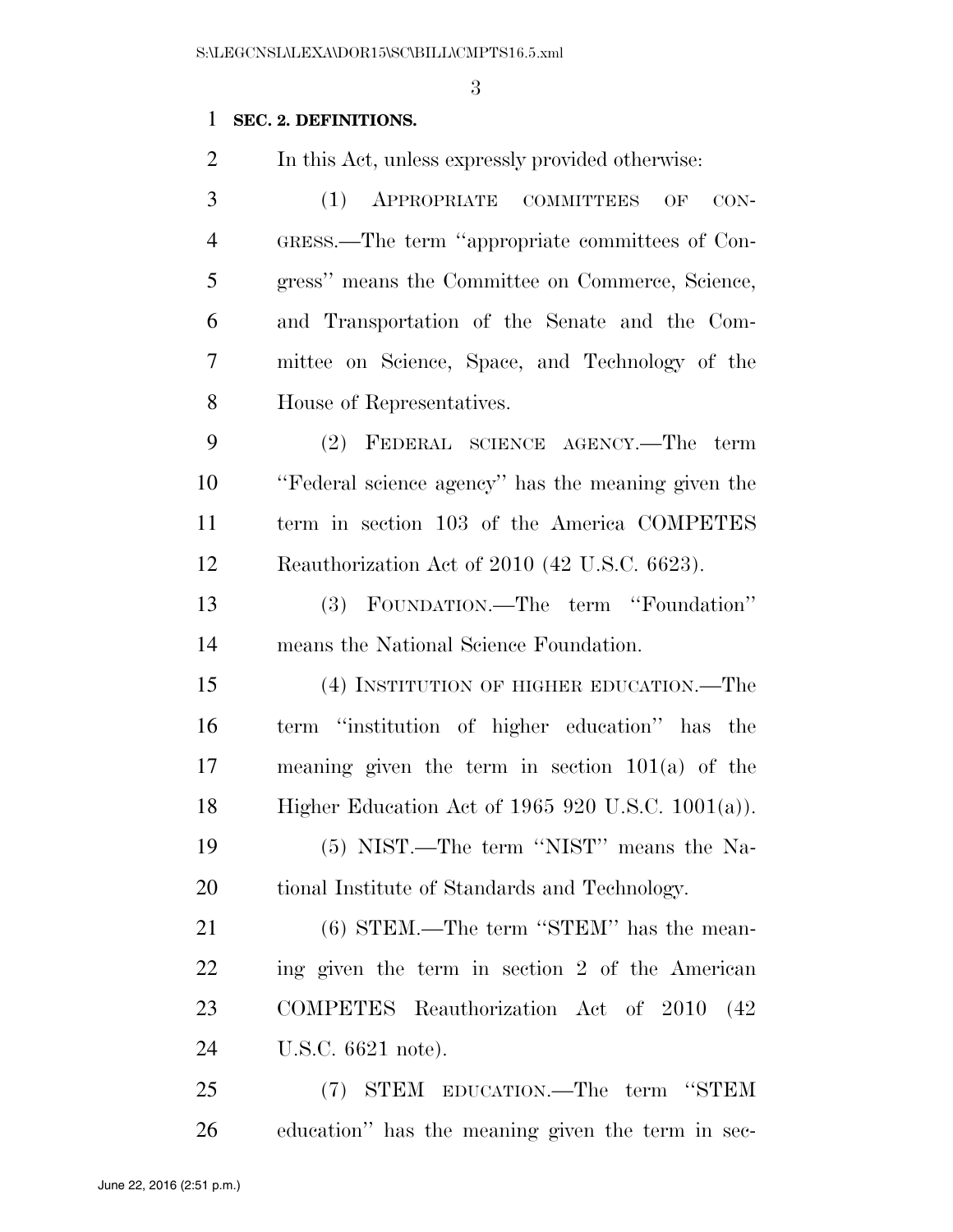|                | $\overline{4}$                                        |
|----------------|-------------------------------------------------------|
| $\mathbf{1}$   | tion 2 of the STEM Education Act of 2015 (42)         |
| $\overline{2}$ | U.S.C. 6621 note).                                    |
| 3              | TITLE I-MAXIMIZING BASIC                              |
| $\overline{4}$ | <b>RESEARCH</b>                                       |
| 5              | SEC. 101. REAFFIRMATION OF MERIT-BASED PEER REVIEW.   |
| 6              | (a) SENSE OF CONGRESS.—It is the sense of Con-        |
| 7              | gress that—                                           |
| 8              | (1) the Foundation's intellectual merit and           |
| 9              | broader impacts criteria remain appropriate for eval- |
| 10             | uating grant proposals, as concluded by the 2011      |
| 11             | National Science Board Task Force on Merit Re-        |
| 12             | view;                                                 |
| 13             | (2) evaluating proposals on the basis of the          |
| 14             | Foundation's intellectual merit and broader impacts   |
| 15             | criteria assures that—                                |
| 16             | (A) proposals funded by the Foundation                |
| 17             | are of high quality and advance scientific            |
| 18             | knowledge; and                                        |
| 19             | (B) the Foundation's overall funding port-            |
| 20             | folio addresses societal needs through research       |
| 21             | findings or through related activities; and           |
| 22             | (3) as evidenced by the Foundation's contribu-        |
| 23             | tions to scientific advancement, economic develop-    |
| 24             | ment, human health, and national security, its peer   |
| 25             | review and merit review processes have successfully   |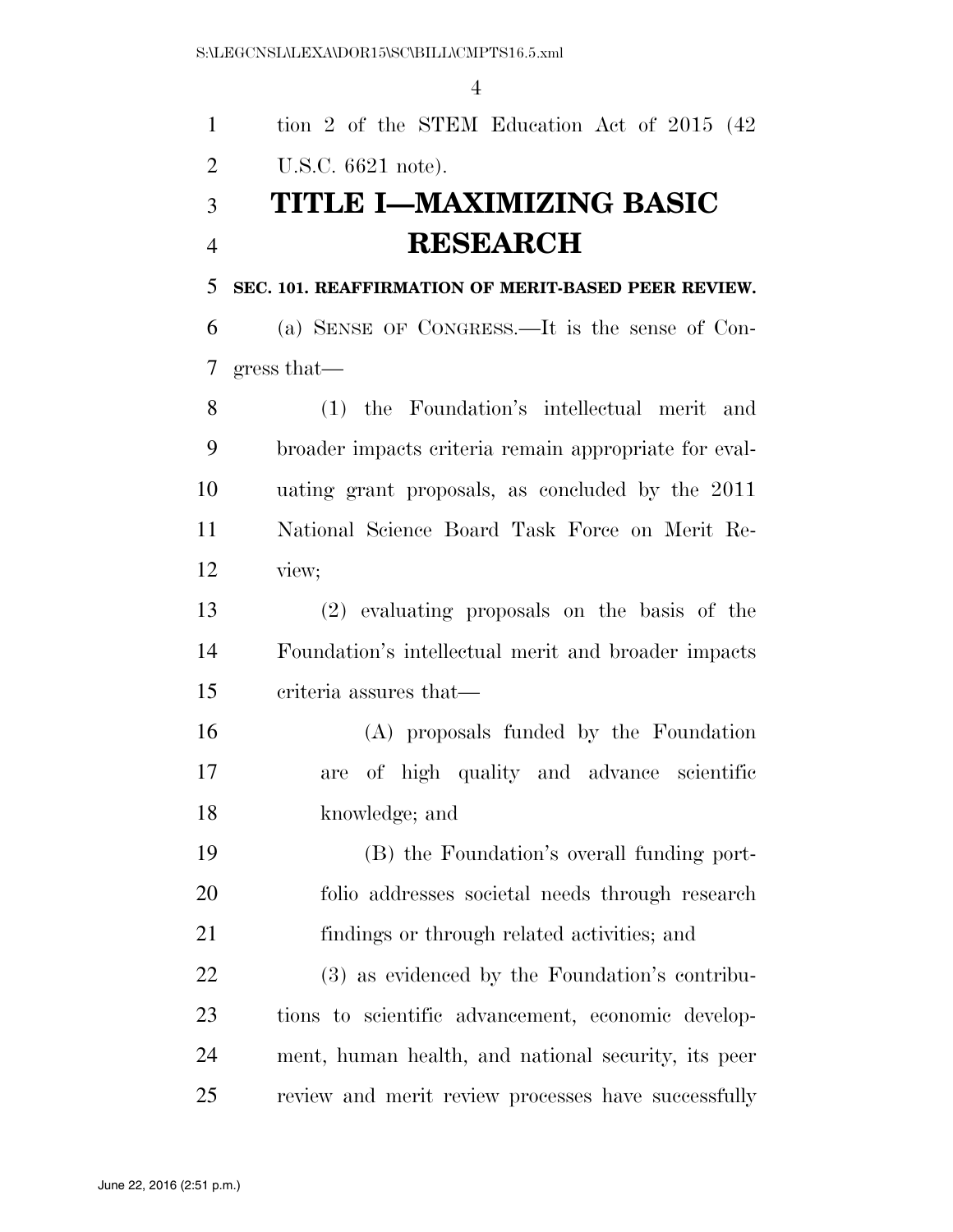identified and funded scientifically and societally rel-evant research and should be preserved.

 (b) MERIT REVIEW CRITERIA.—The Foundation shall maintain the intellectual merit and broader impacts criteria, among other specific criteria as appropriate, as the basis for evaluating grant proposals in the merit re-view process.

 (c) UPDATES.—If after the date of enactment of this Act a change is made to the merit-review process, the Di- rector shall submit a report to the appropriate committees of Congress not later than 30 days after the date of the change.

# **SEC. 102. TRANSPARENCY AND ACCOUNTABILITY.**

 (a) FINDINGS.—Congress finds that the Foundation has improved transparency and accountability of the out-comes made through the merit review process.

(b) GUIDANCE.—

 (1) IN GENERAL.—The Director of the Founda- tion shall issue and periodically update, as appro- priate, policy guidance for both Foundation staff and other Foundation merit review process partici- pants, clarifying the importance of transparency and accountability of the outcomes made through the merit review process.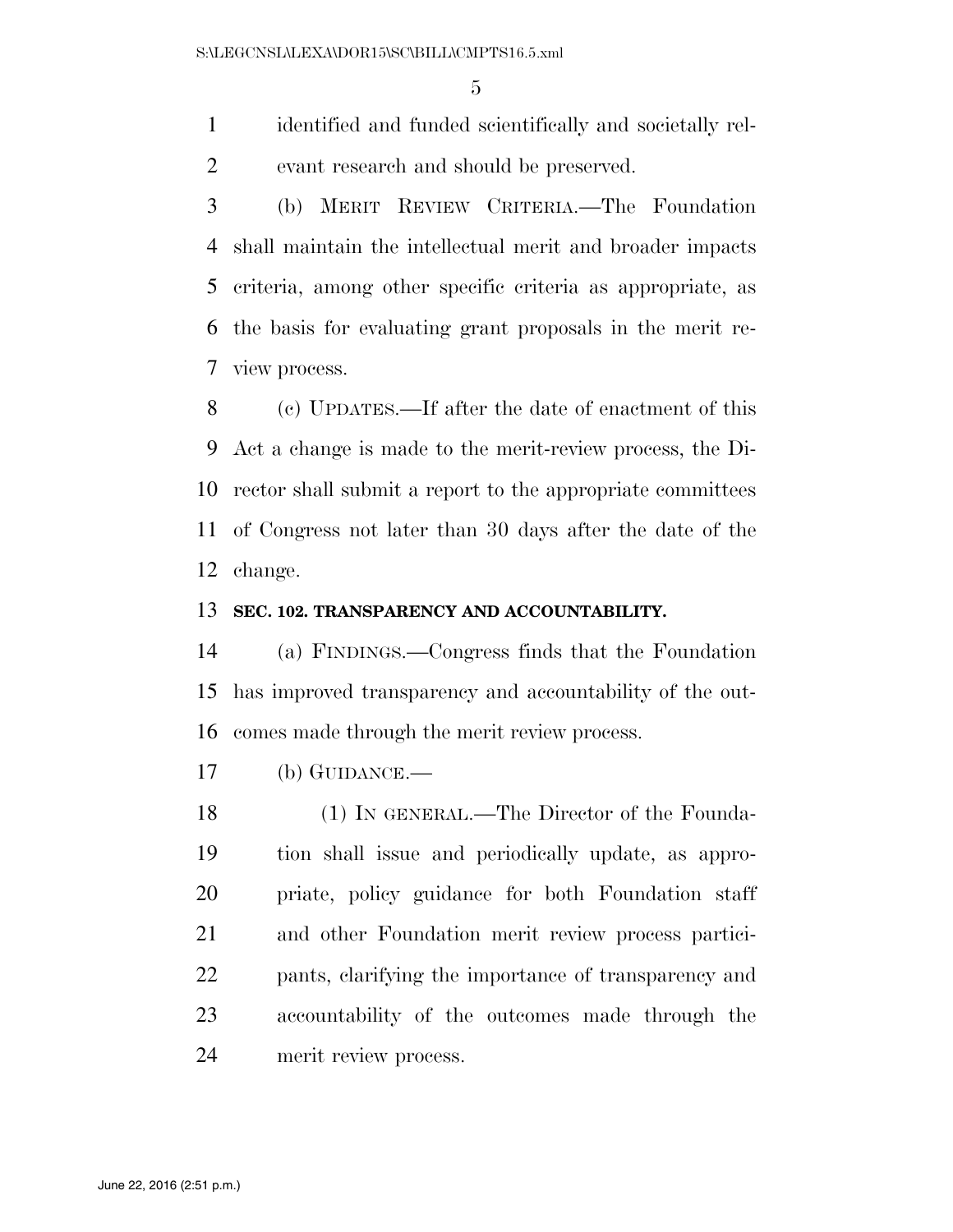| $\mathbf{1}$   | REQUIREMENTS.—The guidance under<br>(2)                 |
|----------------|---------------------------------------------------------|
| $\overline{2}$ | paragraph (1) shall require that each abstract for a    |
| 3              | Foundation-funded research project—                     |
| $\overline{4}$ | (A) provide a clear justification for any               |
| 5              | Federal funds that will be expended, including          |
| 6              | $by-$                                                   |
| 7              | (i) describing how the project—                         |
| 8              | (I) reflects the mission statement                      |
| 9              | of the Foundation; and                                  |
| 10             | (II) addresses both of the Na-                          |
| 11             | tional Science Board-approved merit                     |
| 12             | review criteria; and                                    |
| 13             | (ii) clearly identifying the research                   |
| 14             | priorities of the project in a manner that              |
| 15             | can be easily understood by both technical              |
| 16             | and non-technical audiences; and                        |
| 17             | (B) be publicly available at the time of                |
| 18             | award.                                                  |
| 19             | (c) EXAMINATION.—Not later than 180 days after          |
| 20             | the date of enactment of this Act, the National Science |
| 21             | Board shall—                                            |
| 22             | (1) examine the efforts by the Foundation to            |
| 23             | improve transparency and accountability in the          |
| 24             | merit-review process; and                               |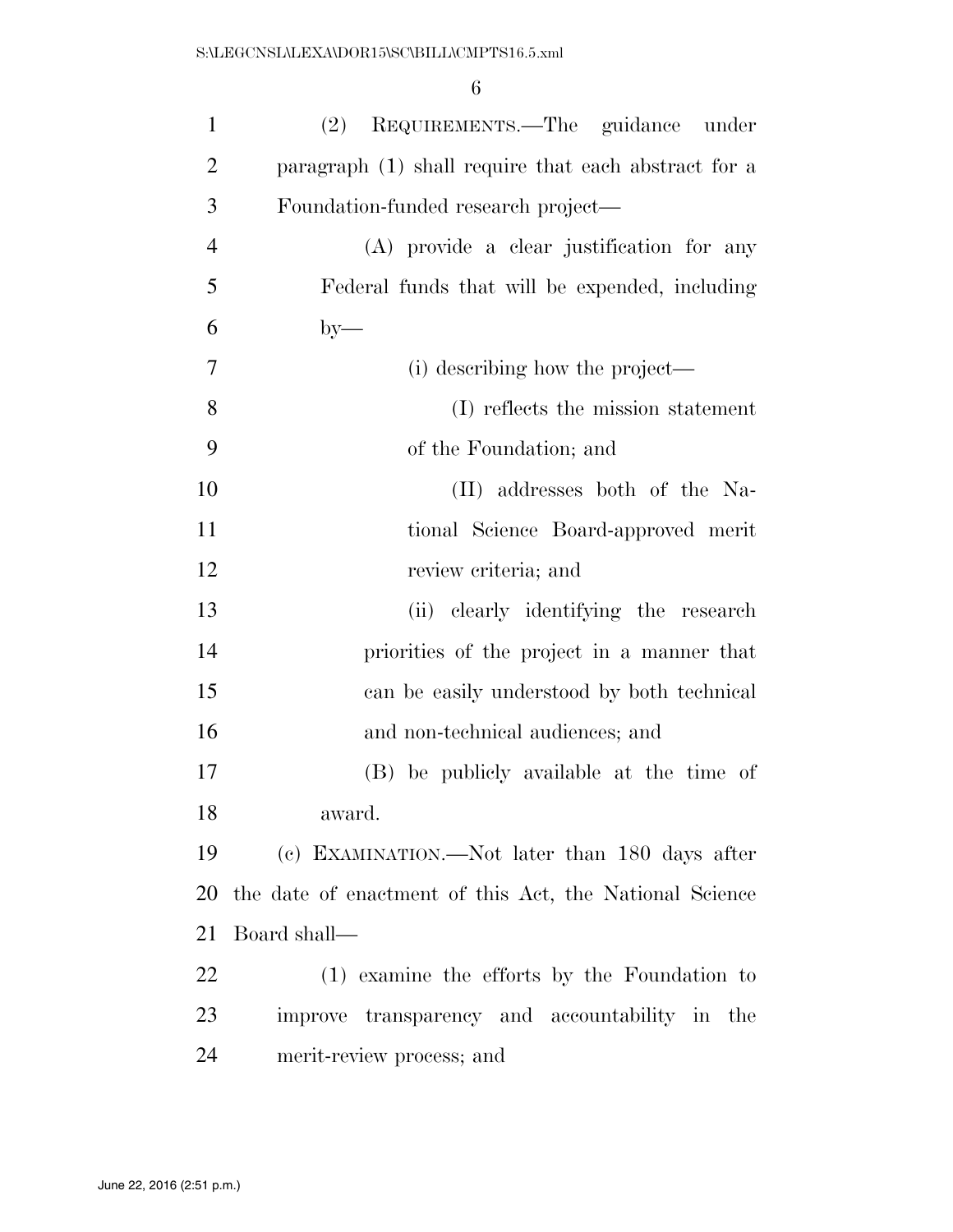| $\mathbf{1}$   | (2) submit to the appropriate committees of            |
|----------------|--------------------------------------------------------|
| $\overline{2}$ | Congress a report on the examination, including any    |
| 3              | recommendations for how to further improve trans-      |
| $\overline{4}$ | parency and accountability of the outcomes made        |
| 5              | through the merit-review process.                      |
| 6              | SEC. 103. EPSCOR REAFFIRMATION AND UPDATE.             |
| 7              | (a) FINDINGS.—Section $517(a)$ of the America COM-     |
| 8              | PETES Reauthorization Act of 2010 (42 U.S.C. 1862p-    |
| 9              | $9(a)$ is amended—                                     |
| 10             | $(1)$ in paragraph $(1)$ —                             |
| 11             | $(A)$ by striking "The National" and insert-           |
| 12             | ing "the National"; and                                |
| 13             | (B) by striking "education," and inserting             |
| 14             | "education";                                           |
| 15             | $(2)$ in paragraph $(2)$ , by striking "with $27$      |
| 16             | States" and all that follows through the semicolon at  |
| 17             | the end and inserting "with 28 States and jurisdic-    |
| 18             | tions, taken together, receiving only about 12 per-    |
| 19             | cent of all National Science Foundation research       |
| 20             | funding;";                                             |
| 21             | $(3)$ by striking paragraph $(3)$ and inserting the    |
| 22             | following:                                             |
| 23             | $\cdot$ (3) each of the States described in paragraph  |
| 24             | (2) receives only a fraction of 1 percent of the Foun- |
| 25             | dation's research dollars each year;"; and             |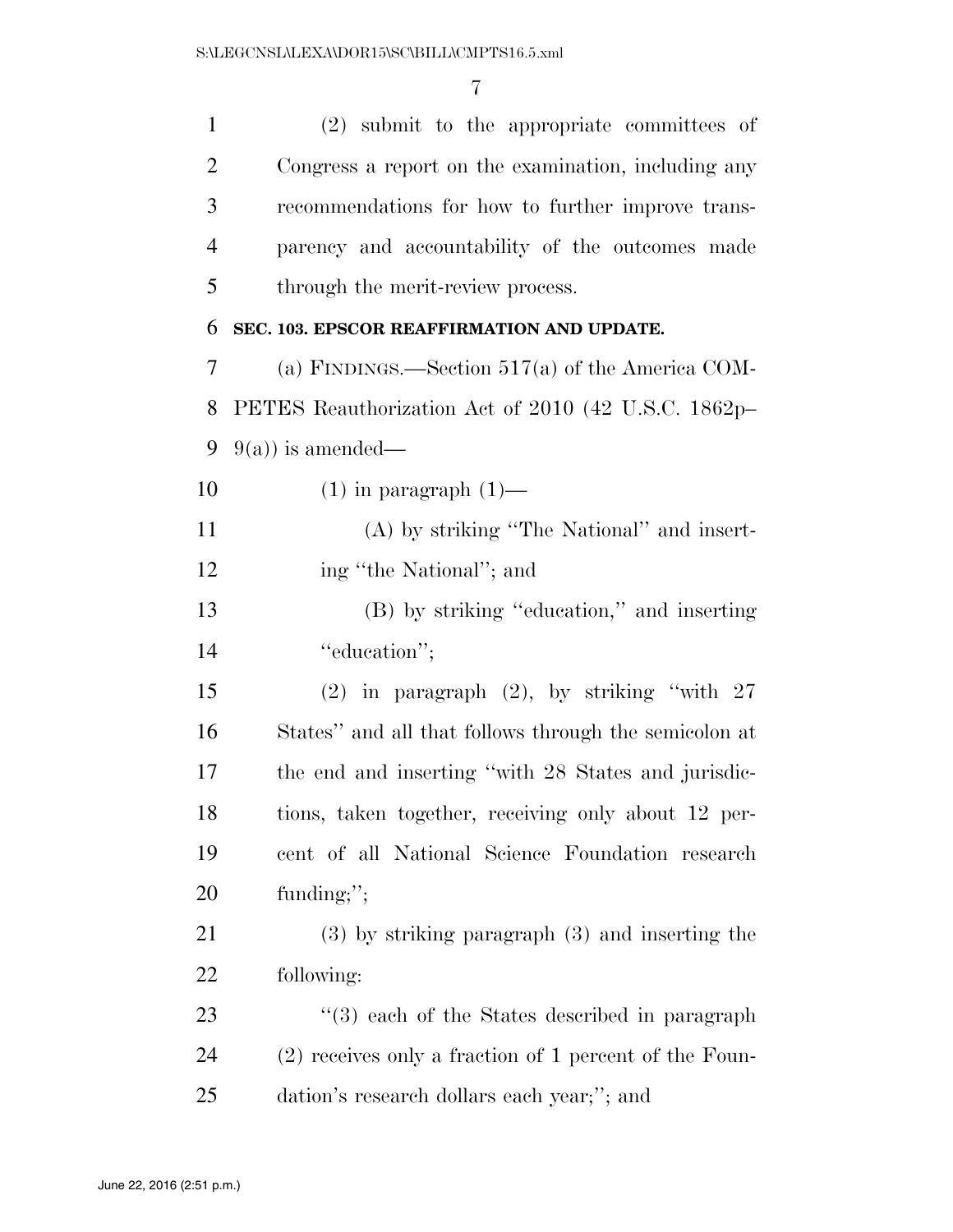(4) by adding at the end the following: 2 ''(4) first established at the National Science Foundation in 1979, the Experimental Program to Stimulate Competitive Research (referred to in this section as 'EPSCoR') assists States and jurisdic- tions historically underserved by Federal research and development funding in strengthening their re- search and innovation capabilities;  $\frac{4}{5}$  the EPSCoR structure requires each par- ticipating State to develop a science and technology plan suited to State and local research, education, and economic interests and objectives; ''(6) EPSCoR has been credited with advancing the research competitiveness of participating States, improving awareness of science, promoting policies that link scientific investment and economic growth, and encouraging partnerships between government, industry, and academia;  $\frac{1}{2}$  (7) EPSCoR proposals are evaluated through a rigorous and competitive merit-review process to ensure that awarded research and development ef- forts meet high scientific standards; and 23 ''(8) according to the National Academy of Sciences, EPSCoR has strengthened the national re-search infrastructure and enhanced the educational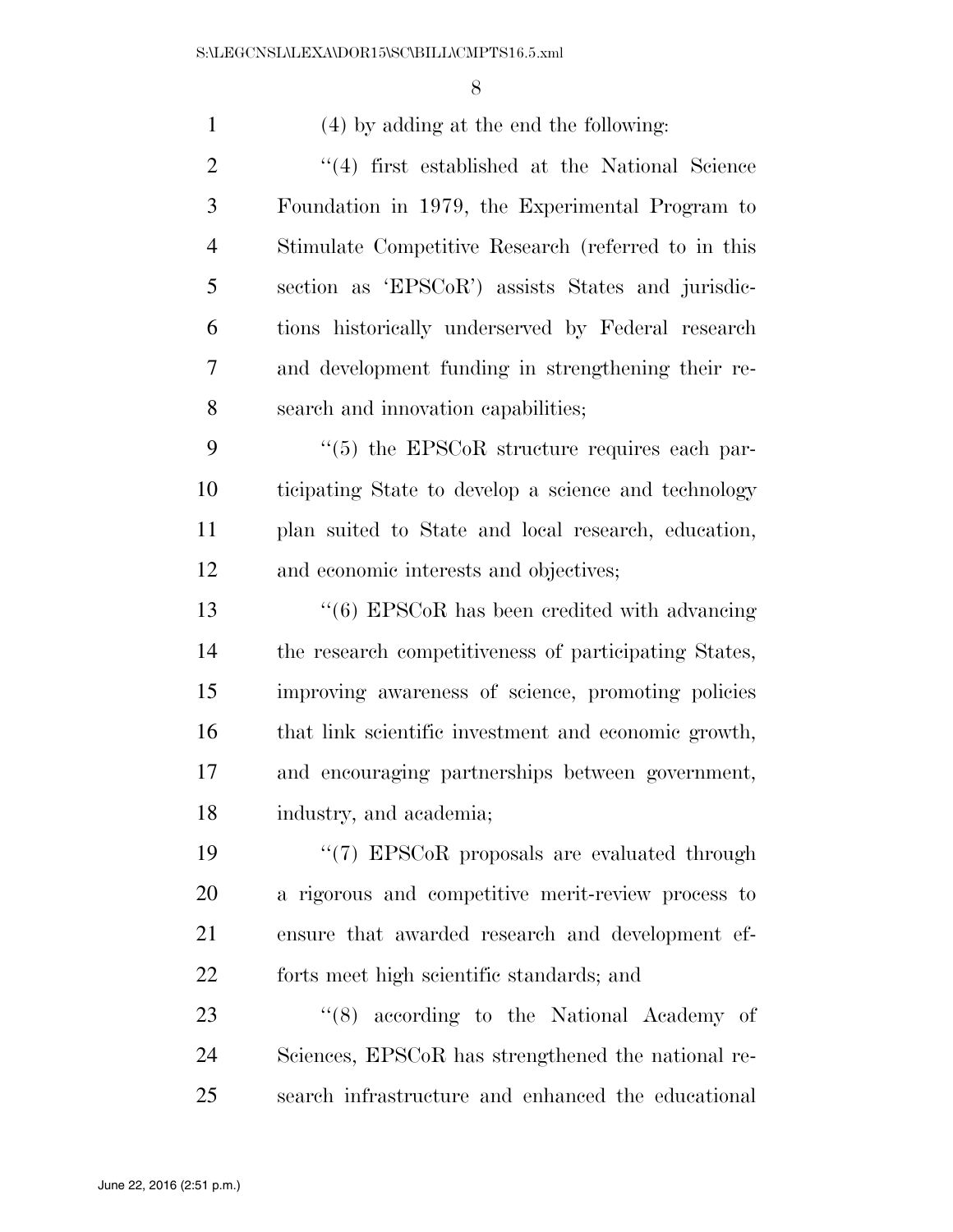| $\mathbf{1}$   | opportunities needed to develop the science and engi-                    |
|----------------|--------------------------------------------------------------------------|
| $\overline{2}$ | neering workforce.".                                                     |
| 3              | (b) SENSE OF CONGRESS.—                                                  |
| $\overline{4}$ | $(1)$ IN GENERAL.—It is the sense of Congress                            |
| 5              | $that-$                                                                  |
| 6              | (A) since maintaining the Nation's sci-                                  |
| $\tau$         | entific and economic leadership requires the                             |
| 8              | participation of talented individuals nationwide,                        |
| 9              | EPSCoR investments into State research and                               |
| 10             | education capacities are in the Federal interest                         |
| 11             | and should be sustained; and                                             |
| 12             | (B) EPSCoR should maintain its experi-                                   |
| 13             | mental component by supporting innovative                                |
| 14             | methods for improving research capacity and                              |
| 15             | competitiveness.                                                         |
| 16             | (2) DEFINITION OF EPSCOR.—In this sub-                                   |
| 17             | section, the term "EPSCoR" has the meaning given                         |
| 18             | the term in section 502 of the America COMPETES                          |
| 19             | Reauthorization Act of 2010 (42 U.S.C. 1862p)                            |
| 20             | note).                                                                   |
| 21             | (c) AWARD STRUCTURE UPDATES.—Section 517 of                              |
| 22             | the America COMPETES Reauthorization Act of 2010                         |
| 23             | $(42 \text{ U.S.C. } 1862 \text{p} - 9)$ is amended by adding at the end |
| 24             | the following:                                                           |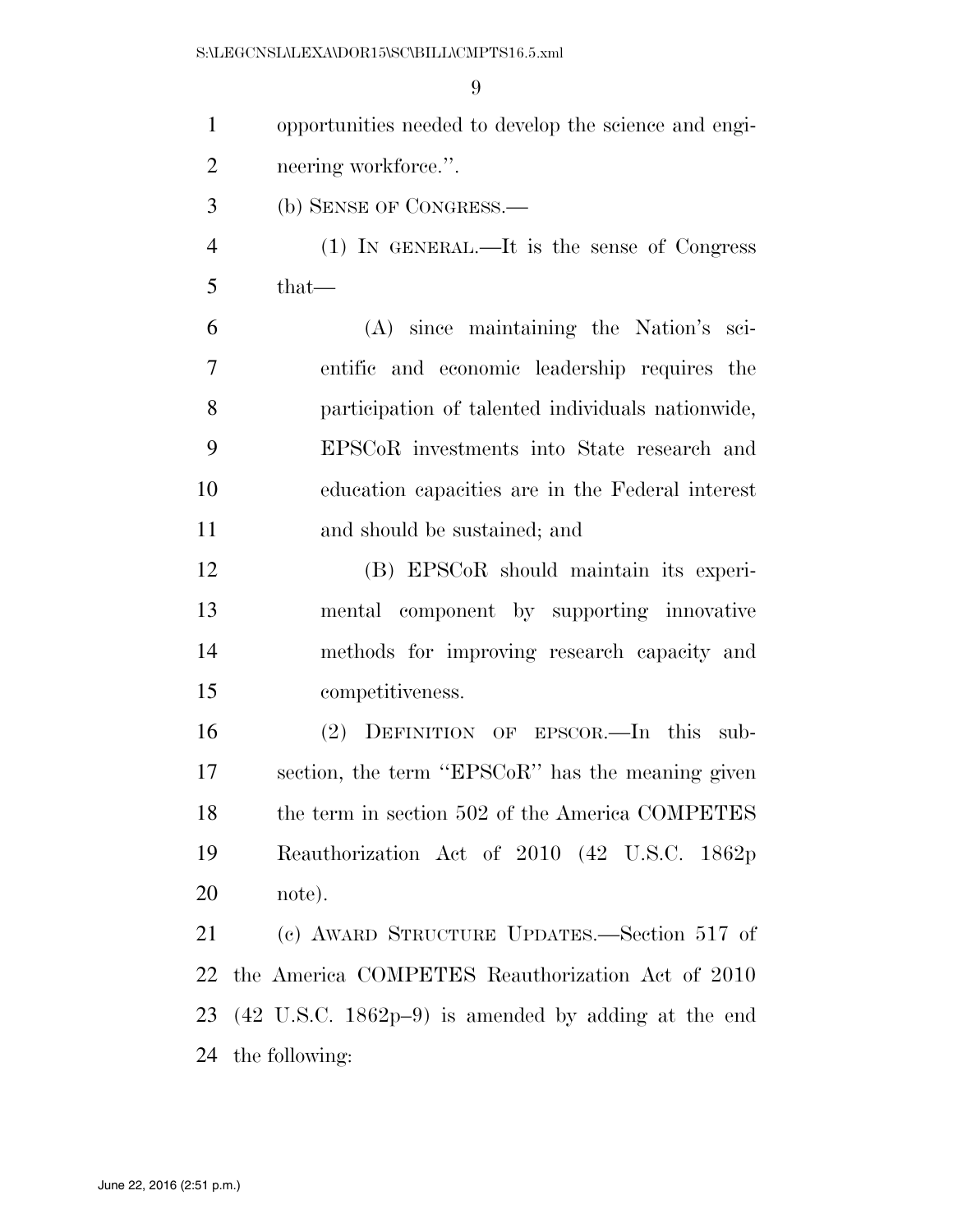| $\mathbf{1}$ | "(g) AWARD STRUCTURE UPDATES.—In imple-                |
|--------------|--------------------------------------------------------|
| 2            | menting the mandate to maximize the impact of Federal  |
| 3            | EPSCoR support on building competitive research infra- |
| 4            | structure, and based on the inputs and recommendations |
| 5            | of previous EPSCoR reviews, the head of each Federal   |
| 6            | agency administering an EPSCoR program shall—          |
| $\tau$       | $\lq(1)$ consider modifications to EPSCoR pro-         |
| 8            | posal solicitation, award type, and project evalua-    |
| 9            | tion-                                                  |
| 10           | $\lq\lq$ to more closely align with current            |
| 11           | agency priorities and initiatives;                     |
| 12           | $\lq\lq$ to focus EPSCoR funding on achiev-            |
| 13           | ing critical scientific, infrastructure, and edu-      |
| 14           | cational needs of that agency;                         |
| 15           | "(C) to encourage collaboration between                |
| 16           | EPSCoR-eligible institutions and researchers,          |
| 17           | including with institutions and researchers in         |
| 18           | other States and jurisdictions;                        |
| 19           | $\lq\lq$ to improve communication between              |
| 20           | State and Federal agency proposal reviewers;           |
| 21           | and                                                    |
| 22           | $\lq\lq$ (E) to continue to reduce administrative      |
| 23           | burdens associated with EPSCoR;                        |
| 24           | $(2)$ consider modifications to EPSCoR award           |
| 25           | structures—                                            |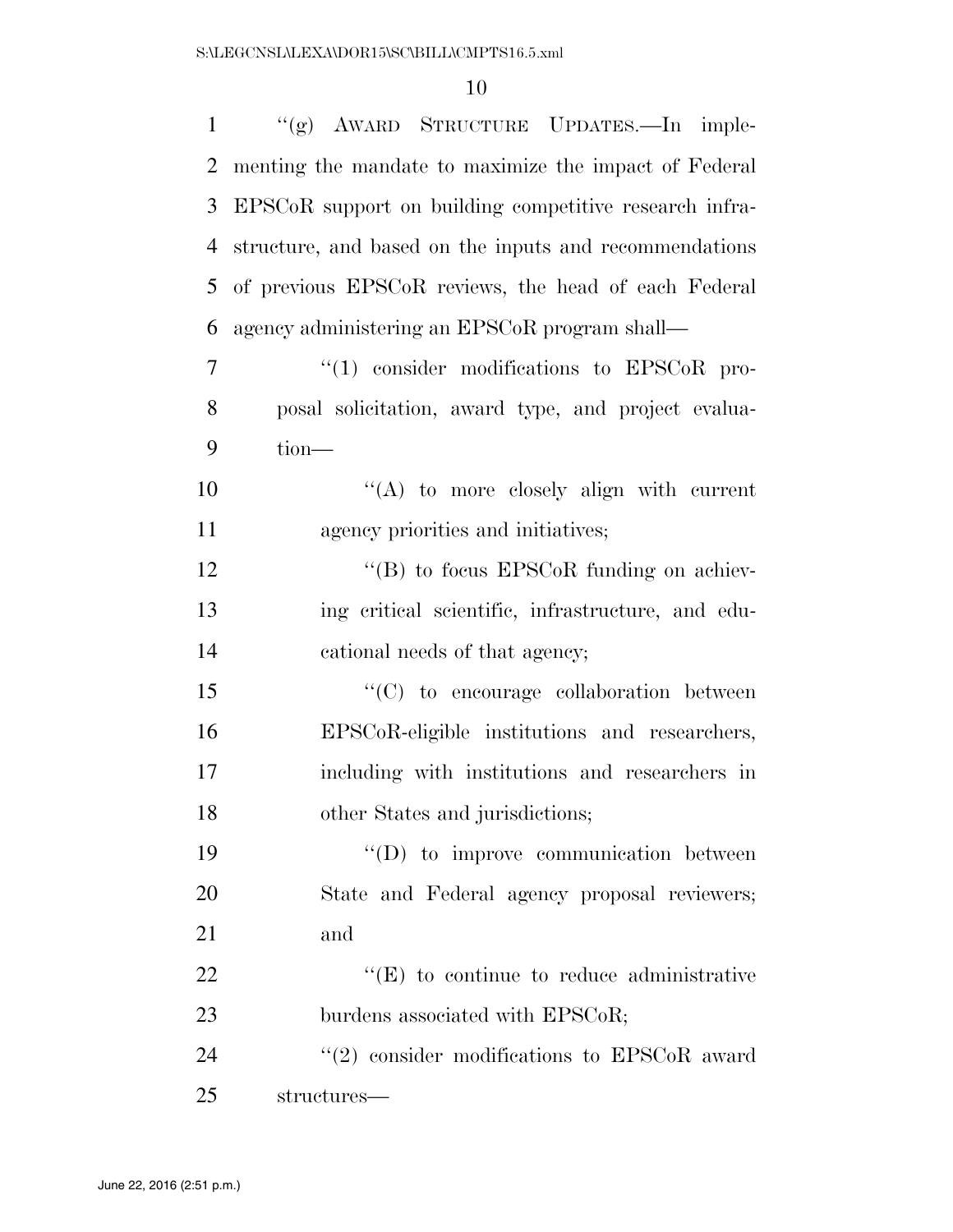| $\mathbf{1}$   | $\lq\lq$ to emphasize long-term investments                    |
|----------------|----------------------------------------------------------------|
| $\overline{2}$ | building research capacity, potentially<br>$\operatorname{in}$ |
| 3              | through the use of larger, renewable funding                   |
| $\overline{4}$ | opportunities; and                                             |
| 5              | "(B) to allow the agency, States, and juris-                   |
| 6              | dictions to experiment with new research and                   |
| $\overline{7}$ | development funding models; and                                |
| 8              | $\cdot\cdot$ (3) consider modifications to the mechanisms      |
| 9              | used to monitor and evaluate EPSCoR awards—                    |
| 10             | $\lq\lq$ to increase collaboration between                     |
| 11             | EPSCoR-funded researchers and agency staff,                    |
| 12             | including by providing opportunities for men-                  |
| 13             | toring young researchers and for the use of                    |
| 14             | Federal facilities;                                            |
| 15             | $\lq\lq (B)$ to identify and disseminate best prac-            |
| 16             | tices; and                                                     |
| 17             | $\cdot$ (C) to harmonize metrics across partici-               |
| 18             | pating Federal agencies, as appropriate.".                     |
| 19             | (d) REPORTS.—                                                  |
| 20             | (1) CONGRESSIONAL REPORTS.—Section 517 of                      |
| 21             | the America COMPETES Reauthorization Act of                    |
| 22             | $2010$ (42 U.S.C. 1862p-9), as amended, is further             |
| 23             | amended—                                                       |
| 24             | $(A)$ by striking subsection $(c)$ ;                           |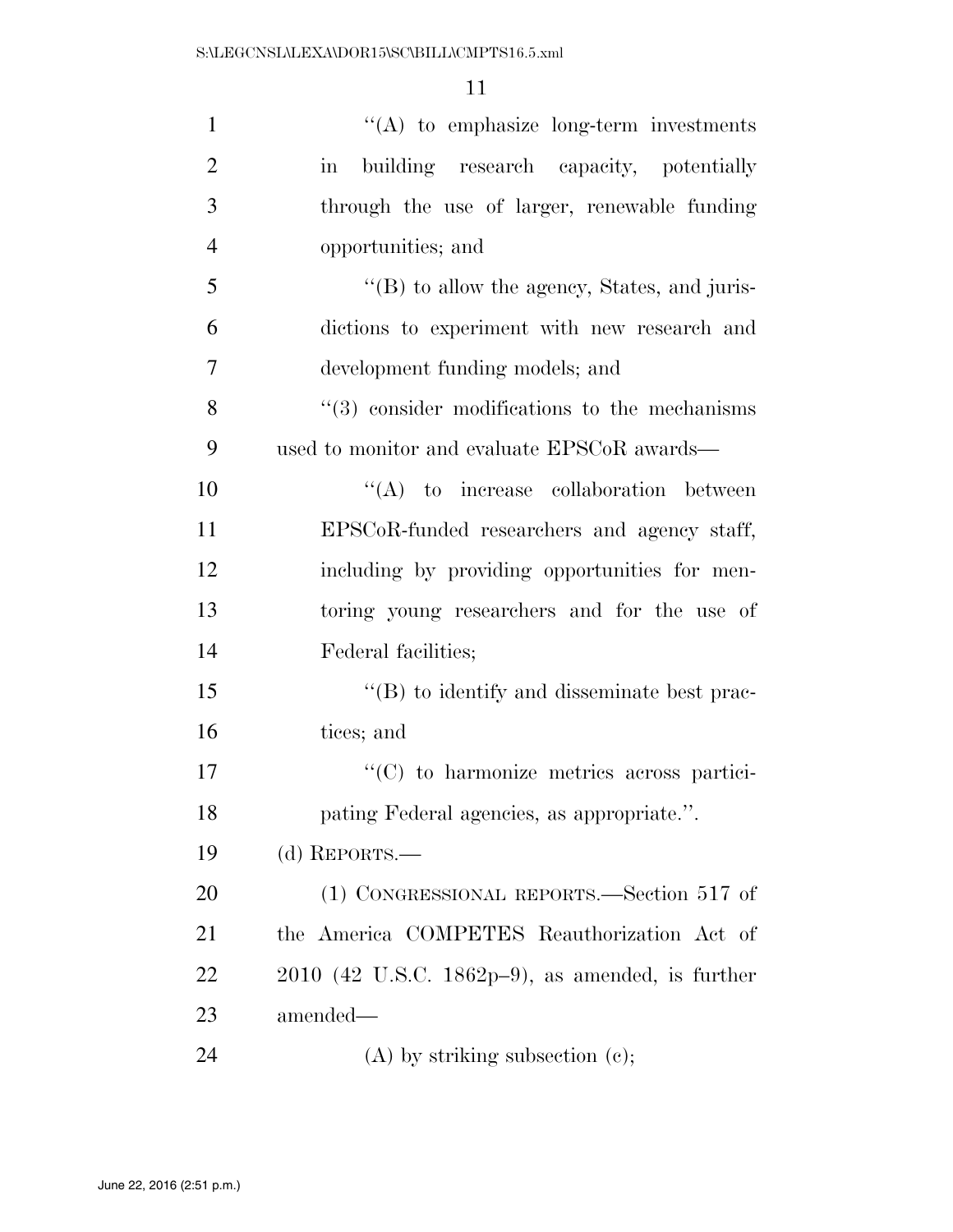| $\mathbf{1}$   | (B) by redesignating subsections (d)                   |
|----------------|--------------------------------------------------------|
| $\overline{2}$ | through $(g)$ as subsections $(e)$ through $(f)$ , re- |
| 3              | spectively;                                            |
| $\overline{4}$ | $(C)$ in subsection $(c)$ , as redesignated—           |
| 5              | (i) in paragraph $(1)$ , by striking "Ex-              |
| 6              | perimental Programs to Stimulate Com-                  |
| $\overline{7}$ | petitive Research" and inserting                       |
| 8              | "EPSCoR"; and                                          |
| 9              | (ii) in paragraph $(2)$ —                              |
| 10             | $(I)$ in subparagraphs $(A)$ , $(D)$ ,                 |
| 11             | and (E), by striking "EPSCoR and                       |
| 12             | Federal EPSCoR-like programs" and                      |
| 13             | inserting "each EPSCoR";                               |
| 14             | $(II)$ in subparagraph $(E)$ , by                      |
| 15             | striking "EPSCoR or Federal                            |
| 16             | EPSCoR-like programs" and inserting                    |
| 17             | "each EPSCoR"; and                                     |
| 18             | (III) in subparagraph $(G)$ , by                       |
| 19             | striking "EPSCoR programs" and in-                     |
| 20             | serting "each EPSCoR"; and                             |
| 21             | (D) by amending subsection (d), as redes-              |
| 22             | ignated, to read as follows:                           |
| 23             | "(d) FEDERAL AGENCY REPORTS.—Each Federal              |
| 24             | agency that administers an EPSCoR shall submit to Con- |
| 25             | gress, as part of its Federal budget submission—       |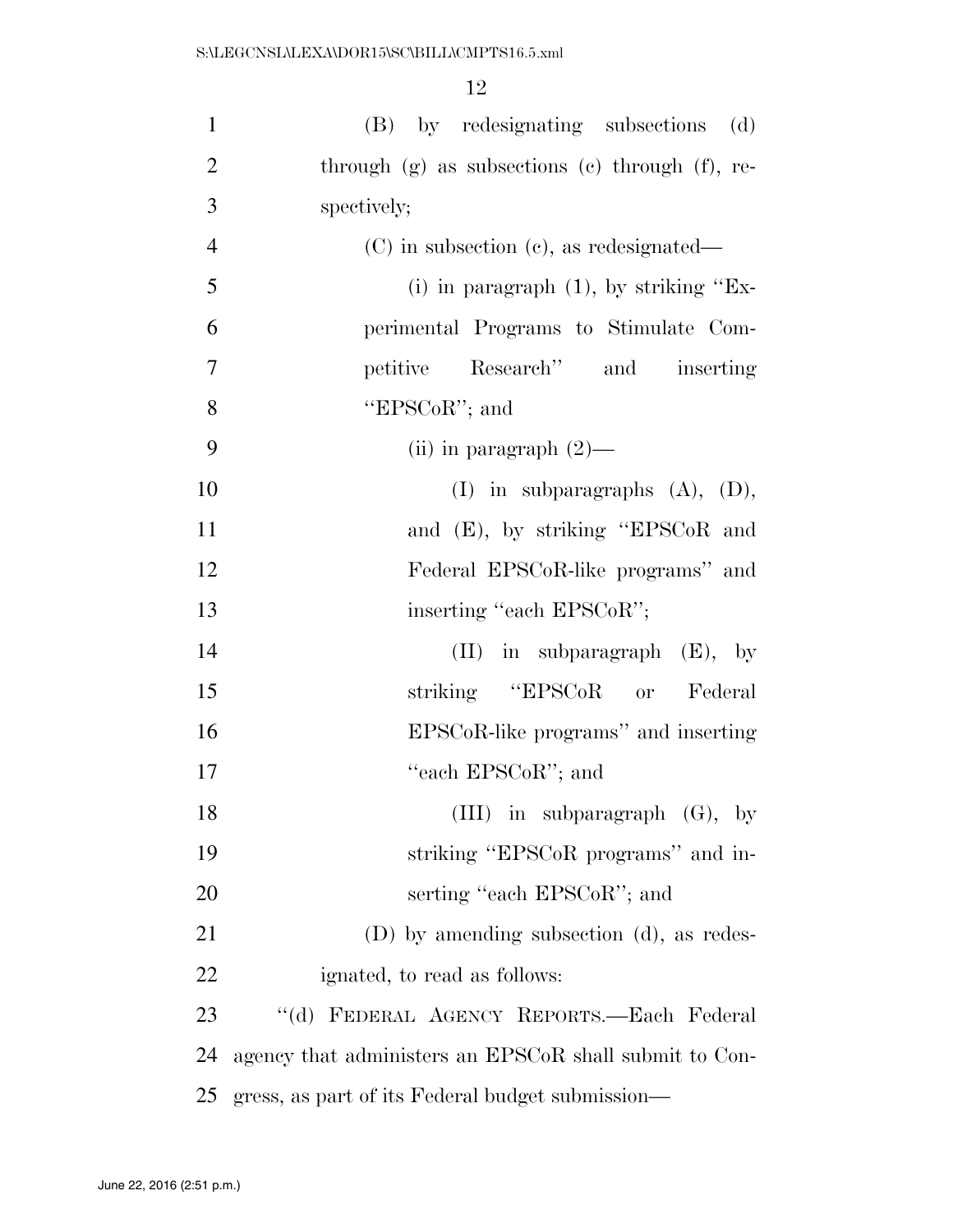| $\mathbf{1}$   | $f'(1)$ a description of the program strategy and         |
|----------------|-----------------------------------------------------------|
| $\overline{2}$ | objectives;                                               |
| 3              | $(2)$ a description of the awards made in the             |
| $\overline{4}$ | previous fiscal year, including—                          |
| 5              | "(A) the total amount made available, by                  |
| 6              | State, under EPSCoR;                                      |
| 7              | $\lq\lq$ the total amount of agency funding               |
| 8              | made available to all institutions and entities           |
| 9              | within each EPSCoR State;                                 |
| 10             | $\cdot$ (C) the efforts and accomplishments to            |
| 11             | more fully integrate the EPSCoR States in                 |
| 12             | major agency activities and initiatives;                  |
| 13             | $\lq\lq$ the percentage of EPSCoR reviewers               |
| 14             | from EPSCoR States; and                                   |
| 15             | $\lq\lq(E)$ the number of programs or large col-          |
| 16             | laborator awards involving a partnership of or-           |
| 17             | ganizations and institutions from EPSCoR and              |
| 18             | non-EPSCoR States; and                                    |
| 19             | $\cdot\cdot$ (3) an analysis of the gains in academic re- |
| 20             | search quality and competitiveness, and in science        |
| 21             | and technology human resource development,                |
| 22             | achieved by the program over the last 5 fiscal            |
| 23             | years."; and                                              |
| 24             | $(E)$ in subsection (e)(1), as redesignated,              |
| 25             | by striking "Experimental Program to Stimu-               |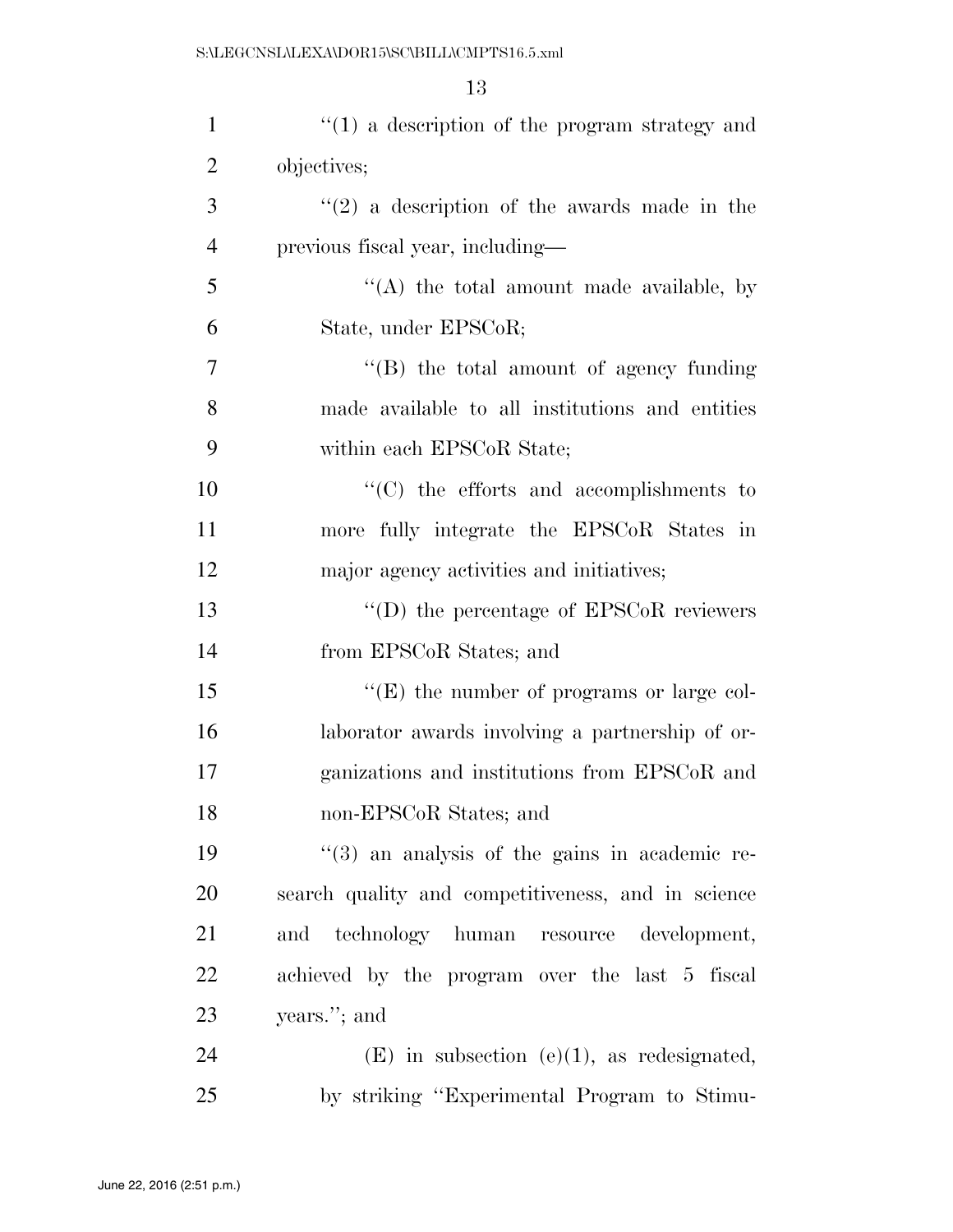late Competitive Research or a program similar to the Experimental Program to Stimulate Competitive Research'' and inserting  $4 \qquad \qquad \text{"EPSCoR"}.$  (2) RESULTS OF AWARD STRUCTURE PLAN.— Not later than 1 year after the date of enactment of this Act, the EPSCoR Interagency Coordinating

 Committee shall brief the appropriate committees of Congress on the updates made to the award struc- ture under 517(f) of the America COMPETES Re- authorization Act of 2010 (42 U.S.C. 1862p–9(f)), as amended by this subsection.

(e) DEFINITION OF EPSCOR.—

 (1) IN GENERAL.—Section 502 of the America COMPETES Reauthorization Act of 2010 (42 U.S.C. 1862p note) is amended by amending para-graph (2) to read as follows:

18 ''(2) EPSCoR.—The term 'EPSCoR' means— ''(A) the Established Program to Stimulate Competitive Research established by the Foun-dation; or

22 ''(B) a program similar to the Established Program to Stimulate Competitive Research at another Federal agency.''.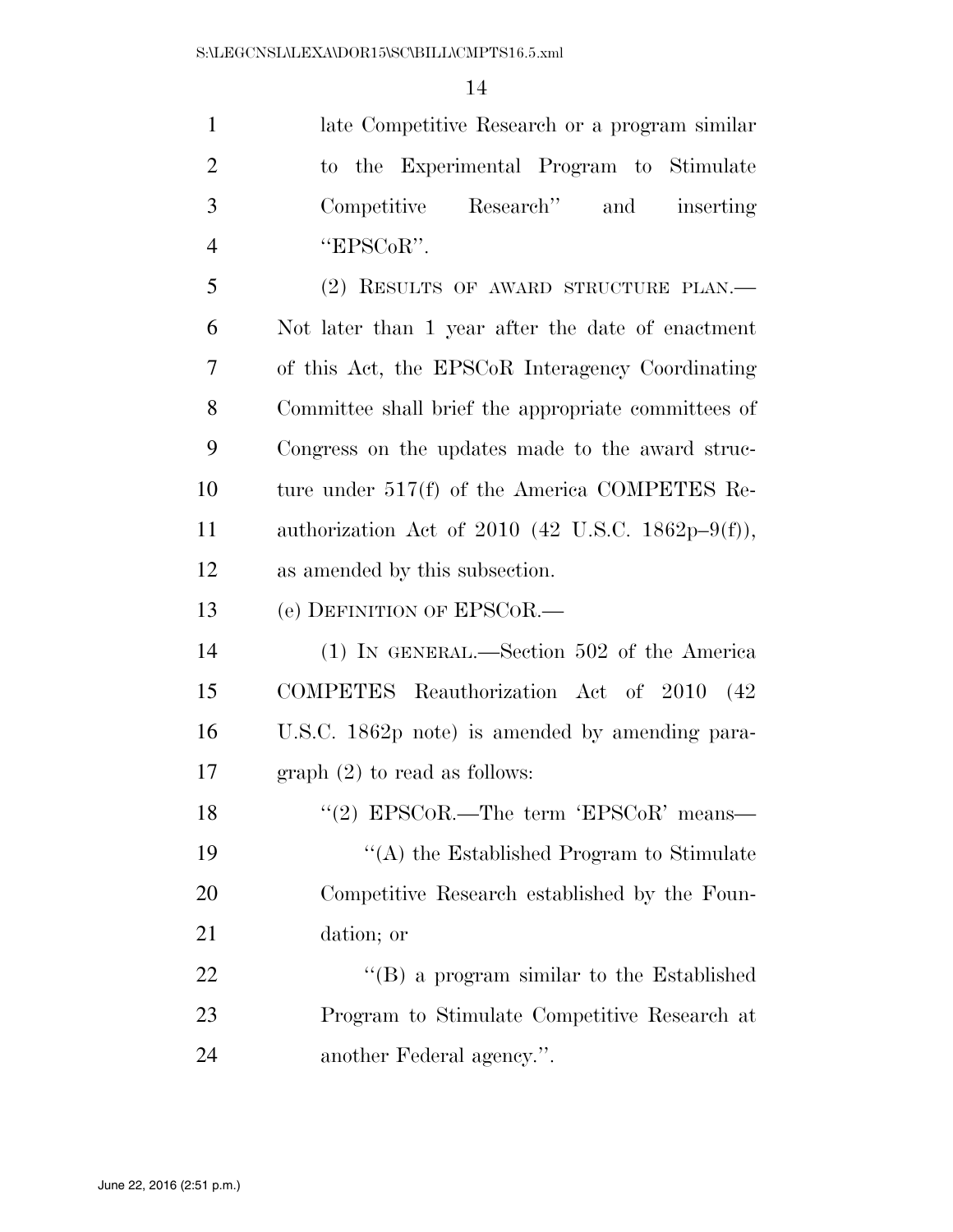| $\mathbf{1}$   | (2) TECHNICAL AND CONFORMING AMEND-                              |
|----------------|------------------------------------------------------------------|
| $\overline{2}$ | MENTS.—Section 113 of the National Science Foun-                 |
| 3              | dation Authorization Act of $1988$ (42 U.S.C. 1862g)             |
| $\overline{4}$ | is amended—                                                      |
| 5              | $(A)$ in the heading, by striking " <b>EXPERI-</b>               |
| 6              | <b>MENTAL</b> " and inserting " <b>ESTABLISHED</b> ";            |
| 7              | $(B)$ in subsection (a), by striking "an Ex-                     |
| 8              | perimental Program to Stimulate Competitive                      |
| 9              | Research" and inserting "a program to stimu-                     |
| 10             | late competitive research (known as the 'Estab-                  |
| 11             | lished Program to Stimulate Competitive Re-                      |
| 12             | search')''; and                                                  |
| 13             | $(C)$ in subsection (b), by striking "the pro-                   |
| 14             | gram" and inserting "the Program".                               |
| 15             | SEC. 104. CYBERSECURITY RESEARCH.                                |
| 16             | (a) FOUNDATION CYBERSECURITY RESEARCH.-Sec-                      |
| 17             | tion $4(a)(1)$ of the Cyber Security Research and Develop-       |
| 18             | ment Act, as amended $(15 \text{ U.S.C. } 7403(a)(1))$ is amend- |
| 19             | $ed$ —                                                           |
| 20             | $(1)$ in subparagraph $(0)$ , by striking "and" at               |
| 21             | the end;                                                         |
| 22             | $(2)$ in subparagraph $(P)$ , by striking the period             |
| 23             | at the end and inserting a semicolon; and                        |
| 24             | $(3)$ by adding at the end the following:                        |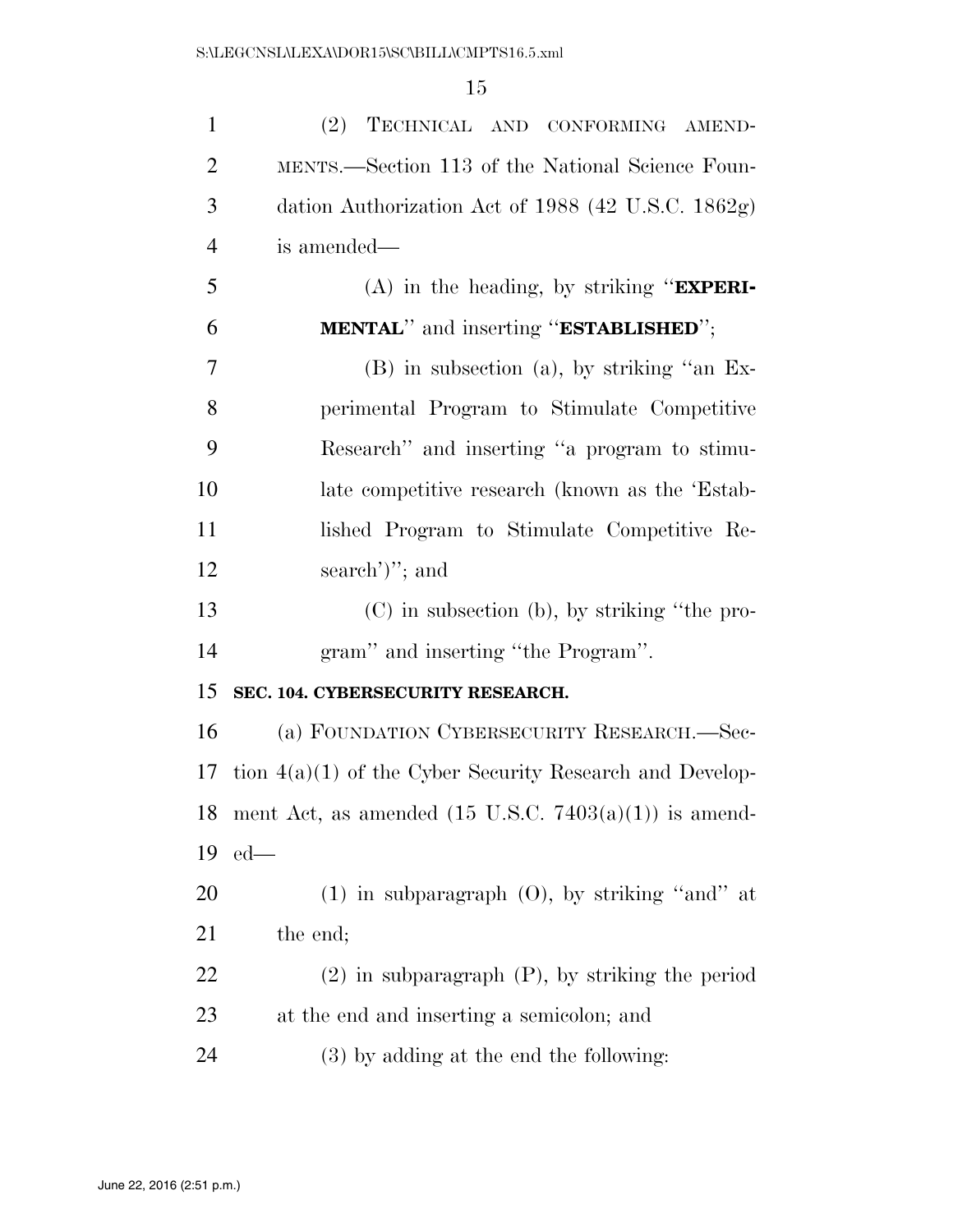| $\mathbf{1}$   | $\lq\lq Q$ security of election-dedicated voting           |
|----------------|------------------------------------------------------------|
| $\overline{2}$ | system software and hardware; and                          |
| 3              | $\lq\lq$ role of the human factor<br>in                    |
| $\overline{4}$ | cybersecurity and the interplay of computers               |
| 5              | and humans and the physical world.".                       |
| 6              | (b) NIST CYBERSECURITY PRIORITIES.—                        |
| 7              | (1) CRITICAL INFRASTRUCTURE AWARENESS.—                    |
| 8              | The Director of NIST, in coordination with the Sec-        |
| 9              | retary of Homeland Security, shall continue to raise       |
| 10             | public awareness of the voluntary, industry-led            |
| 11             | cybersecurity standards and best practices for crit-       |
| 12             | ical infrastructure developed under section $2(e)(15)$     |
| 13             | of the National Institute of Standards and Tech-           |
| 14             | nology Act $(15 \text{ U.S.C. } 272(e)(15)).$              |
| 15             | $(2)$ QUANTUM COMPUTING.—Under section $2(b)$              |
| 16             | of the National Institute of Standards and Tech-           |
| 17             | nology Act $(15 \text{ U.S.C. } 272(b))$ and section 20 of |
| 18             | that Act (15 U.S.C. 278g-3), the Director of NIST          |
| 19             | shall-                                                     |
| <b>20</b>      | (A) research information systems for fu-                   |
| 21             | ture cybersecurity needs; and                              |
| 22             | (B) coordinate with relevant stakeholders                  |
| 23             | to develop a process—                                      |
| 24             | (i) to research and identify or, if nec-                   |
| 25             | develop cryptography standards<br>essary,                  |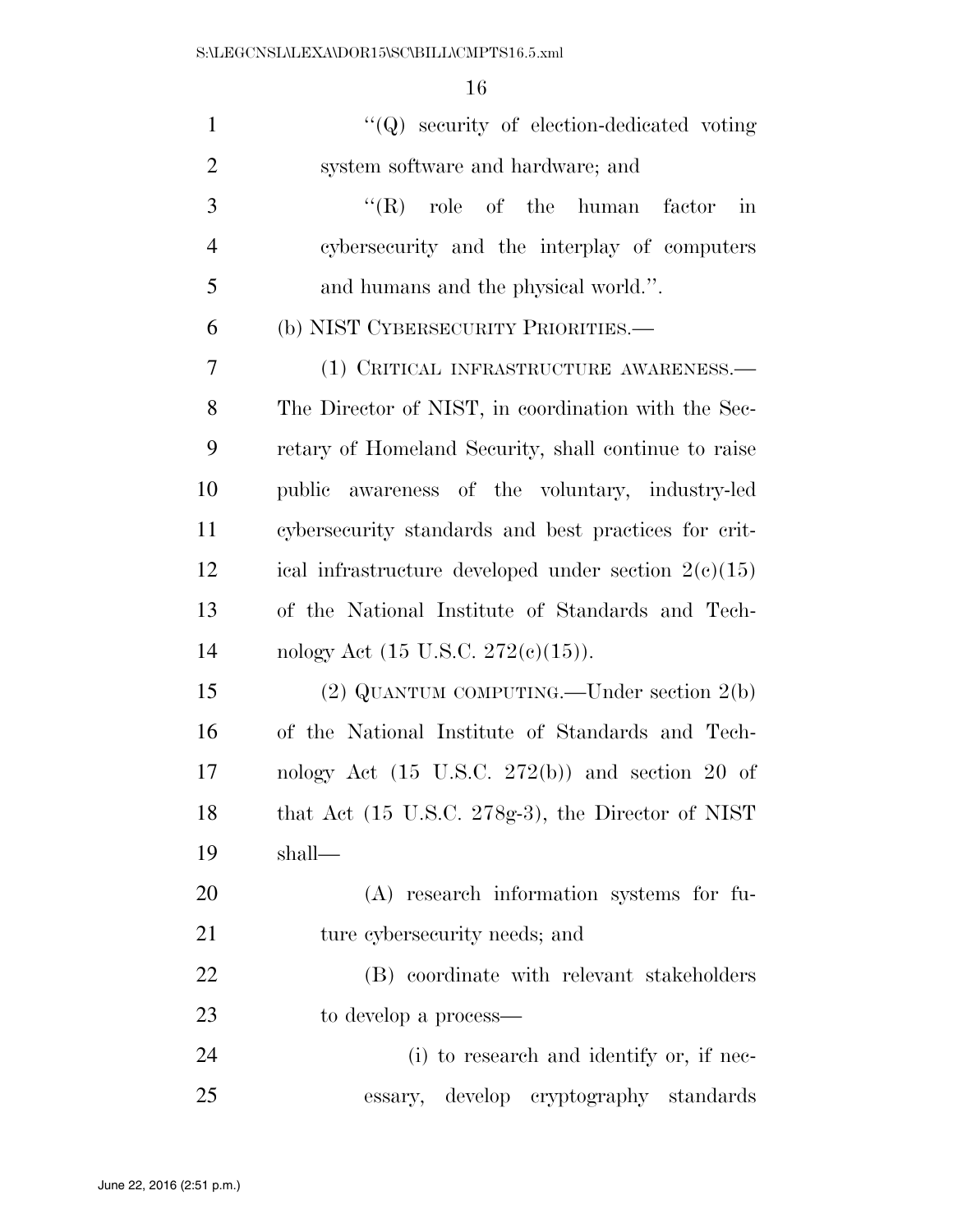| $\mathbf{1}$   | and guidelines for future cybersecurity               |
|----------------|-------------------------------------------------------|
| $\overline{2}$ | needs, including quantum-resistant cryp-              |
| 3              | tography standards; and                               |
| $\overline{4}$ | (ii) to provide recommendations to                    |
| 5              | Congress, Federal agencies, and industry              |
| 6              | for a secure and smooth transition to the             |
| 7              | standards under clause (i).                           |
| 8              | (3) VOTING.—Section $2(e)$ of the National In-        |
| 9              | stitute of Standards and Technology Act (15 U.S.C.    |
| 10             | $272(e)$ ) is amended—                                |
| 11             | (A) by redesignating paragraphs<br>(16)               |
| 12             | through $(23)$ as paragraphs $(17)$ through $(24)$ ,  |
| 13             | respectively; and                                     |
| 14             | $(B)$ by inserting after paragraph $(15)$ the         |
| 15             | following:                                            |
| 16             | $\cdot$ (16) perform research to support the develop- |
| 17             | ment of voluntary, consensus-based, industry-led      |
| 18             | standards and recommendations on the security of      |
| 19             | computers, computer networks, and computer data       |
| 20             | storage used in voting systems to ensure voters can   |
| 21             | vote securely and privately.".                        |
| 22             | SEC. 105. NETWORKING AND INFORMATION TECHNOLOGY       |
| 23             | RESEARCH AND DEVELOPMENT UPDATE.                      |
| 24             | (a) NETWORKING AND INFORMATION TECHNOLOGY             |
| 25             | RESEARCH AND DEVELOPMENT.—Section $101(a)(1)$ of      |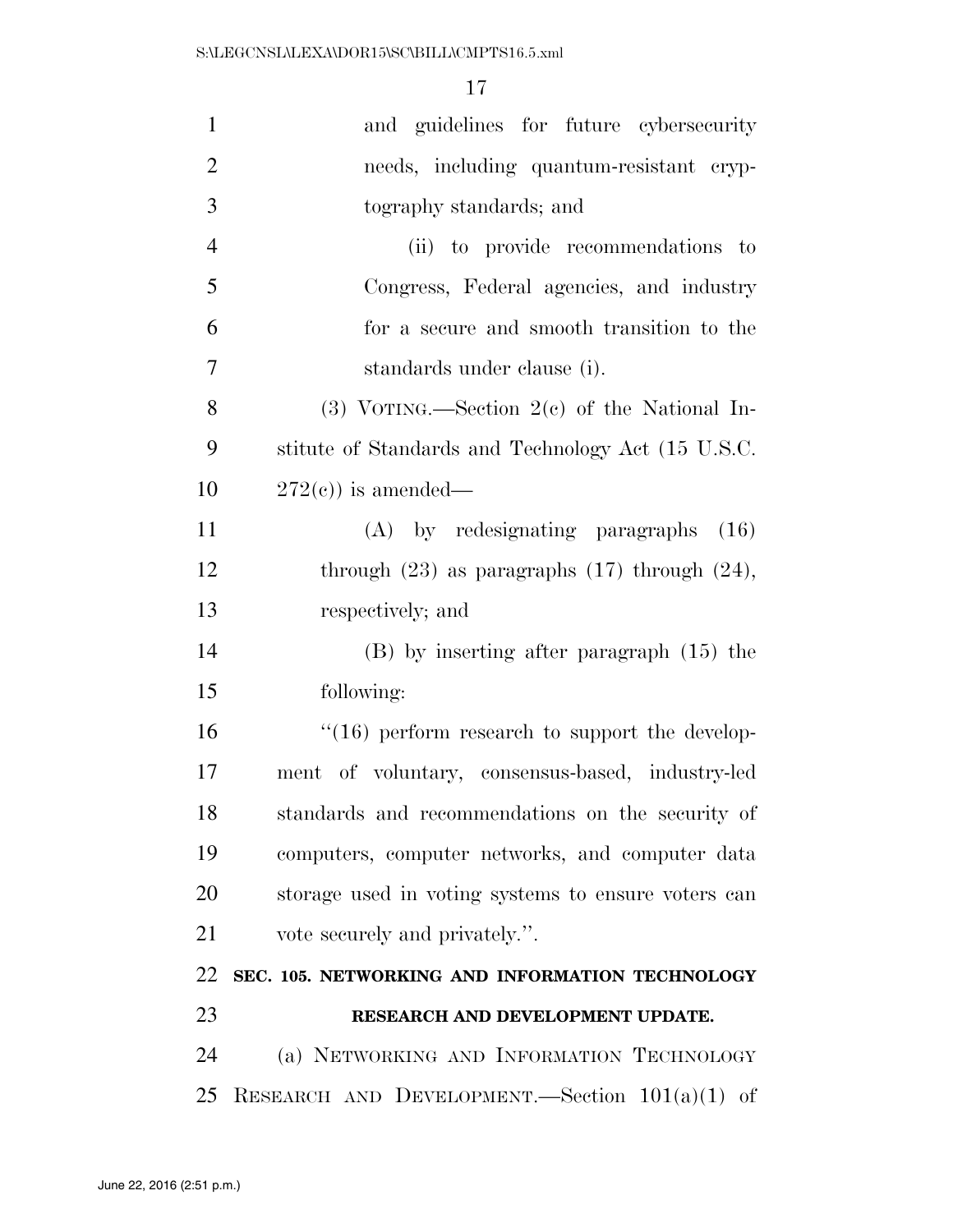| $\mathbf{1}$   | the High-Performance Computing Act of 1991 (15 U.S.C. |
|----------------|-------------------------------------------------------|
| $\overline{2}$ | $5511(a)(1)$ is amended—                              |
| 3              | $(1)$ in the matter preceding subparagraph $(A)$ ,    |
| $\overline{4}$ | by inserting "IN GENERAL.—" before "The Presi-        |
| 5              | $d$ ent";                                             |
| 6              | $(2)$ in subparagraph $(H)$ , by striking "and" at    |
| 7              | the end;                                              |
| 8              | $(3)$ in subparagraph $(I)$ , by striking the period  |
| 9              | at the end and inserting a semicolon; and             |
| 10             | (4) by adding at the end the following:               |
| 11             | "(J) provide for research on the interplay            |
| 12             | of computing and people, including social com-        |
| 13             | puting and human-robot interaction;                   |
| 14             | $\lq\lq$ (K) provide for research on cyber-physical   |
| 15             | systems and improving the methods available           |
| 16             | for the design, development, and operation of         |
| 17             | those systems that are characterized by high re-      |
| 18             | liability, safety, and security;                      |
| 19             | $\lq\lq$ (L) provide for the understanding of the     |
| <b>20</b>      | science, engineering, policy, and privacy protec-     |
| 21             | tion related to networking and information            |
| 22             | technology;                                           |
| 23             | $\lq\lq (M)$ provide for the understanding of the     |
| 24             | human facets of cyber threats and secure cyber        |
| 25             | systems;                                              |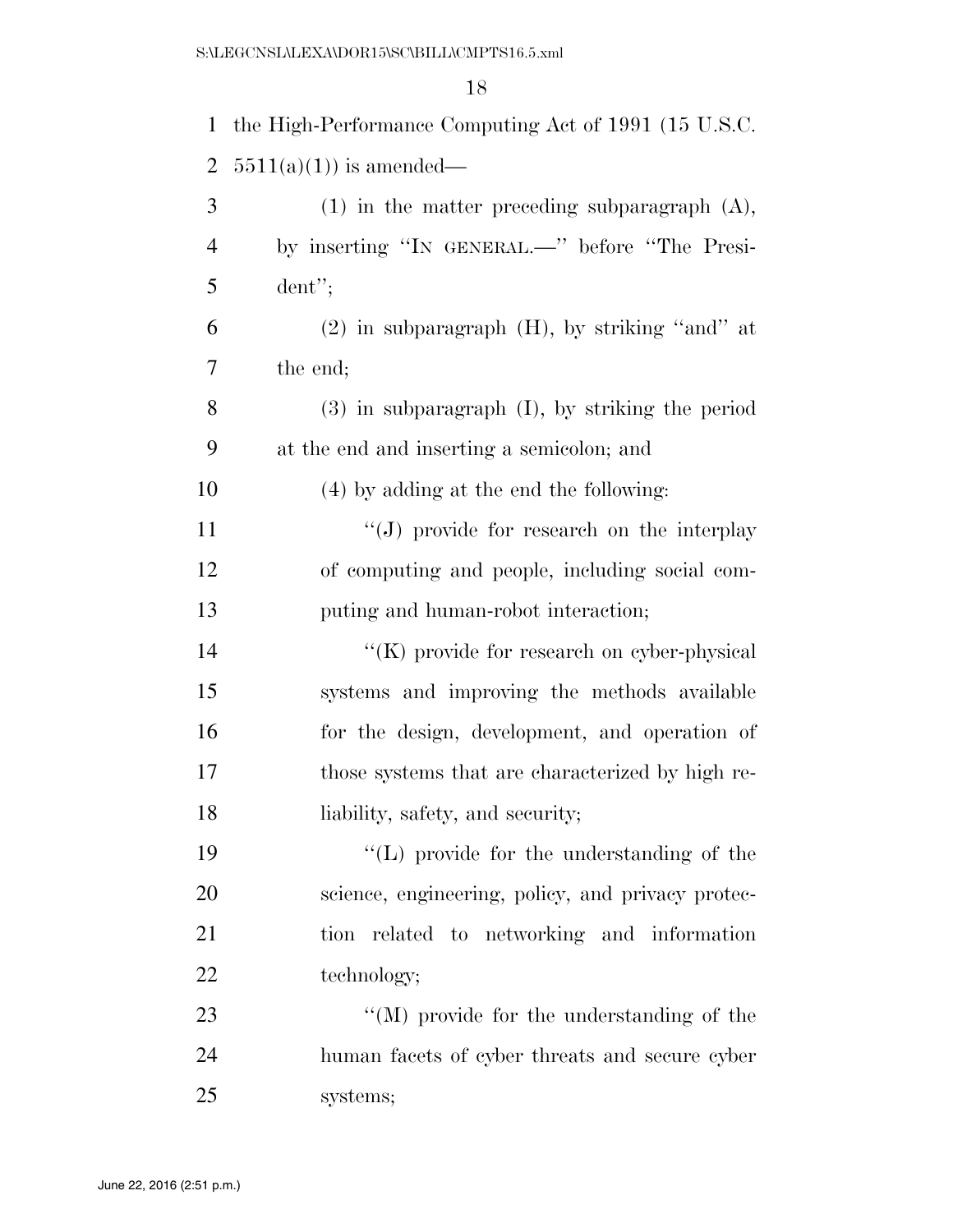$\langle \langle N \rangle$  provide for the transition of high-per- formance computing in hardware, system soft- ware, development tools, and applications into development and operations; and

 ''(O) foster public-private collaboration with government, industry research labora- tories, academia, and nonprofit organizations to maximize research and development efforts and the benefits of networking and information technology, including high-performance com-11 puting.".

 (b) REVIEW AND PLAN.—Section 101 of the High- Performance Computing Act of 1991 (15 U.S.C. 5511) is amended by adding at the end the following:

 ''(d) PERIODIC REVIEWS.—The heads of the applica- ble agencies and departments working through the Na- tional Science and Technology Council and the Net- working and Information Technology Research and Devel-opment Program shall—

 $\frac{1}{20}$  (1) not later than 1 year after the date the ad- visory committee submits a report under subsection (b)(2), assess the structure of the Program, includ- ing the Program Component Areas and associated contents and funding levels, taking into consider-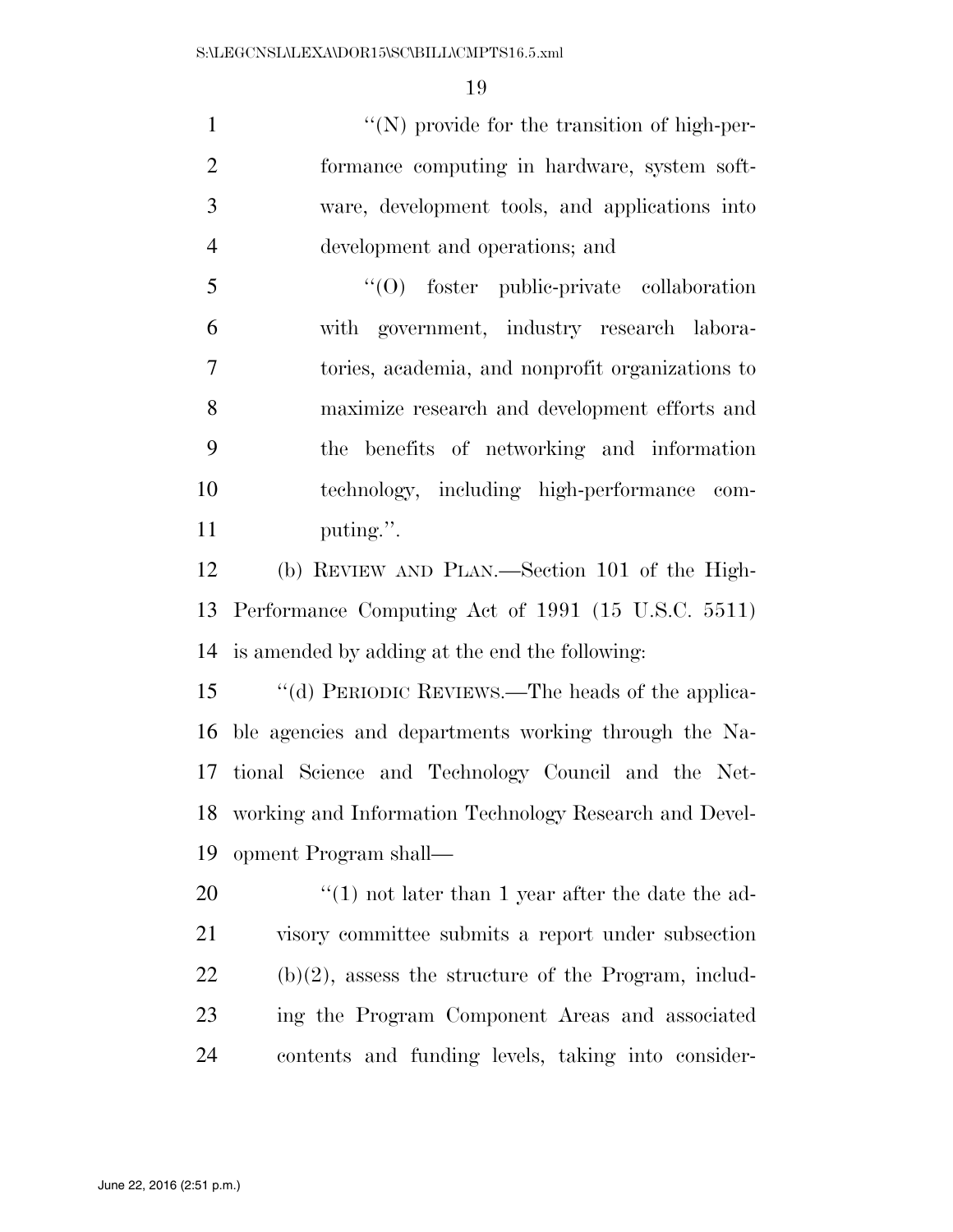| $\mathbf{1}$   | ation any relevant recommendations of the advisory    |
|----------------|-------------------------------------------------------|
| $\overline{2}$ | committee; and                                        |
| 3              | $(2)$ ensure<br>that the Program includes             |
| $\overline{4}$ | foundational and interdisciplinary information tech-  |
| 5              | nology research and development activities.           |
| 6              | "(e) STRATEGIC PLANS.—                                |
| 7              | $\lq(1)$ In GENERAL.—The heads of the applicable      |
| 8              | agencies and departments, working through the Na-     |
| 9              | tional Science and Technology Council and the Net-    |
| 10             | working and Information Technology Research and       |
| 11             | Development Program shall develop and implement       |
| 12             | strategic plans to guide emerging activities in spe-  |
| 13             | cific Program Component Areas, as the advisory        |
| 14             | committee determines relevant under subsection (b),   |
| 15             | of Federal networking and information technology      |
| 16             | research and development, and to guide the activities |
| 17             | described in subsection $(a)(1)$ .                    |
| 18             | "(2) UPDATES.—The heads of the applicable             |
| 19             | agencies and departments shall update the strategic   |
| 20             | plans as appropriate.                                 |
| 21             | "(3) CONTENTS.—Each strategic plan shall—             |
| 22             | "(A) specify near-term and long-term ob-              |
| 23             | jectives for the Program, the anticipated sched-      |
| 24             | ule for achieving the near-term and long-term         |
| 25             | objectives, and the metrics to be used for as-        |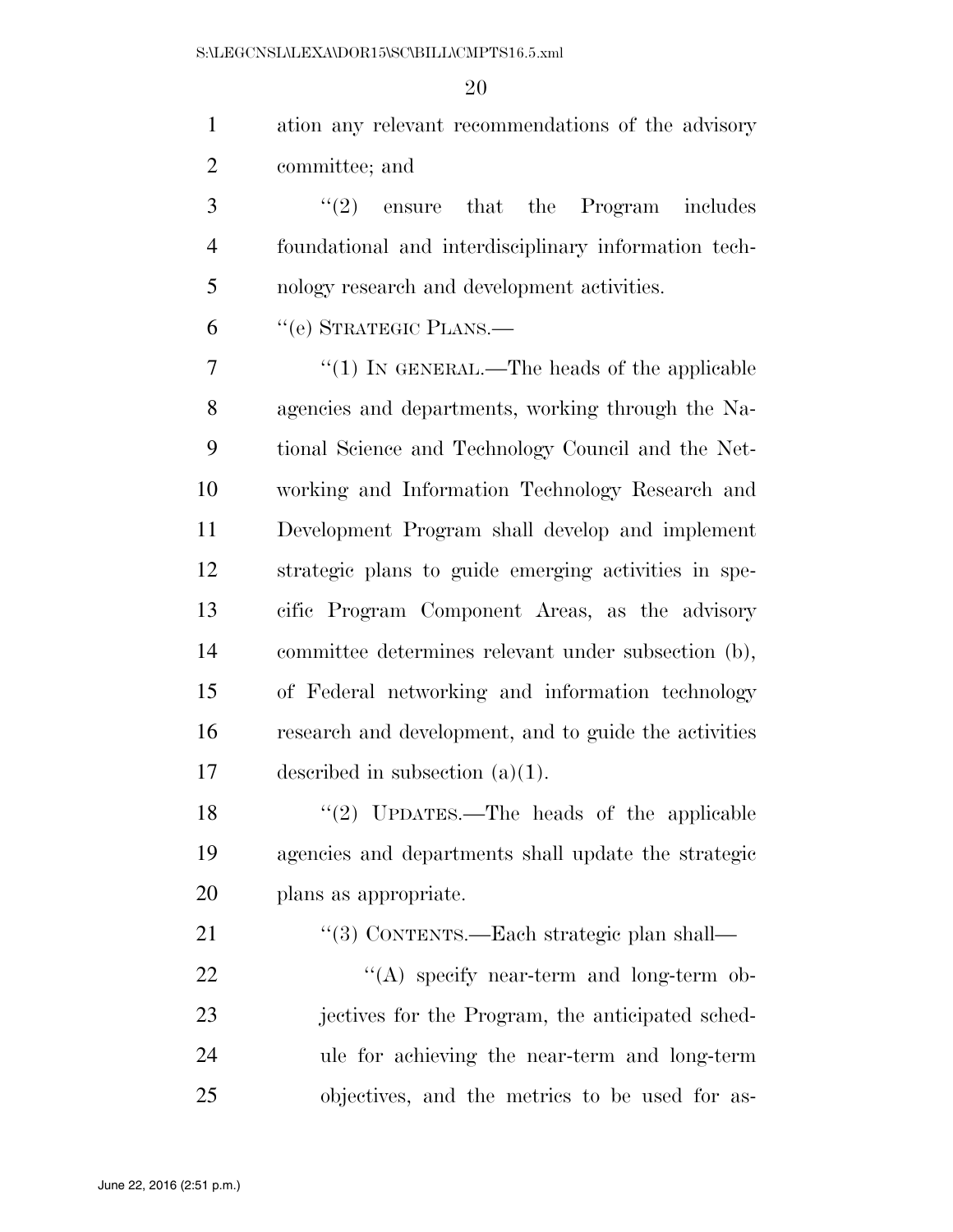| $\mathbf{1}$   | sessing progress toward the near-term and           |
|----------------|-----------------------------------------------------|
| $\overline{2}$ | long-term objectives;                               |
| 3              | "(B) specify how the near-term and long-            |
| $\overline{4}$ | term objectives complement research and devel-      |
| 5              | opment areas in which academia and the pri-         |
| 6              | vate sector is actively engaged;                    |
| 7              | $\lq\lq$ (C) describe how the heads of the applica- |
| 8              | ble agencies and departments will support           |
| 9              | mechanisms for foundational and interdiscipli-      |
| 10             | nary research and development in networking         |
| 11             | and information technology, including through       |
| 12             | collaborations—                                     |
| 13             | "(i) across Federal agencies and de-                |
| 14             | partments;                                          |
| 15             | "(ii) across Program Component                      |
| 16             | Areas; and                                          |
| 17             | "(iii) with industry, Federal and pri-              |
| 18             | vate research laboratories, research enti-          |
| 19             | ties, universities, institutions of higher          |
| 20             | education, relevant nonprofit organizations,        |
| 21             | and international partners of the United            |
| 22             | States;                                             |
| 23             | $\lq\lq$ (D) describe how the heads of the appli-   |
| 24             | cable agencies and departments will foster the      |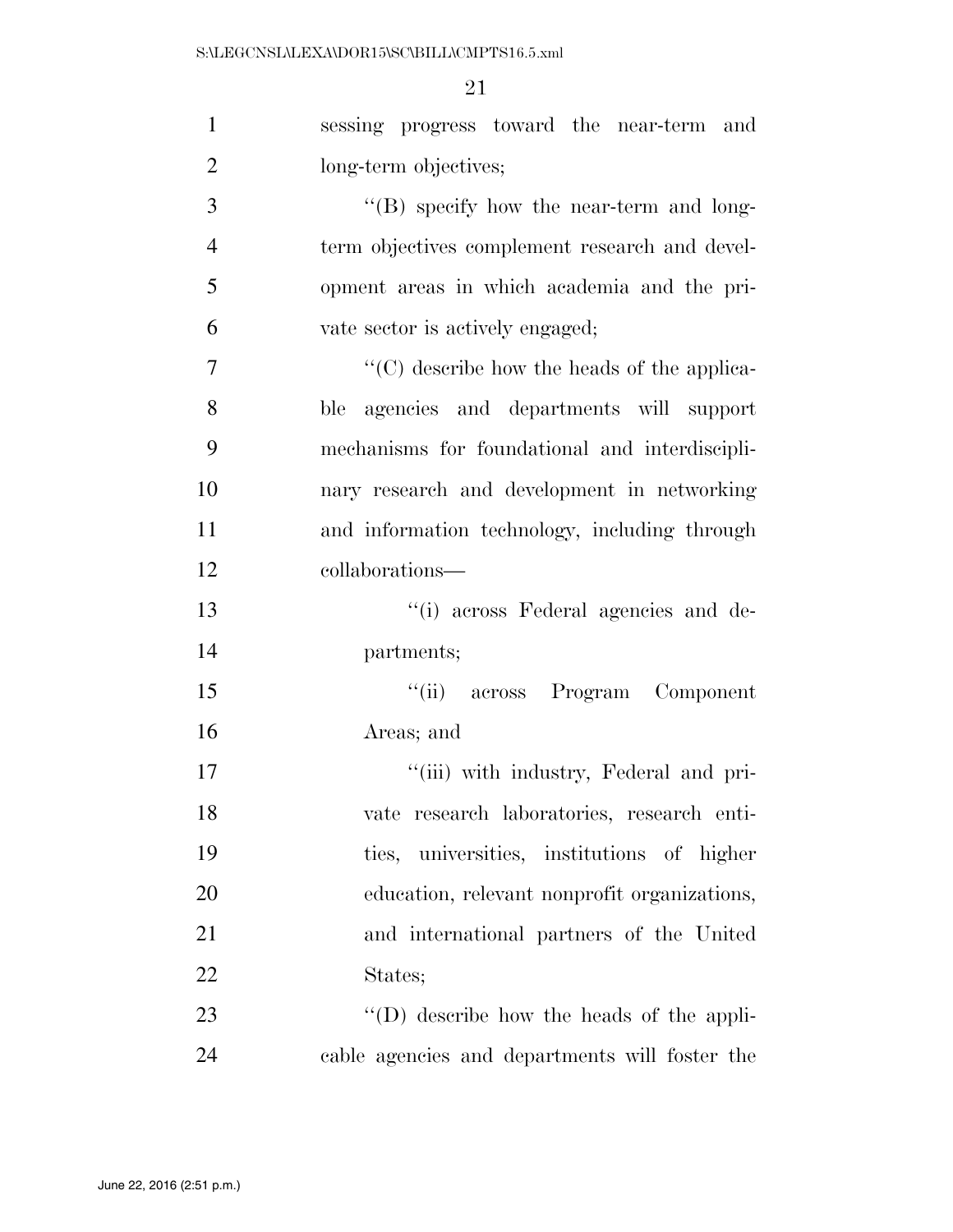| $\mathbf{1}$   | rapid transfer of research and development re-         |
|----------------|--------------------------------------------------------|
| $\overline{2}$ | sults into new technologies and applications;          |
| 3              | "(E) describe how the Program will ad-                 |
| $\overline{4}$ | dress long-term challenges for which solutions         |
| 5              | require large-scale, long-term, foundational and       |
| 6              | interdisciplinary research and development; and        |
| $\tau$         | $\lq\lq(F)$ place emphasis on innovative and           |
| 8              | high-risk projects having the potential for sub-       |
| 9              | stantial societal returns on the research invest-      |
| 10             | ment.                                                  |
| 11             | "(4) PRIVATE SECTOR EFFORTS.-In devel-                 |
| 12             | oping, implementing, and updating strategic plans,     |
| 13             | the heads of the applicable agencies and depart-       |
| 14             | ments, working through the National Science and        |
| 15             | Technology Council and Networking and Informa-         |
| 16             | tion Technology Research and Development Pro-          |
| 17             | gram, shall coordinate with industry, academia, and    |
| 18             | other interested stakeholders to ensure, to the extent |
| 19             | practicable, that the Federal networking and infor-    |
| <b>20</b>      | mation technology research and development activi-     |
| 21             | ties carried out under this section do not duplicate   |
| 22             | the efforts of the private sector.                     |
| 23             | RECOMMENDATIONS.—In developing and<br>(5)              |
| 24             | updating strategic plans, the heads of the applicable  |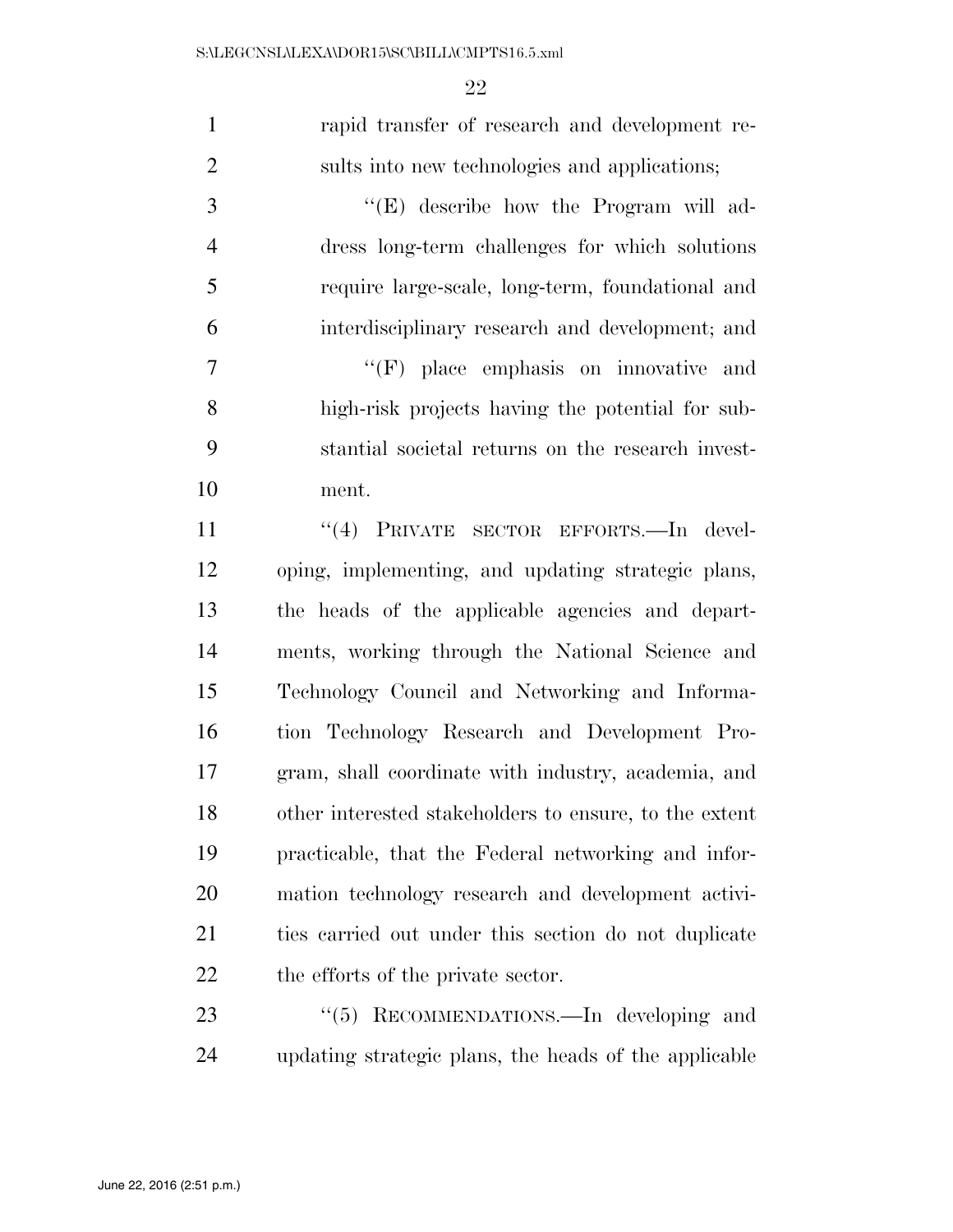S:\LEGCNSL\LEXA\DOR15\SC\BILL\CMPTS16.5.xml

| $\mathbf{1}$   | agencies and departments shall solicit recommenda-           |
|----------------|--------------------------------------------------------------|
| $\overline{2}$ | tions and advice from—                                       |
| 3              | $\lq\lq$ the advisory committee under sub-                   |
| $\overline{4}$ | section (b); and                                             |
| 5              | $\lq\lq (B)$ a wide range of stakeholders, includ-           |
| 6              | ing industry, academia, including representa-                |
| 7              | tives of minority serving institutions and com-              |
| 8              | munity colleges, National Laboratories, and                  |
| 9              | other relevant organizations and institutions.               |
| 10             | "(f) REPORTS.—The heads of the applicable agencies           |
| 11             | and departments, working through the National Science        |
| 12             | and Technology Council and the Networking and Informa-       |
| 13             | tion Technology Research and Development Program,            |
| 14             | shall submit to the advisory committee, the Committee on     |
| 15             | Commerce, Science, and Transportation of the Senate,         |
| 16             | and the Committee on Science, Space, and Technology of       |
|                | 17 the House of Representatives—                             |
| 18             | "(1) the strategic plans developed under sub-                |
| 19             | section $(e)(1)$ ; and                                       |
| 20             | "(2) each update under subsection (e)(2).                    |
| 21             | "(g) DEFINITION OF APPLICABLE AGENCIES AND                   |
| 22             | DEPARTMENTS.—In this section, the term 'applicable           |
| 23             | agencies and departments' means the Federal agencies         |
| 24             | and departments identified in subsection $(a)(3)(B)$ or des- |
| 25             | ignated under clause (xii) of that subsection.".             |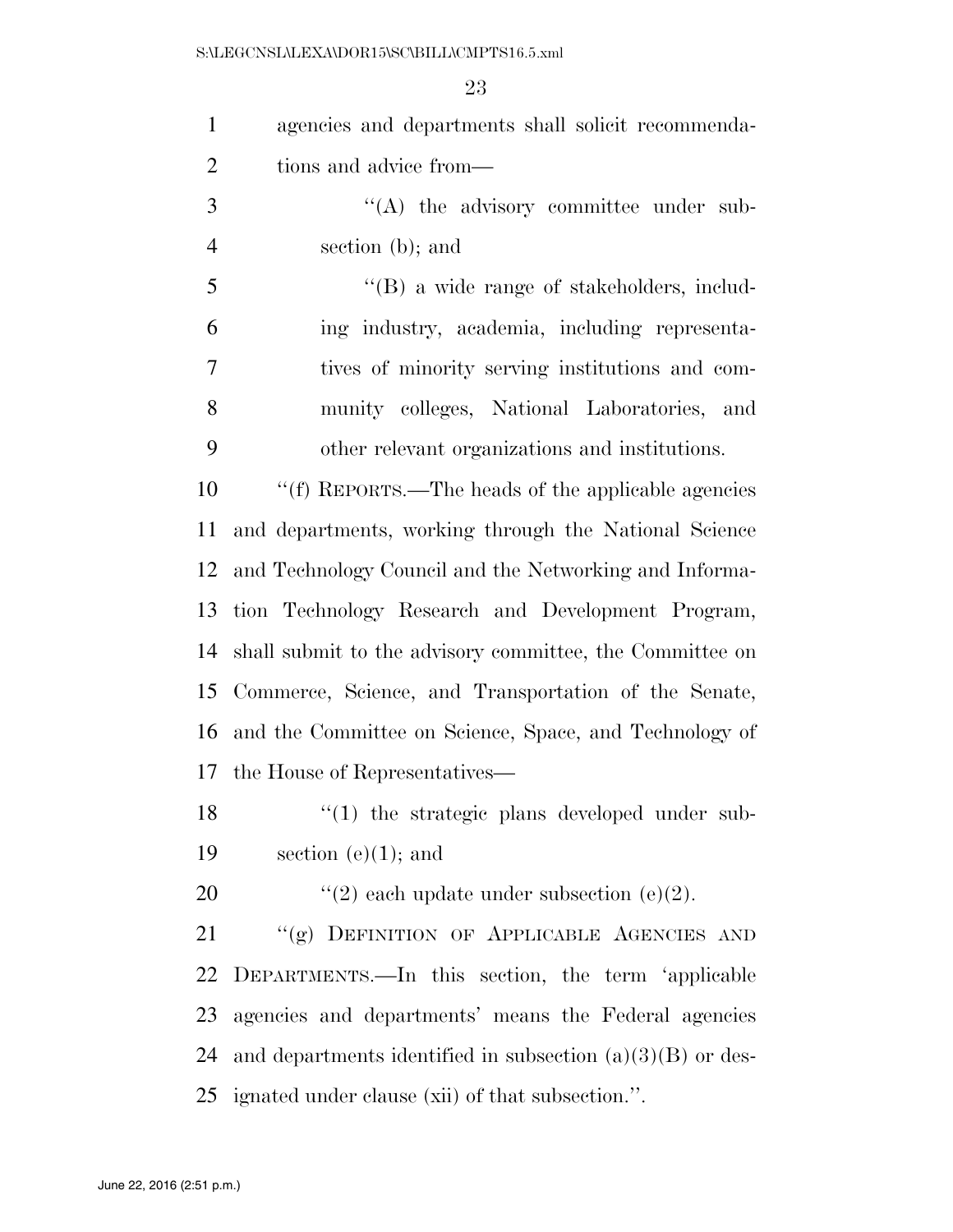| $\mathbf{1}$   | (c) RESEARCH COORDINATION. Section $101(a)(2)$           |
|----------------|----------------------------------------------------------|
| $\overline{2}$ | of the High-Performance Computing Act of 1991 (15        |
| 3              | U.S.C. $5511(a)(2)$ is amended—                          |
| $\overline{4}$ | $(1)$ in the matter preceding subparagraph $(A)$ ,       |
| 5              | by inserting "REQUIREMENTS.—" before "The Di-            |
| 6              | rector'; and                                             |
| 7              | $(2)$ by amending subparagraph $(C)$ to read as          |
| 8              | follows:                                                 |
| 9              | "(C) provide for the coordination of Fed-                |
| 10             | eral networking and information technology re-           |
| 11             | search, development, networking, and other ac-           |
| 12             | tivities-                                                |
| 13             | "(i) among the applicable agencies                       |
| 14             | and departments under the Program; and                   |
| 15             | "(ii) to the extent practicable, with                    |
| 16             | other Federal agencies not identified in                 |
| 17             | subsection $(a)(3)(B)$ , other Federal and               |
| 18             | private research laboratories, industry, re-             |
| 19             | search entities, universities, institutions of           |
| 20             | higher education, relevant nonprofit orga-               |
| 21             | nizations, and international partners of the             |
| 22             | United States;".                                         |
| 23             | (d) BUDGET.—Section $101(a)(3)$ of the High-Per-         |
| 24             | formance Computing Act of 1991 (15 U.S.C. $5511(a)(3)$ ) |
| 25             | is amended—                                              |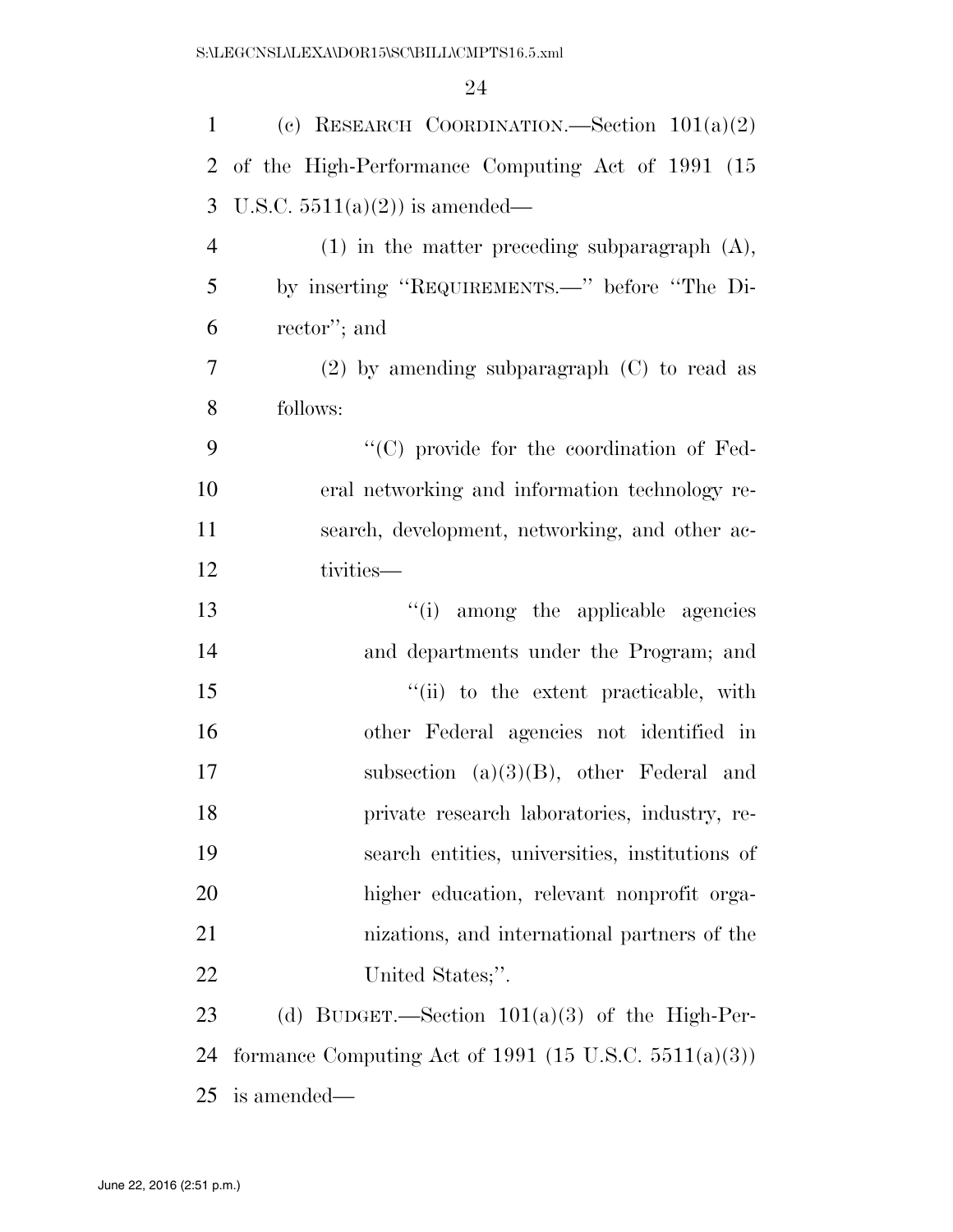| $\mathbf{1}$   | $(1)$ in the matter preceding subparagraph $(A)$ ,      |
|----------------|---------------------------------------------------------|
| $\overline{2}$ | by inserting "CONTENTS OF ANNUAL REPORTS.—";            |
| 3              | $(2)$ in subparagraph $(B)$ , by striking clauses $(i)$ |
| $\overline{4}$ | through (xi) and inserting the following—               |
| 5              | "(i) the Department of Commerce;                        |
| 6              | "(ii) the Department of Defense;                        |
| 7              | "(iii) the Department of Education;                     |
| 8              | "(iv) the Department of Energy;                         |
| 9              | $f'(v)$ the Department of Health and                    |
| 10             | Human Services;                                         |
| 11             | "(vi) the Department of Homeland                        |
| 12             | Security;                                               |
| 13             | "(vii) the Department of Justice;                       |
| 14             | "(viii) the Environmental Protection                    |
| 15             | Agency;                                                 |
| 16             | "(ix) the National Aeronautics and                      |
| 17             | Space Administration;                                   |
| 18             | $f(x)$ the National Archives<br>and                     |
| 19             | Records Administration;                                 |
| 20             | "(xi) the National Science Founda-                      |
| 21             | tion; and                                               |
| 22             | "(xii) such other agencies and depart-                  |
| 23             | ments as the President or the Director                  |
| 24             | considers appropriate;";                                |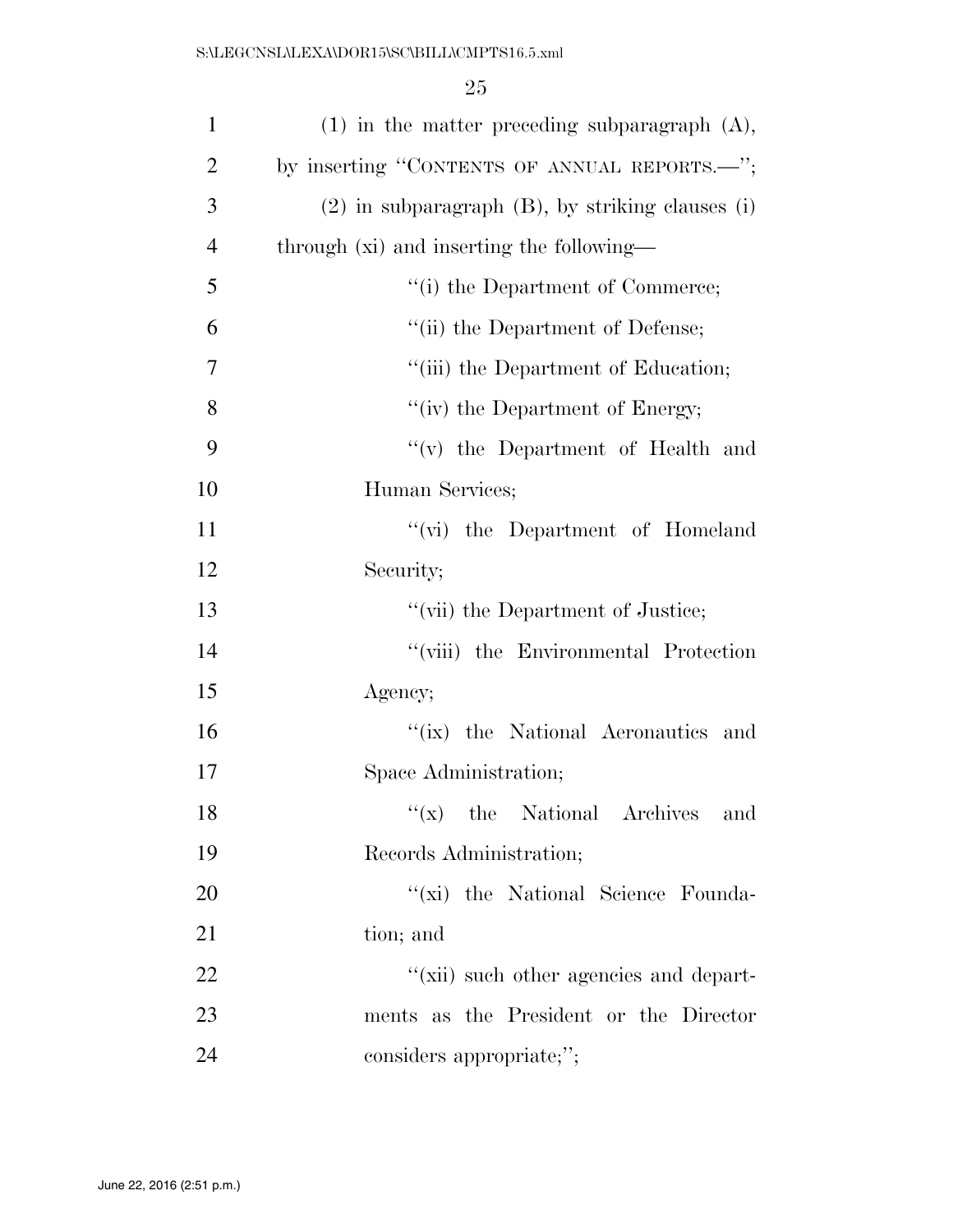| $\mathbf{1}$   | $(3)$ in subparagraph $(C)$ , by striking "is sub-                   |
|----------------|----------------------------------------------------------------------|
| $\overline{2}$ | mitted," and inserting "is submitted, the levels for                 |
| 3              | the previous fiscal year,";                                          |
| $\overline{4}$ | $(4)$ in subparagraph $(D)$ —                                        |
| 5              | $(A)$ by striking "is submitted," and insert-                        |
| 6              | ing "is submitted, the levels for the previous                       |
| 7              | fiscal year,"; and                                                   |
| 8              | (B) by striking "and" after the semicolon;                           |
| 9              | $(5)$ by redesignating subparagraph $(E)$ as sub-                    |
| 10             | paragraph $(F)$ ; and                                                |
| 11             | $(6)$ by inserting after subparagraph $(D)$ the fol-                 |
| 12             | lowing:                                                              |
| 13             | "(E) include a description of how the ob-                            |
| 14             | jectives for each Program Component Area, and                        |
| 15             | the objectives for activities that involve multiple                  |
| 16             | Program Component Areas, relate to the objec-                        |
| 17             | tives of the Program identified in the strategic                     |
| 18             | plan under subsection $(e)$ ;".                                      |
| 19             | (e) CONFORMING AMENDMENTS TO HIGH-PERFORM-                           |
| 20             | ANCE COMPUTING ACT OF 1991.—The High-Performance                     |
| 21             | Computing Act of 1991 $(15 \text{ U.S.C. } 5501 \text{ et seq.})$ is |
| 22             | amended—                                                             |
| 23             | $(1)$ in section 2 (15 U.S.C. 5501)—                                 |
| 24             | $(A)$ in paragraphs $(2)$ and $(5)$ , by striking                    |
| 25             | "high-performance computing" and inserting                           |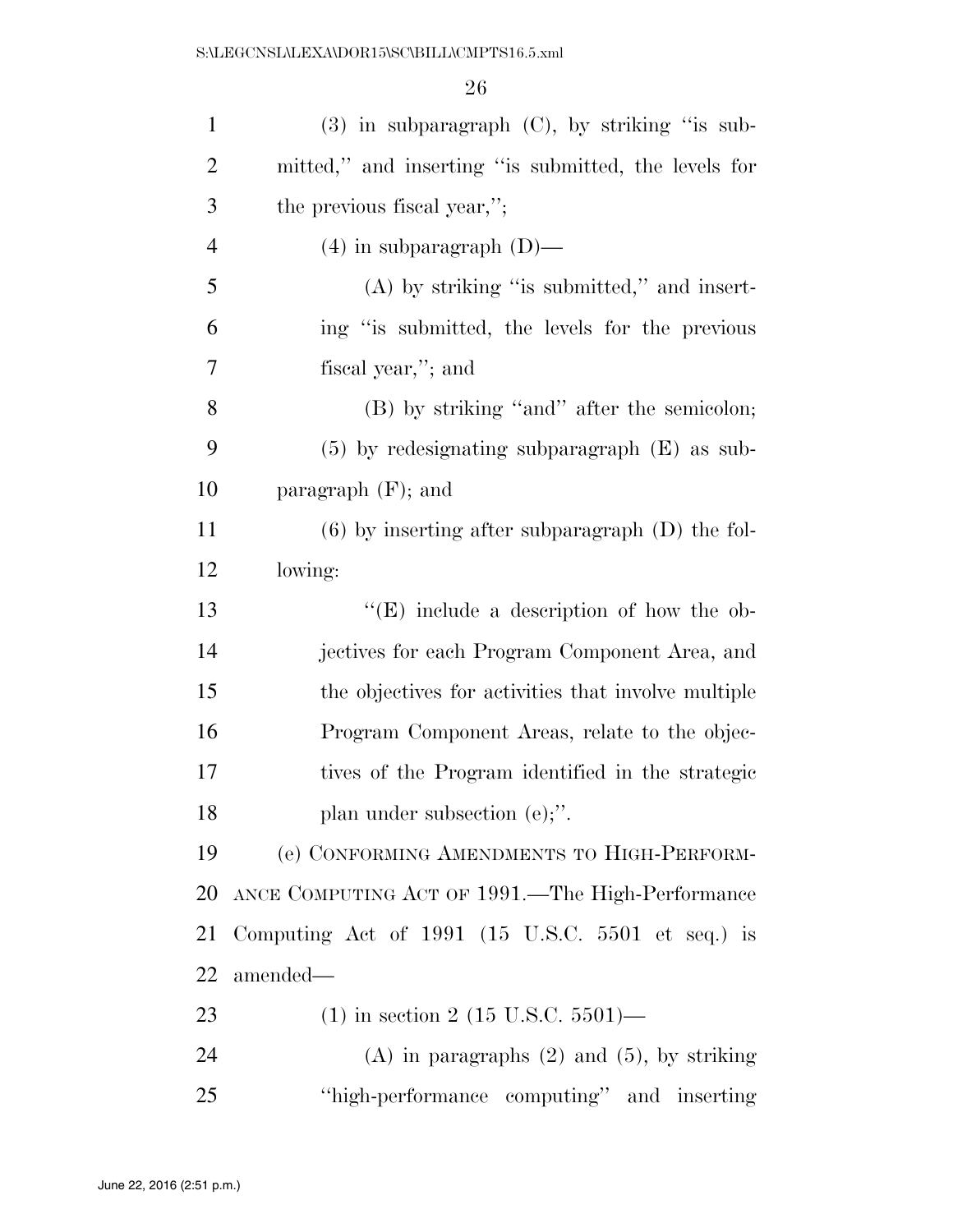| $\mathbf{1}$   | "networking and information technology, in-       |
|----------------|---------------------------------------------------|
| $\overline{2}$ | cluding high-performance computing,"; and         |
| 3              | (B) in paragraph (3), by striking "high-          |
| $\overline{4}$ | performance computing" and inserting "net-        |
| 5              | working and information technology, including     |
| 6              | high-performance computing";                      |
| 7              | $(2)$ in section 3 (15 U.S.C. 5502)—              |
| 8              | $(A)$ in the matter preceding paragraph $(1)$     |
| 9              | and paragraph (1), by striking "high-perform-     |
| 10             | ance computing" and inserting "networking and     |
| 11             | information technology" each place it appears;    |
| 12             | and                                               |
| 13             | $(B)$ in paragraph $(2)$ —                        |
| 14             | (i) by striking "high-performance"                |
| 15             | computing and" and inserting "networking          |
| 16             | and information technology and"; and              |
| 17             | by striking "high-performance"<br>(ii)            |
| 18             | computing network" and inserting "net-            |
| 19             | working and information technology";              |
| 20             | $(3)$ in section 4 (15 U.S.C. 5503)—              |
| 21             | $(A)$ in paragraphs $(2)$ and $(3)$ , by striking |
| 22             | "high-performance computing" and inserting        |
| 23             | "networking and information technology";          |
| 24             | (B) in paragraph (6), by striking "Na-            |
| 25             | tional High-Performance Computing" and in-        |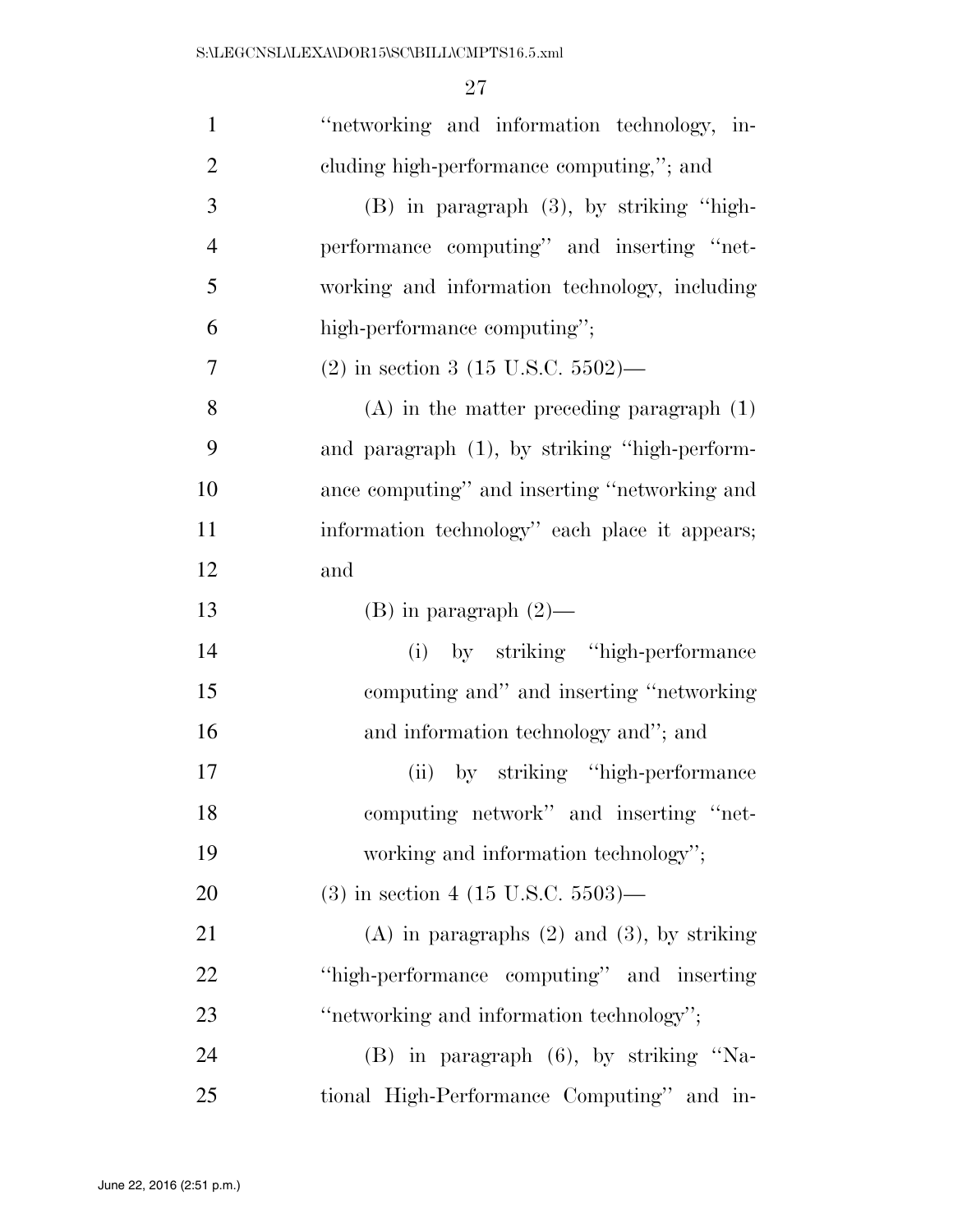| $\mathbf{1}$   | serting "Networking and Information Tech-                       |
|----------------|-----------------------------------------------------------------|
| $\overline{2}$ | nology Research and Development"; and                           |
| 3              | $(C)$ by redesignating paragraphs $(3)$ , $(4)$ ,               |
| $\overline{4}$ | $(5)$ , $(6)$ , and $(7)$ as paragraphs $(5)$ , $(3)$ , $(4)$ , |
| 5              | $(6)$ , and $(7)$ , respectively;                               |
| 6              | $(4)$ in section 101 (15 U.S.C. 5511)—                          |
| $\overline{7}$ | $(A)$ in the heading, by striking "NA-                          |
| 8              | <b>HIGH-PERFORMANCE</b><br><b>TIONAL</b><br>COM-                |
| 9              | PUTING" and inserting "NETWORKING AND                           |
| 10             | INFORMATION TECHNOLOGY RESEARCH                                 |
| 11             | AND DEVELOPMENT";                                               |
| 12             | $(B)$ in subsection $(a)$ —                                     |
| 13             | (i) in the heading, by striking "NA-                            |
| 14             | HIGH-PERFORMANCE<br>$COM-$<br><b>TIONAL</b>                     |
| 15             | PUTING" and inserting "NETWORKING                               |
| 16             | AND INFORMATION TECHNOLOGY RE-                                  |
| 17             | SEARCH AND DEVELOPMENT";                                        |
| 18             | (ii) in paragraph $(1)$ —                                       |
| 19             | (I) in the matter preceding sub-                                |
| 20             | paragraph (A), by striking "National                            |
| 21             | High-Performance Computing"<br>and                              |
| 22             | inserting "Networking and Informa-                              |
| 23             | tion Technology Research and Devel-                             |
| 24             | opment";                                                        |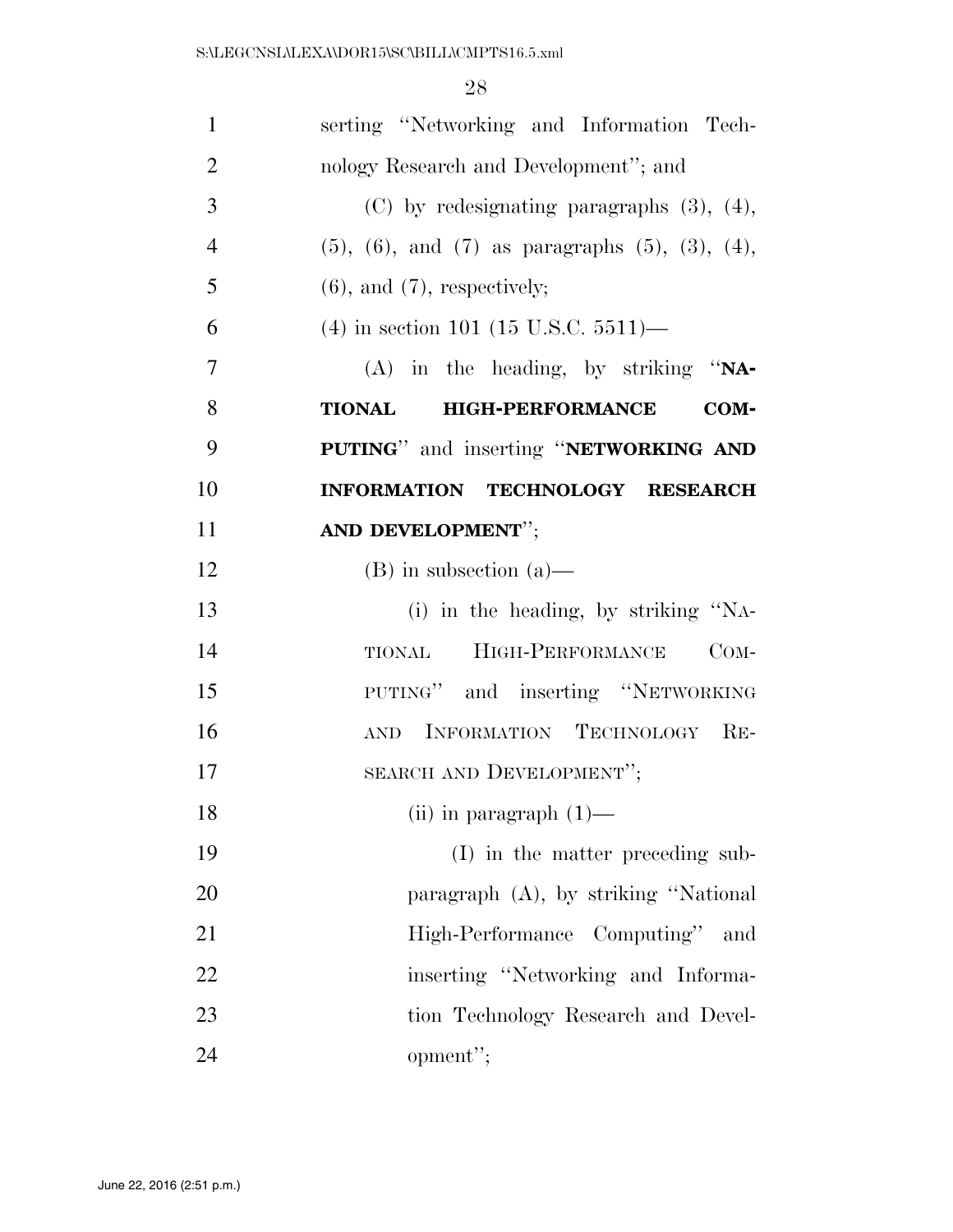| $\mathbf{1}$   | $(II)$ in subparagraph $(A)$ , by       |
|----------------|-----------------------------------------|
| $\overline{2}$ | striking "high-performance com-         |
| 3              | puting, including networking" and in-   |
| $\overline{4}$ | serting "networking and information"    |
| 5              | technology";                            |
| 6              | (III) in subparagraphs (B) and          |
| $\overline{7}$ | (C), by striking "high-performance"     |
| 8              | computing" and inserting "high-end"     |
| 9              | computing, including high-perform-      |
| 10             | ance computing,"; and                   |
| 11             | $(IV)$ in subparagraph $(G)$ , by       |
| 12             | striking "high-performance"<br>com-     |
| 13             | puting" and inserting "networking"      |
| 14             | and information technology, including   |
| 15             | high-performance computing,"; and       |
| 16             | (iii) in paragraph $(2)$ —              |
| 17             | $(I)$ in subparagraph $(A)$ , by strik- |
| 18             | ing "high-performance computing re-     |
| 19             | search, development, networking" and    |
| 20             | inserting "networking and information   |
| 21             | technology research and develop-        |
| 22             | ment";                                  |
| 23             | $(II)$ in subparagraph $(E)$ , by       |
| 24             | striking "high-performance computing"   |
| 25             | and networking systems" and insert-     |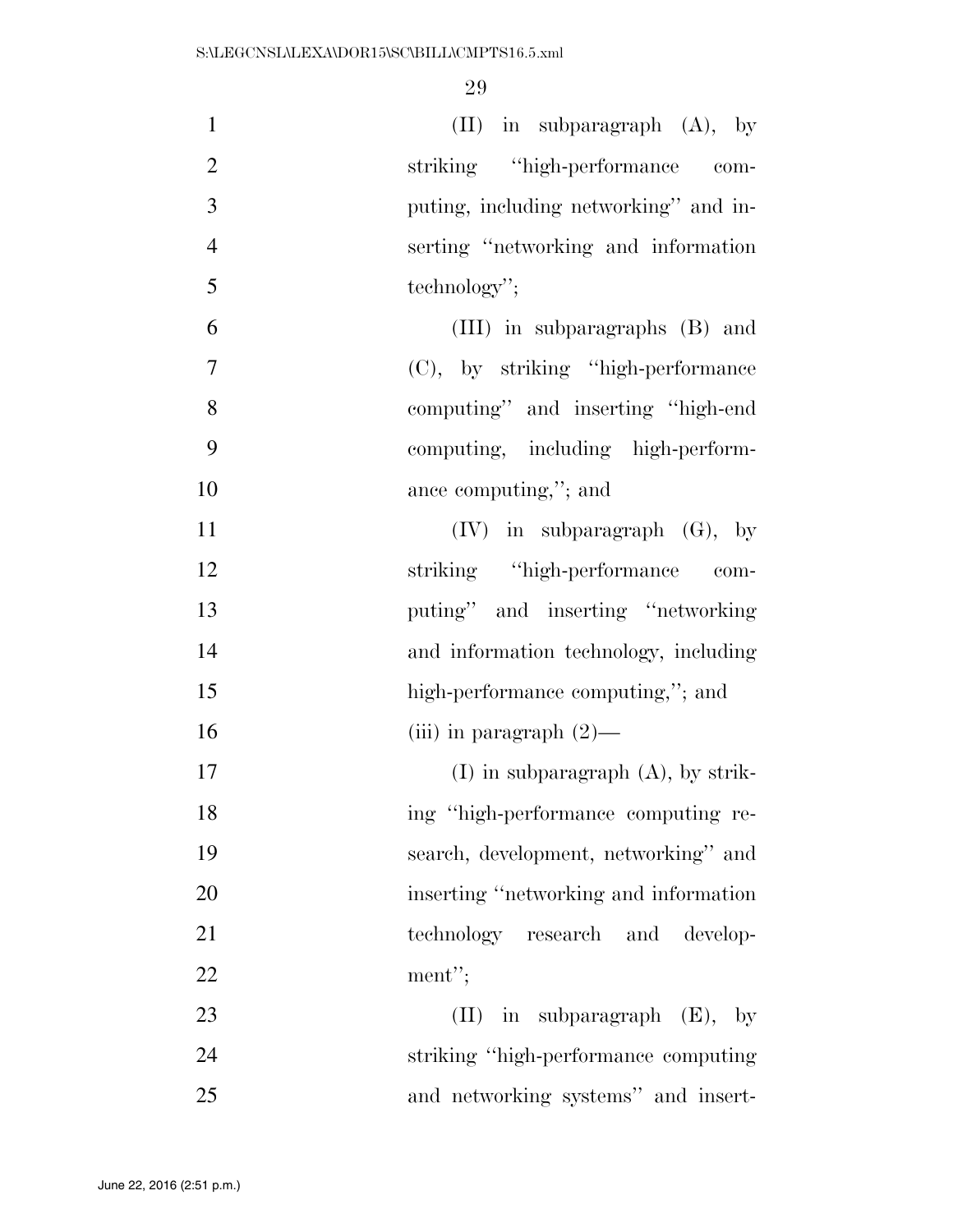| $\mathbf{1}$   | ing "high-end computing and net-                          |
|----------------|-----------------------------------------------------------|
| $\overline{2}$ | working systems"; and                                     |
| 3              | (III) in subparagraph $(F)$ , by                          |
| $\overline{4}$ | striking "high-performance"<br>com-                       |
| 5              | puting" and inserting "high-end, in-                      |
| 6              | cluding high-performance computing";                      |
| $\overline{7}$ | $(C)$ in subsections $(b)(1)$ , in the matter             |
| 8              | preceding subparagraph $(A)$ , by striking "high-         |
| 9              | performance computing" each place it appears              |
| 10             | and inserting "networking and information                 |
| 11             | technology";                                              |
| 12             | (D) in subsection (b)(2), by striking "Com-               |
| 13             | mittee on Science and Technology" and insert-             |
| 14             | ing "Committee on Science, Space, and Tech-               |
| 15             | nology"; and                                              |
| 16             | (E) in subsection (c)(1)(A), by striking                  |
| 17             | "high-performance computing" and inserting                |
| 18             | "networking and information technology";                  |
| 19             | $(5)$ in section 201(a) (15 U.S.C. 5521(a)), by           |
| 20             | striking "high-performance computing and advanced         |
| 21             | high-speed computer networking" and inserting             |
| 22             | "networking and information technology";                  |
| 23             | (6) in section 202(a) $(15 \text{ U.S.C. } 5522(a))$ , by |
| 24             | striking "high-performance computing" and insert-         |
| 25             | ing "networking and information technology";              |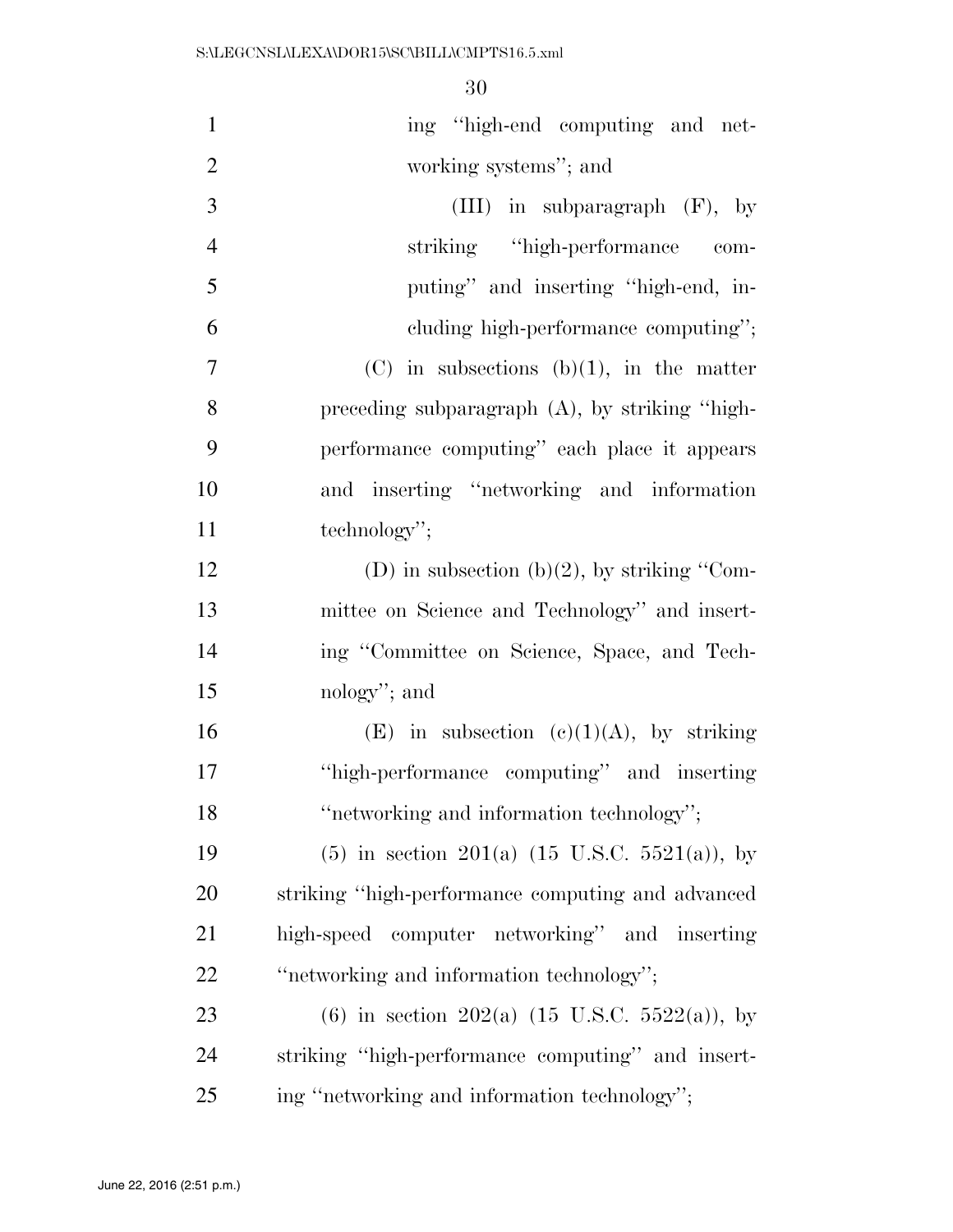| $\mathbf{1}$   | $(7)$ in section 203 (15 U.S.C. 5523(a))—                |
|----------------|----------------------------------------------------------|
| $\overline{2}$ | (A) by striking "high-performance com-                   |
| 3              | puting and networking" and inserting "net-               |
| $\overline{4}$ | working and information technology"; and                 |
| 5              | (B) by striking "high-performance com-                   |
| 6              | puting systems" and inserting "high-end, in-             |
| $\overline{7}$ | cluding high-performance computing systems";             |
| 8              | $(8)$ in section 204 (15 U.S.C. 5524)—                   |
| 9              | (A) in subsection $(a)(1)$ —                             |
| 10             | (i) in subparagraph $(A)$ , by striking                  |
| 11             | "high-performance computing systems and                  |
| 12             | networks" and inserting "networking and                  |
| 13             | information technology systems";                         |
| 14             | (ii) in subparagraph $(B)$ , by striking                 |
| 15             | "high-performance computing systems in                   |
| 16             | networks" and inserting "networking and                  |
| 17             | information technology systems"; and                     |
| 18             | (iii) in subparagraph (C), by striking                   |
| 19             | "high-performance computing systems"                     |
| 20             | and inserting "networking and information                |
| 21             | technology"; and                                         |
| 22             | $(B)$ in subsection $(b)$ —                              |
| 23             | (i) in the heading, by striking "HIGH-                   |
| 24             | COMPUTING<br>NET-<br>PERFORMANCE<br>$\operatorname{AND}$ |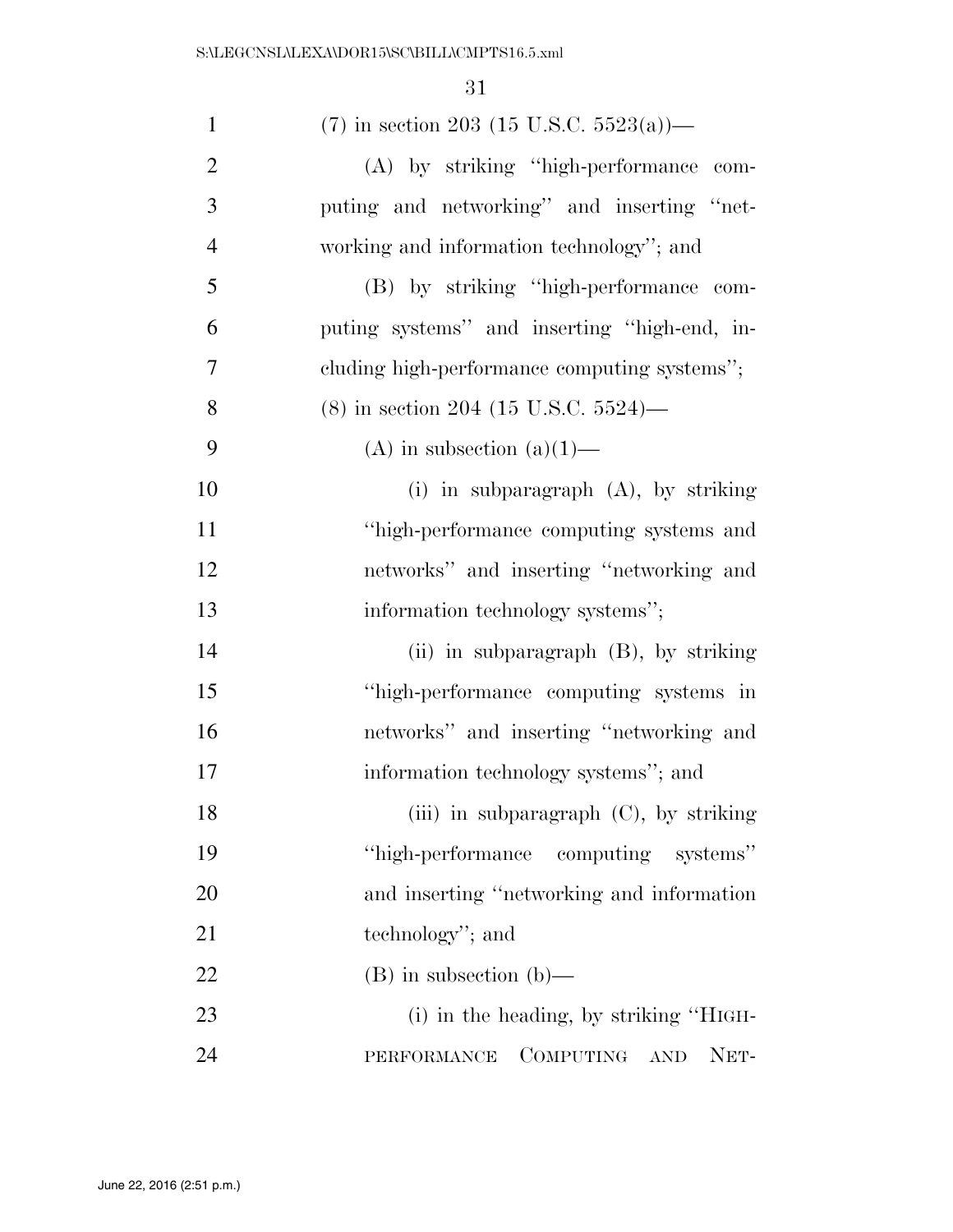| $\mathbf{1}$   | WORK" and inserting "NETWORK AND IN-                |
|----------------|-----------------------------------------------------|
| $\overline{2}$ | FORMATION TECHNOLOGY SECURITY"; and                 |
| 3              | (ii) by striking "sensitive information             |
| $\overline{4}$ | in Federal computer systems" and insert-            |
| 5              | ing "agency information and information             |
| 6              | systems"; and                                       |
| 7              | $(9)$ in section 207 (15 U.S.C. 5527)—              |
| 8              | (A) in subsection (a)(2), by striking "sec-         |
| 9              | tion $2315(a)$ of title 10" and inserting "section" |
| 10             | $3552(b)(6)(A)$ of title 44"; and                   |
| 11             | (B) in subsection (b), by striking "high-           |
| 12             | performance computing systems" and inserting        |
| 13             | "networking and information technology".            |
| 14             | (f)<br>ADDITIONAL TECHNICAL AND CONFORMING          |
| 15             | AMENDMENTS.-                                        |
| 16             | (1) NATIONAL NETWORKING AND INFORMATION             |
| 17             | TECHNOLOGY PROGRAM.—Section 101 of the High-        |
| 18             | Performance Computing Act of 1991 (15 U.S.C.        |
| 19             | 5511), as amended, is further amended—              |
| 20             | $(A)$ in subsection $(b)$ —                         |
| 21             | $(i)$ in paragraph $(1)$ , by inserting             |
| 22             | "ADVISORY COMMITTEE.-" before "The                  |
| 23             | President shall";                                   |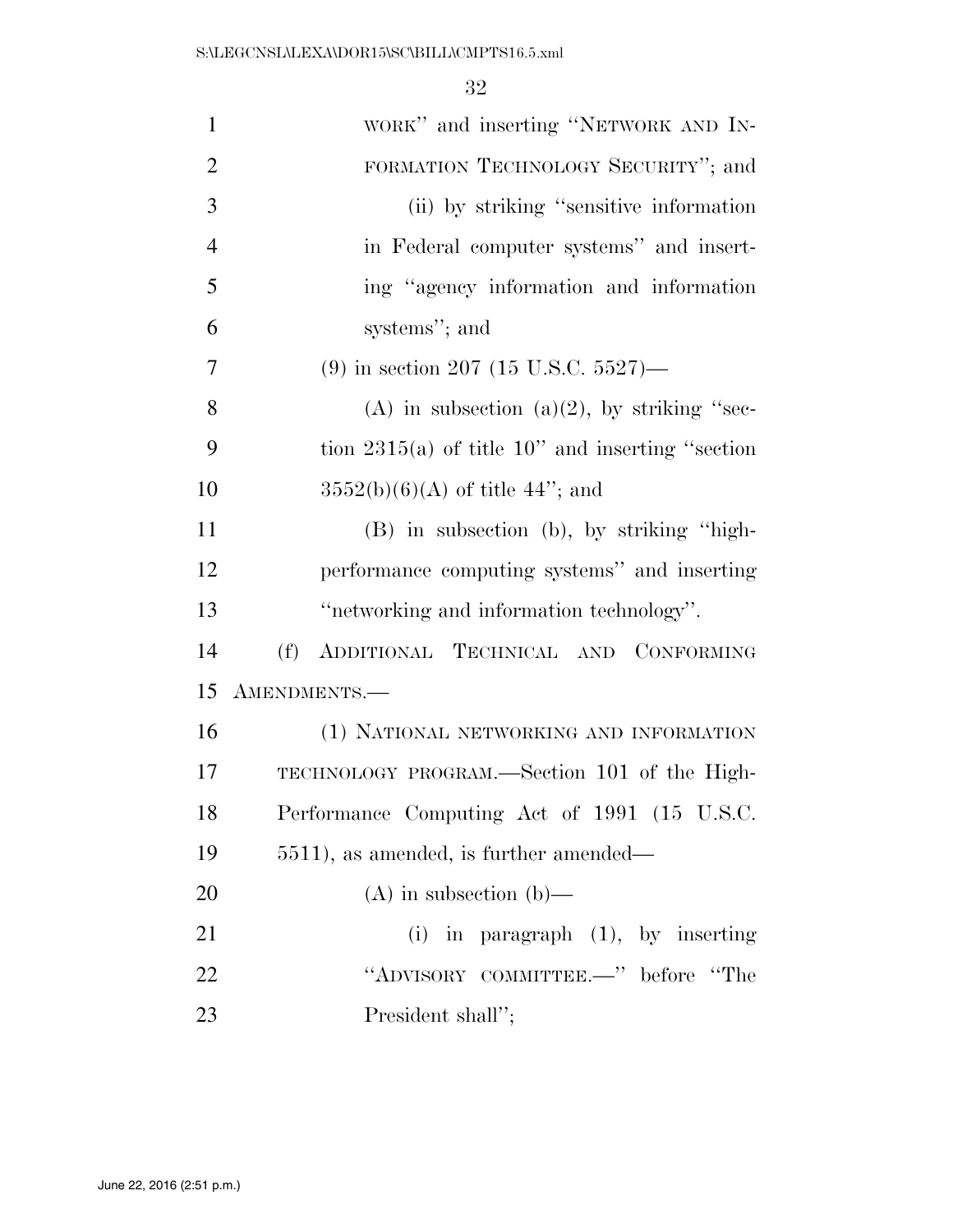| $\mathbf{1}$   | (ii) in paragraph $(2)$ , by inserting        |
|----------------|-----------------------------------------------|
| $\overline{2}$ | "ADDITIONAL DUTIES.—" before "In addi-        |
| 3              | tion to"; and                                 |
| $\overline{4}$ | (iii) in paragraph $(3)$ , by inserting       |
| 5              | "FACA.—" before "Section 14"; and             |
| 6              | $(B)$ in subsection $(c)$ —                   |
| 7              | (i) in paragraph $(1)$ , by inserting         |
| 8              | "REPORTS.—" before "Each Federal";            |
| 9              | and                                           |
| 10             | (ii) in paragraph $(2)$ , by inserting        |
| 11             | "OMB REVIEW.—" before "The Office".           |
| 12             | (2) MISCELLANEOUS.-                           |
| 13             | (A) NATIONAL SCIENCE FOUNDATION RE-           |
| 14             | SEARCH.—Section $4(b)(5)(K)$ of the Cyber Se- |
| 15             | curity Research and Development Act (15       |
| 16             | U.S.C. $7403(b)(5)(K)$ is amended by striking |
| 17             | "high-performance computing" and inserting    |
| 18             | "networking and information technology".      |
| 19             | NATIONAL INFORMATION<br>(B)<br>TECH-          |
| 20             | NOLOGY RESEARCH AND DEVELOPMENT PRO-          |
| 21             | GRAM.—Section 13202(b) of the America Re-     |
| 22             | covery and Reinvestment Act of 2009 (42)      |
| 23             | U.S.C. $17912(b)$ is amended by striking "Na- |
| 24             | tional High-Performance Computing Program"    |
| 25             | and inserting "Networking and Information"    |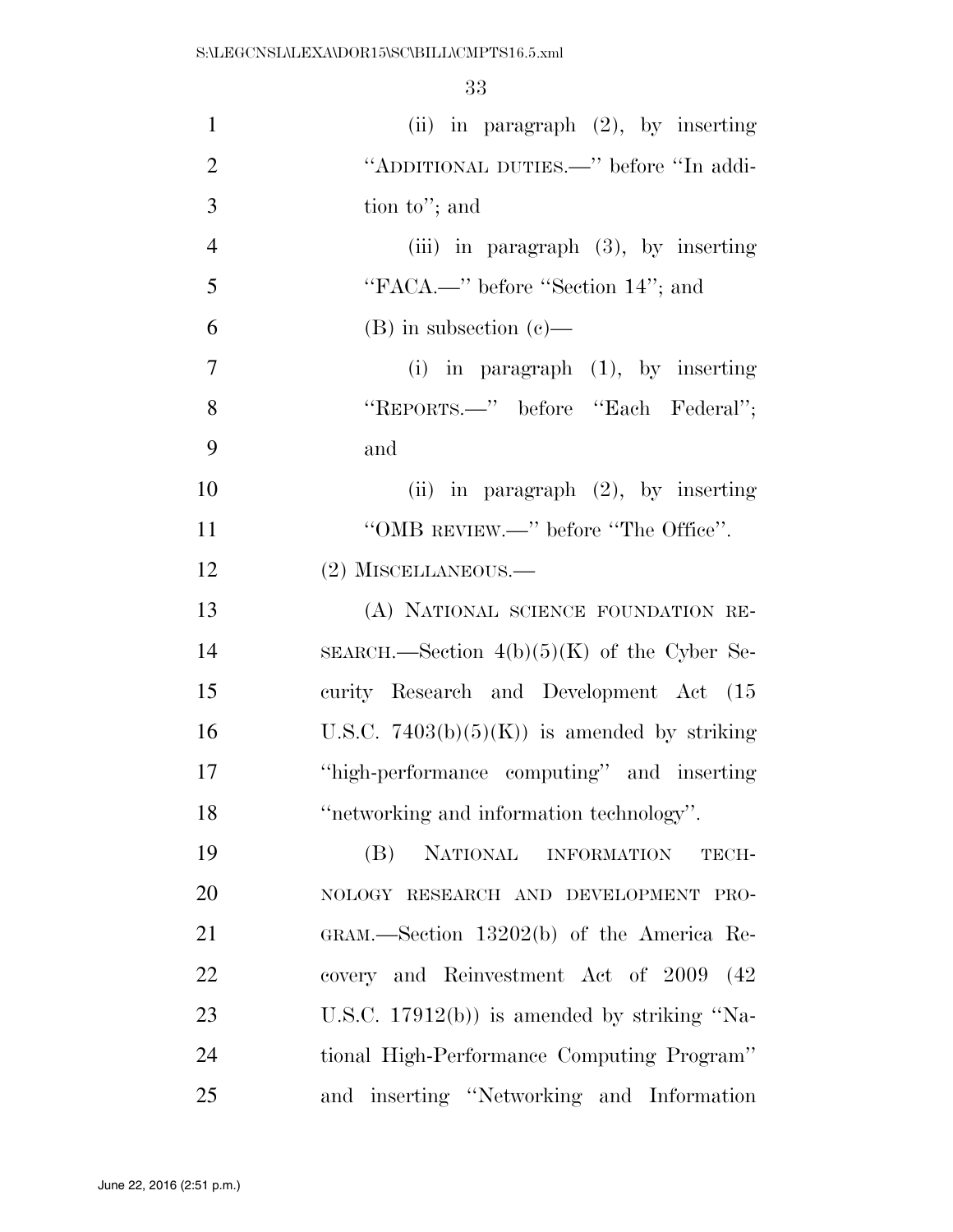Technology Research and Development Pro-gram''.

| 3              | (C) FEDERAL CYBERSECURITY RESEARCH                 |
|----------------|----------------------------------------------------|
| $\overline{4}$ | AND DEVELOPMENT.—Section $201(a)(4)$ of the        |
| 5              | Cybersecurity Enhancement Act of 2014 (15          |
| 6              | U.S.C. $7431(a)(4)$ is amended by striking         |
| 7              | "clauses (i) through (x) of section $101(a)(3)(B)$ |
| 8              | of the High-Performance Computing Act of           |
| 9              | 1991 (15 U.S.C. 5511(a)(3)(B)) or designated       |
| 10             | under clause (xi) of that section" and inserting   |
| 11             | "clauses (i) through (xi) of section               |
| 12             | $101(a)(3)(B)$ of the High-Performance Com-        |
| 13             | puting Act of 1991 (15 U.S.C. 5511(a)(3)(B))       |
| 14             | or designated under clause (xii) of that sec-      |
| 15             | tion".                                             |
|                |                                                    |

 (D) NATIONAL RESEARCH AND EDUCATION NETWORK.—Section 102 of the High-perform- ance Computing Act of 1991 (15 U.S.C. 5512) is repealed.

20 (E) NEXT GENERATION INTERNET. Sec- tion 103 of the High-performance Computing Act of 1991 (15 U.S.C. 5513) is repealed.

 (F) FOSTERING UNITED STATES COMPETI- TIVENESS IN HIGH-PERFORMANCE COMPUTING AND RELATED ACTIVITIES.—Section 208 of the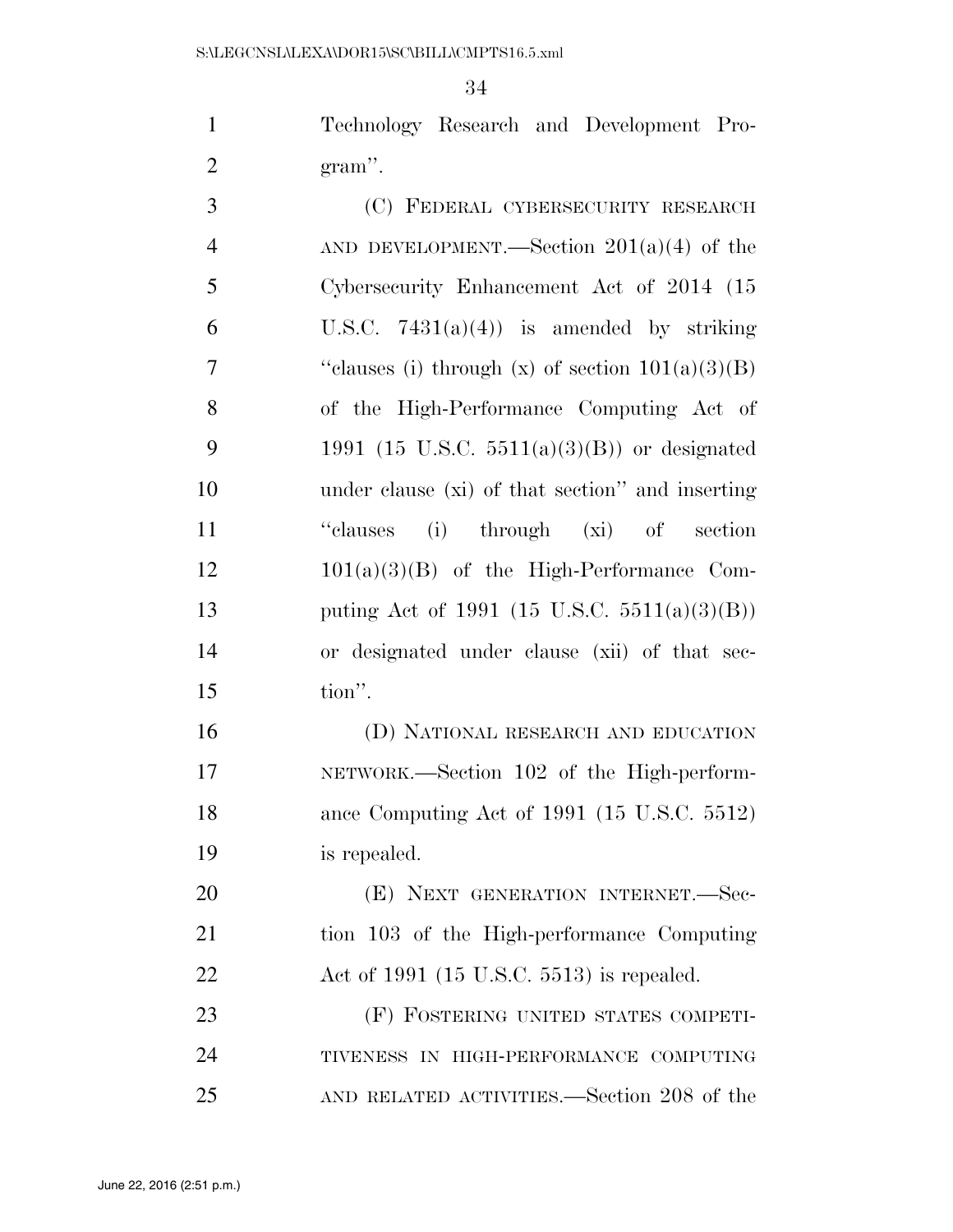High-performance Computing Act of 1991 (15 U.S.C. 5528) is repealed.

## **SEC. 106. HIGH-ENERGY PHYSICS COORDINATION.**

 (a) IN GENERAL.—The Physical Science Sub- committee of the National Science and Technology Council shall define and continue to coordinate Federal efforts, in- cluding activities of relevant advisory committees, related to high-energy physics research to maximize the efficiency and effectiveness of United States investment in high-en-ergy physics.

 (b) PURPOSES.—The purposes of the Physical Science Subcommittee include—

 (1) to advise and assist the Committee on Science and the National Science and Technology Council on United States policies, procedures, and plans in the physical sciences, including high-energy physics; and

 (2) to identify emerging opportunities, stimu- late international cooperation, and foster the devel- opment of the physical sciences in the United States, including—

 (A) in high-energy physics research, in- cluding underground science and engineering research;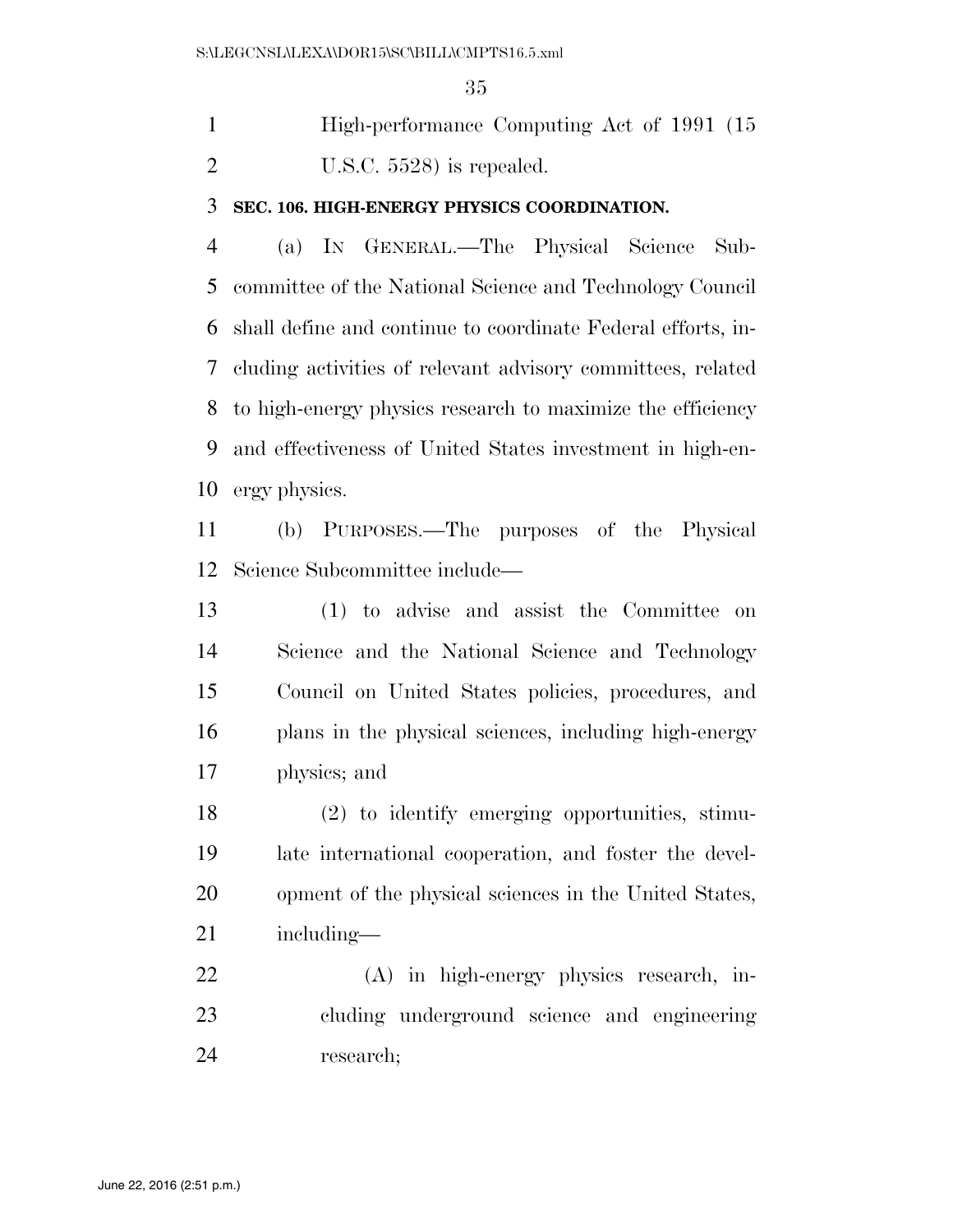| $\mathbf{1}$   | (B) in physical infrastructure and facili-               |
|----------------|----------------------------------------------------------|
| $\overline{2}$ | ties;                                                    |
| 3              | (C) in information and analysis; and                     |
| $\overline{4}$ | (D) in coordination activities.                          |
| 5              | (c) RESPONSIBILITIES.—In regard to coordinating          |
| 6              | Federal efforts related to high-energy physics research, |
| 7              | the Physical Science Subcommittee shall—                 |
| 8              | (1) provide recommendations on planning for              |
| 9              | construction and stewardship of large facilities par-    |
| 10             | ticipating in high-energy physics;                       |
| 11             | (2) provide recommendations on research co-              |
| 12             | ordination and collaboration among the programs          |
| 13             | and activities of Federal agencies;                      |
| 14             | (3) establish goals and priorities for high-en-          |
| 15             | ergy physics, underground science, and research and      |
| 16             | development that will strengthen United States com-      |
| 17             | petitiveness in high-energy physics;                     |
| 18             | (4) propose methods for engagement with inter-           |
| 19             | national, Federal, and State agencies and Federal        |
| 20             | laboratories not represented on the National Science     |
| 21             | and Technology Council to identify and reduce regu-      |
| 22             | latory, logistical, and fiscal barriers that inhibit     |
| 23             | United States leadership in high-energy physics and      |
| 24             | related underground science; and                         |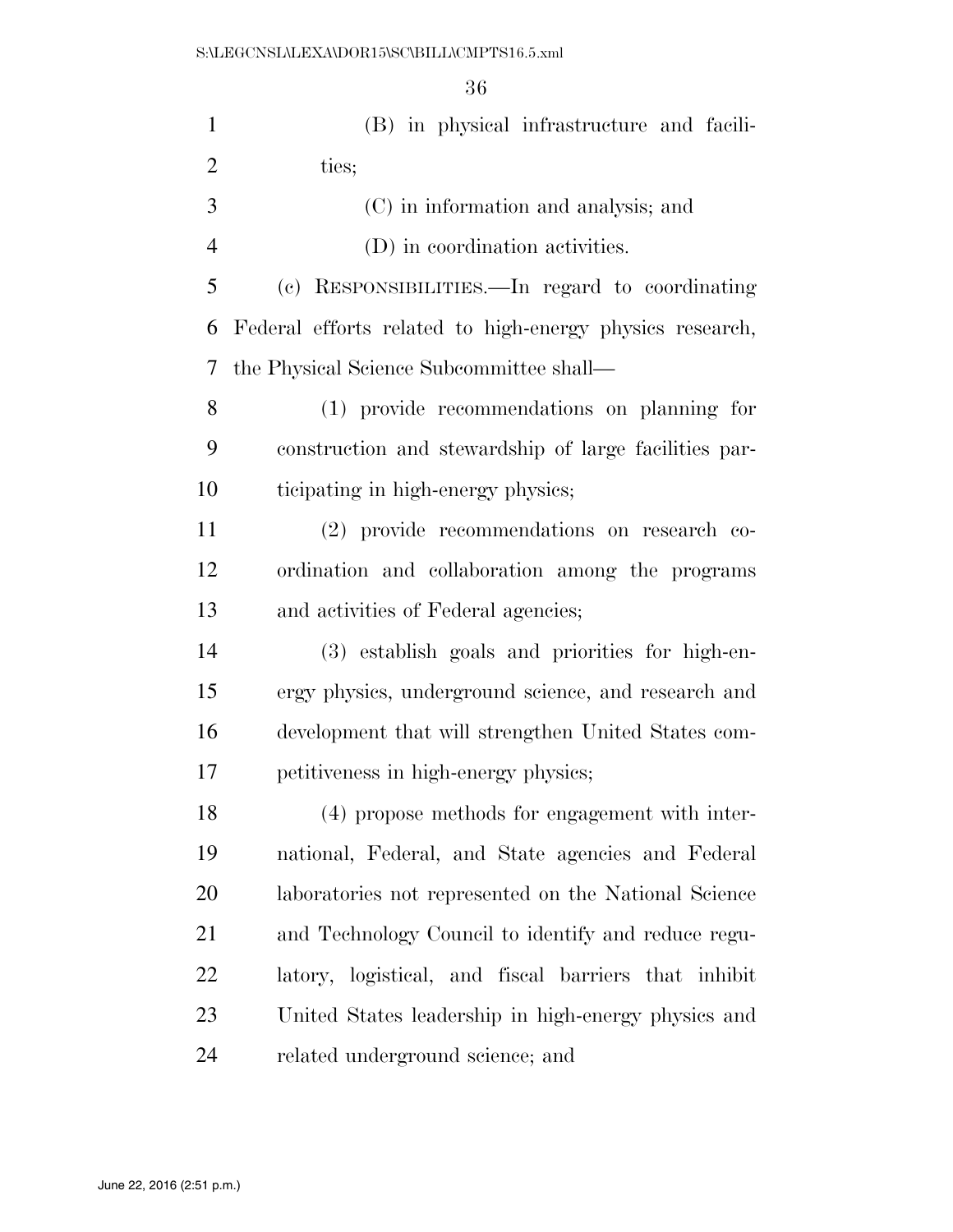| $\mathbf{1}$   | (5) develop, and update as necessary, a stra-                       |
|----------------|---------------------------------------------------------------------|
| $\overline{2}$ | tegic plan to guide Federal programs and activities                 |
| 3              | in support of high-energy physics research, includ-                 |
| $\overline{4}$ | $ing$ —                                                             |
| 5              | (A) the efforts taken in support of sub-                            |
| 6              | section (b) since the last strategic plan;                          |
| 7              | (B) an evaluation of the current research                           |
| 8              | needs for maintaining United States leadership                      |
| 9              | in high-energy physics; and                                         |
| 10             | (C) an identification of future priorities in                       |
| 11             | the area of high-energy physics.                                    |
| 12             | SEC. 107. LABORATORY PROGRAM IMPROVEMENTS.                          |
| 13             | (a) IN GENERAL.—The Director of NIST, acting                        |
| 14             | through the Associate Director for Laboratory Programs,             |
| 15             | shall develop and implement a comprehensive strategic               |
| 16             | plan for laboratory programs that expands—                          |
| 17             | (1) interactions with academia, international re-                   |
| 18             | searchers, and industry; and                                        |
| 19             | (2) commercial and industrial applications.                         |
| 20             | (b) OPTIMIZING COMMERCIAL AND INDUSTRIAL AP-                        |
| 21             | PLICATIONS.—In accordance with the purpose under sec-               |
| 22             | tion $1(b)(3)$ of the National Institute of Standards and           |
| 23             | Technology Act $(15 \text{ U.S.C. } 271(b)(3))$ , the comprehensive |
| 24             | strategic plan shall—                                               |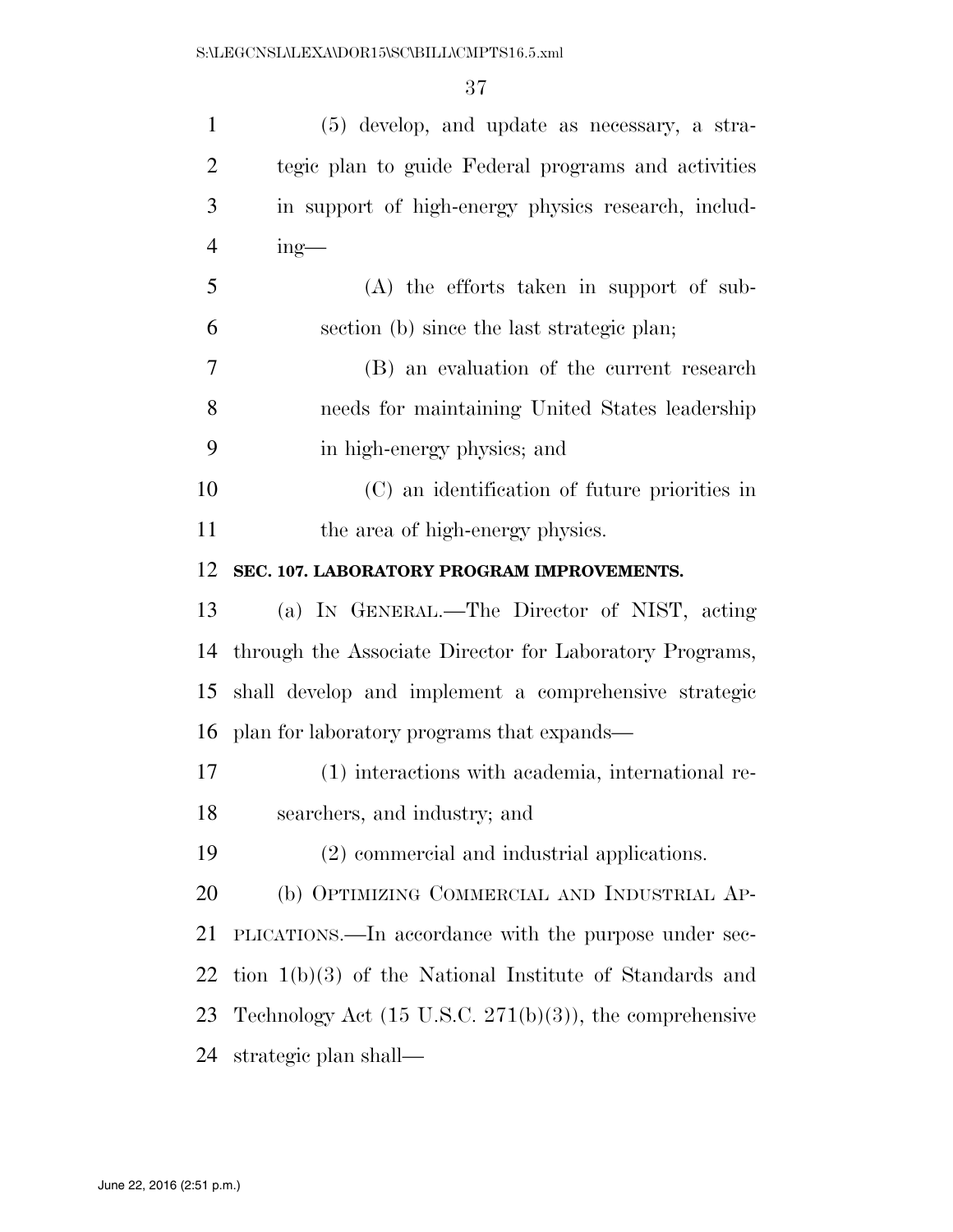(1) include performance metrics for the dissemi- nation of fundamental research results, measure- ments, and standards research results to industry, including manufacturing, and other interested par- ties; (2) document any positive benefits of research on the competitiveness of the parties described in paragraph (1); and (3) clarify the current approach to the tech- nology transfer activities of NIST. **SEC. 108. INTERNATIONAL ACTIVITIES.**  Section 17(a) of the National Institute of Standards and Technology Act (15 U.S.C. 278g(a)) is amended to read as follows: 15 "(a) FINANCIAL ASSISTANCE TO FOREIGN NATION- ALS.—The Secretary is authorized, notwithstanding any other provision of law, to expend such sums, within the limit of appropriated funds, through direct support for ac- tivities of international organizations and foreign national metrology institutes with which the Institute cooperates to advance measurement methods, standards, and related

 basic technologies and, as the Secretary may deem desir- able, through the grant of fellowships or any other form of financial assistance, to defray the expenses of foreign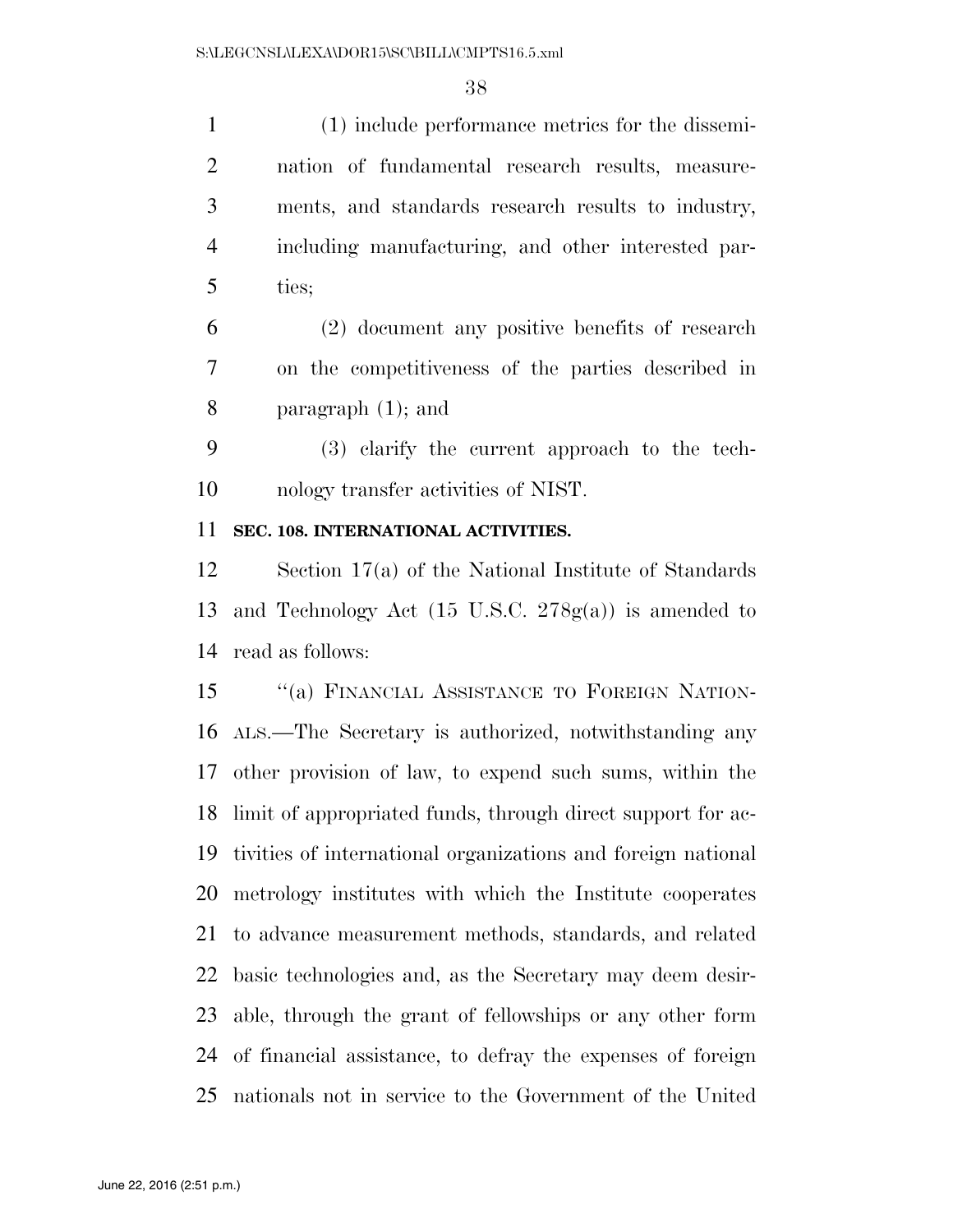| 1              | States while they are performing scientific or engineering |
|----------------|------------------------------------------------------------|
| $\overline{2}$ | work at the Institute or participating in the exchange of  |
| 3              | scientific or technical information at the Institute.".    |
| 4              | SEC. 109. STANDARD REFERENCE DATA ACT UPDATE.              |
| 5              | Section 2 of the Standard Reference Data Act (15)          |
| 6              | U.S.C. 290a) is amended to read as follows:                |
| 7              | "SEC. 2. DEFINITIONS.                                      |
| 8              | "For the purposes of this Act:                             |
| 9              | "(1) STANDARD REFERENCE DATA.—The term                     |
| 10             | 'standard reference data' means data that is—              |
| 11             | $\lq\lq$ either—                                           |
| 12             | "(i) quantitative information related                      |
| 13             | to a measurable physical or chemical prop-                 |
| 14             | erty of a substance or system of substances                |
| 15             | of known composition and structure;                        |
| 16             | "(ii) measurable characteristics of a                      |
| 17             | physical artifact or artifacts;                            |
| 18             | "(iii) engineering properties or per-                      |
| 19             | formance characteristics of a system; or                   |
| 20             | "(iv) 1 or more digital data objects                       |
| 21             | that serve—                                                |
| 22             | $\lq\lq$ to calibrate or characterize                      |
| 23             | the performance of a detection<br>- or                     |
| 24             | measurement system; or                                     |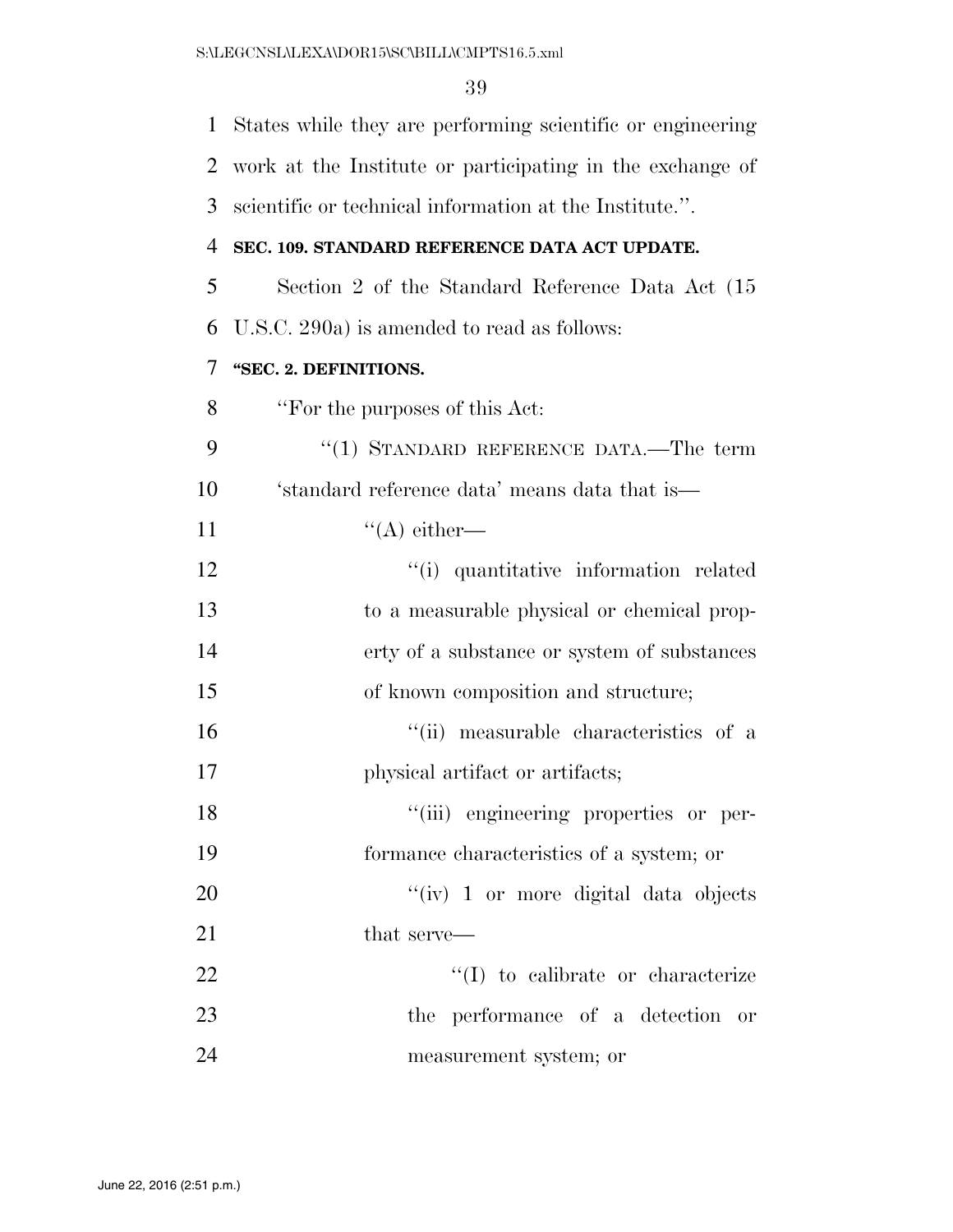| $\mathbf{1}$   | "(II) to interpolate or extrapo-                       |
|----------------|--------------------------------------------------------|
| $\overline{2}$ | late, or both, data described in sub-                  |
| 3              | paragraph $(A)$ through $(C)$ ; and                    |
| $\overline{4}$ | $\cdot$ (B) that is critically evaluated as to its     |
| 5              | reliability under section 3 of this Act.               |
| 6              | "(2) SECRETARY.—The term 'Secretary' means             |
| $\tau$         | the Secretary of Commerce.".                           |
| 8              | SEC. 110. NSF MID-SCALE PROJECT INVESTMENTS.           |
| 9              | (a) FINDINGS.—Congress makes the following find-       |
| 10             | ings:                                                  |
| 11             | (1) The Foundation funds major research facili-        |
| 12             | ties, infrastructure, and instrumentation that pro-    |
| 13             | vide unique capabilities at the frontiers of science   |
| 14             | and engineering.                                       |
| 15             | (2) Modern and effective research infrastruc-          |
| 16             | ture is critical to maintaining United States leader-  |
| 17             | ship in science and engineering.                       |
| 18             | (3) Many proposed instruments, equipment, or           |
| 19             | upgrades to major research facilities fall between     |
| 20             | programs currently funded by the Foundation, cre-      |
| 21             | ating a gap between Major Research Instrumenta-        |
| 22             | tion and Major Research Equipment and Facilities       |
| 23             | Construction, including projects that have been iden-  |
| 24             | tified as cost-effective additions of high priority to |
| 25             | the advancement of scientific understanding.           |
|                |                                                        |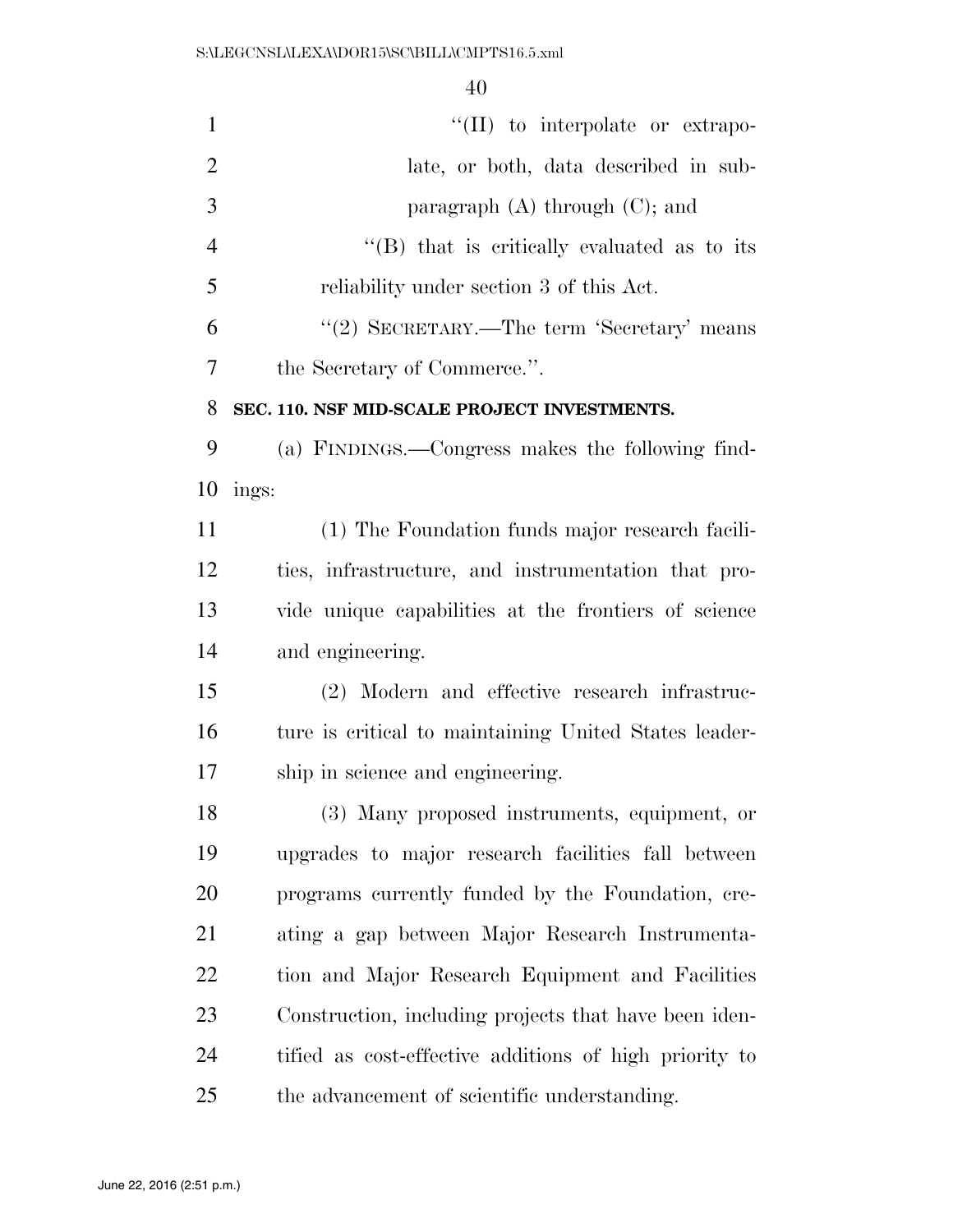(4) The 2010 Astronomy and Astrophysics Decadal Survey recommended a vigorous mid-scale innovations program.

 (b) SENSE OF CONGRESS.—It is the sense of Con- gress that the addition of a competitive mid-scale funding opportunity that includes both research, instrument, and infrastructure is essential to the portfolio of the Founda-tion and advancing scientific understanding.

(c) MID-SCALE PROJECTS.—

 (1) IN GENERAL.—The Foundation shall evalu- ate the existing and future needs, across all dis- ciplines supported by the Foundation, for mid-scale projects.

 (2) STRATEGY.—The Director of the Founda- tion shall develop a strategy to meet the needs iden-tified in paragraph (1).

 (3) BRIEFING.—Not later than 180 days after the date of enactment of this Act, the Director of the Foundation shall provide a briefing to the appro- priate committees of Congress on the evaluation under paragraph (1) and the strategy under para-graph (2).

 (4) DEFINITION OF MID-SCALE PROJECTS.—In this subsection, the term ''mid-scale projects'' means research, instrumentation, and infrastructure invest-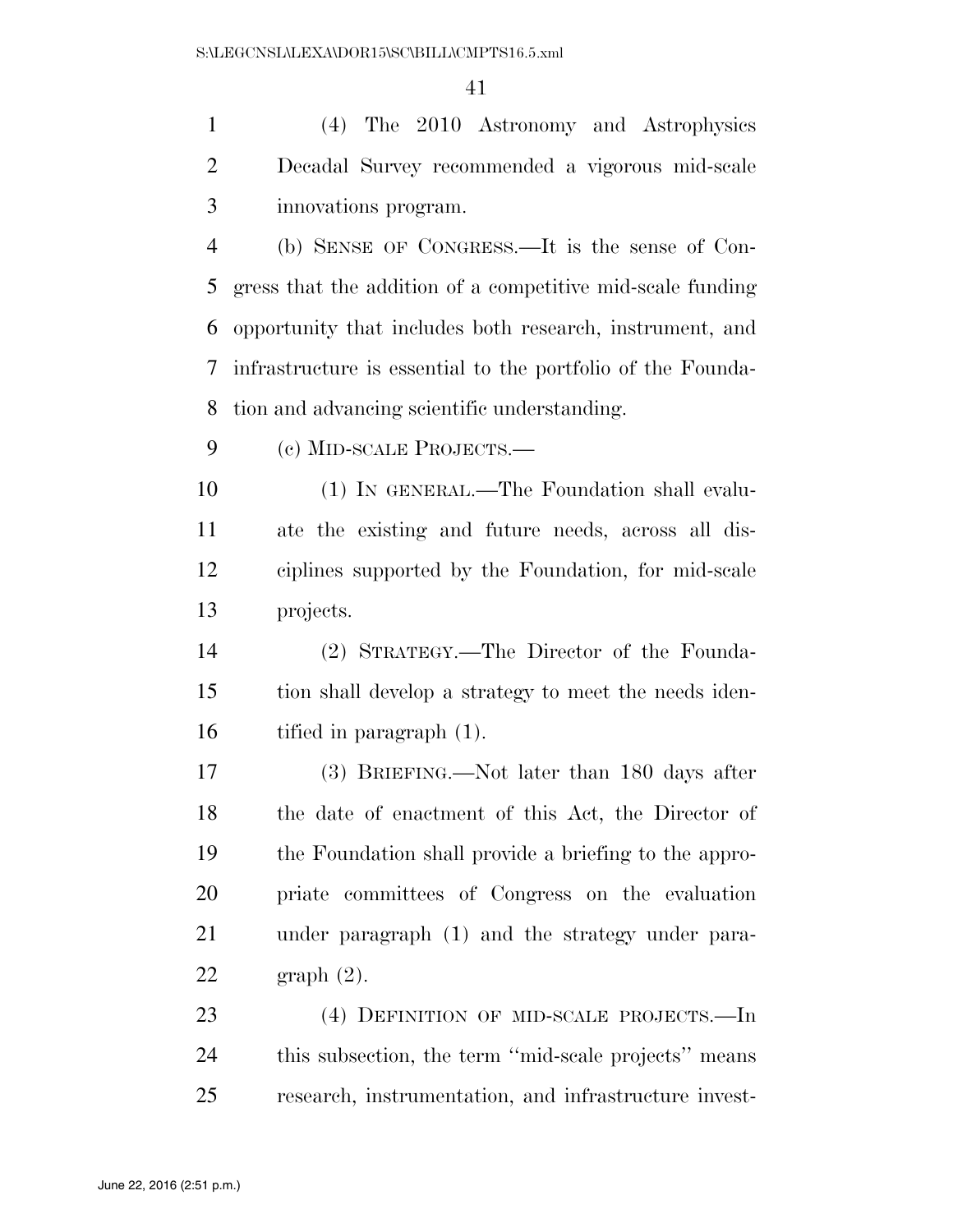| $\mathbf{1}$   | ments that fall between the instrumentation funded        |
|----------------|-----------------------------------------------------------|
| $\overline{2}$ | by the major research instrumentation program and         |
| 3              | the very large projects funded by the major research      |
| $\overline{4}$ | equipment and facilities construction program as de-      |
| 5              | scribed in section 507 of the AMERICA Competes            |
| 6              | Reauthorization Act of 2010 (Public Law 111–358;          |
| 7              | 124 Stat. 4008).                                          |
| 8              | SEC. 111. OVERSIGHT OF NSF LARGE-SCALE RESEARCH FA-       |
| 9              | <b>CILITY PROJECTS.</b>                                   |
| 10             | (a) FACILITIES OVERSIGHT.                                 |
| 11             | (1) IN GENERAL.—The Director of the Founda-               |
| 12             | tion shall strengthen oversight and accountability        |
| 13             | over the full life-cycle of large-scale research facility |
| 14             | projects, including planning, development, procure-       |
| 15             | ment, construction, operations, and support, and          |
| 16             | shut-down of such facilities, in order to maximize re-    |
| 17             | search investment.                                        |
| 18             | (2) REQUIREMENTS. In carrying out para-                   |
| 19             | graph $(1)$ , the Director shall—                         |
| 20             | (A) prioritize the scientific outcomes of                 |
| 21             | large-scale research facility projects and the in-        |
| 22             | ternal management and financial oversight of              |
| 23             | the projects;                                             |
| 24             | (B) clarify the roles and responsibilities of             |
| 25             | all organizations, including offices, panels, com-        |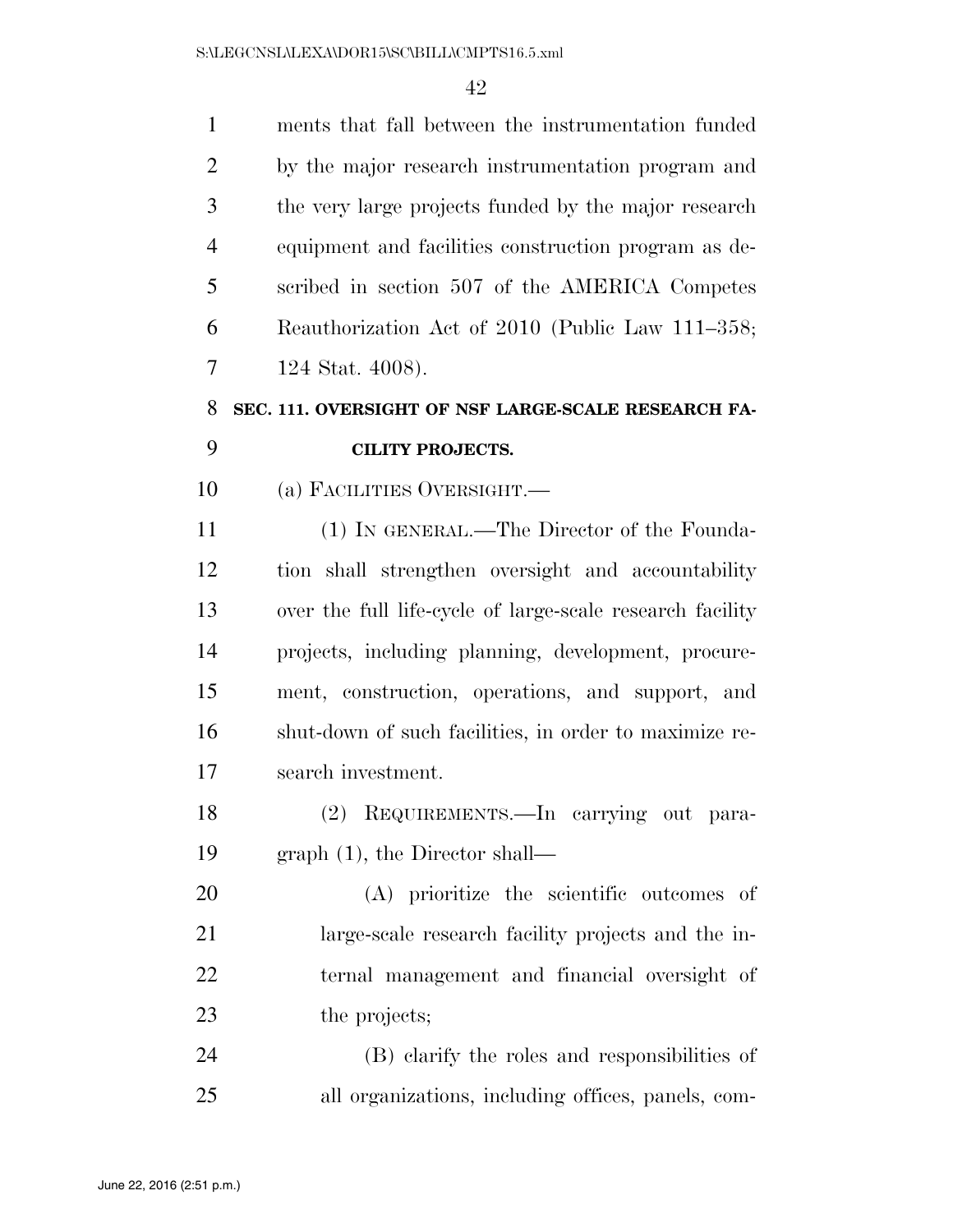mittees, and directorates, involved in supporting large-scale research facility projects, including the role of the Major Research Equipment and Facilities Construction Panel;

 (C) establish policies and procedures for the planning, management, and oversight of large-scale research facility projects at each phase of the life-cycle of the project;

 (D) ensure that policies for estimating and managing costs and schedules are consistent with the best practices described in the Govern- ment Accountability Office Cost Estimating and Assessment Guide, the Government Account- ability Office Schedule Assessment Guide, and the Office of Management and Budget Uniform Guidance (2 C.F.R. Part 200);

 (E) establish the appropriate project man- agement and financial management expertise required for Foundation staff to oversee large- scale research facility projects effectively, in- cluding by improving project management 22 training and certification; and

 (F) coordinate the sharing of the best management practices and lessons learned from large-scale research facility projects.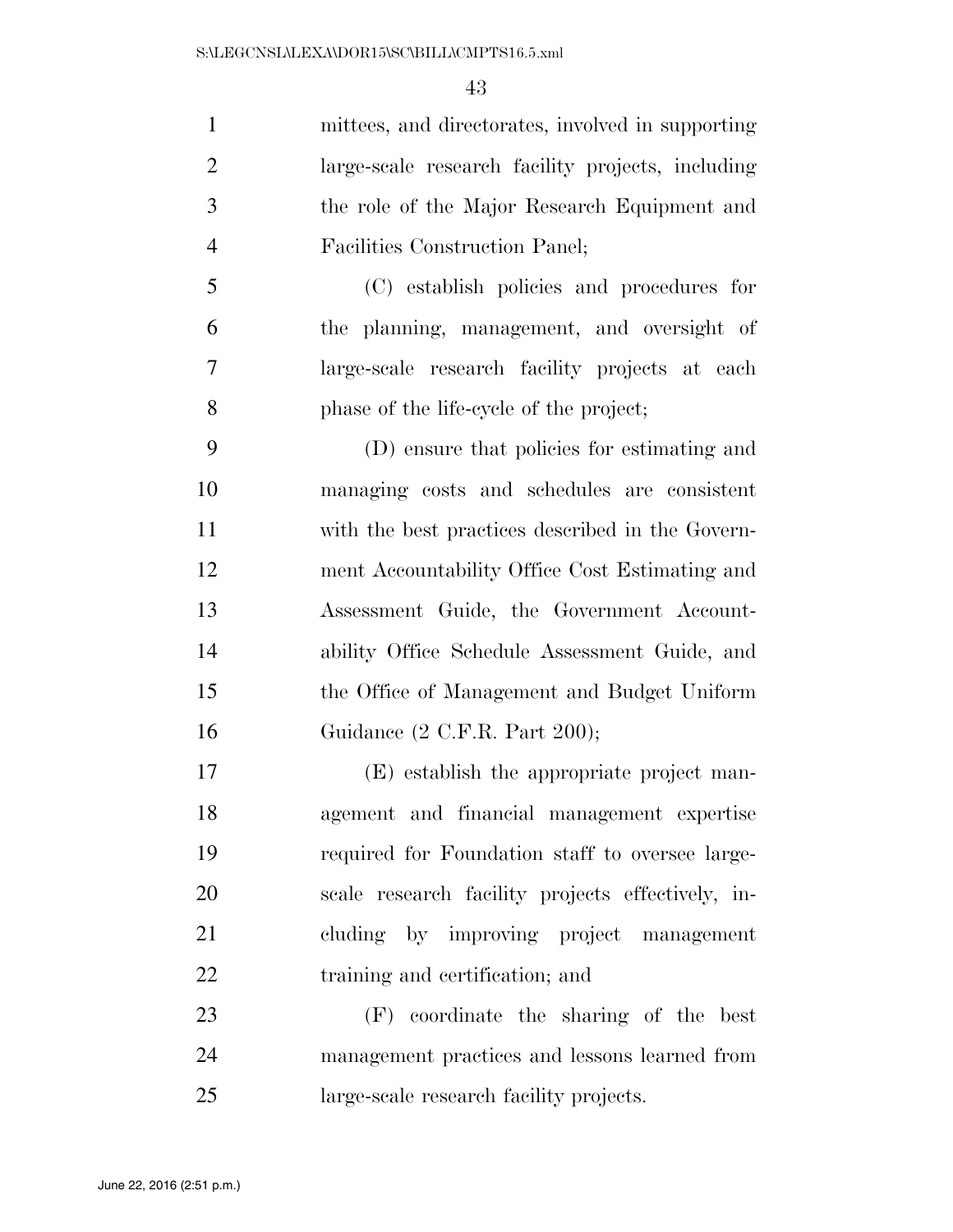| $\mathbf{1}$   | (b) FACILITIES FULL LIFE-CYCLE COSTS.—                                   |
|----------------|--------------------------------------------------------------------------|
| $\overline{2}$ | (1) IN GENERAL.—Subject to subsection $(c)(1)$ ,                         |
| 3              | the Director of the Foundation shall require that                        |
| $\overline{4}$ | any pre-award analysis of a large-scale research fa-                     |
| 5              | cility includes the development and consideration of                     |
| 6              | the full life-cycle cost (as defined in section 2 of the                 |
| 7              | National Science Foundation Authorization Act of                         |
| 8              | 1998 $(42 \text{ U.S.C. } 1862\text{k} \text{ note})$ in accordance with |
| 9              | section 14 of the National Science Foundation Au-                        |
| 10             | thorization Act of $2002$ (42 U.S.C. 1862n-4).                           |
| 11             | (2) CRITERIA.—Section $14(a)(3)(D)$ of the Na-                           |
| 12             | tional Science Foundation Authorization Act of 2002                      |
| 13             | $(42 \text{ U.S.C. } 1862n-4(a)(3)(D))$ is amended to read as            |
| 14             | follows:                                                                 |
| 15             | $\lq\lq$ readiness of plans for construction                             |
| 16             | and operation, including confidence in the esti-                         |
| 17             | mates of the full life-cycle cost (as defined in                         |
| 18             | section 2 of the National Science Foundation                             |
| 19             | Authorization Act of 1998 (42 U.S.C. 1862k                               |
| 20             | note)) and the proposed schedule of comple-                              |
| 21             | $\text{tion};$ ".                                                        |
| 22             | IMPLEMENTATION.—Based on the<br>(3)<br>pre-                              |
| 23             | award analysis described in paragraph (1), the Di-                       |
| 24             | rector shall include projected operational costs with-                   |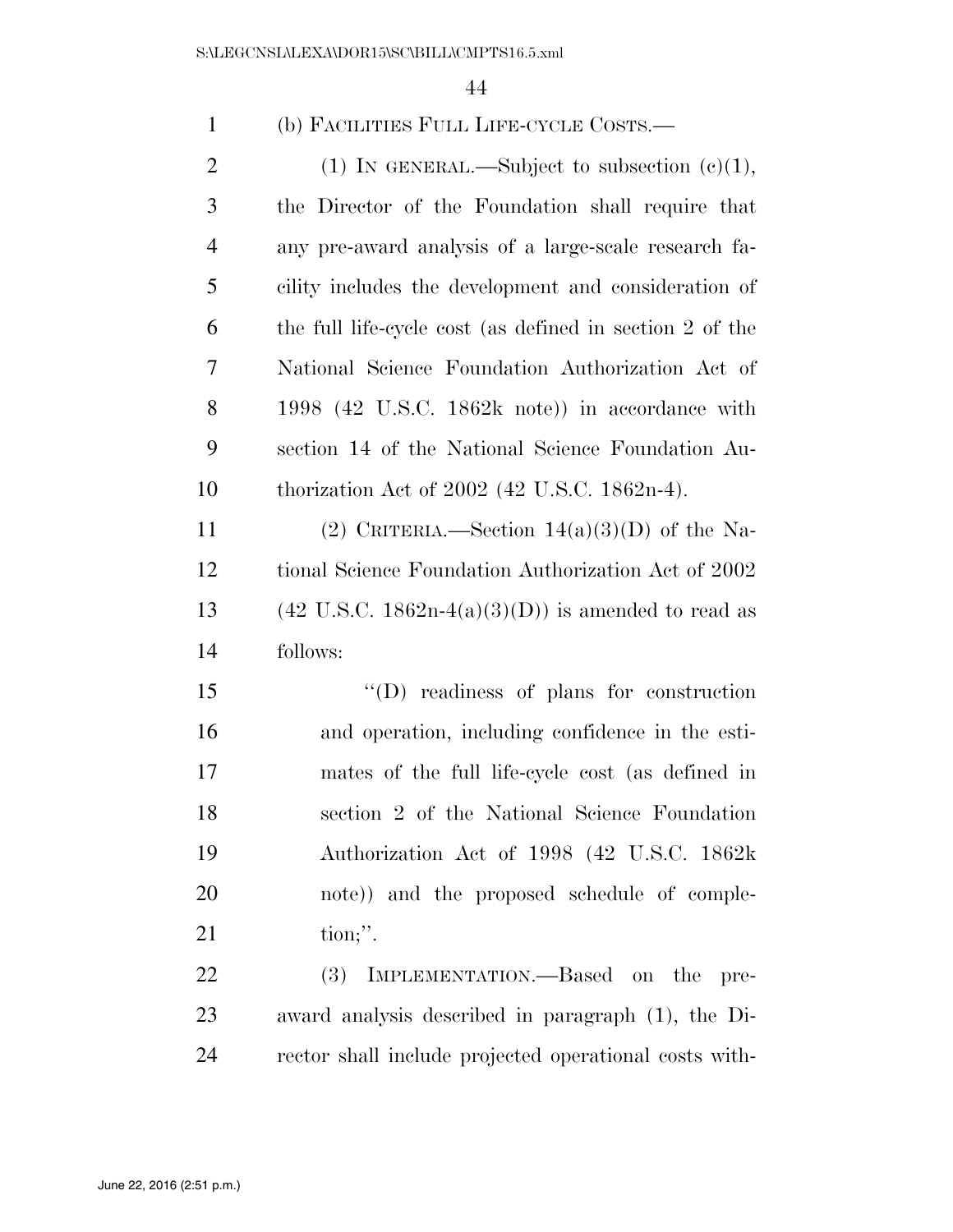| $\mathbf{1}$   | in the Foundation's out years as part of the Presi- |
|----------------|-----------------------------------------------------|
| $\overline{2}$ | dent's yearly budget submissions to Congress.       |
| 3              | (c) COST OVERSIGHT.                                 |
| $\overline{4}$ | $(1)$ PRE-AWARD ANALYSIS.—                          |
| 5              | (A) IN GENERAL.—The Director of the                 |
| 6              | Foundation and the National Science Board           |
| 7              | may not approve any proposed large-scale re-        |
| 8              | search facility project unless—                     |
| 9              | (i) an analysis of the proposed budget              |
| 10             | has been conducted to ensure the proposal           |
| 11             | is complete and reasonable;                         |
| 12             | (ii) the analysis under clause (i) fol-             |
| 13             | lows the Government Accountability Office           |
| 14             | Cost Estimating and Assessment Guide;               |
| 15             | (iii) except as provided under sub-                 |
| 16             | paragraph (C), an analysis of the account-          |
| 17             | ing systems has been conducted;                     |
| 18             | (iv) an independent cost estimate of                |
| 19             | the construction of the project has been            |
| 20             | conducted using the same detailed tech-             |
| 21             | nical information as the project proposal           |
| 22             | estimate to determine whether the estimate          |
| 23             | is well-supported and realistic; and                |
| 24             | (v) the Foundation and the National                 |
| 25             | Science Board has considered the analyses           |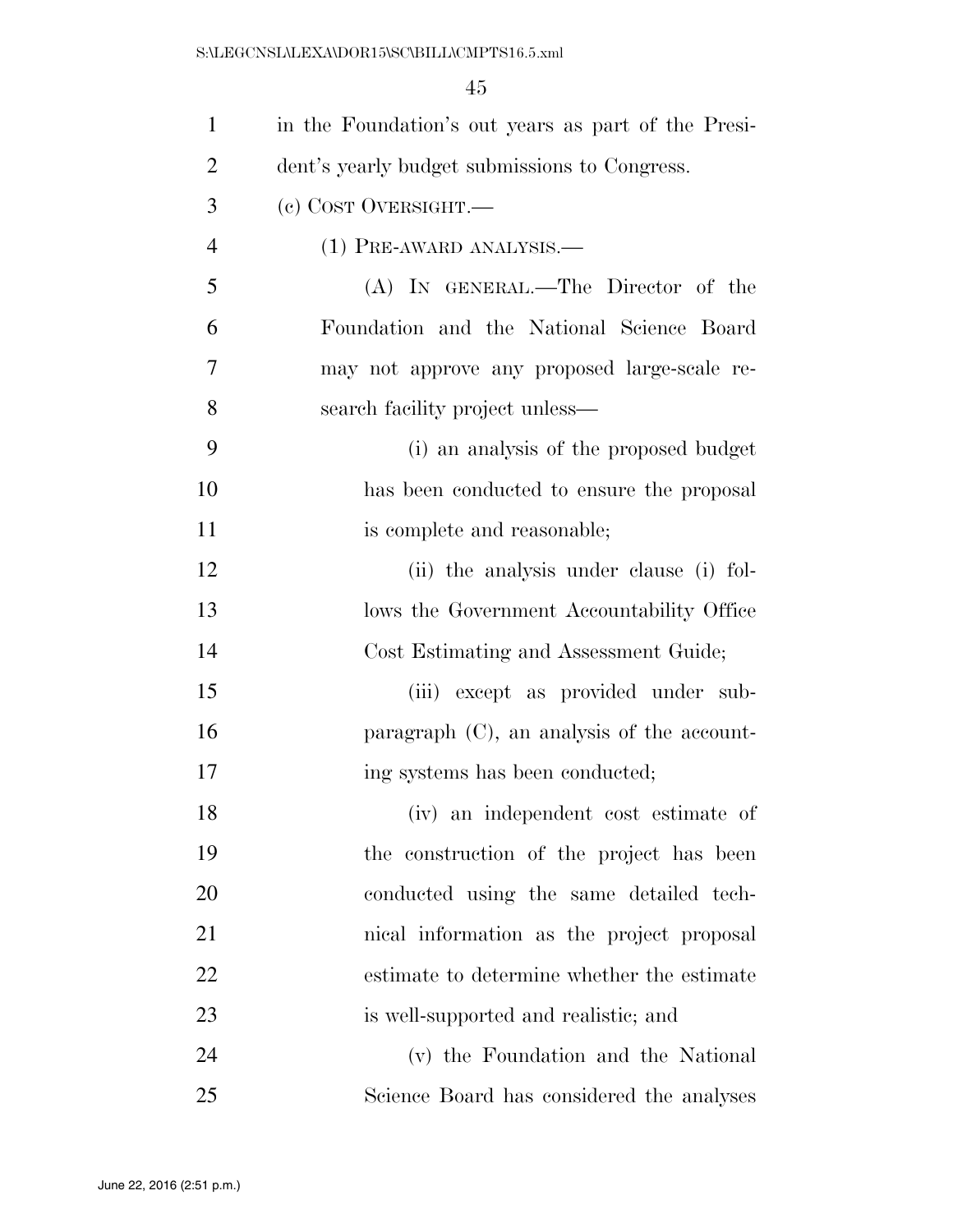| $\mathbf{1}$   | under clauses (i) and (iii) and the inde-            |
|----------------|------------------------------------------------------|
| $\overline{2}$ | pendent cost estimate under clause (iv)              |
| 3              | and resolved any major issues identified             |
| $\overline{4}$ | therein.                                             |
| 5              | (B) AUDITS.—A Foundation analysis                    |
| 6              | under subparagraph $(A)(i)$ may include an           |
| $\overline{7}$ | audit.                                               |
| 8              | (C) EXCEPTION.—The Director, at the Di-              |
| 9              | rector's discretion, may waive the requirement       |
| 10             | under subparagraph $(A)(iii)$ if a similar analysis  |
| 11             | of the accounting systems was conducted in the       |
| 12             | prior years.                                         |
| 13             | (2) CONSTRUCTION OVERSIGHT.—The Director             |
| 14             | shall require for each large-scale research facility |
| 15             | project-                                             |
| 16             | (A) periodic external reviews on project             |
| 17             | management and performance;                          |
| 18             | (B) adequate internal controls, policies,            |
| 19             | and procedures, and reliable accounting systems      |
| 20             | in preparation for the incurred cost audits          |
| 21             | under subparagraph $(D)$ ;                           |
| 22             | (C) annual incurred cost submissions of fi-          |
| 23             | nancial expenditures; and                            |
| 24             | (D) an incurred cost audit of the project—           |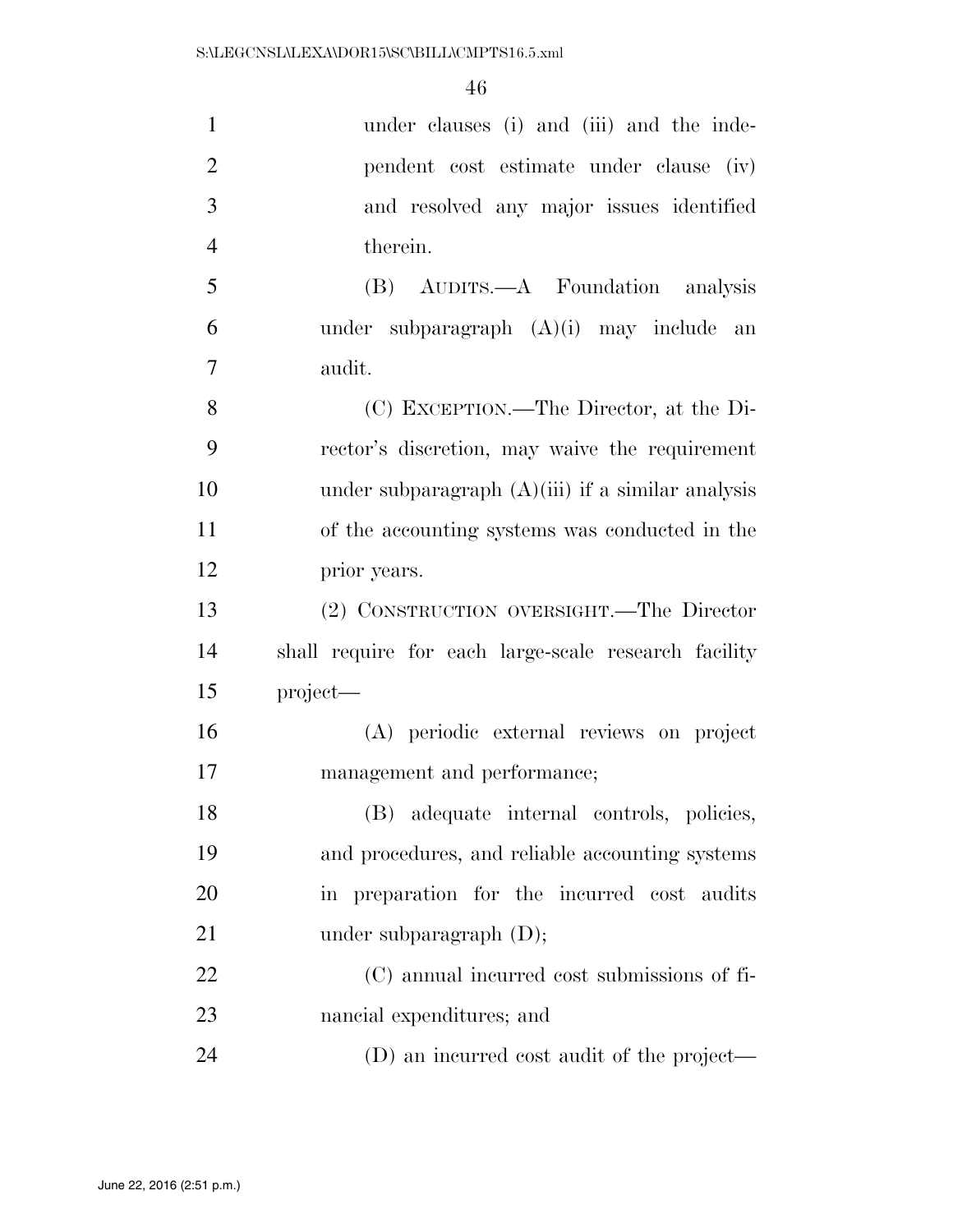| $\mathbf{1}$   | (i) at least once during construction                   |
|----------------|---------------------------------------------------------|
| $\overline{2}$ | at a time determined based on risk anal-                |
| 3              | ysis and length of the award, except that               |
| $\overline{4}$ | the length of time between audits may not               |
| 5              | exceed 3 years; and                                     |
| 6              | (ii) at the completion of the construc-                 |
| 7              | tion phase.                                             |
| 8              | (3) OPERATIONS COST ESTIMATE.—The Direc-                |
| 9              | tor shall require an independent cost estimate of the   |
| 10             | operational proposal for each large-scale research fa-  |
| 11             | cility project.                                         |
| 12             | (d) CONTINGENCY.—                                       |
| 13             | IN GENERAL.—The Foundation<br>(1)<br>shall              |
| 14             | strengthen internal controls to improve oversight of    |
| 15             | contingency on a large-scale research facility project. |
| 16             | (2) REQUIREMENTS.—In carrying out para-                 |
| 17             | $graph(1)$ , not later than 180 days after the date of  |
| 18             | enactment of this Act, the Foundation shall—            |
| 19             | (A) retain control over a portion of the                |
| 20             | budget contingency funds of each awardee;               |
| 21             | distribute the retained funds with<br>(B)               |
| 22             | other incremental funds as needed; and                  |
| 23             | (C) track contingency use.                              |
| 24             | (e) OVERSIGHT IMPLEMENTATION PROGRESS.—The              |
| 25             | Director of the Foundation shall—                       |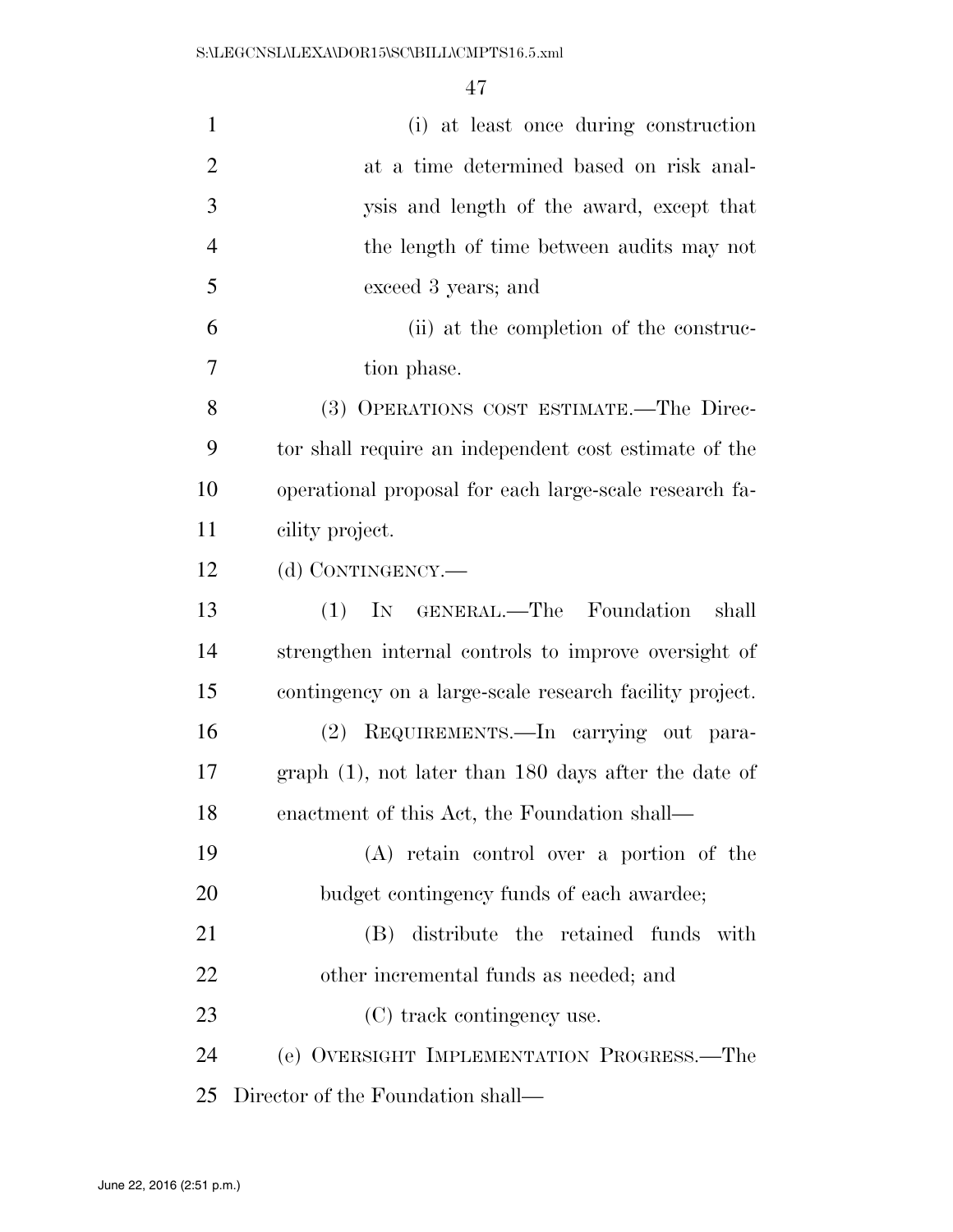| $\mathbf{1}$   | $(1)$ not later than 90 days after the date of en-     |
|----------------|--------------------------------------------------------|
| $\overline{2}$ | actment of this Act, and periodically thereafter until |
| 3              | the completion date, provide a briefing to the appro-  |
| $\overline{4}$ | priate committees of Congress on the response to or    |
| 5              | progress made toward implementation of—                |
| 6              | $(A)$ this section;                                    |
| 7              | (B) all of the issues and recommendations              |
| 8              | identified in cooperative agreement audit re-          |
| 9              | ports and memoranda issued by the Inspector            |
| 10             | General of the National Science Foundation in          |
| 11             | the last 5 years; and                                  |
| 12             | (C) all of the issues and recommendations              |
| 13             | identified by a panel of the National Academy          |
| 14             | of Public Administration in the December 2015          |
| 15             | report entitled "National Science Foundation:          |
| 16             | Use of Cooperative Agreements to Support               |
| 17             | Large Scale Investment in Research"; and               |
| 18             | $(2)$ not later than 1 year after the date of en-      |
| 19             | actment of this Act, notify the appropriate commit-    |
| <b>20</b>      | tees of Congress when the Foundation has imple-        |
| 21             | mented the recommendations identified in a panel of    |
| 22             | the National Academy of Public Administration re-      |
| 23             | port issued December 2015.                             |
| 24             | (f) DEFINITIONS.—In this section:                      |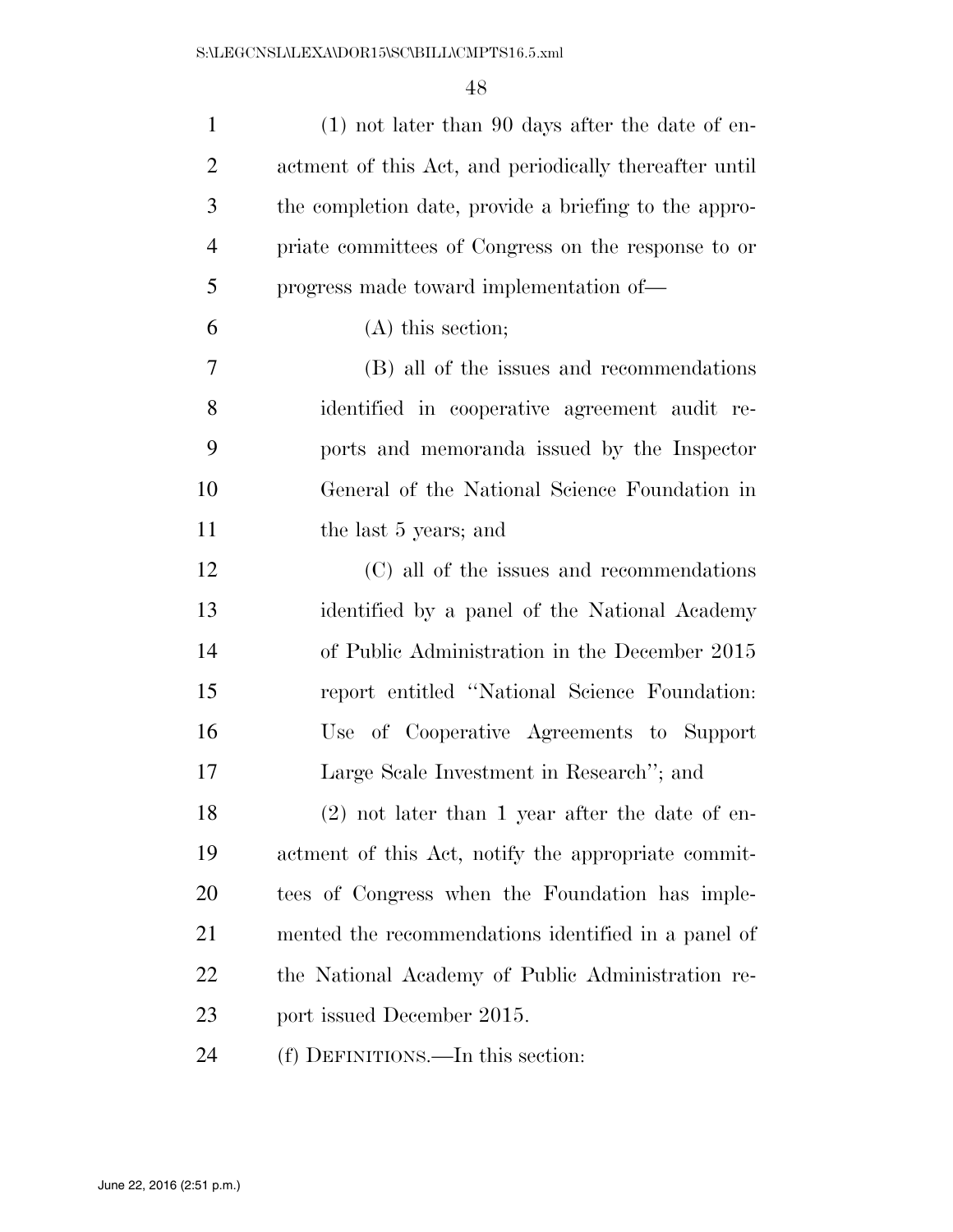(1) APPROPRIATE COMMITTEES OF CON- GRESS.—The term ''appropriate committees of Con- gress'' means the Committee on Commerce, Science, and Transportation and the Committee on Appro- priations of the Senate and the Committee on Science, Space, and Technology and the Committee on Appropriations of the House of Representatives. 8 (2) LARGE-SCALE RESEARCH FACILITY PROJECT.—The term '' 'large-scale research facility 10 project'" means a science and engineering facility project funded by the major research equipment and facilities construction account, or any successor thereto.

## **SEC. 112. CONFLICTS OF INTEREST.**

 The Director of the Foundation shall update the pol- icy and procedure of the Foundation relating to conflicts of interest to improve documentation and management of any known conflict of interest of an individual on tem- porary assignment at the Foundation, including an indi- vidual on assignment under the Intergovernmental Per-sonnel Act of 1970 (42 U.S.C. 4701 et seq.).

# **SEC. 113. MANAGEMENT OF THE NSF ANTARCTIC PRO-GRAM.**

(a) REVIEW.—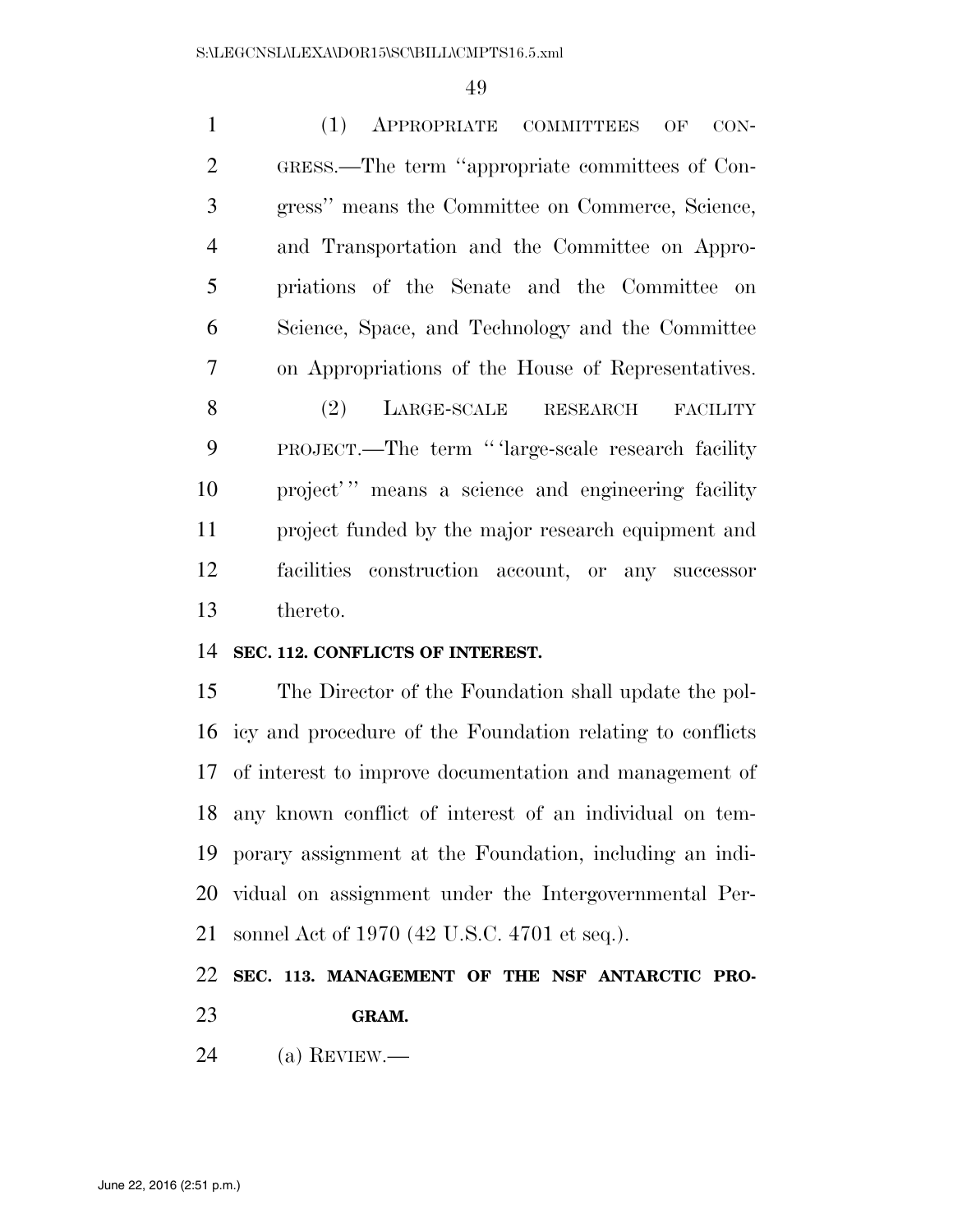| $\mathbf{1}$   | (1) IN GENERAL.—The Director of the Founda-             |
|----------------|---------------------------------------------------------|
| $\overline{2}$ | tion shall continue to review the efforts by the Foun-  |
| 3              | dation to sustain and strengthen scientific efforts in  |
| $\overline{4}$ | the face of logistical challenges for the United States |
| 5              | Antarctic Program.                                      |
| 6              | (2) ISSUES TO BE EXAMINED.—In conducting                |
| 7              | the review, the Director shall examine, at a min-       |
| 8              | imum, the following:                                    |
| 9              | (A) Implementation by the Foundation of                 |
| 10             | issues and recommendations identified by—               |
| 11             | (i) the Inspector General of the Na-                    |
| 12             | tional Science Foundation in audit reports              |
| 13             | and memoranda on the United States Ant-                 |
| 14             | arctic Program in the last 4 years;                     |
| 15             | (ii) the U.S. Antarctic Program Blue                    |
| 16             | Ribbon Panel report, More and Better                    |
| 17             | Science in Antarctica through Increased                 |
| 18             | Logistical Effectiveness, issued July 23,               |
| 19             | $2012$ ; and                                            |
| 20             | (iii) the National Research Council re-                 |
| 21             | port, Future Science Opportunities in Ant-              |
| 22             | arctica and the Southern Ocean, issued                  |
| 23             | September 2011.                                         |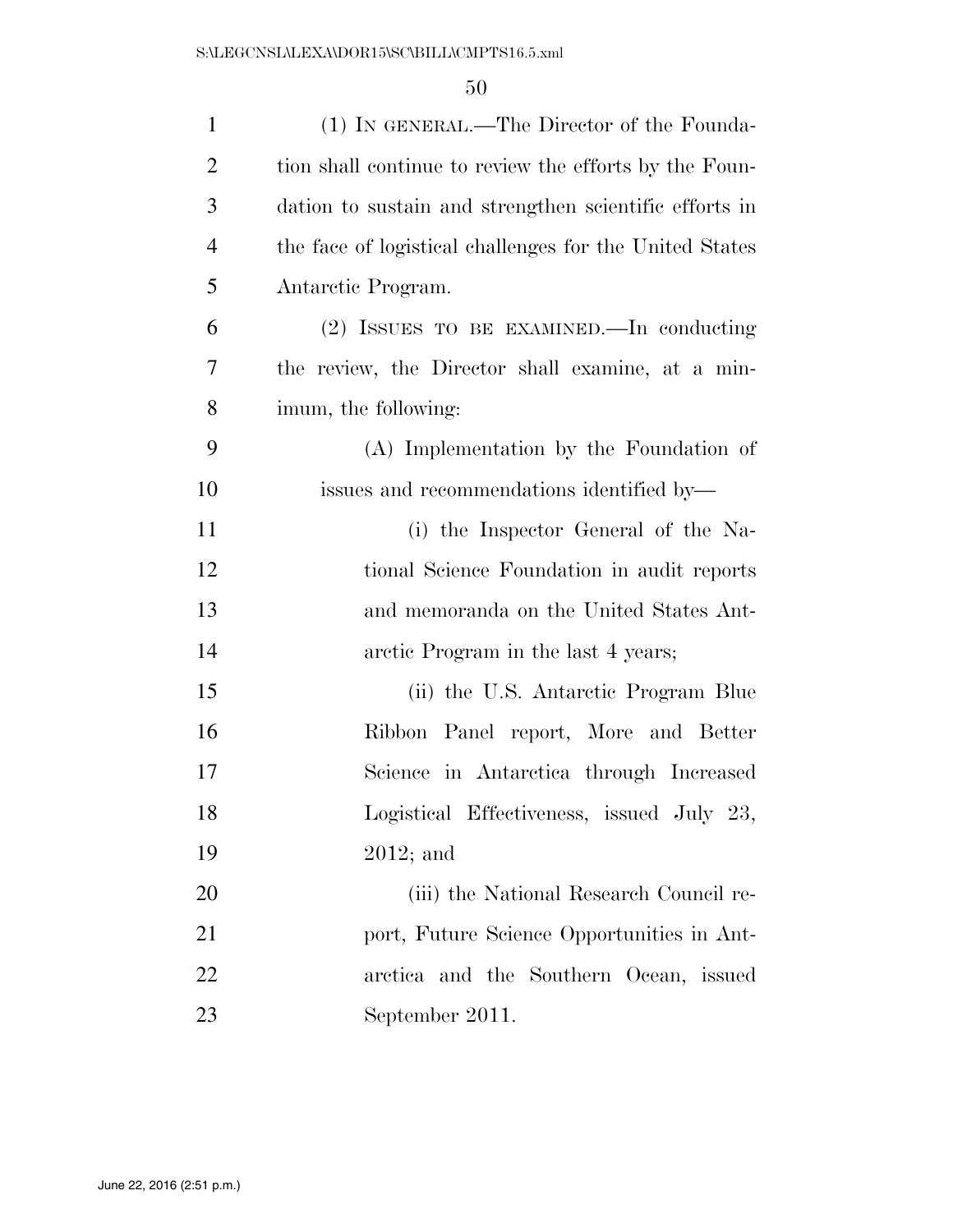(B) Efforts by the Foundation to track its progress in addressing the issues and rec-ommendations under subparagraph (A).

 (C) Efforts by the Foundation to address other opportunities and challenges, including ef- forts on scientific research, coordination with other Federal agencies and international part- ners, logistics and transportation, health and safety of participants, oversight and financial management of awardees and contractors, and 11 resources and policy challenges.

 (b) BRIEFING.—Not later than 180 days after the date of enactment of this Act, the Director shall brief the appropriate committees of Congress on the ongoing re-view, including findings and any recommendations.

#### **SEC. 114. NIST CAMPUS SECURITY.**

 (a) SUPERVISORY AUTHORITY.—Consistent with the enforcement authority delegated by the Secretary of Homeland Security under section 1315 of title 40, United States Code, the Department of Commerce Office of Secu- rity shall directly manage the law enforcement and secu- rity programs of NIST through an assigned Director of Security for NIST.

 (b) REPORTS.—The Director of Security for NIST shall provide an activities and security report on a quar-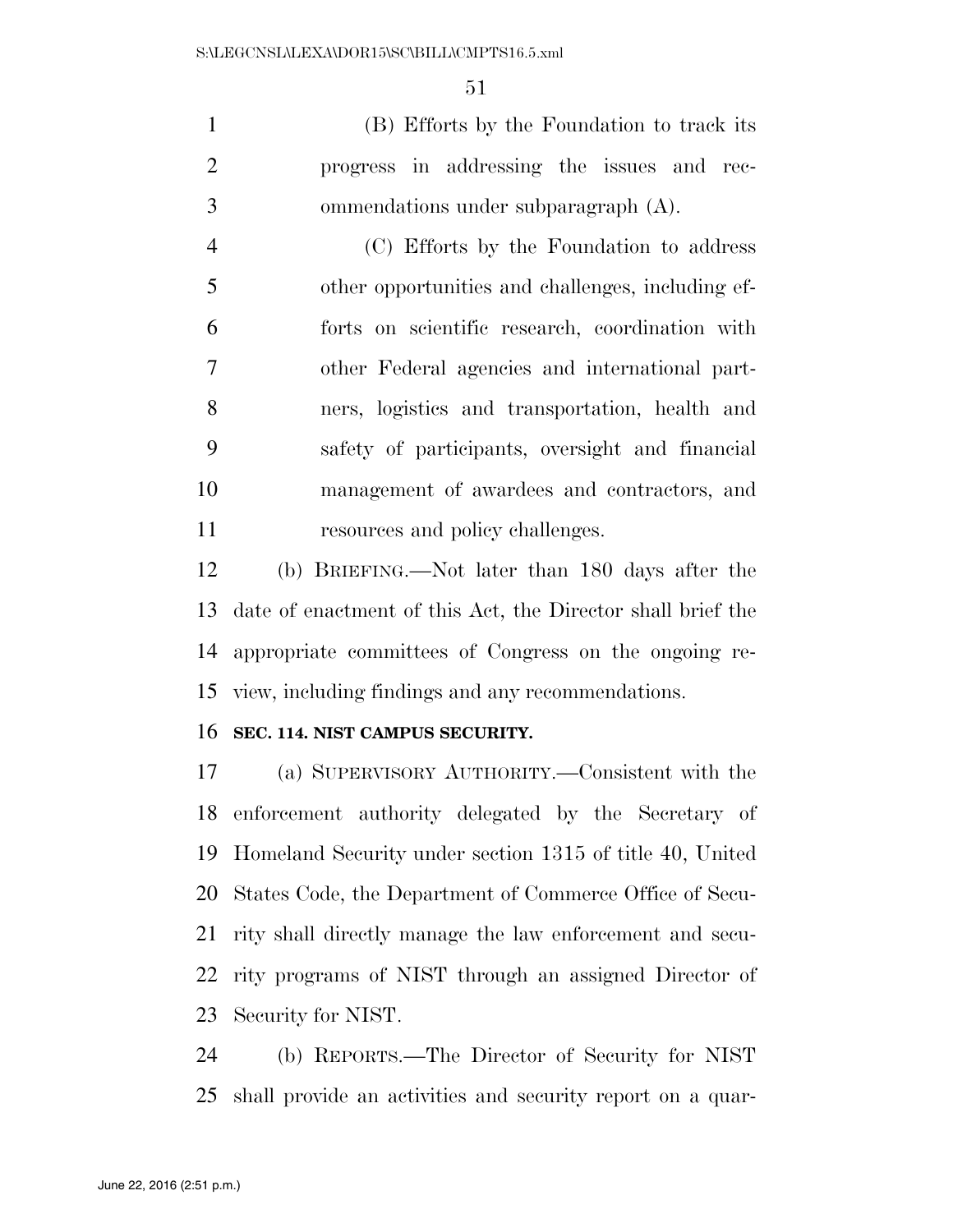terly basis for the first year after the date of enactment of this Act, and on an annual basis thereafter, to the Under Secretary for Standards and Technology.

# **TITLE II—ADMINISTRATIVE AND REGULATORY BURDEN RE-DUCTION**

# **SEC. 201. INTERAGENCY WORKING GROUP ON RESEARCH REGULATION.**

# (a) FINDINGS.—Congress makes the following find-

ings:

 (1) Scientific and technological advancement have been the largest drivers of economic growth in the last 50 years, with the Federal Government being the largest investor in basic research.

 (2) Federally funded grants are increasingly competitive, with the Foundation funding only ap-proximately 1 in every 5 grant proposals.

 (3) Researchers spend as much as 42 percent of their time complying with Federal regulations, in- cluding administrative tasks such as applying for grants or meeting reporting requirements.

 (4) The time spent on the activities described in paragraph (3) affects efficiency and reduces valuable research time.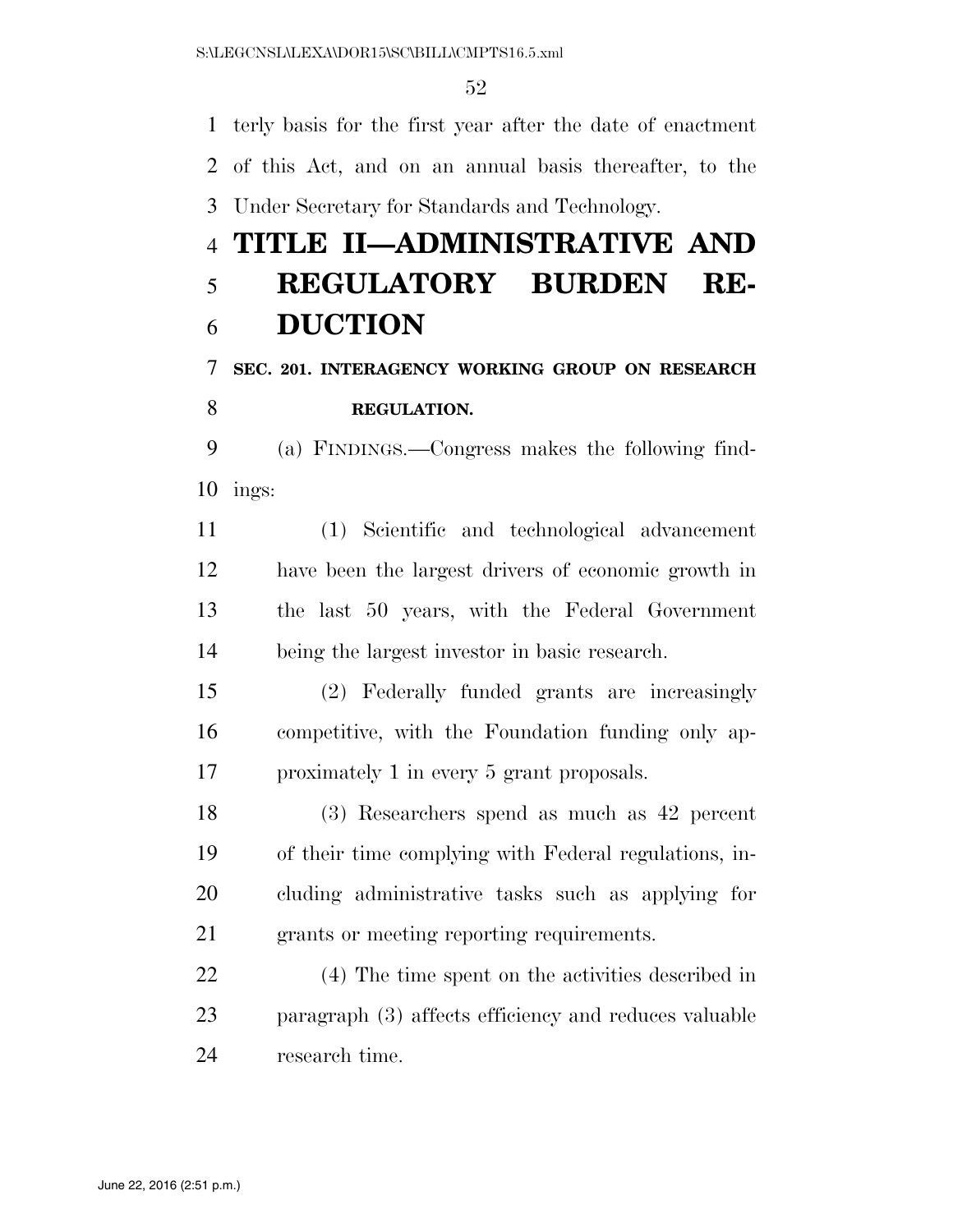(b) SENSE OF CONGRESS.—It is the sense of Con- gress that administrative burdens faced by researchers may be reducing the return on investment of federally funded research and development.

 (c) ESTABLISHMENT.—The Director of the Office of Management and Budget, in coordination with the Office of Science and Technology Policy, shall establish an inter- agency working group (referred to in this section as the ''Working Group'') to reduce administrative burdens on federally funded researchers while protecting the public in- terest in the transparency of and accountability for feder-ally funded activities.

(d) RESPONSIBILITIES.—

 (1) IN GENERAL.—The Working Group shall— (A) regularly review relevant, administra- tion-related regulations imposed on federally funded researchers; and

 (B) recommend those regulations or proc- esses that may be eliminated, streamlined, or otherwise improved for the purpose described in 21 subsection (c).

22 (2) GRANT REVIEW.—

 (A) IN GENERAL.—The Working Group, in consultation with the Office of Management and Budget, shall—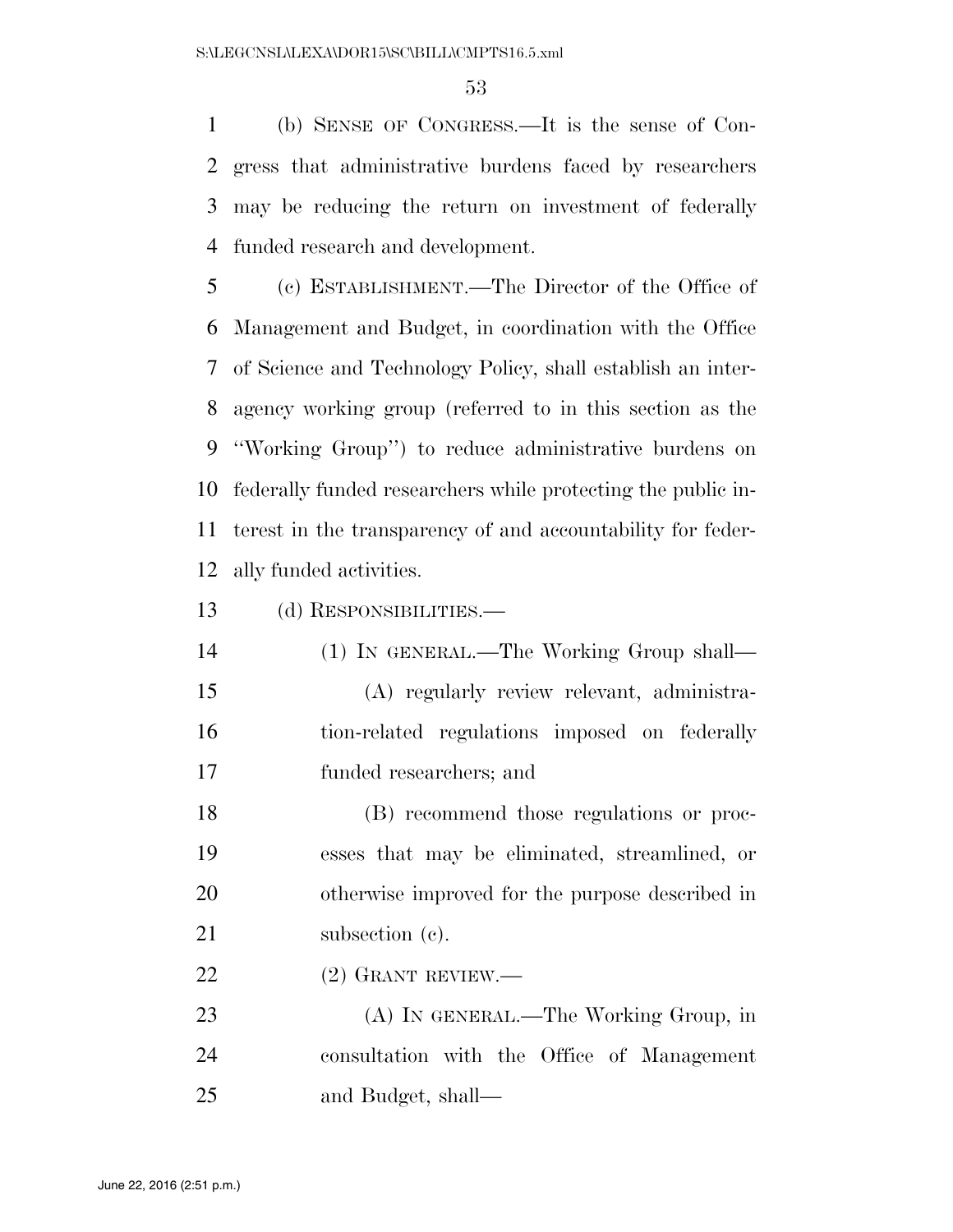| $\mathbf{1}$   | (i) conduct a comprehensive review of             |
|----------------|---------------------------------------------------|
| $\overline{2}$ | Federal science agency grant proposal doc-        |
| 3              | uments; and                                       |
| $\overline{4}$ | (ii) develop, to the extent practicable,          |
| 5              | a simplified, uniform grant format to be          |
| 6              | used by all Federal science agencies.             |
| 7              | (B) CONSIDERATIONS.—In developing the             |
| 8              | uniform grant format, the Working Group shall     |
| 9              | consider whether to implement—                    |
| 10             | (i) procedures for preliminary project            |
| 11             | proposals in advance of peer-review selec-        |
| 12             | tion;                                             |
| 13             | (ii) increased use of "Just-In-Time"              |
| 14             | procedures for documentation that does            |
| 15             | not bear directly on the scientific merit of      |
| 16             | a proposal;                                       |
| 17             | (iii) simplified initial budget proposals         |
| 18             | in advance of peer review selection; and          |
| 19             | (iv) detailed budget proposals for ap-            |
| 20             | plicants that peer review selection identi-       |
| 21             | fies as likely to be funded.                      |
| 22             | (3) CENTRALIZED RESEARCHER PROFILE DATA-          |
| 23             | $BASE$ .                                          |
| 24             | ESTABLISHMENT.—The<br>(A)<br>Working              |
| 25             | Group shall establish, to the extent practicable, |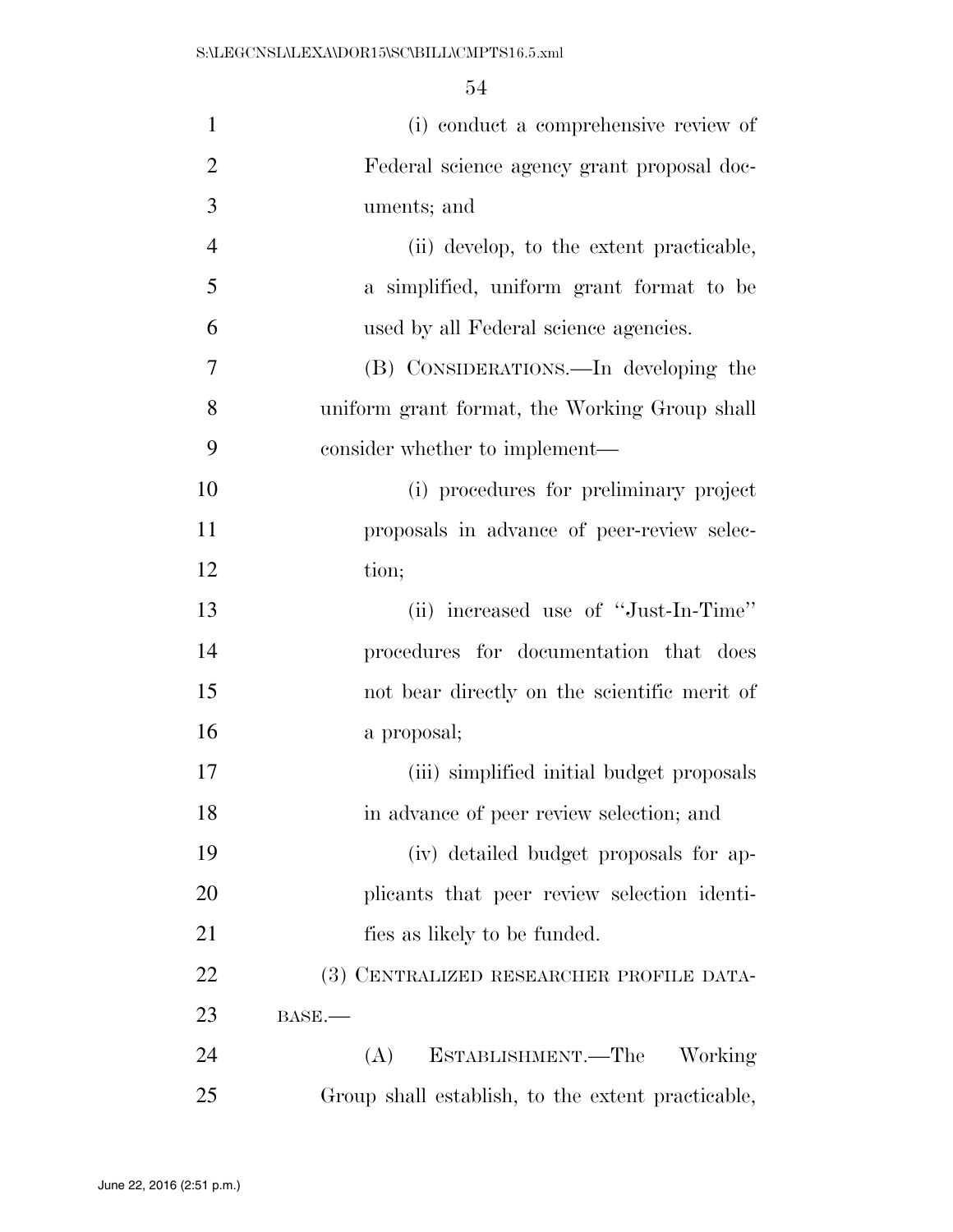| $\mathbf{1}$   | a secure, centralized database for investigator    |
|----------------|----------------------------------------------------|
| $\overline{2}$ | biosketches, curriculum vitae, licenses, publica-  |
| 3              | tions, and other documents considered relevant     |
| $\overline{4}$ | by the Working Group.                              |
| 5              | (B) CONSIDERATIONS.—In establishing the            |
| 6              | centralized database under subparagraph (A),       |
| 7              | the Working Group shall consider incorporating     |
| 8              | existing investigator databases.                   |
| 9              | (C) GRANT PROPOSALS.—To the extent                 |
| 10             | practicable, all grant proposals shall utilize the |
| 11             | centralized researcher profile database estab-     |
| 12             | lished under subparagraph (A).                     |
| 13             | REQUIREMENTS.—Each investigator<br>(D)             |
| 14             | shall—                                             |
| 15             | (i) be responsible for ensuring the in-            |
| 16             | vestigator's profile is current and accurate;      |
| 17             | and                                                |
| 18             | (ii) be assigned a unique identifier               |
| 19             | linked to the database and accessible to all       |
| 20             | Federal funding agencies.                          |
| 21             | (4) CENTRALIZED ASSURANCES REPOSITORY.-            |
| 22             | The Working Group shall—                           |
| 23             | $(A)$ establish a central repository for all of    |
| 24             | the assurances required for Federal research       |
| 25             | grants; and                                        |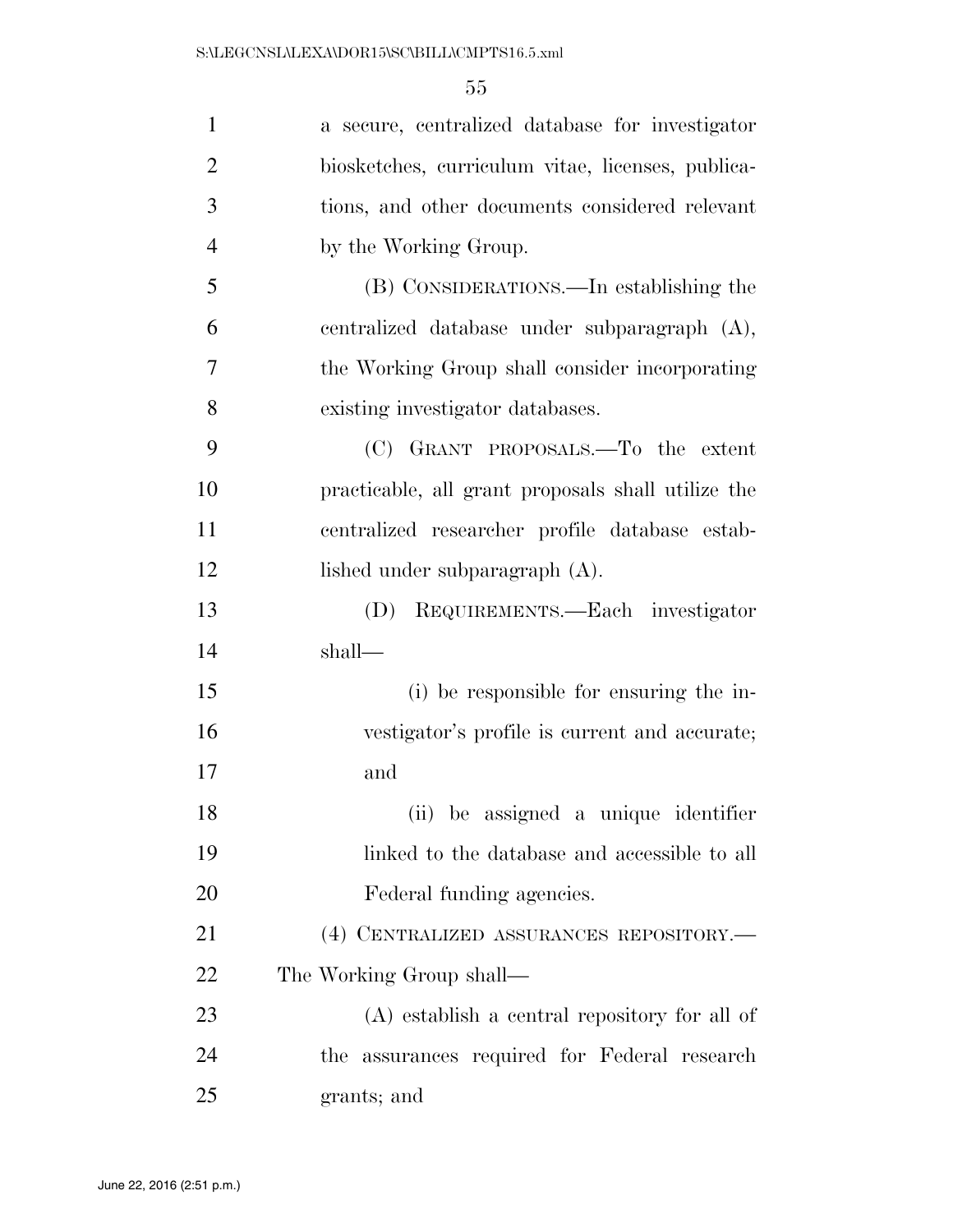| $\mathbf{1}$   | (B) provide guidance to universities and                  |
|----------------|-----------------------------------------------------------|
| $\overline{2}$ | Federal science agencies on the use of the cen-           |
| 3              | tralized assurances repository.                           |
| $\overline{4}$ | (5) COMPREHENSIVE REVIEW.—                                |
| 5              | (A) IN GENERAL.—The Working Group, in                     |
| 6              | consultation with the Office of Management                |
| $\tau$         | and Budget, shall—                                        |
| 8              | (i) conduct a comprehensive review of                     |
| 9              | the mandated progress reports for federally               |
| 10             | funded research; and                                      |
| 11             | (ii) develop a strategy to simplify in-                   |
| 12             | vestigator progress reports.                              |
| 13             | (B) CONSIDERATIONS.—In developing the                     |
| 14             | strategy, the Working Group shall consider lim-           |
| 15             | iting progress reports to performance outcomes.           |
| 16             | (e) CONSULTATION.—In carrying out its responsibil-        |
| 17             | ities under subsection $(d)(1)$ , the Working Group shall |
| 18             | consult with academic researchers outside the Federal     |
| 19             | Government, including-                                    |
| 20             | (1) federally funded researchers;                         |
| 21             | (2) non-federally funded researchers;                     |
| 22             | (3) institutions of higher education and their            |
| 23             | representative associations;                              |
| 24             | (4) scientific and engineering disciplinary soci-         |
| 25             | eties and associations;                                   |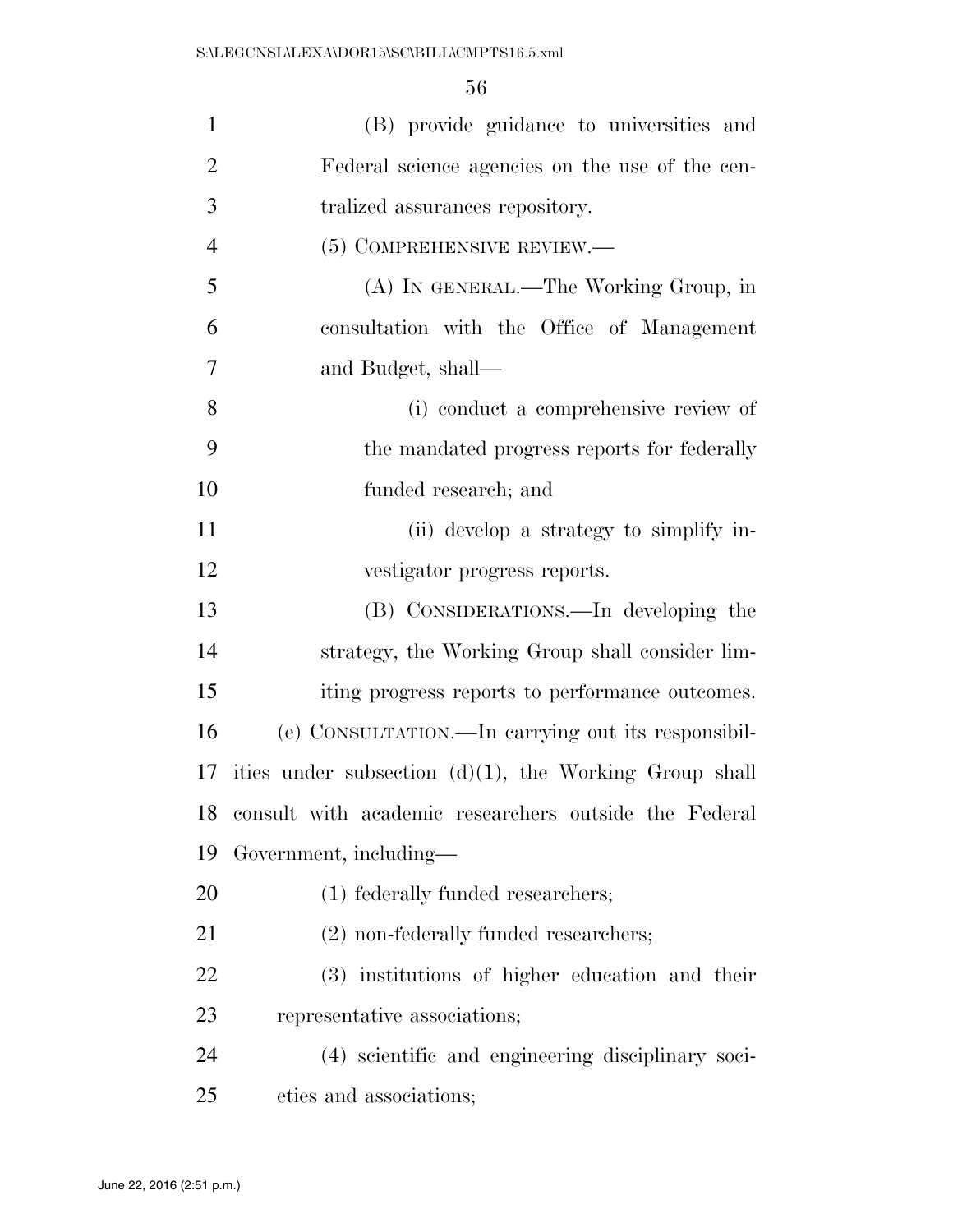(5) nonprofit research institutions;

(6) industry, including small businesses;

 (7) federally funded research and development centers; and

 (8) members of the public with a stake in en- suring effectiveness, efficiency, and accountability in the performance of scientific research.

 (f) REPORTS.—Not later than 1 year after the date of enactment of this Act, and periodically thereafter, the Working Group shall submit to the appropriate commit- tees of Congress an annual report on its responsibilities under this section, including recommendations under sub-13 section  $(d)(1)(B)$ .

#### **SEC. 202. SCIENTIFIC AND TECHNICAL COLLABORATION.**

 (a) DEFINITION OF SCIENTIFIC AND TECHNICAL WORKSHOP.—In this section, the term ''scientific and technical workshop'' means a symposium, seminar, or any other organized, formal gathering where scientists or engi- neers working in STEM research and development fields assemble to coordinate, exchange and disseminate infor- mation or to explore or clarify a defined subject, problem or area of knowledge in the STEM fields.

 (b) POLICY.—It is the policy of the United States to encourage broad dissemination Federal research findings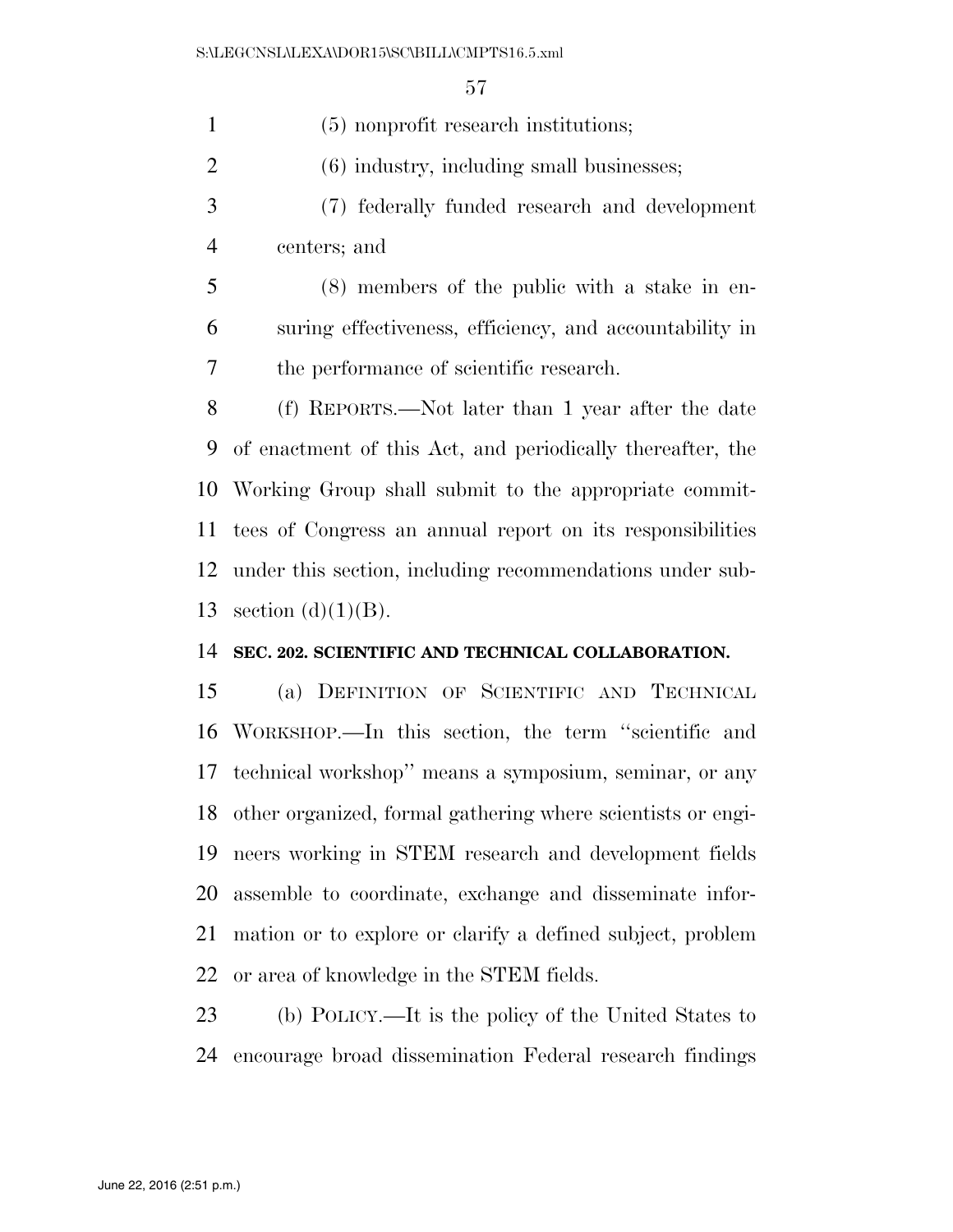and engagement of Federal researchers with the scientific and technical community.

- (c) AUTHORITY.—Laboratory, test center, and field center directors and other similar heads of offices may ap-prove scientific and technical workshop attendance if—
- (1) that attendance would meet the mission of the laboratory or test center; and
- (2) sufficient laboratory or test center funds are available for that purpose.
- 10 (d) ATTENDANCE POLICIES.—
- (1) IN GENERAL.—Not later than 180 days after the date of enactment of this Act, the Director of the Office of Management and Budget, in con- sultation with the Director of the Office of Science and Technology Policy and the heads of other rel- evant Federal science agencies, shall revise current policies and streamline processes, in accordance with the policy under subsection (b), for attendance at scientific and technical workshops while ensuring ap- propriate oversight, accountability, and trans-parency.

 (2) CONSIDERATIONS.—In revising the policy under paragraph (1), the Director of the Office of Management and Budget shall consider the goal of adjudicating a request to attend a scientific and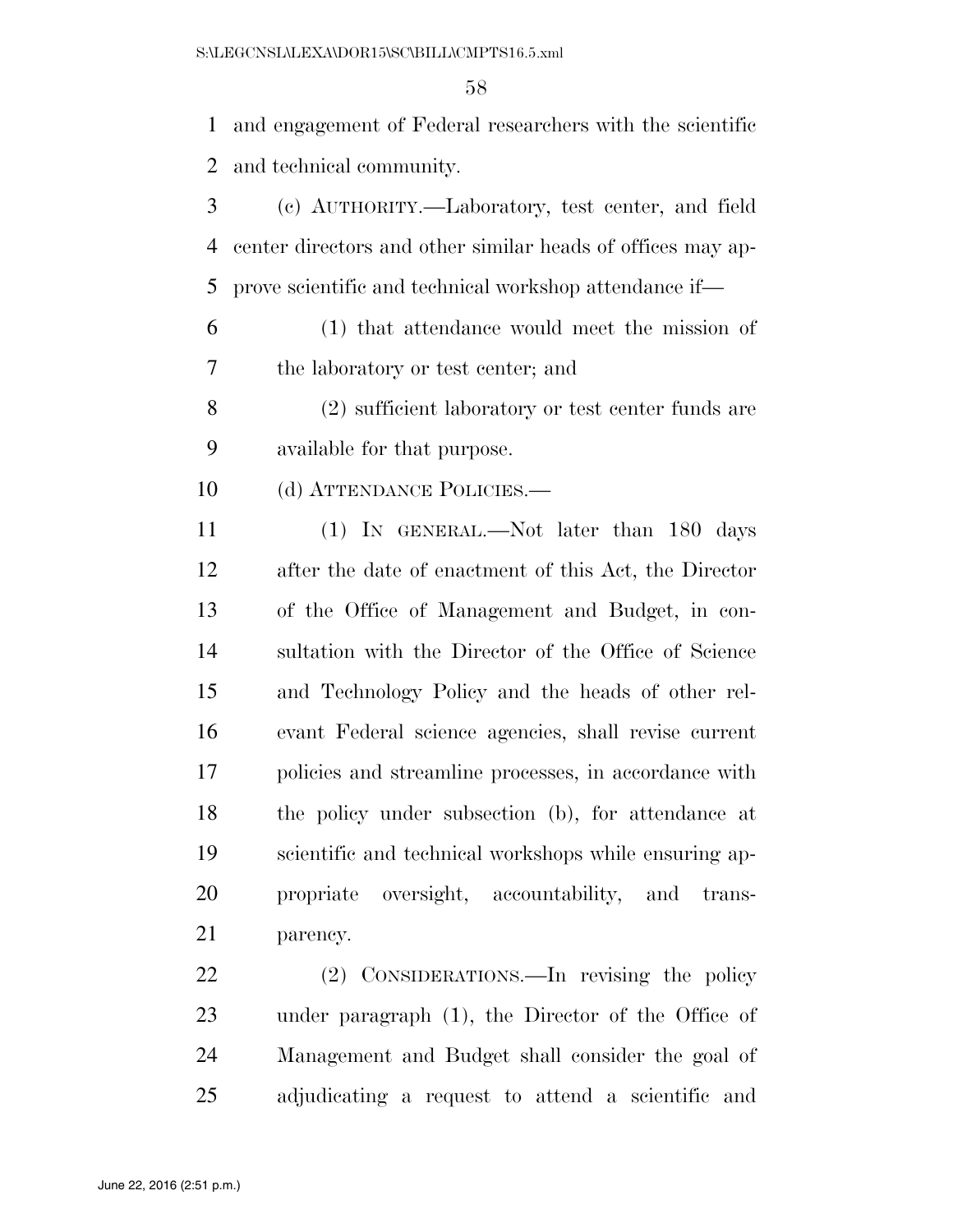technical workshop not later than 30 days after the date of the request. (3) IMPLEMENTATION.—Not later than 90 days after the date the Director of the Office of Manage- ment and Budget revises the policies under para- graph (1), the head of each Federal science agency shall update that agency's policies for attendance at scientific and technical workshops. (e) NIST WORKSHOPS.—Section 2(c) of the National Institute of Standards and Technology Act (15 U.S.C.

 272(c)), as amended by section 104 of this Act, is further amended—

 (1) by redesignating paragraphs (19) through (24) as paragraphs (22) through (27), respectively; and

 (2) by inserting after paragraph (18) the fol-lowing:

18 ''(19) host, participate in, and support scientific and technical workshops (as defined in section 202 of the American Innovation and Competitiveness Act);

22 ''(20) collect and retain any fees charged by the Secretary for hosting a scientific and technical work-shop described in paragraph (19);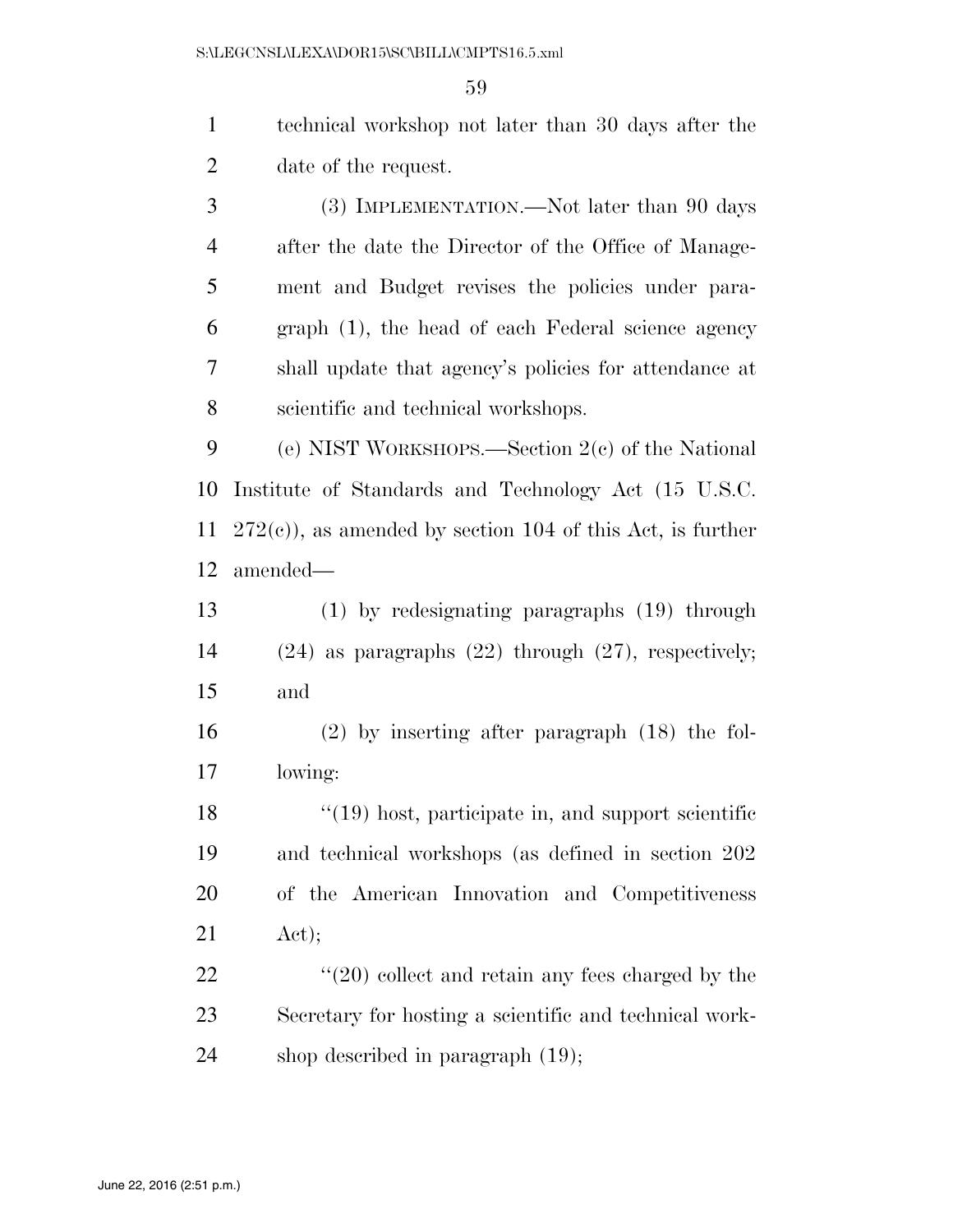''(21) notwithstanding title 31 of the United States Code, use the fees described in paragraph (20) to pay for any related expenses, including sub-sistence expenses for participants;''.

 **SEC. 203. NIST GRANTS AND COOPERATIVE AGREEMENTS UPDATE.** 

 Section 8(a) of the Stevenson-Wydler Technology In-8 novation Act of 1980 (15 U.S.C.  $3706(a)$ ) is amended by striking ''The total amount of any such grant or coopera- tive agreement may not exceed 75 percent of the total cost of the program.''.

#### **SEC. 204. REPEAL OF CERTAIN OBSOLETE REPORTS.**

(a) REPEAL OF CERTAIN OBSOLETE REPORTS.—

(1) NIST REPORTS.—

 (A) REPORT ON DONATION OF EDUCA- TIONALLY USEFUL FEDERAL EQUIPMENT TO 17 SCHOOLS.—Section 6(b) of the Technology Ad- ministration Act of 1998 (15 U.S.C. 272 note) is amended—

20 (i) in paragraph  $(1)$ , by striking  $(1)$ 21 IN GENERAL.—" and indenting appro-priately; and

23 (ii) by striking paragraph  $(2)$ . 24 (B) THREE-YEAR PROGRAMMATIC PLAN-NING DOCUMENT.—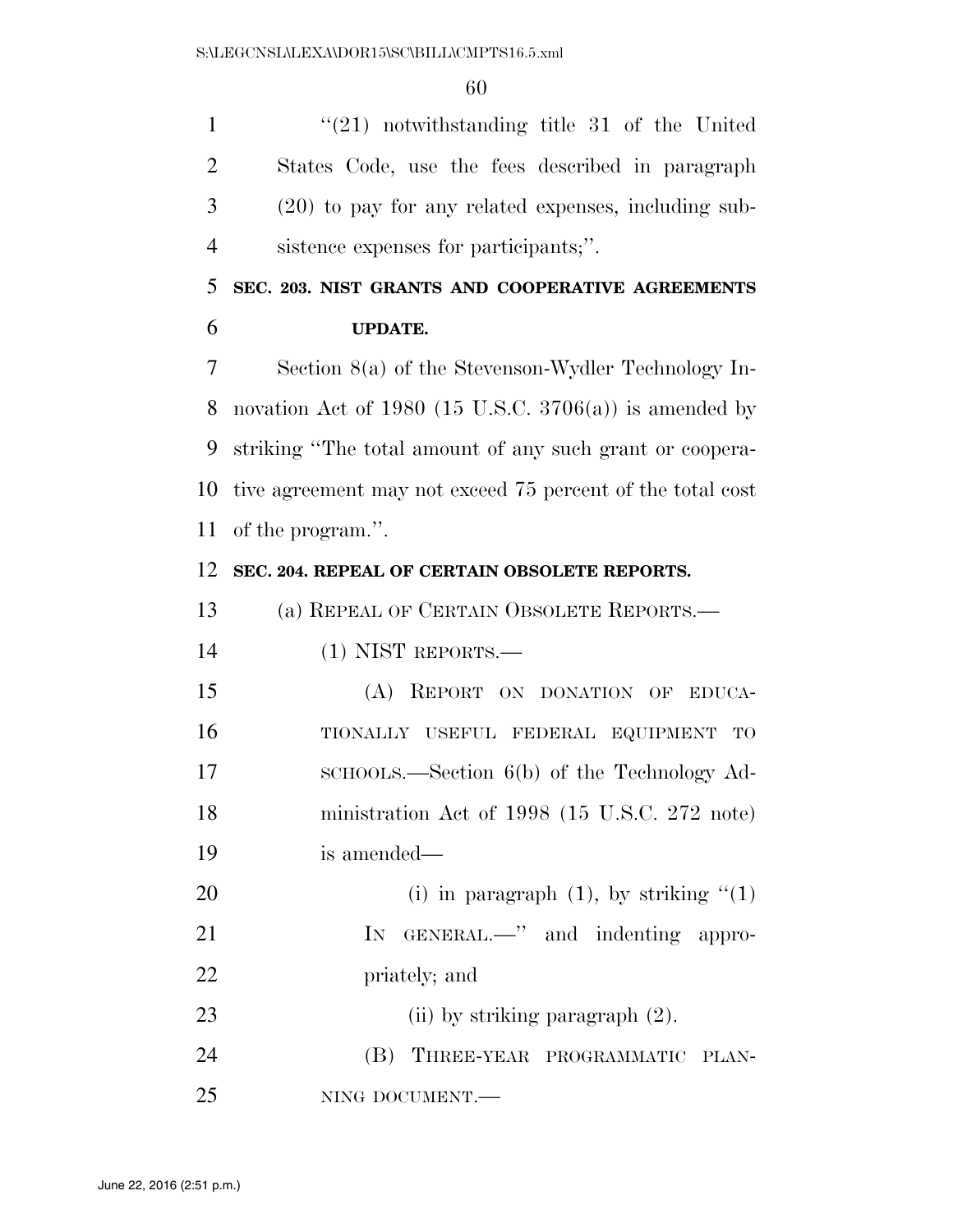| $\mathbf{1}$   | (i) IN GENERAL.—Section 23 of the                   |
|----------------|-----------------------------------------------------|
| $\overline{2}$ | National Institute of Standards and Tech-           |
| 3              | nology Act (15 U.S.C. 278i) is amended by           |
| $\overline{4}$ | striking subsections (c) and (d).                   |
| 5              | (ii) CONFORMING AMENDMENT.—Sec-                     |
| 6              | tion $10(h)(1)$ of the National Institute of        |
| 7              | Standards and Technology Act (15 U.S.C.             |
| 8              | $278(h)(1)$ is amended by striking the last         |
| 9              | sentence.                                           |
| 10             | (2) MULTIAGENCY REPORT ON INNOVATION AC-            |
| 11             | CELERATION RESEARCH.—Section 1008 of the            |
| 12             | America COMPETES Act (42 U.S.C. 6603) is            |
| 13             | amended-                                            |
| 14             | $(A)$ by striking subsection $(e)$ ; and            |
| 15             | (B) by redesignating subsection (d) as sub-         |
| 16             | section $(c)$ .                                     |
| 17             | $(3)$ NSF REPORTS.—                                 |
| 18             | (A) FUNDING FOR SUCCESSFUL<br>STEM                  |
| 19             | EDUCATION PROGRAMS; REPORT TO CON-                  |
| 20             | GRESS.-Section 7012 of the America COM-             |
| 21             | PETES Act $(42 \text{ U.S.C. } 18620-4)$ is amended |
| 22             | by striking subsection (c).                         |
| 23             | (B) ENCOURAGING PARTICIPATION; EVAL-                |
| 24             | UATION AND REPORT.—Section 7031 of the              |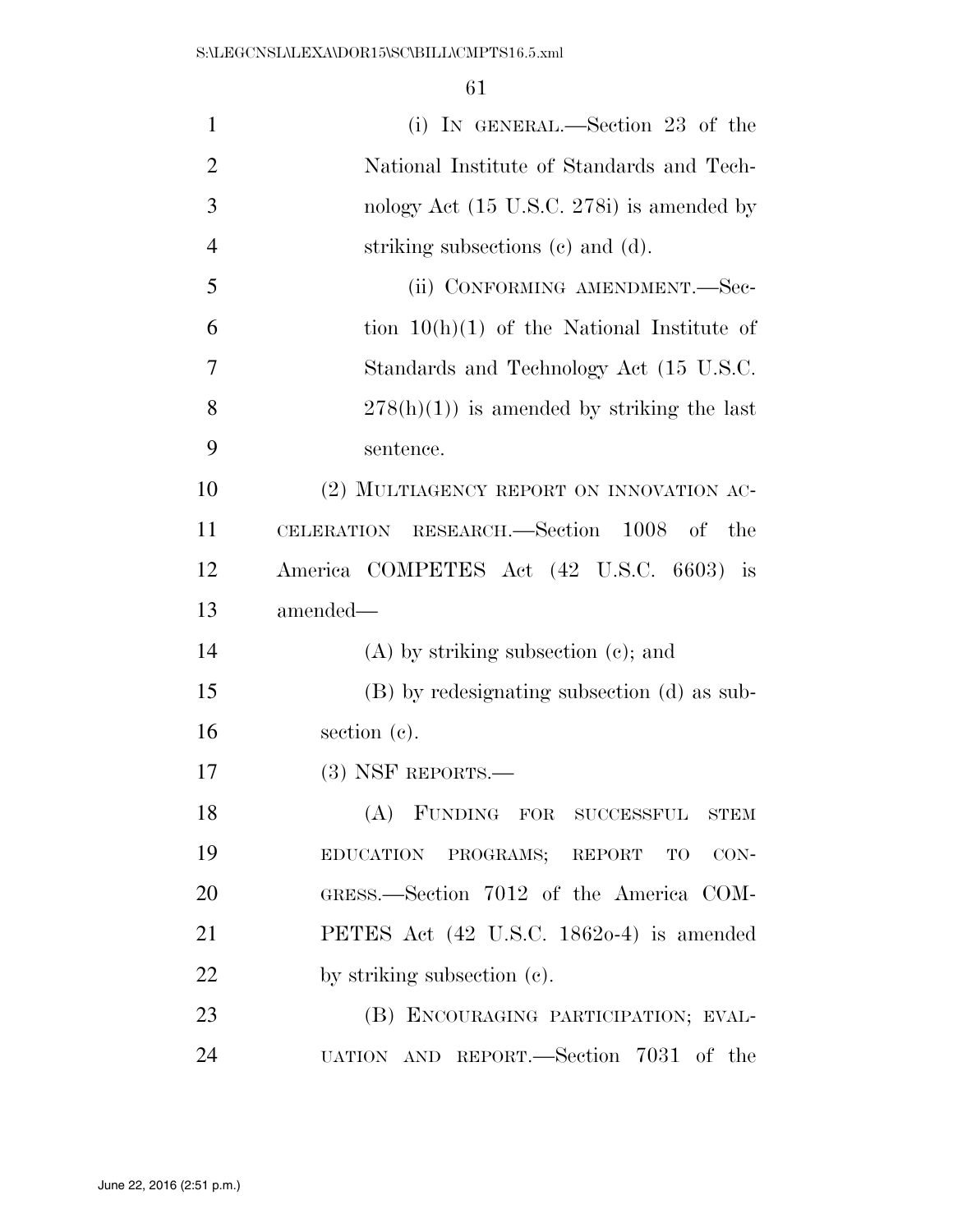| $\mathbf{1}$   | America COMPETES Act (42 U.S.C. 1862o-                 |
|----------------|--------------------------------------------------------|
| $\overline{2}$ | 11) is amended by striking subsection (b).             |
| 3              | (C) MATH AND SCIENCE PARTNERSHIPS                      |
| $\overline{4}$ | COORDINATION REPORT.—Section<br>PROGRAM                |
| 5              | $9(c)$ of the National Science Foundation Au-          |
| 6              | thorization Act of 2002 (42 U.S.C. $1862n(c)$ ) is     |
| $\overline{7}$ | amended-                                               |
| 8              | $(i)$ by striking paragraph $(4)$ ; and                |
| 9              | (ii) by redesignating paragraph (5) as                 |
| 10             | paragraph (4).                                         |
| 11             | (b) NATIONAL NANOTECHNOLOGY INITIATIVE RE-             |
| 12             | PORTS.—The 21st Century Nanotechnology Research and    |
| 13             | Development Act (15 U.S.C. 7501 et seq.) is amended—   |
| 14             | (1) by amending section $2(e)(4)$ (15 U.S.C.           |
| 15             | $7501(c)(4)$ to read as follows:                       |
| 16             | $(4)$ develop, not later than 5 years after the        |
| 17             | date of the release of the most-recent strategic plan, |
| 18             | and update every 5 years thereafter, a strategic plan  |
| 19             | to guide the activities described under subsection (b) |
| 20             | that describes—                                        |
| 21             | $\lq\lq$ the near-term and long-term objec-            |
| 22             | tives for the Program;                                 |
| 23             |                                                        |
|                | "(B) the anticipated schedule for achieving            |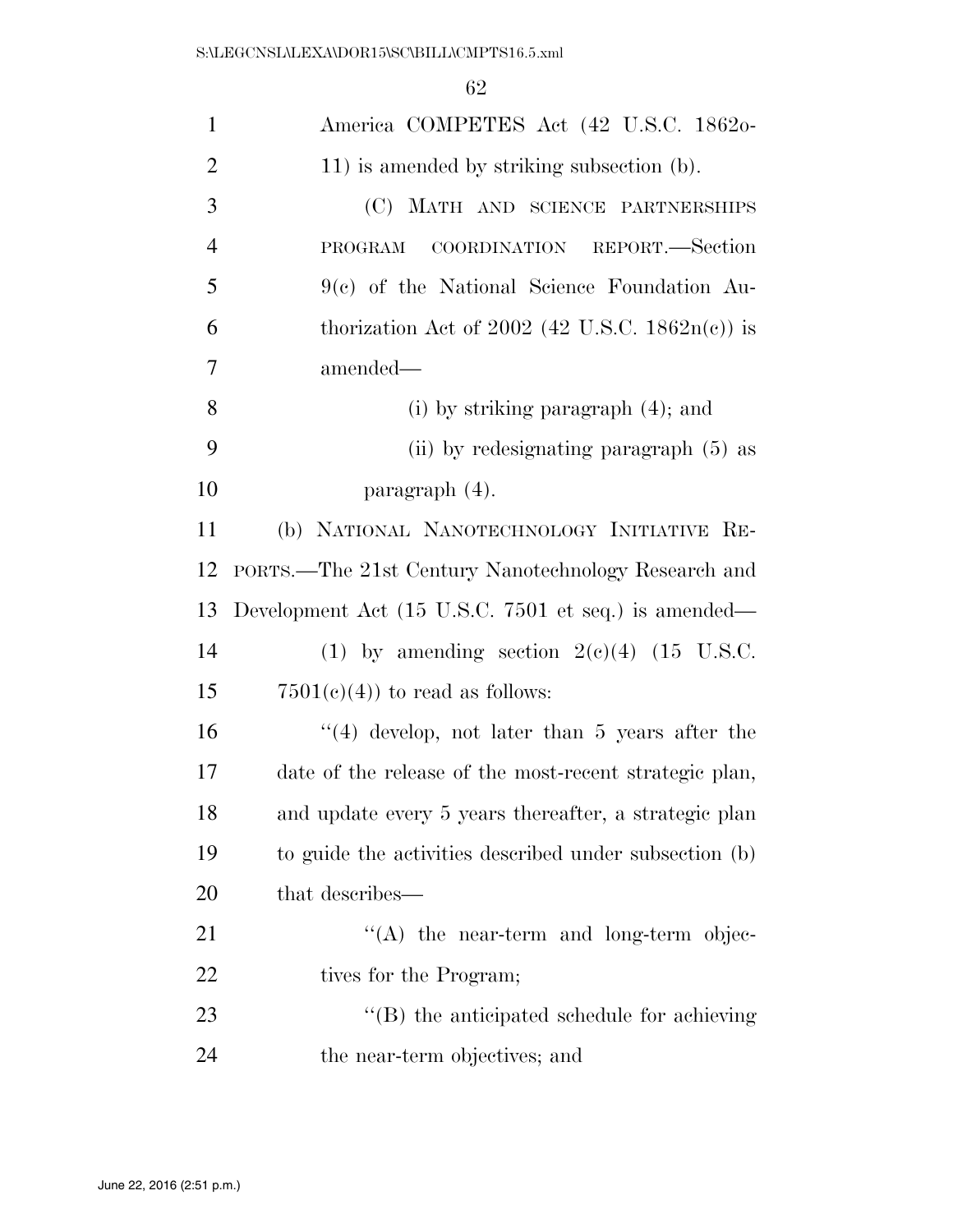| $\mathbf{1}$     | $\lq\lq$ <sup>*</sup> (C) the metrics that will be used to assess |
|------------------|-------------------------------------------------------------------|
| $\overline{2}$   | progress toward the near-term and long-term                       |
| 3                | objectives;                                                       |
| $\overline{4}$   | "(D) how the Program will move results                            |
| 5                | out of the laboratory and into application for                    |
| 6                | the benefit of society;                                           |
| $\boldsymbol{7}$ | " $(E)$ the Program's support for long-term                       |
| 8                | funding for interdisciplinary research and devel-                 |
| 9                | opment in nanotechnology; and                                     |
| 10               | "(F) the allocation of funding for inter-                         |
| 11               | agency nanotechnology projects;";                                 |
| 12               | $(2)$ by amending section $4(d)$ $(15 \text{ U.S.C.})$            |
| 13               | $7503(d)$ to read as follows:                                     |
| 14               | "(d) REPORTS.—Not later than 4 years after the                    |
| 15               | date of the most recent assessment under subsection $(c)$ ,       |
| 16               | and quadrennially thereafter, the Advisory Panel shall            |
| 17               | submit to the President, the Committee on Commerce,               |
| 18               | Science, and Transportation of the Senate, and the Com-           |
| 19               | mittee on Science, Space, and Technology of the House             |
| 20               | of Representatives a report its assessments under sub-            |
| 21               | section (c) and its recommendations for ways to improve           |
| 22               | the Program."; and                                                |
| 23               | $(3)$ in section 5 (15 U.S.C. 7504)—                              |
| 24               | $(A)$ in the heading, by striking "TRI-                           |
| 25               | <b>ENNIAL</b> " and inserting " <b>QUADRENNIAL</b> ";             |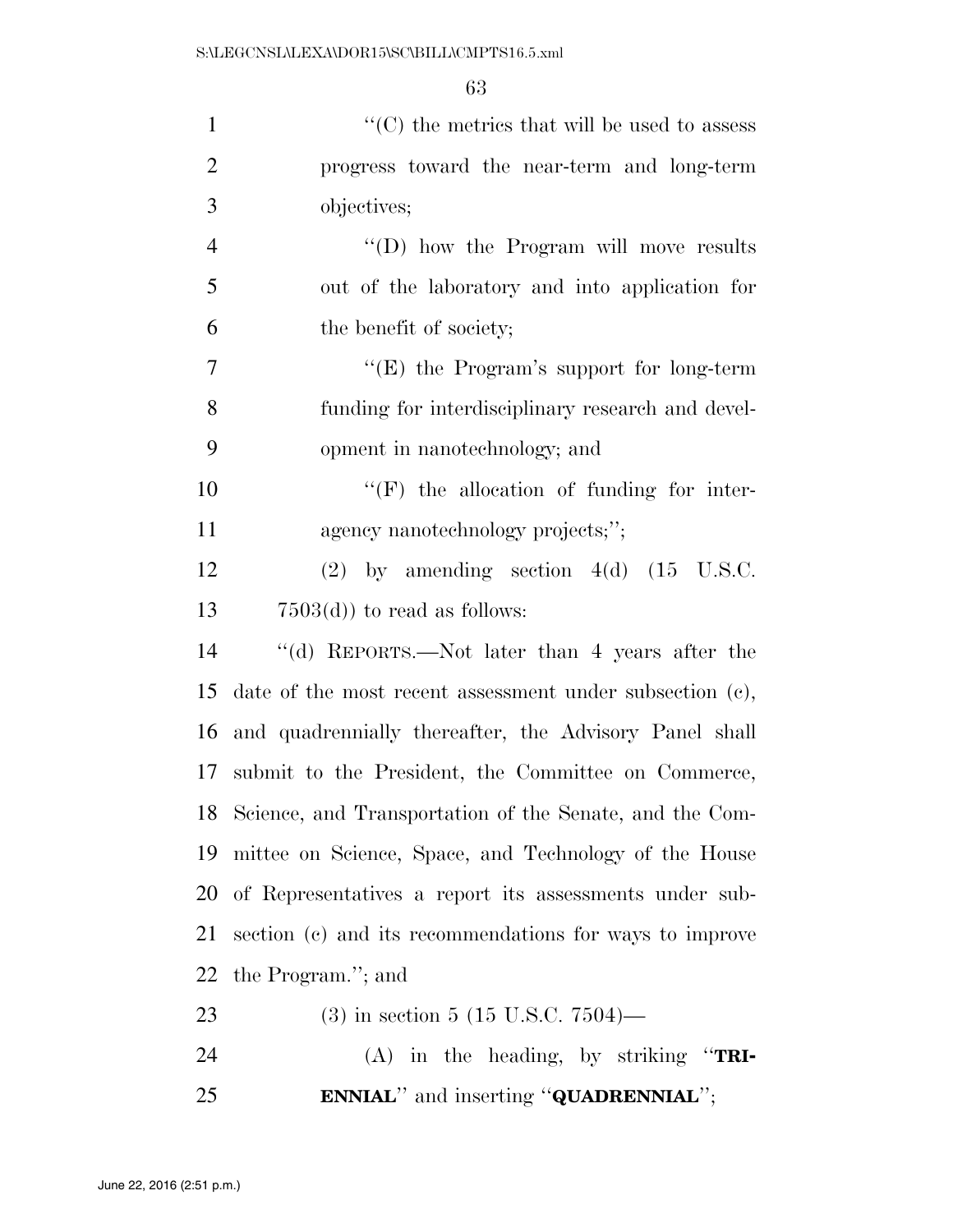| $\mathbf{1}$   | $(B)$ in subsection $(a)$ , in the matter pre-         |
|----------------|--------------------------------------------------------|
| $\overline{2}$ | ceding paragraph (1), by striking "triennial"          |
| 3              | and inserting "quadrennial";                           |
| $\overline{4}$ | $(C)$ in subsection (b), by striking "tri-             |
| 5              | ennial" and inserting "quadrennial";                   |
| 6              | (D) in subsection (c), by striking "tri-               |
| 7              | ennial" and inserting "quadrennial"; and               |
| 8              | (E) by amending subsection (d) to read as              |
| 9              | follows:                                               |
| 10             | "(d) REPORT.—                                          |
| 11             | "(1) IN GENERAL.—Not later than 30 days                |
| 12             | after the date the first evaluation under subsection   |
| 13             | (a) is received, and quadrennially thereafter, the Di- |
| 14             | rector of the National Nanotechnology Coordination     |
| 15             | Office shall report to the President its assessments   |
| 16             | under subsection (c) and its recommendations for       |
| 17             | ways to improve the Program.                           |
| 18             | "(2) CONGRESS.—Not later than 30 days after            |
| 19             | the date the President receives the report under       |
| 20             | paragraph (1), the Director of the Office of Science   |
| 21             | and Technology Policy shall transmit a copy of the     |
| 22             | report to Congress.".                                  |
| 23             | (c) MAJOR RESEARCH EQUIPMENT AND FACILITIES            |
| 24             | CONSTRUCTION.—Section 14 of the National Science       |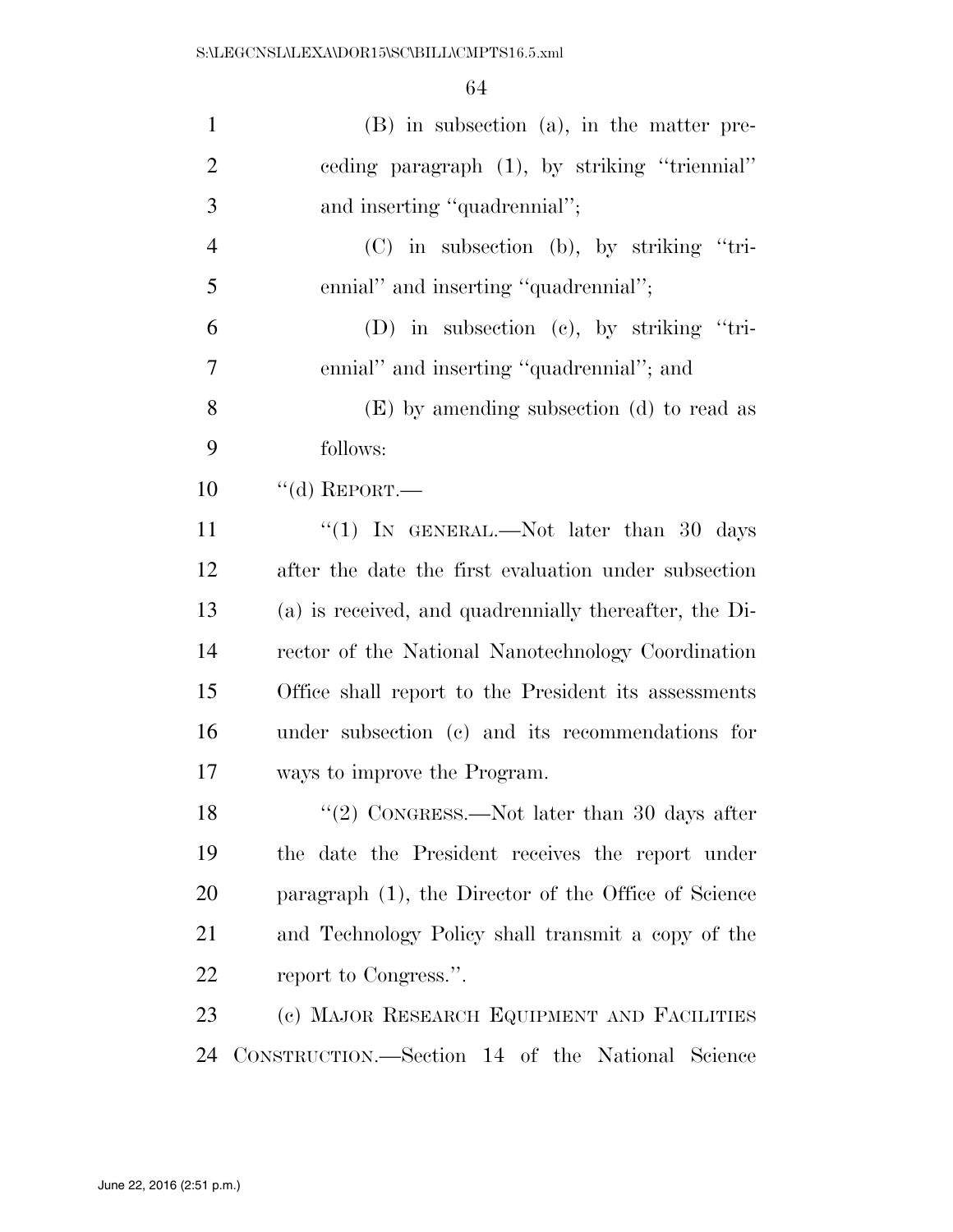Foundation Authorization Act of 2002 (42 U.S.C. 1862n- 4) is amended— (1) by amending subsection (a) to read as fol- lows: ''(a) PRIORITIZATION OF PROPOSED MAJOR RE- SEARCH EQUIPMENT AND FACILITIES CONSTRUCTION.— 7 "(1) DEVELOPMENT OF PRIORITIES.—The Di- rector shall—  $\langle (A) \rangle$  develop a list indicating by number the relative priority for funding under the major research equipment and facilities con- struction account that the Director assigns to each project the Board has approved for inclu- sion in a future budget request; and 15 "(B) submit the list described in subpara-16 graph (A) to the Board for approval. 17 "(2) UPDATES.—The Director shall update the list prepared under paragraph (1) each time the Board approves a new project that would receive funding under the major research equipment and fa- cilities construction account and periodically submit any updated list to the Board for approval.''; 23 (2) by striking subsection (e); (3) by redesignating subsections (c) and (d) as subsections (b) and (c), respectively; and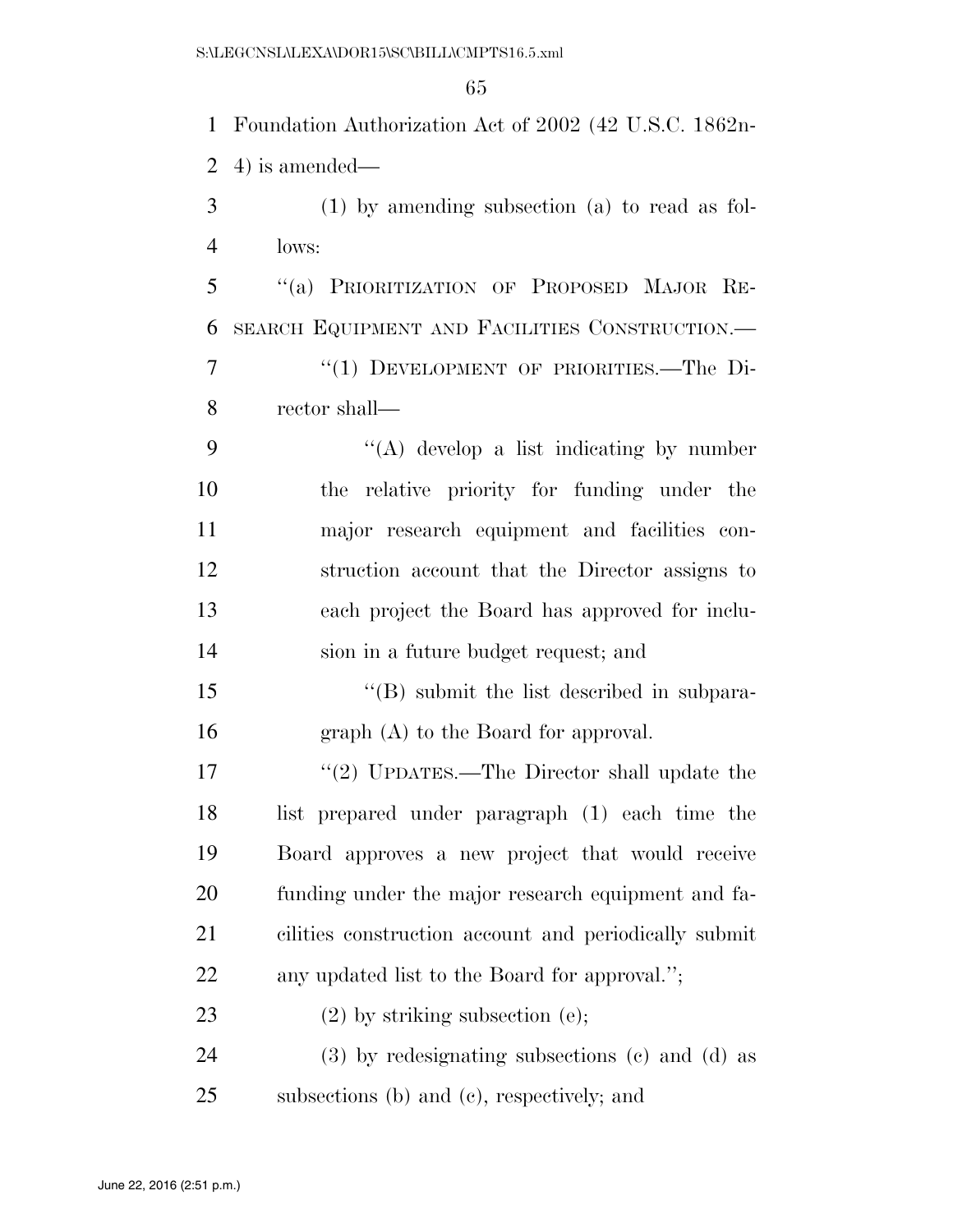(4) by amending subsection (c), as redesig-nated, to read as follows:

 ''(c) BOARD APPROVAL OF MAJOR RESEARCH EQUIPMENT AND FACILITIES PROJECTS.—The Board shall explicitly approve any project to be funded out of the major research equipment and facilities construction account before any funds may be obligated from such ac-count for such project.''.

## **SEC. 205. REPEAL OF CERTAIN PROVISIONS.**

10 (a) TECHNOLOGY INNOVATION PROGRAM.—

 (1) IN GENERAL.—Section 28 of the National Institute of Standards and Technology Act (15 U.S.C. 278n) is repealed.

(2) CONFORMING AMENDMENTS.—

 (A) ADDITIONAL AWARD CRITERIA.—Sec-16 tion 4226(b) of the Small Business Act of 2010 (15 U.S.C. 278n note) is repealed.

 (B) MANAGEMENT COSTS.—Section 2(f) of the National Institute of Standards and Tech-20 nology Act  $(15 \text{ U.S.C. } 272(\text{f}))$  is amended by 21 striking "sections 25, 26, and 28" and insert-22 ing "sections 25 and 26".

23 (C) ANNUAL AND OTHER REPORTS TO SECRETARY AND CONGRESS.—Section 10(h)(1) of the National Institute of Standards and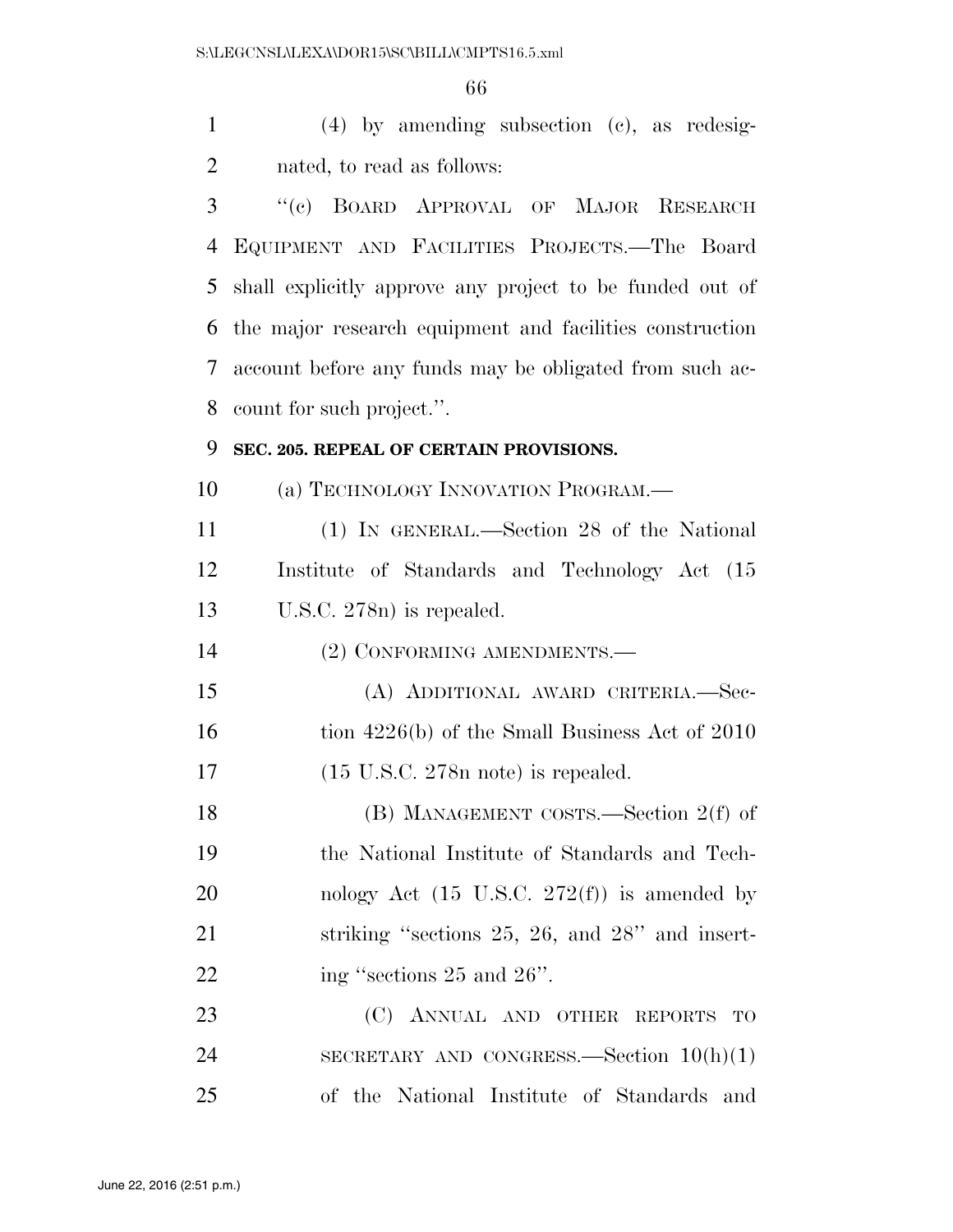| $\mathbf{1}$   | Technology Act $(15 \text{ U.S.C. } 278(h)(1))$ is            |
|----------------|---------------------------------------------------------------|
| $\overline{2}$ | amended by striking ", including the Program                  |
| 3              | established under section 28,".                               |
| $\overline{4}$ | (b) TEACHERS FOR A COMPETITIVE TOMORROW.—                     |
| 5              | Sections 6111 through 6116 of the America COMPETES            |
| 6              | Act (20 U.S.C. 9811, 9812, 9813, 9814, 9815, 9816) and        |
| 7              | the items relating to those sections in the table of contents |
| 8              | under section 2 of that Act (Public Law 110-69; 121 Stat.     |
| 9              | 572) are repealed.                                            |
| 10             | III-SCIENCE, TECH-<br><b>TITLE</b>                            |
| 11             | NOLOGY, ENGINEERING, AND                                      |
| 12             | <b>MATH EDUCATION</b>                                         |
| 13             | SEC. 301. ROBERT NOYCE TEACHER SCHOLARSHIP PRO-               |
| 14             | <b>GRAM UPDATE.</b>                                           |
| 15             | Section 10A of the National Science Foundation Au-            |
| 16             | thorization Act of $2002$ (42 U.S.C. 1862n–1a) is amended     |
|                |                                                               |
|                | 17 by adding at the end the following:                        |
| 18             | "(k) STEM TEACHER SERVICE AND RETENTION.-                     |
| 19             | "(1) IN GENERAL.—The Director shall develop                   |
| 20             | and implement practices for increasing the propor-            |
| 21             | tion of individuals receiving fellowships under this          |
| 22             | section who-                                                  |
| 23             | $\lq\lq$ fulfill the service obligation required              |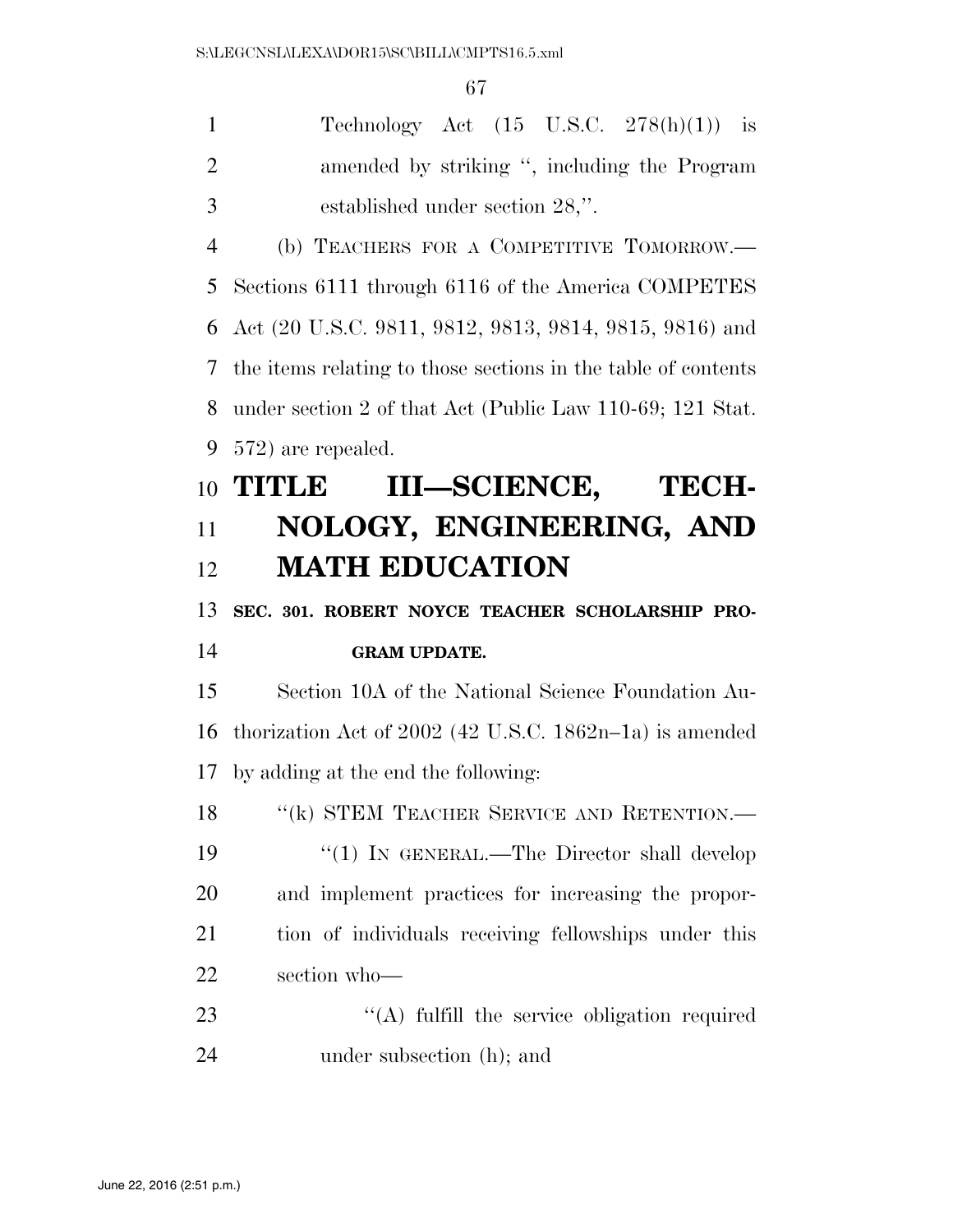| $\mathbf{1}$   | $\lq\lq$ remain in the teaching profession in       |
|----------------|-----------------------------------------------------|
| $\overline{2}$ | a high need local educational agency beyond the     |
| 3              | service obligation.                                 |
| $\overline{4}$ | $\lq(2)$ PRACTICES.—The practices<br>described      |
| 5              | under paragraph $(1)$ may include—                  |
| 6              | "(A) partnering with nonprofit or profes-           |
| 7              | sional associations or with other government en-    |
| 8              | tities to provide individuals receiving fellowships |
| 9              | under this section with opportunities for profes-   |
| 10             | sional development, including mentorship pro-       |
| 11             | grams that pair those individuals with currently    |
| 12             | employed and recently retired science, tech-        |
| 13             | nology, engineering, or mathematics profes-         |
| 14             | sionals;                                            |
| 15             | "(B) increasing recruitment from high               |
| 16             | need districts;                                     |
| 17             | $\lq\lq$ establishing a system to better collect,   |
| 18             | track, and respond to data on the career deci-      |
| 19             | sions of individuals receiving fellowships under    |
| 20             | this section;                                       |
| 21             | $\lq\lq$ (D) conducting research to better under-   |
| 22             | stand factors relevant to teacher service and re-   |
| 23             | tention; and                                        |
| 24             | $\lq\lq(E)$ conducting pilot programs to improve    |
| 25             | teacher service and retention.".                    |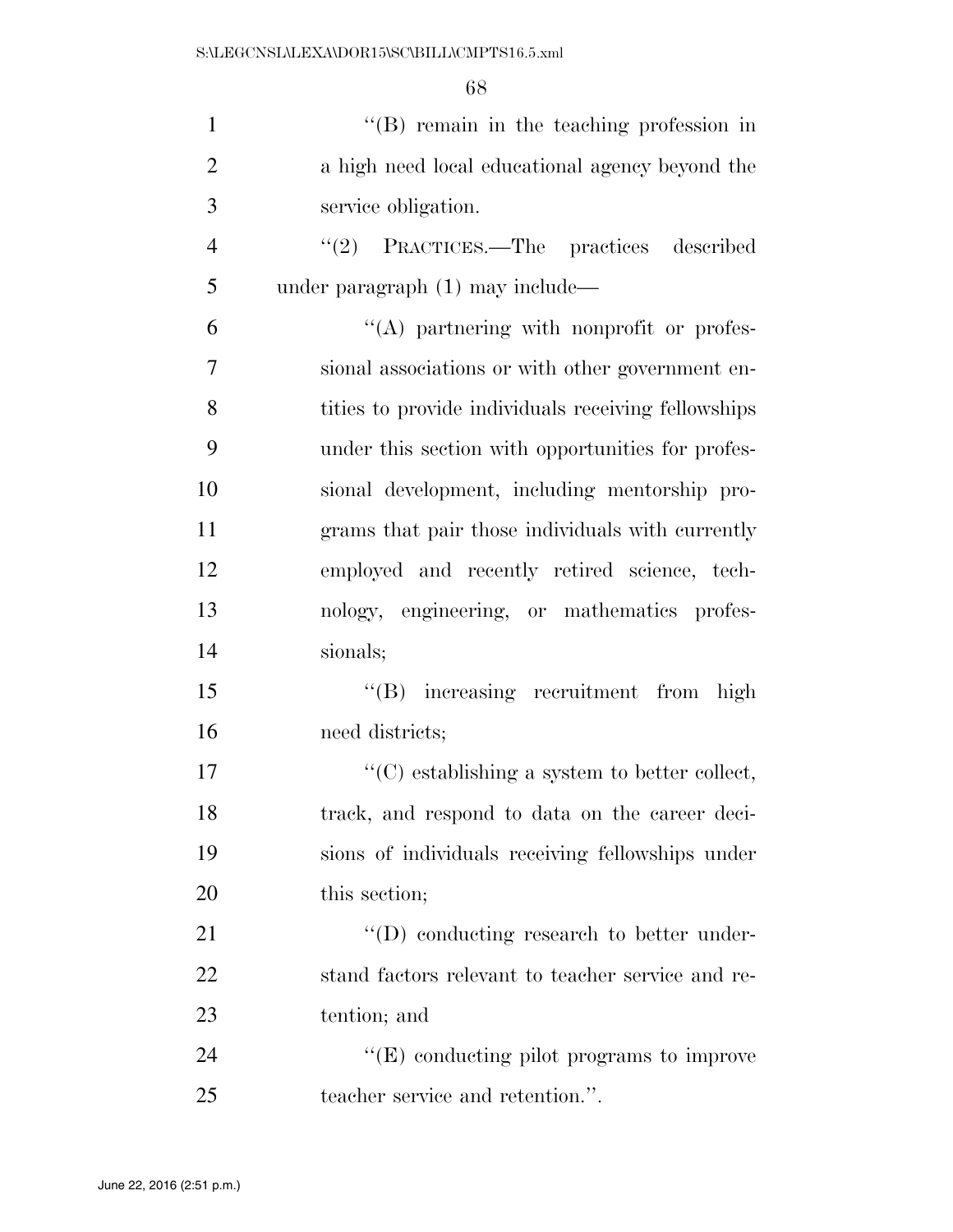## **SEC. 302. SPACE GRANTS.**

 (a) SENSE OF CONGRESS.—It is the sense of Con- gress that the National Space Grant College and Fellow- ship Program has been an important program by which the Federal Government has partnered with universities, colleges, industry, and other organizations to provide hands-on STEM experiences, fostering of multidisci- plinary space research, and supporting graduate fellow-ships in space-related fields, among other purposes.

 (b) ADMINISTRATIVE COSTS.—Section 40303 of title 51, United States Code, is amended by adding at the end the following:

 ''(d) PROGRAM ADMINISTRATION COSTS.—In car- rying out the provisions of this chapter, the Adminis-trator—

 ''(1) shall maximize appropriated funds for grants and contracts made under section 40304 in each fiscal year; and

 $\frac{1}{2}$  in each fiscal year, the Administrator shall limit its program administration costs to no more than 5 percent of funds appropriated for this pro-gram for that fiscal year.

 ''(e) REPORTS.—For any fiscal year in which the Ad- ministrator cannot meet the administration cost target 25 under subsection  $(d)(2)$ , if the Administration is unable to limit program costs under subsection (b), the Adminis-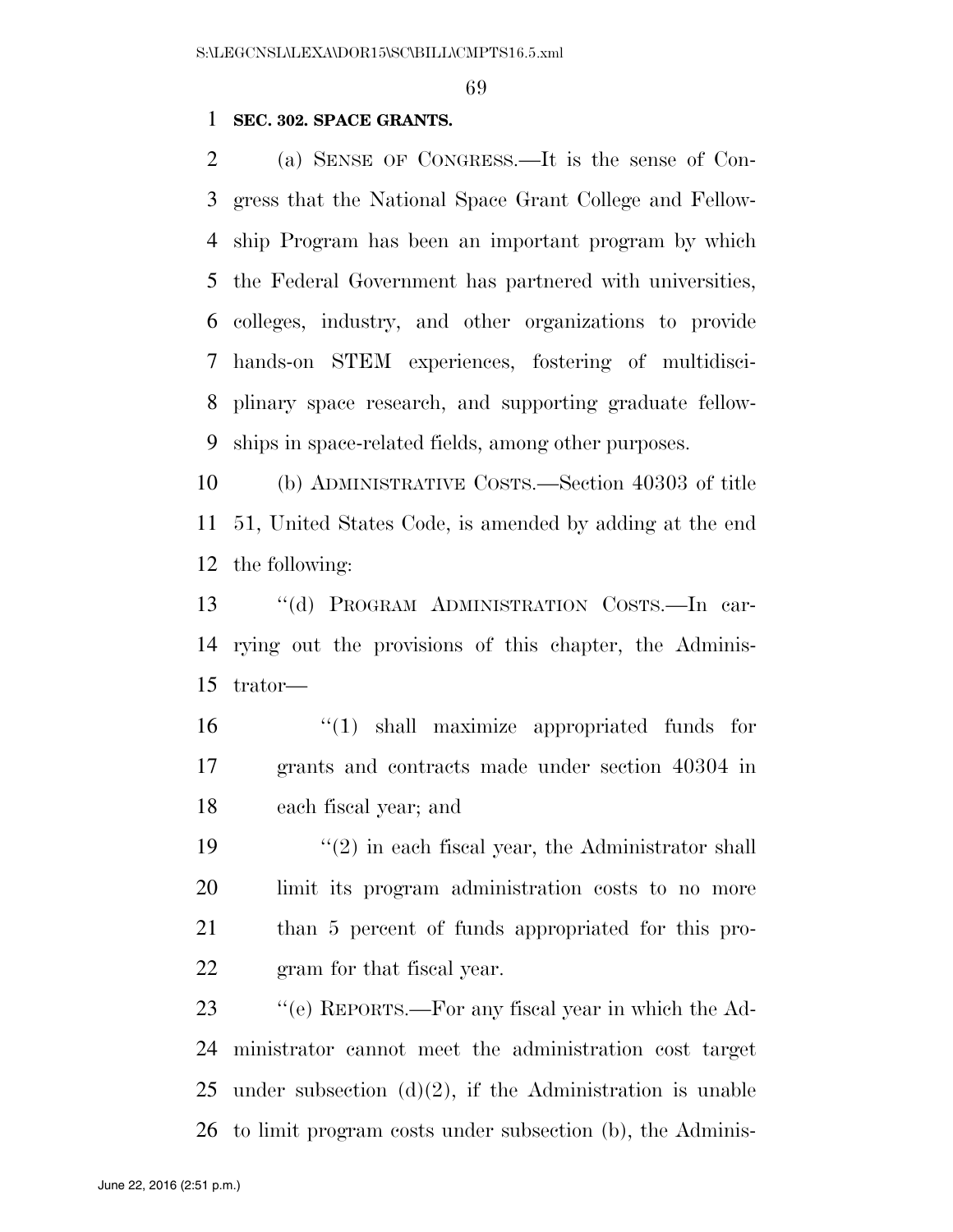trator shall submit to the appropriate committees of Con-gress a report, including—

 ''(1) a description of why the Administrator did not meet the cost target under subsection (d); and ''(2) the measures the Administrator will take in the next fiscal year to meet the cost target under subsection (d) without drawing upon other Federal funding.''.

## **SEC. 303. STEM EDUCATION ADVISORY PANEL.**

 (a) ESTABLISHMENT.—Not later than 180 days after the date of enactment this Act, Director of the Founda- tion, the Secretary of Education, the Administrator of the National Aeronautics and Space Administration, and the Administrator of the National Oceanic and Atmospheric Administration shall jointly establish an advisory panel (referred to in this section as the ''STEM Education Advi- sory Panel'') to advise the Committee on STEM Edu- cation of the National Science and Technology Council (referred to in this section as ''CoSTEM'') on matters re-lating to STEM education.

- (b) MEMBERS.—
- 22 (1) IN GENERAL.—The STEM Education Advi- sory Panel shall be composed of not less than 11 members.
- (2) APPOINTMENT.—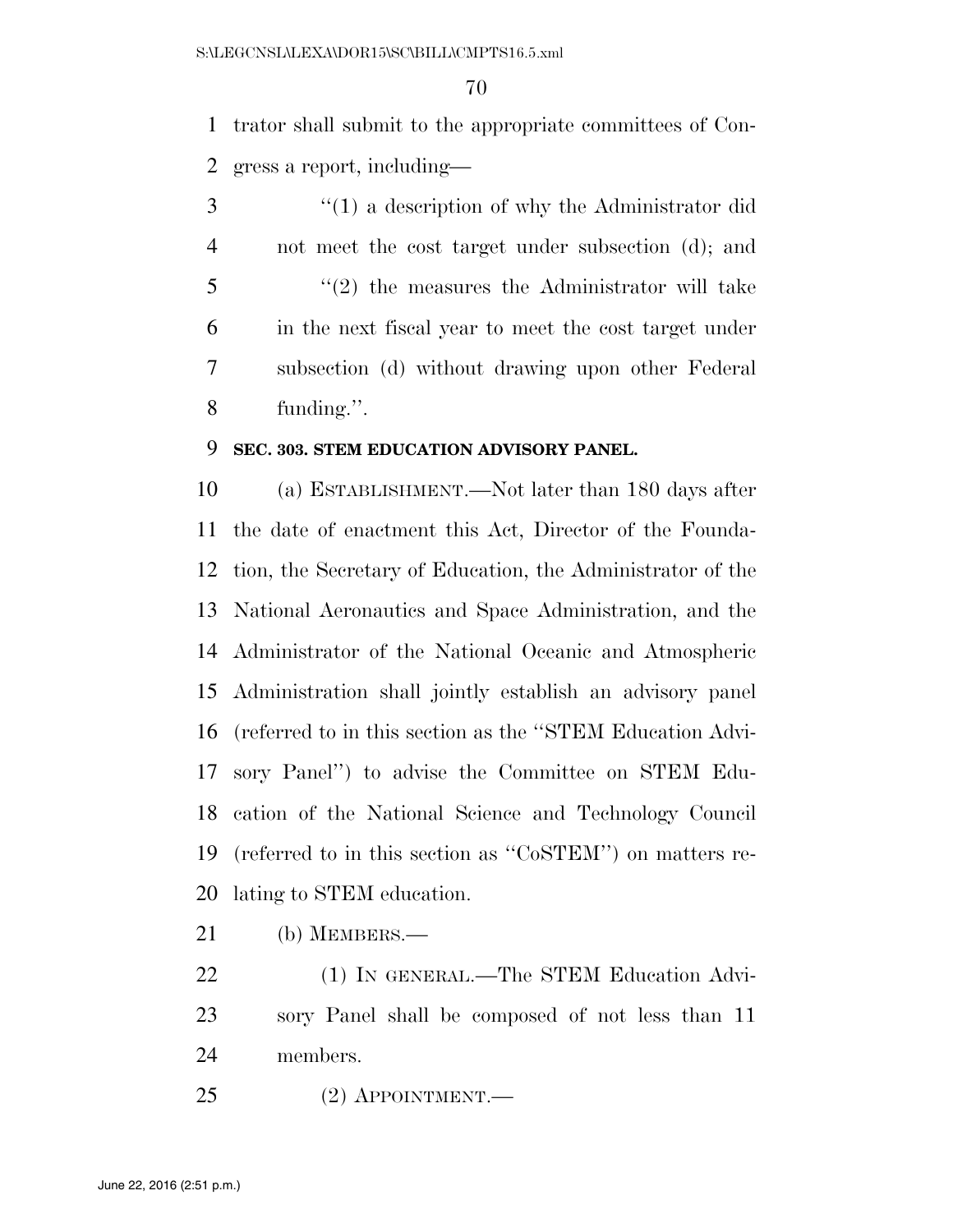| $\mathbf{1}$   | (A) IN GENERAL.—Subject to subpara-             |
|----------------|-------------------------------------------------|
| $\overline{2}$ | graph (B), the Director of the Foundation, in   |
| 3              | consultation with the Secretary of Education    |
| $\overline{4}$ | and the heads of the Federal science agencies,  |
| 5              | shall appoint the members of the STEM Edu-      |
| 6              | cation Advisory Panel.                          |
| $\overline{7}$ | (B) CONSIDERATION.—In selecting individ-        |
| 8              | uals to appoint under subparagraph (A), the     |
| 9              | Director of the Foundation shall seek and give  |
| 10             | consideration to recommendations from Con-      |
| 11             | gress, industry, the scientific community, in-  |
| 12             | cluding the National Academy of Sciences, sci-  |
| 13             | entific professional societies, academia, State |
| 14             | and local governments, and such other organi-   |
| 15             | zations as the Director considers appropriate.  |
| 16             | (C) QUALIFICATIONS.—Members shall—              |
| 17             | (i) primarily be individuals from aca-          |
| 18             | demic institutions, nonprofit organizations,    |
| 19             | and industry, including in-school, out-of-      |
| 20             | school, and informal education practi-          |
| 21             | tioners; and                                    |
| 22             | (ii) be individuals who are qualified to        |
| 23             | provide advice and information on STEM          |
| 24             | education research, development, training,      |
| 25             | implementation, interventions, professional     |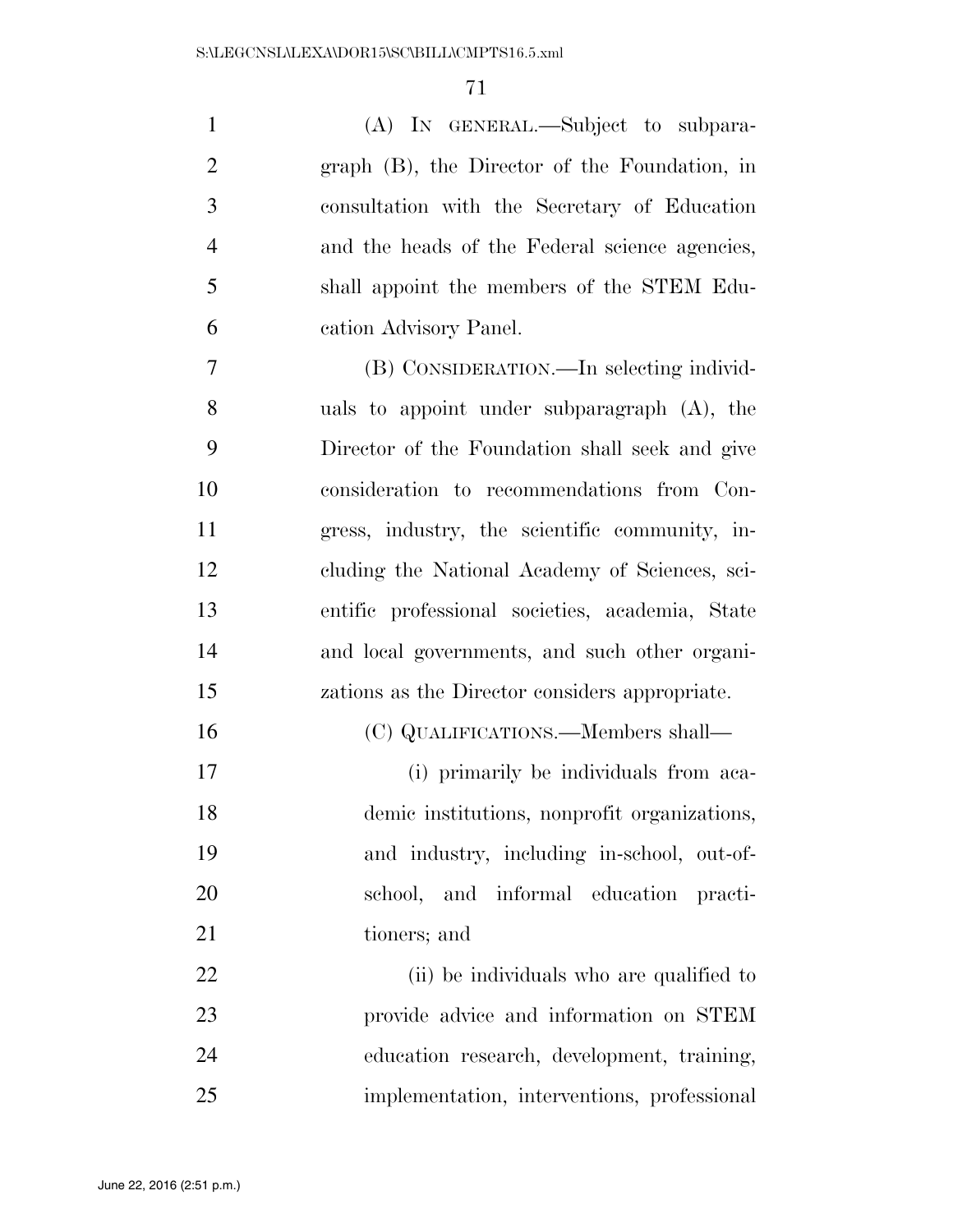| $\mathbf{1}$   | development, or workforce needs or con-          |
|----------------|--------------------------------------------------|
| $\overline{2}$ | cerns.                                           |
| 3              | (c) RESPONSIBILITIES.-                           |
| $\overline{4}$ | $(1)$ ASSESSMENT.—                               |
| 5              | (A) IN GENERAL.—The STEM Education               |
| 6              | Advisory Panel shall advise CoSTEM and peri-     |
| 7              | odically assess its progress in carrying out its |
| 8              | responsibilities under section $101(b)$ of the   |
| 9              | America COMPETES Reauthorization Act of          |
| 10             | 2010 (42 U.S.C. 6621(b)).                        |
| 11             | (B) CONSIDERATIONS.—In its advisory              |
| 12             | role, the STEM Education Advisory Panel shall    |
| 13             | consider—                                        |
| 14             | (i) the appropriateness of criteria used         |
| 15             | by Federal agencies to evaluate the effec-       |
| 16             | tiveness of Federal STEM education pro-          |
| 17             | grams and activities;                            |
| 18             | (ii) ways to leverage private and non-           |
| 19             | profit STEM investments and encourage            |
| 20             | public-private partnerships to strengthen        |
| 21             | STEM education and help build the STEM           |
| 22             | workforce pipeline; and                          |
| 23             | (iii) how Federal agencies incentivize           |
| 24             | colleges and universities to improve reten-      |
| 25             | tion of STEM students.                           |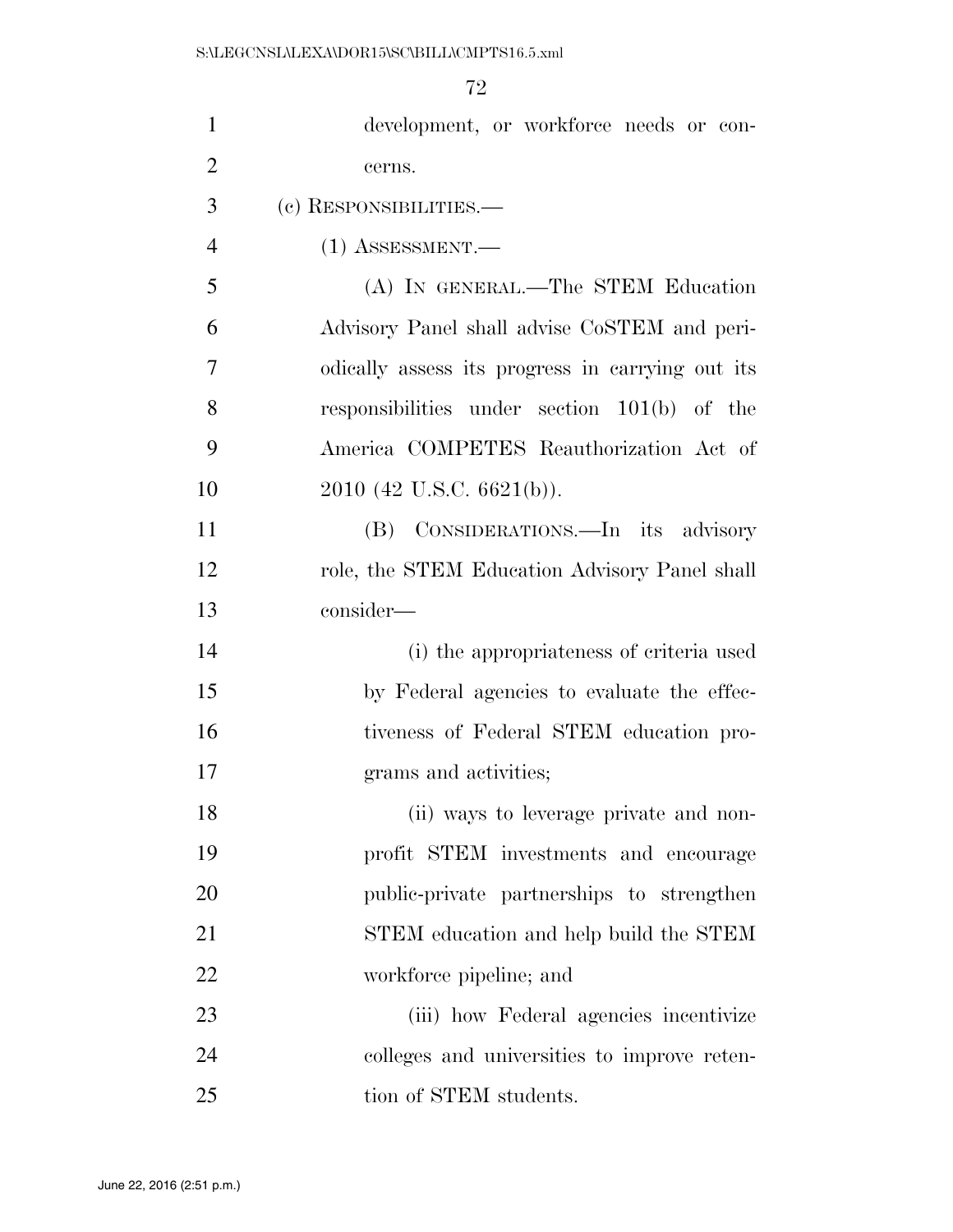(2) RECOMMENDATIONS.—The STEM Edu- cation Advisory Panel shall make recommendations to improve Federal STEM education programs and activities based on the assessment under paragraph (1).

 (d) FUNDING.—The Director of the Foundation, the Secretary of Education, the Administrator of the National Aeronautics and Space Administration, and the Adminis- trator of the National Oceanic and Atmospheric Adminis- tration shall jointly make funds available on an annual basis to support the activities of the STEM Education Ad-visory Panel.

 (e) REPORTS.—Not later than 1 year after the date of enactment of this Act, and every 3 years thereafter, the STEM Education Advisory Panel shall submit to the appropriate committees of Congress, and CoSTEM a re- port on its assessment under subsection (c)(1) and rec-ommendations under subsection (c)(2).

 (f) TRAVEL EXPENSES OF NON-FEDERAL MEM-BERS.—

 (1) IN GENERAL.—Non-Federal members of the STEM Education Advisory Panel, while attending meetings of the panel or while otherwise serving at the request of a co-chairperson away from their homes or regular places of business, may be allowed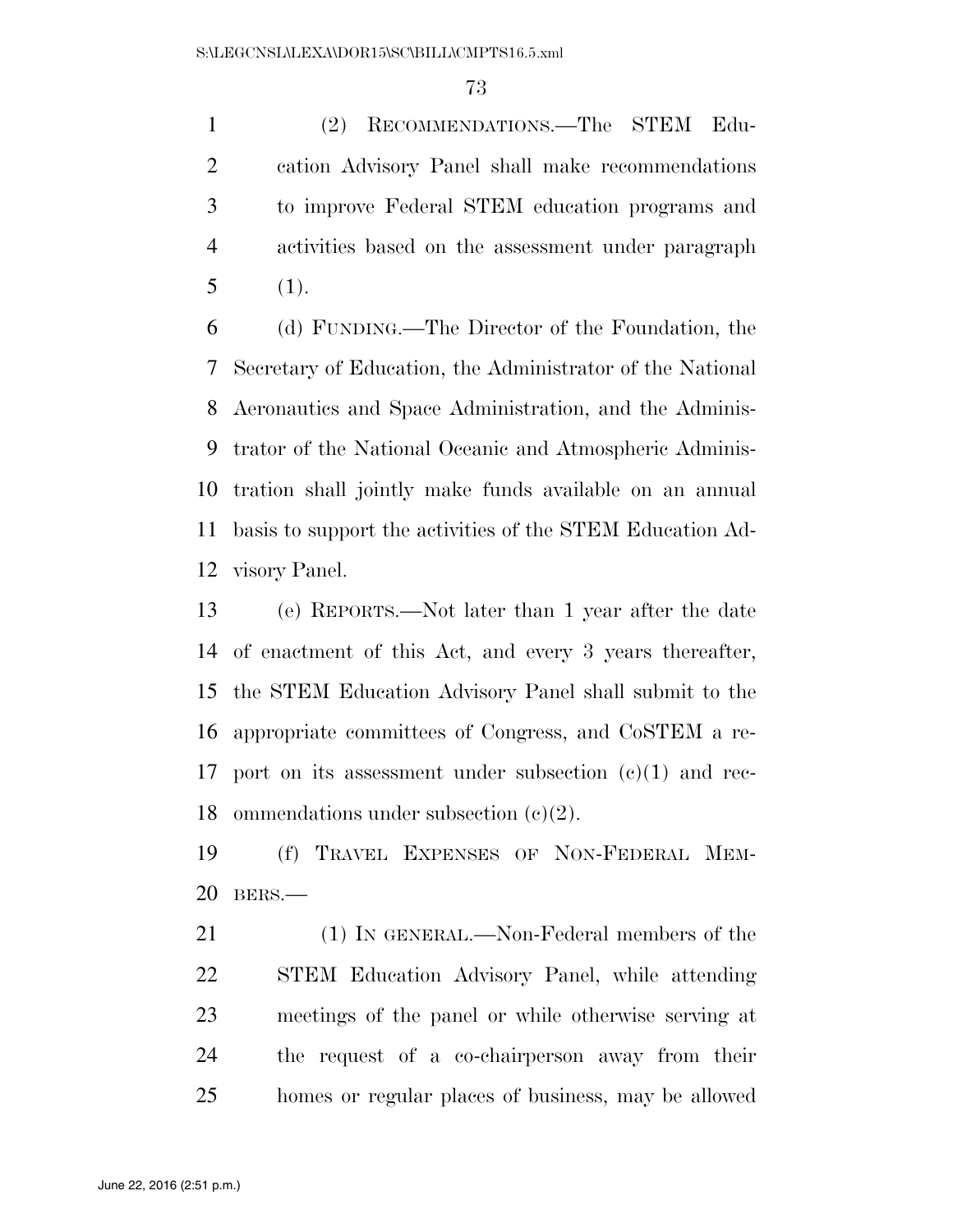travel expenses, including per diem in lieu of subsist- ence, as authorized by section 5703 of title 5, United States Code, for individuals in the Govern- ment serving without pay. (2) RULE OF CONSTRUCTION.—Nothing in this subsection shall be construed to prohibit members of the STEM Advisory Panel who are officers or em- ployees of the United States from being allowed travel expenses, including per diem in lieu of subsist- ence, in accordance with existing law. **SEC. 304. COMMITTEE ON STEM EDUCATION.**  (a) RESPONSIBILITIES.—Section 101(b) of the Amer-

 ica COMPETES Reauthorization Act of 2010 (42 U.S.C. 6621(b)) is amended—

15 (1) in paragraph  $(5)(D)$ , by striking "; and" and inserting a semicolon;

 (2) in paragraph (6), by striking the period at the end and inserting a semicolon; and

(3) by adding at the end the following:

 $\frac{1}{20}$   $\frac{1}{20}$  collaborate with the STEM Education Ad- visory Panel established under section 303 of the American Innovation and Competitiveness Act and other outside stakeholders to ensure the engagement of the STEM education community;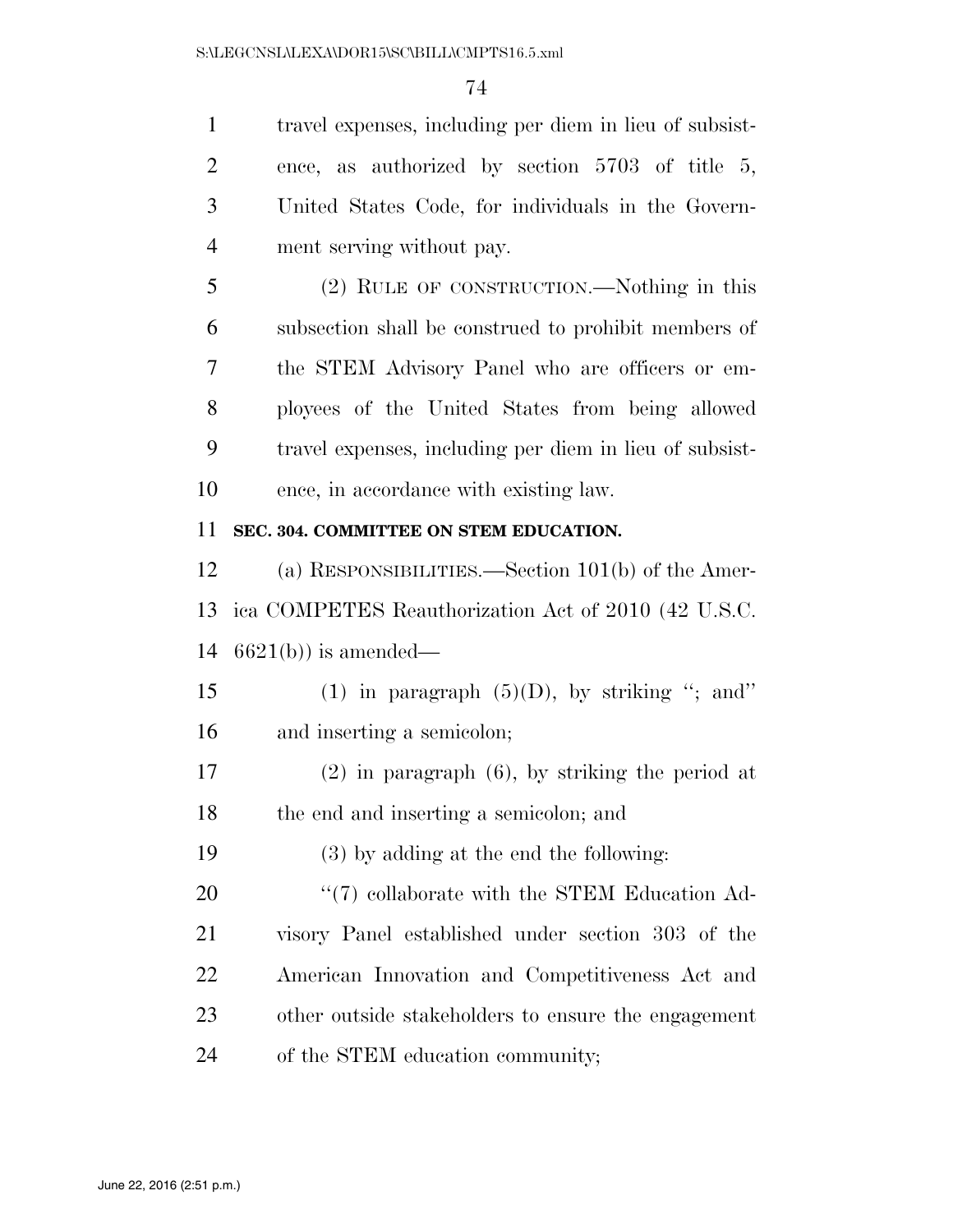| $\mathbf{1}$   | "(8) review the measures used by a Federal         |
|----------------|----------------------------------------------------|
| $\overline{2}$ | agency to evaluate its STEM education activities   |
| 3              | and programs;                                      |
| $\overline{4}$ | $\lq(9)$ request and review feedback from States   |
| 5              | on how the States are utilizing Federal STEM edu-  |
| 6              | cation programs and activities; and                |
| $\overline{7}$ | $"(10)$ recommend the reform, termination, or      |
| 8              | consolidation of Federal STEM education activities |
| 9              | and programs, taking into consideration the rec-   |
| 10             | ommendations of the STEM Education Advisory        |
| 11             | Panel.".                                           |
| 12             | (b) REPORTS.—Section 101 of the America COM-       |
| 13             | PETES Reauthorization Act of 2010 (42 U.S.C. 6621) |
| 14             | is amended—                                        |
| 15             | (1) by striking " $(e)$ REPORT.—" and inserting    |
| 16             | "(d) REPORTS.—";                                   |
| 17             | (2) by striking $(6)$ RESPONSIBILITIES<br>OF       |
| 18             | OSTP.—" and inserting "(c) RESPONSIBILITIES OF     |
| 19             | $OSTP.$ ; and                                      |
| 20             | $(3)$ in subsection $(d)$ , as redesignated—       |
| 21             | (A) in paragraph $(4)$ , by striking "; and"       |
| 22             | and inserting a semicolon;                         |
| 23             | $(B)$ in paragraph $(5)$ , by striking the pe-     |
| 24             | riod at the end and inserting "; and"; and         |
| 25             | (C) by adding at the end the following:            |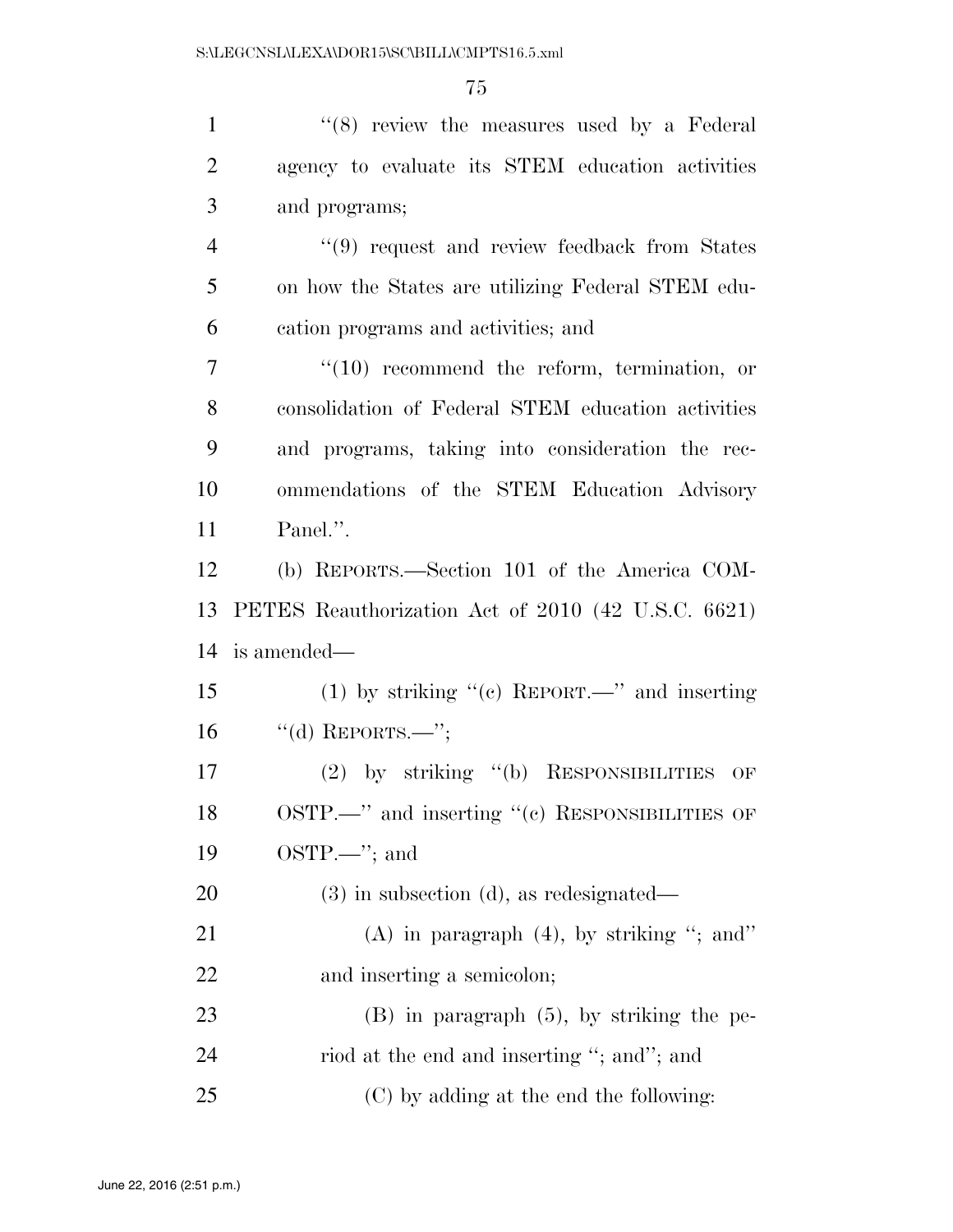| $\mathbf{1}$   | $``(6)$ a description of all consolidations and ter-       |
|----------------|------------------------------------------------------------|
| $\overline{2}$ | minations of Federal STEM education programs               |
| 3              | and activities implemented in the previous fiscal          |
| $\overline{4}$ | year, including an explanation for the consolidations      |
| 5              | and terminations;                                          |
| 6              | $\lq(7)$ recommendations for reforms, consolida-           |
| 7              | tions, and terminations of STEM education pro-             |
| 8              | grams or activities in the upcoming fiscal year; and       |
| 9              | $\cdot\cdot$ (8) a description of any significant new STEM |
| 10             | education public-private partnerships.".                   |
| 11             | SEC. 305. GRANT PROGRAMS TO EXPAND STEM OPPORTU-           |
| 12             | NITIES.                                                    |
|                |                                                            |
| 13             | (a) FINDINGS.—Congress makes the following find-           |
| 14             | ings:                                                      |
| 15             | (1) Economic projections by the Bureau of                  |
| 16             | Labor Statistics indicate that by 2018, there could        |
| 17             | be 2.4 million unfilled STEM jobs.                         |
| 18             | (2) Women represent slightly more than half                |
| 19             | the United States population, and projections indi-        |
| 20             | cate that 54 percent of the population will be a           |
| 21             | member of a racial or ethnic minority group by             |
| 22             | 2050.                                                      |
| 23             | (3) Despite representing half the population,              |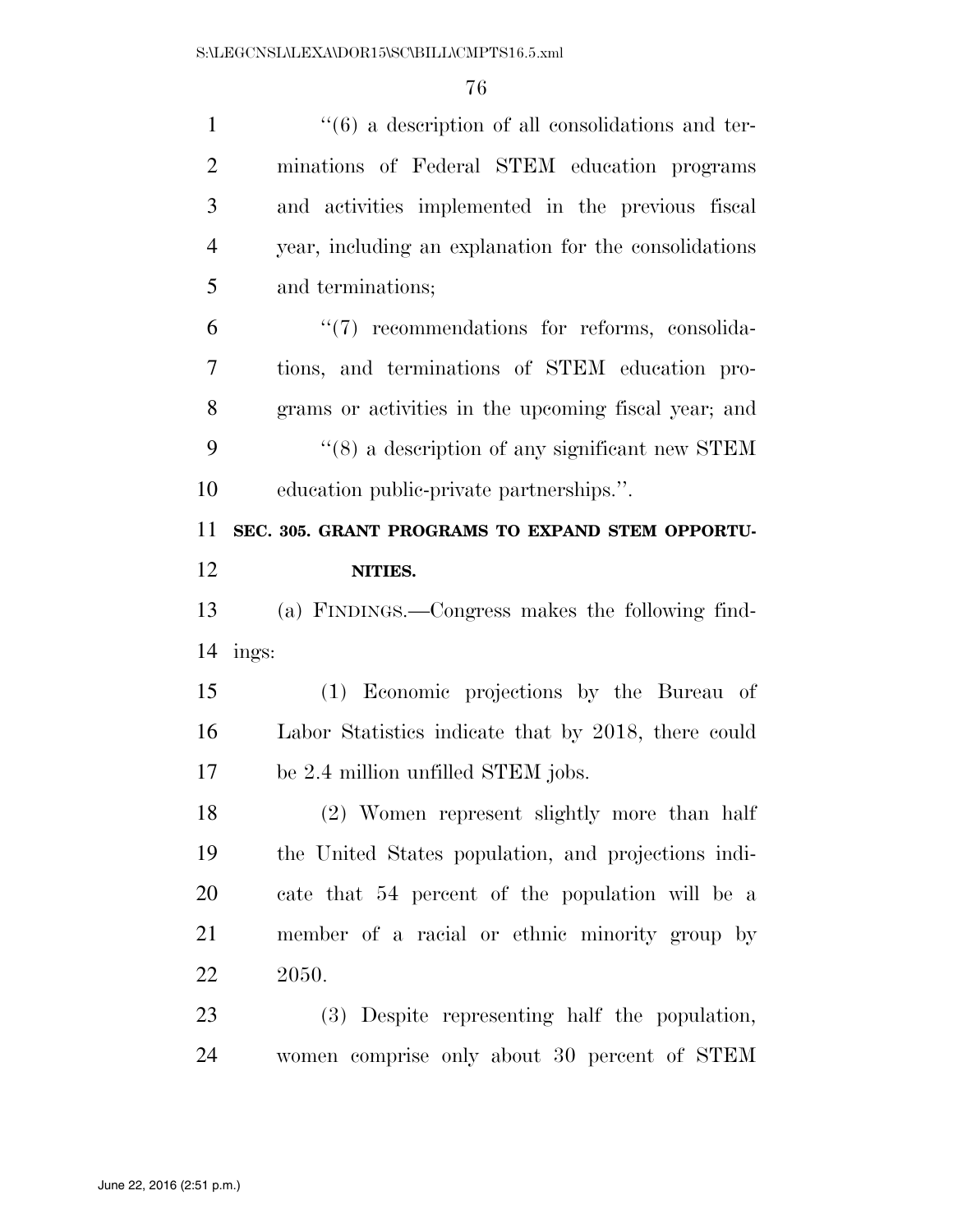| $\mathbf{1}$   | workers according to a 2015 report by the National    |
|----------------|-------------------------------------------------------|
| $\overline{2}$ | Center for Science and Engineering Statistics.        |
| 3              | (4) A 2014 National Center for Education Sta-         |
| $\overline{4}$ | tistics study found that women and underrep-          |
| 5              | resented minorities leave the STEM fields at higher   |
| 6              | rates than their counterparts.                        |
| 7              | (5) The representation of women in STEM               |
| 8              | drops significantly at the faculty level. Overall,    |
| 9              | women hold only 25 percent of all tenured and ten-    |
| 10             | ure-track positions and 17 percent of full professor  |
| 11             | positions in STEM fields in our Nation's universities |
| 12             | and 4-year colleges.                                  |
| 13             | (6) Black and Hispanic faculty together hold          |
| 14             | about 6.5 percent of all tenured and tenure-track po- |
| 15             | sitions and 5 percent of full professor positions.    |
| 16             | (7) Many of the numbers in the American In-           |
| 17             | dian or Alaskan Native and Native Hawaiian or         |
| 18             | Other Pacific Islander categories for different fac-  |
| 19             | ulty ranks were too small for the National Science    |
| 20             | Foundation to report publicly without potentially     |
| 21             | compromising confidential information about the in-   |
| 22             | dividuals being surveyed.                             |
| 23             | (b) SENSE OF CONGRESS.—It is the sense of Con-        |
| 24             | gress that                                            |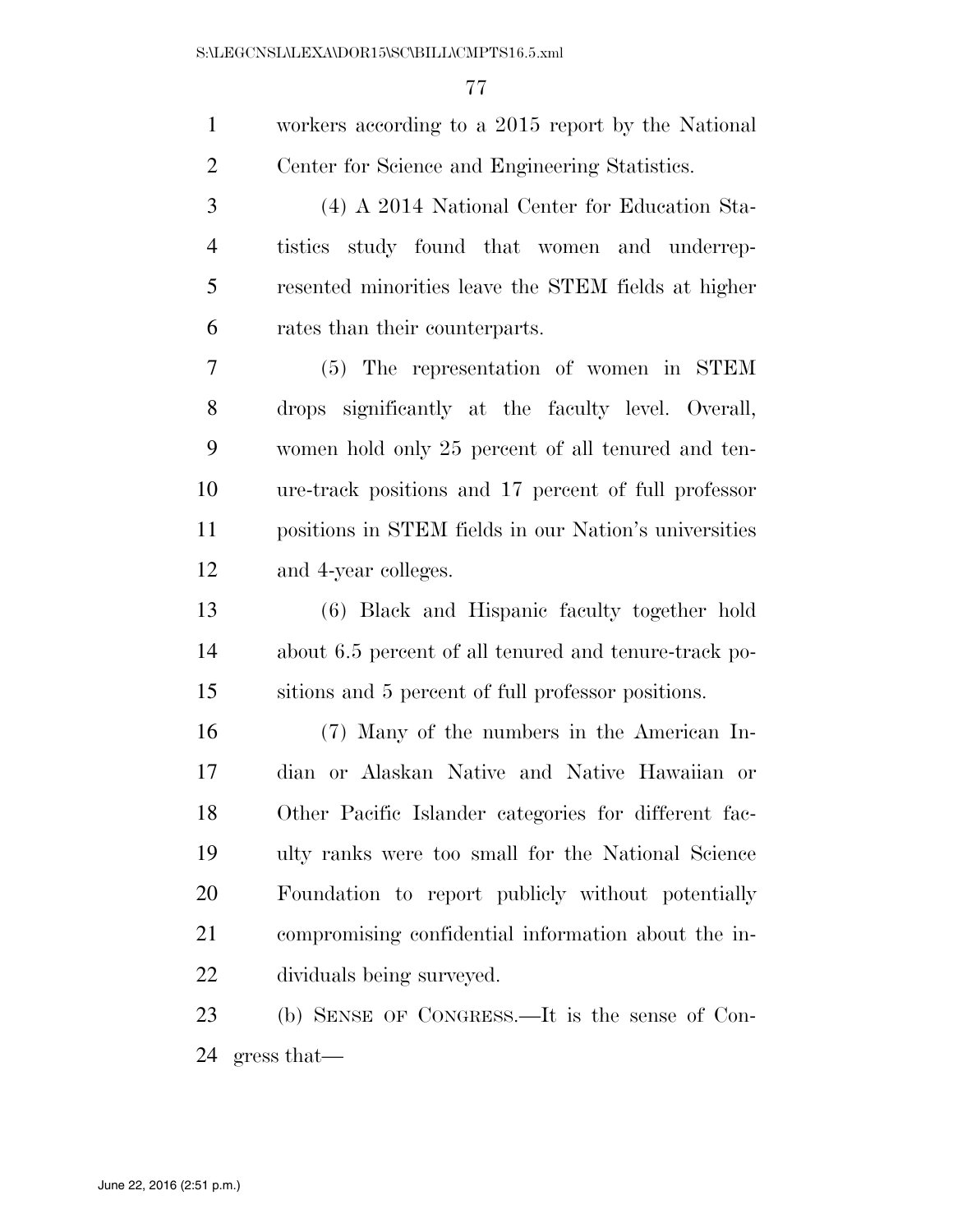| $\mathbf{1}$   | (1) it is critical to our Nation's economic lead-         |
|----------------|-----------------------------------------------------------|
| $\overline{2}$ | ership and global competitiveness that we educate,        |
| 3              | train, and retain more scientists and engineers;          |
| $\overline{4}$ | (2) there is currently a disconnect between the           |
| 5              | availability of and growing demand for STEM-              |
| 6              | skilled workers;                                          |
| 7              | (3) women, minorities, and persons with disabil-          |
| 8              | ities are the largest untapped STEM talent pools in       |
| 9              | the United States; and                                    |
| 10             | (4) given the shifting demographic landscape,             |
| 11             | the United States should encourage full participation     |
| 12             | of individuals described in paragraph (3) in STEM         |
| 13             | fields.                                                   |
| 14             | (c) REAFFIRMATION.—The Director of the Founda-            |
| 15             | tion shall continue to support existing programs designed |
| 16             | to broaden participation of women, minorities, and per-   |
| 17             | sons with disabilities in STEM fields.                    |
| 18             | (d) PROGRAM TO BROADEN PARTICIPATION<br>IN                |
| 19             | <b>STEM FIELDS.—</b>                                      |
| 20             | (1) IN GENERAL.—The Director of the Founda-               |
| 21             | tion shall award grants on a competitive, merit-re-       |
| 22             | viewed basis, to eligible entities to increase the par-   |
| 23             | ticipation of women and groups underrepresented in        |
| 24             | STEM fields.                                              |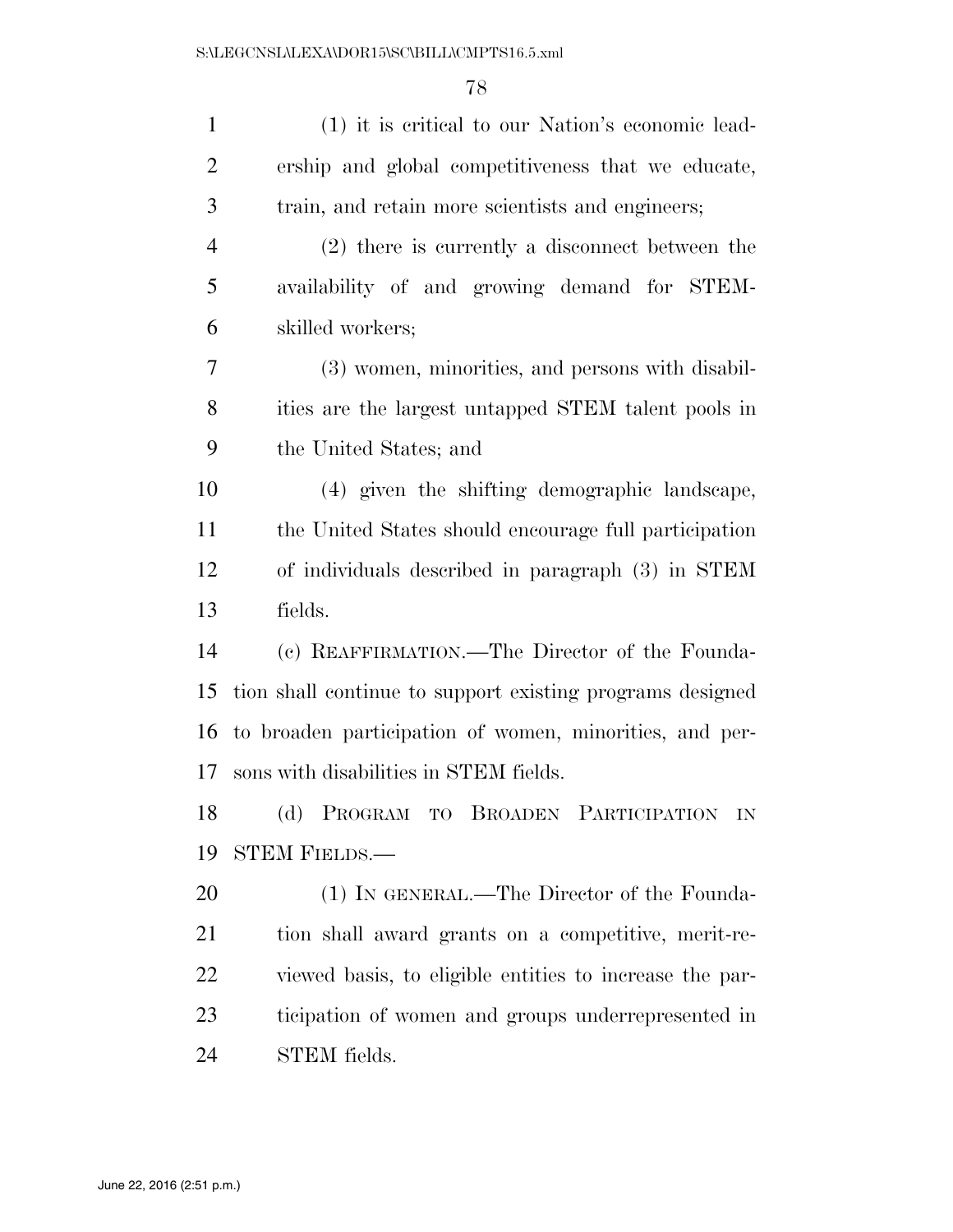| $\mathbf{1}$   | (2) APPLICATIONS.—An applicant seeking a             |
|----------------|------------------------------------------------------|
| $\overline{2}$ | grant under this section shall submit an application |
| 3              | to the Director at such time, in such manner, and    |
| $\overline{4}$ | containing such information as the Director may re-  |
| 5              | quire.                                               |
| 6              | (3) USE OF FUNDS.—Activities supported by            |
| 7              | grants under this section may include the following: |
| 8              | (A) Online workshops.                                |
| 9              | Mentoring programs that<br>(B)<br>partner            |
| 10             | science, technology, engineering, or mathe-          |
| 11             | matics professionals with applicable students.       |
| 12             | (C) Internships for applicable under-                |
| 13             | graduate and graduate students in STEM               |
| 14             | fields.                                              |
| 15             | (D) Conducting outreach programs that                |
| 16             | provide applicable elementary school and sec-        |
| 17             | ondary school students with opportunities to in-     |
| 18             | crease their exposure to STEM fields.                |
| 19             | (E) Programs to increase the recruitment             |
| 20             | and retention of underrepresented faculty.           |
| 21             | (F) Such additional programs as the Di-              |
| 22             | rector of the Foundation may consider appro-         |
| 23             | priate.                                              |
| 24             | (e) GRANT PROGRAM FOR GRADES K THROUGH 8.—           |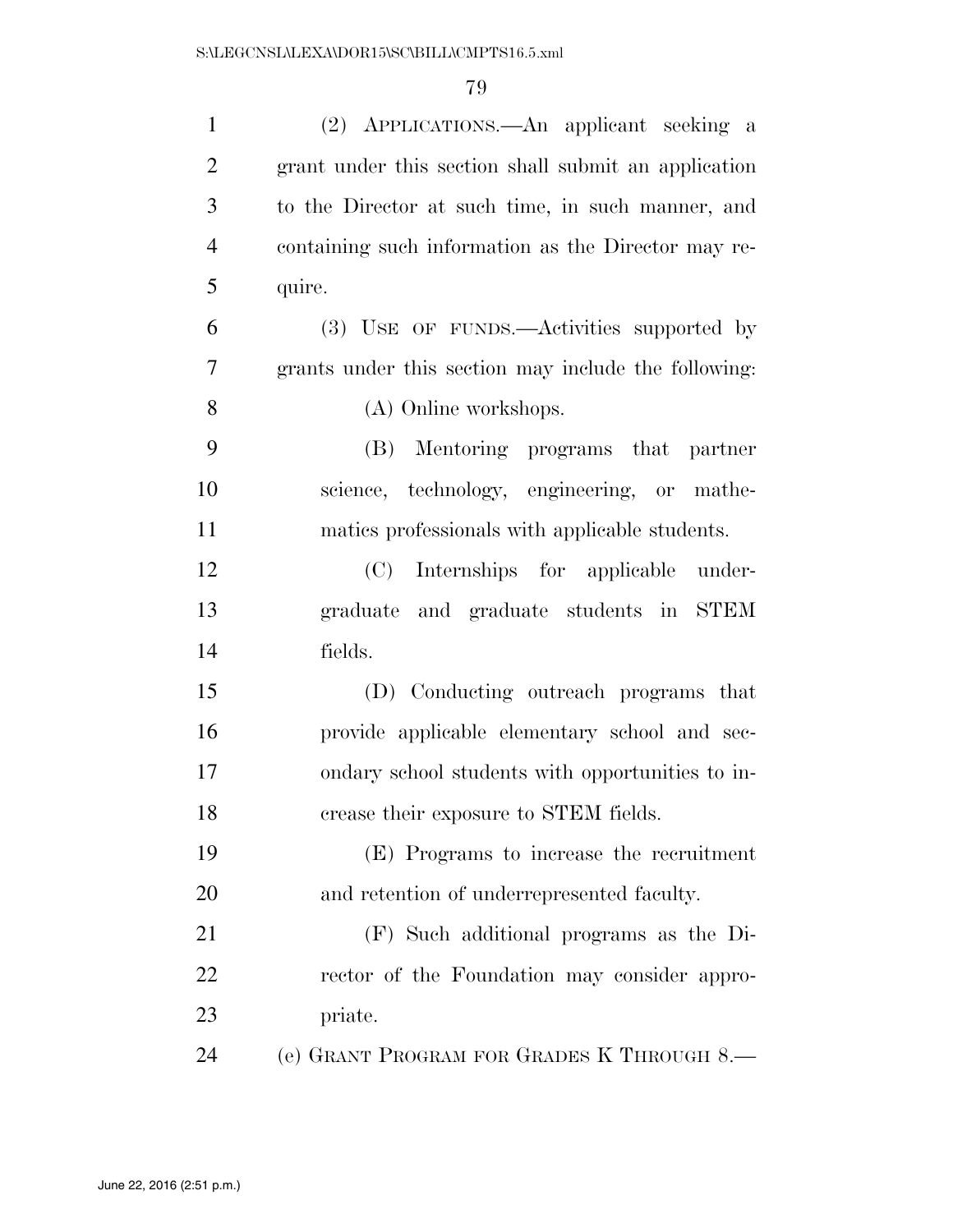| $\mathbf{1}$   | (1) IN GENERAL.—The Director of the Founda-         |
|----------------|-----------------------------------------------------|
| $\overline{2}$ | tion shall award grants to be used for research to  |
| 3              | advance the engagement of students in grades kin-   |
| $\overline{4}$ | dergarten through 8 in STEM that are designed to    |
| 5              | encourage interest, engagement, and skills develop- |
| 6              | ment of students in STEM fields, particularly those |
| 7              | who are members of groups underrepresented in       |
| 8              | <b>STEM</b> fields.                                 |
| 9              | (2) USE OF FUNDS.—Activities supported by           |
| 10             | grants under this section may include—              |
| 11             | (A) development and implementation of               |
| 12             | programming described in paragraph (1) for          |
| 13             | the purpose of research;                            |
| 14             | (B) use of a variety of engagement meth-            |
| 15             | ods, including cooperative and hands-on learn-      |
| 16             | ing;                                                |
| 17             | (C) exposure of students who are members            |
| 18             | of groups underrepresented in STEM fields to        |
| 19             | role models, including near-peers, in STEM          |
| 20             | fields;                                             |
| 21             | (D) mentors;                                        |
| 22             | (E) training of informal learning educators         |
| 23             | and youth-serving professionals using evidence-     |
| 24             | based methods consistent with the target stu-       |
| 25             | dent population being served;                       |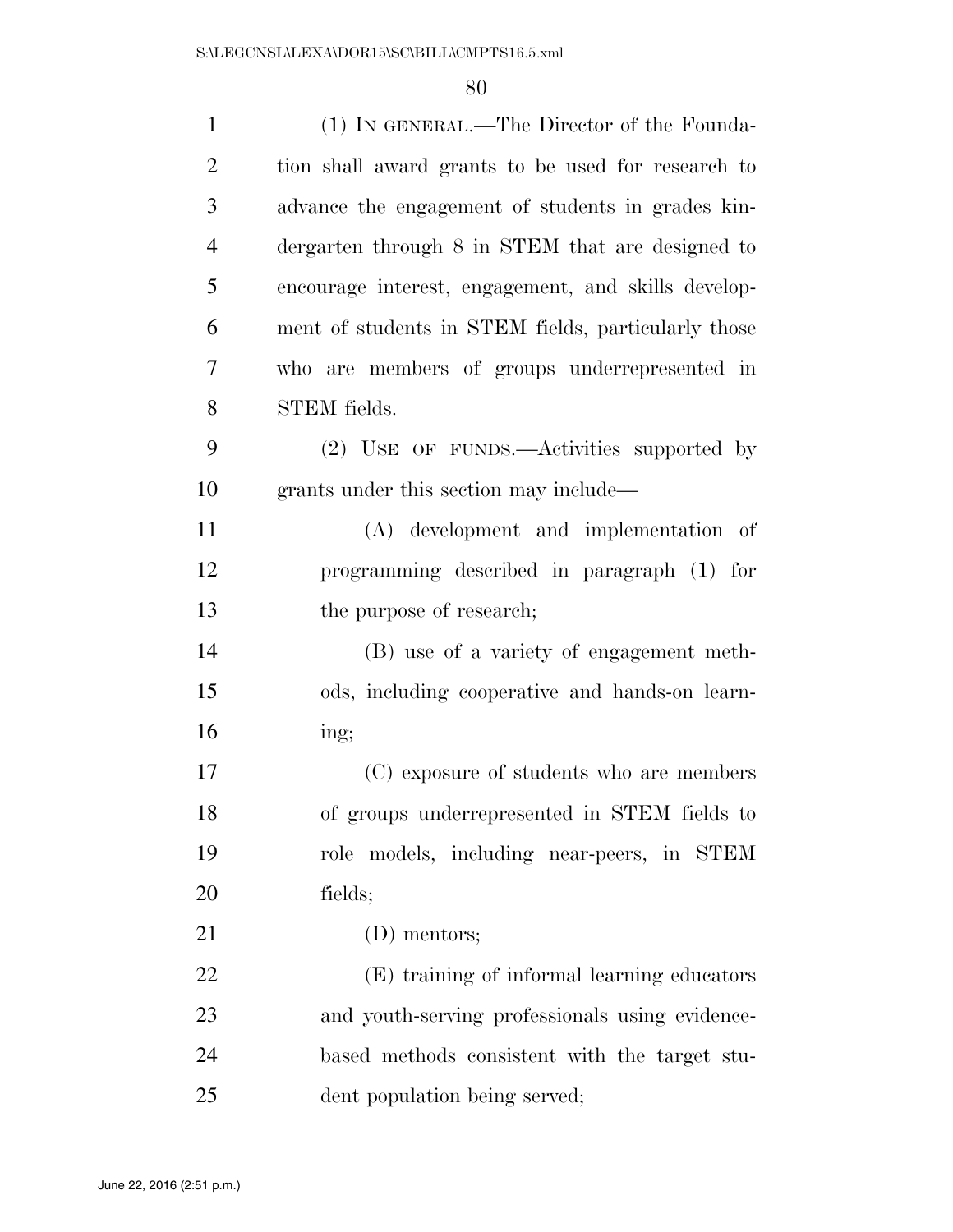| $\mathbf{1}$   | (F) education of students on the relevance         |
|----------------|----------------------------------------------------|
| $\overline{2}$ | and significance of STEM careers, provision of     |
| 3              | academic advice and assistance, and activities     |
| $\overline{4}$ | designed to help students make real-world con-     |
| 5              | nections to STEM content activities;               |
| 6              | (G) attendance of underrepresented stu-            |
| 7              | dents at events, competitions, and academic        |
| 8              | programs to provide content expertise and en-      |
| 9              | courage career exposure in STEM;                   |
| 10             | (H) activities designed to engage parents          |
| 11             | of underrepresented students;                      |
| 12             | (I) innovative strategies to engage under-         |
| 13             | represented students, such as using leadership     |
| 14             | skill outcome measures to encourage youth with     |
| 15             | the confidence to pursue STEM course work          |
| 16             | and academic study;                                |
| 17             | (J) coordination with STEM-rich environ-           |
| 18             | ments, including other nonprofit, nongovern-       |
| 19             | mental organizations, classroom and out-of         |
| 20             | classroom settings, institutions of higher edu-    |
| 21             | cation, vocational facilities, corporations, muse- |
| 22             | ums, or science centers; and                       |
| 23             | (K) acquisition of instructional materials         |
| 24             | or technology-based tools to conduct applicable    |
| 25             | grant activity.                                    |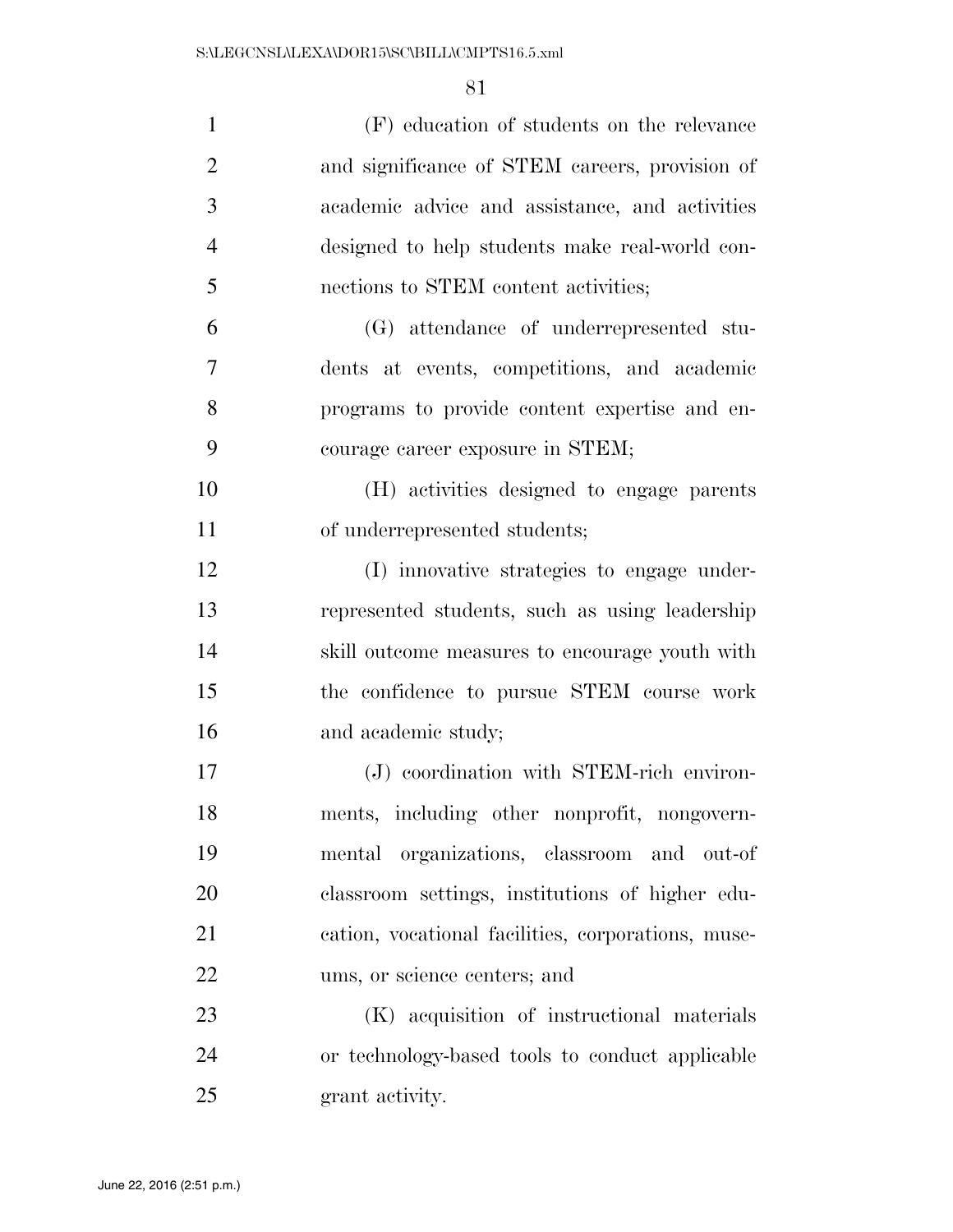| $\mathbf{1}$   | $(3)$ APPLICATIONS.—                           |
|----------------|------------------------------------------------|
| $\overline{2}$ | (A) IN GENERAL.—Subject to subpara-            |
| 3              | graph (B), an applicant seeking a grant under  |
| $\overline{4}$ | the section shall submit an application to the |
| 5              | Director at such time, in such manner, and     |
| 6              | containing such information as the Director    |
| 7              | may require.                                   |
| 8              | REQUIREMENTS.—The application<br>(B)           |
| 9              | shall include, at a minimum, the following:    |
| 10             | (i) A description of the target audi-          |
| 11             | ence to be served by the program.              |
| 12             | (ii) A description of the process for          |
| 13             | recruitment and selection of students, as      |
| 14             | appropriate.                                   |
| 15             | (iii) A description of how such re-            |
| 16             | search activity may inform programming         |
| 17             | that engages underrepresented students in      |
| 18             | grades kindergarten through 8 in STEM.         |
| 19             | (iv) A description of how such re-             |
| 20             | search activity may inform programming         |
| 21             | that promotes student academic achieve-        |
| 22             | ment in STEM.                                  |
| 23             | (v) An evaluation plan to determine            |
| 24             | the impact and efficacy of activities being    |
| 25             | researched.                                    |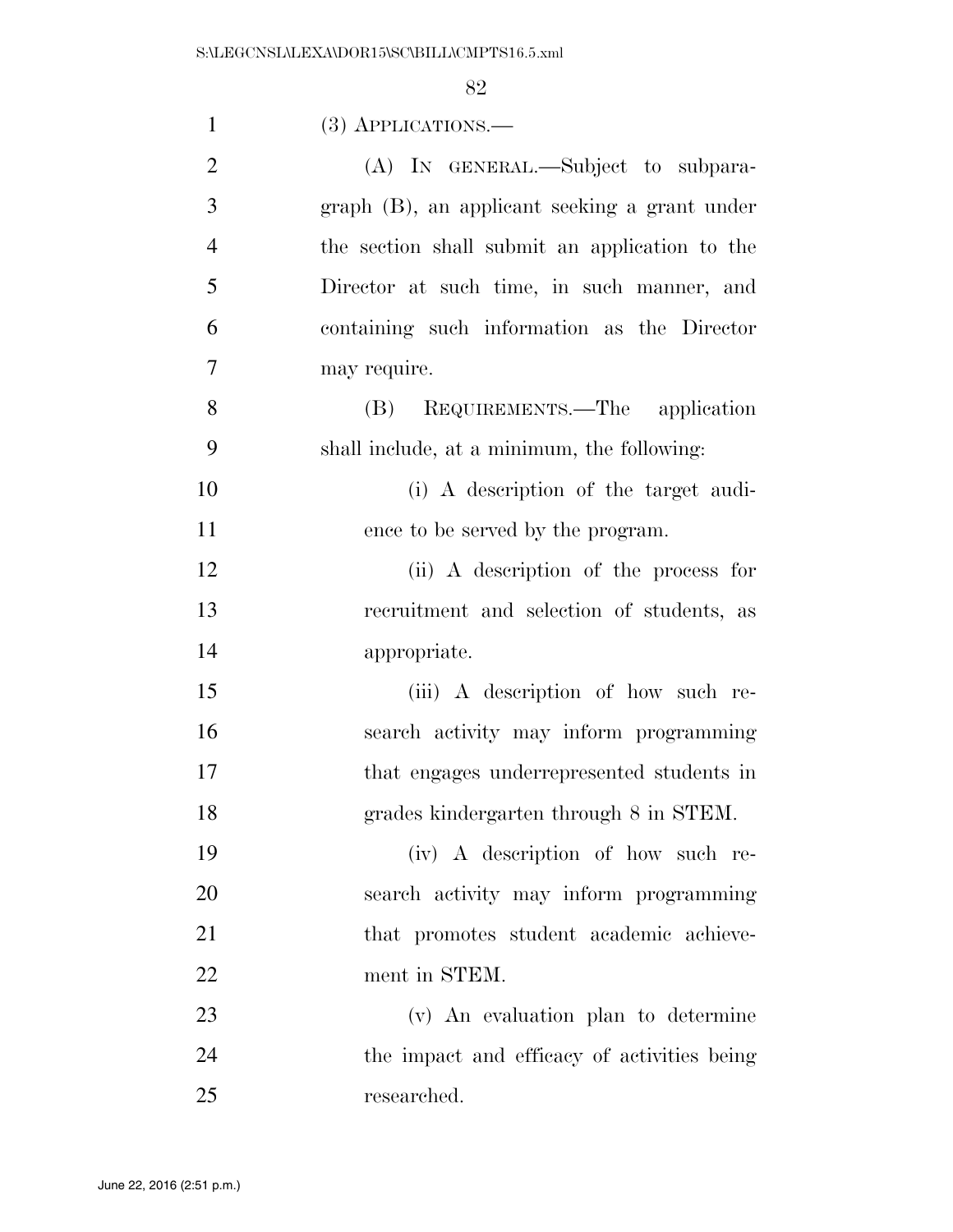| $\mathbf{1}$   | (4) CONSIDERATION.—In awarding grants                  |
|----------------|--------------------------------------------------------|
| $\overline{2}$ | under this section, the Director shall give consider-  |
| 3              | ation to applicants which, for the purpose of grant    |
| $\overline{4}$ | activity, include or partner with an organization that |
| 5              | has extensive experience and expertise in increasing   |
| 6              | the participation of underrepresented students in      |
| 7              | STEM.                                                  |
| 8              | (f) ACCOUNTABILITY AND DISSEMINATION.—                 |
| 9              | $(1)$ EVALUATION.—                                     |
| 10             | $(A)$ In GENERAL.—Not later than 5 years               |
| 11             | after the date of enactment of this Act, the Di-       |
| 12             | rector shall evaluate the grants provided under        |
| 13             | this section.                                          |
| 14             | (B) REQUIREMENTS.—In conducting the                    |
| 15             | evaluation under subparagraph (A), the Direc-          |
| 16             | tor shall—                                             |
| 17             | (i) use a common set of benchmarks                     |
| 18             | and assessment tools to identify best prac-            |
| 19             | and materials developed or dem-<br>tices               |
| 20             | onstrated by the research; and                         |
| 21             | (ii) to the extent practicable, combine                |
| 22             | the research resulting from the grant activ-           |
| 23             | ity under subsection (e) with the current              |
| 24             | research on serving underrepresented stu-              |
| 25             | dents in grades kindergarten through 8.                |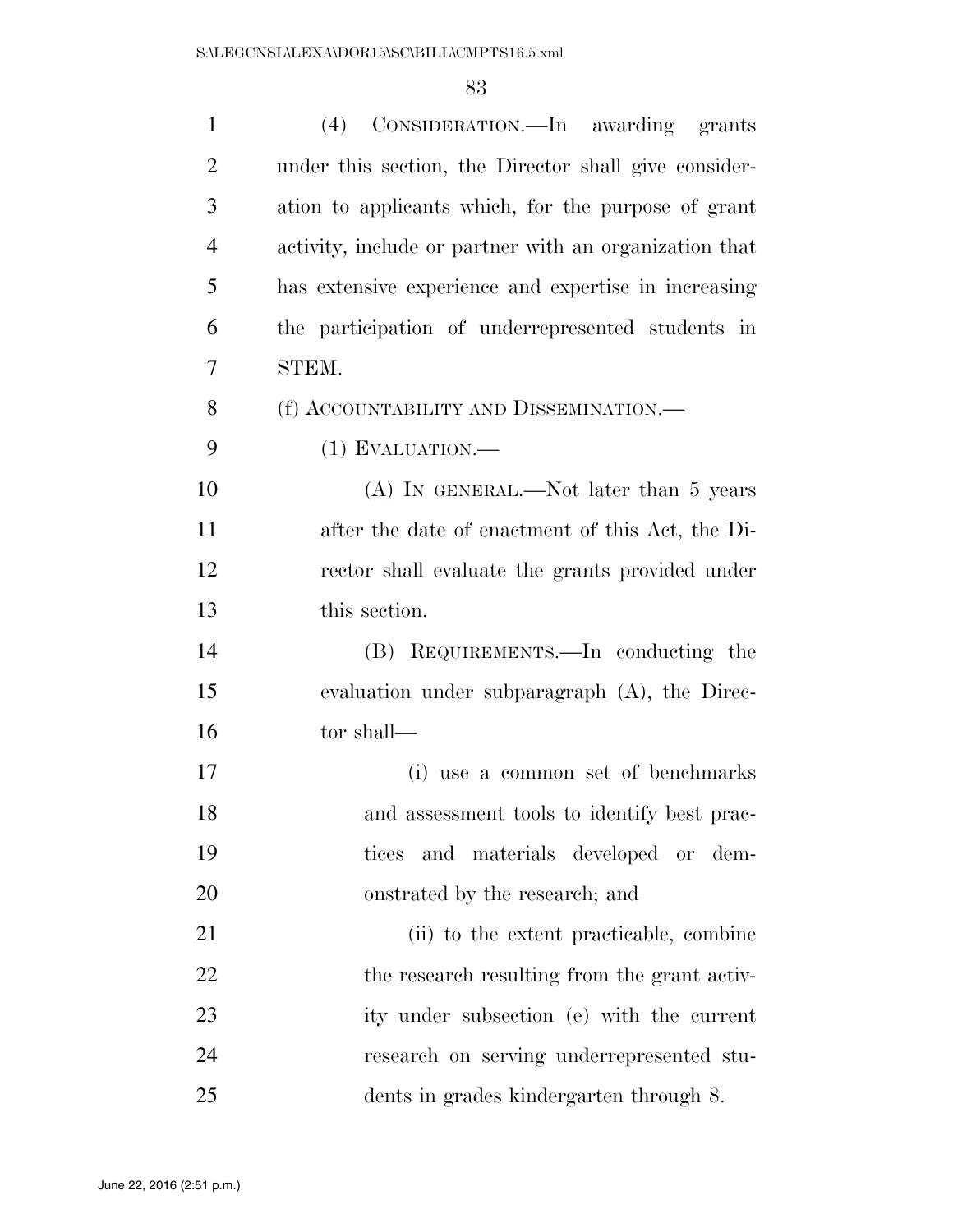|                | (2) REPORT ON EVALUATIONS.—Not later than         |
|----------------|---------------------------------------------------|
| 2              | 180 days after the completion of the evaluation   |
| 3              | under paragraph (1), the Director shall submit to |
| $\overline{4}$ | the appropriate committees of Congress and make   |
| 5              | widely available to the public a report that in-  |
| 6              | cludes—                                           |

|     | (A) the results of the evaluation; and          |
|-----|-------------------------------------------------|
| - 8 | (B) any recommendations for administra-         |
|     | tive and legislative action that could optimize |
| 10  | the effectiveness of the program.               |

 (g) COORDINATION.—In carrying out this section, the Director shall consult, cooperate, and coordinate, to en- hance program effectiveness and to avoid duplication, with the programs and policies of other relevant Federal agen-cies.

 (h) DEFINITION OF GROUPS UNDERREPRESENTED IN STEM FIELDS.—In this section, the term ''groups underrepresented in STEM fields'' has the meaning given the term ''underrepresented in science and engineering'' in section 637.4(b) of title 34, Code of Federal Regula-tions.

## **SEC. 306. CENTERS OF EXCELLENCE FOR INCLUSION IN STEM.**

 (a) ESTABLISHMENT.—The Director of the Founda-tion shall carry out a program to award merit-reviewed,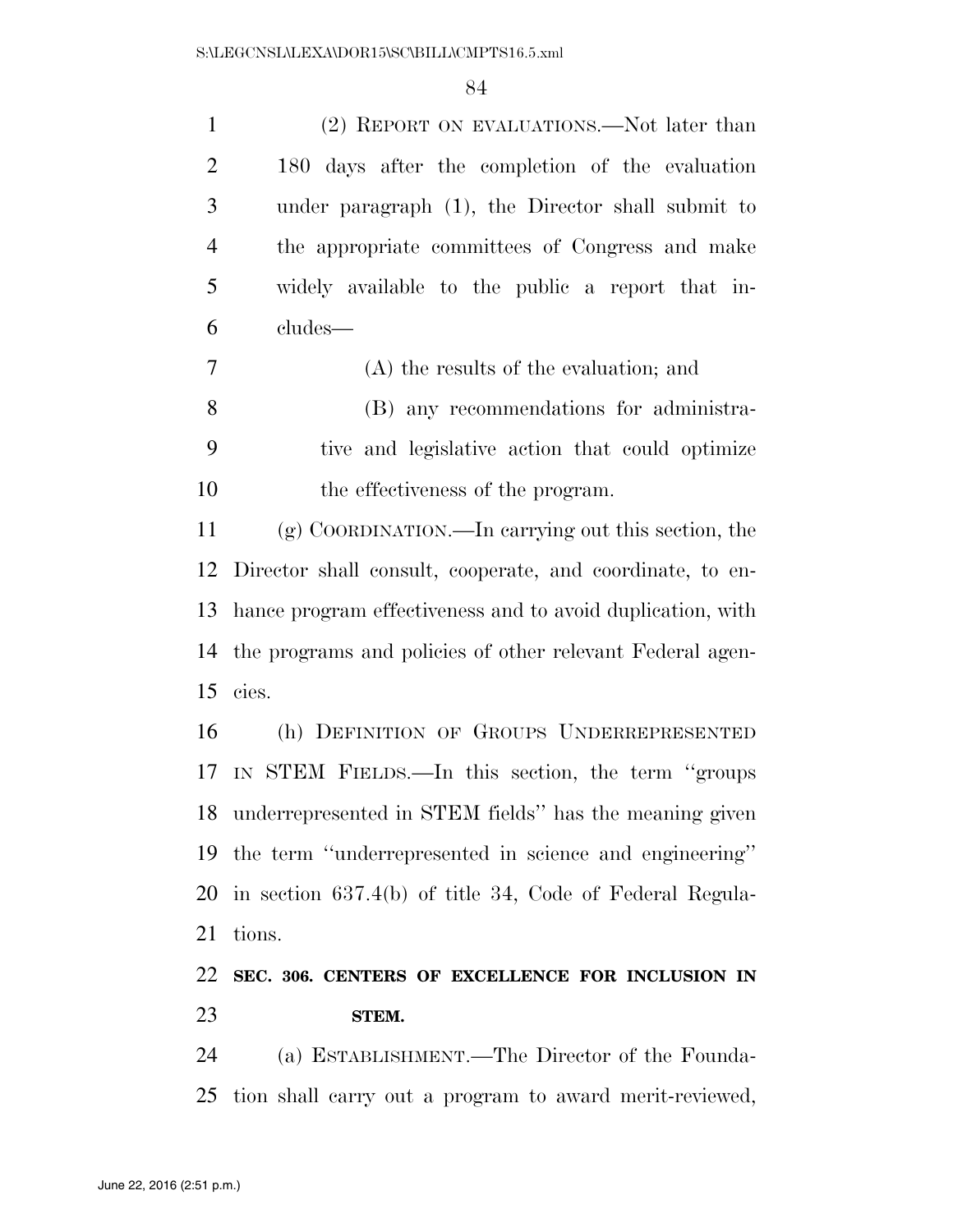competitive grants to institutions of higher education, or consortia thereof, to establish not less than 1 Center of Excellence, (referred to in this section as the ''Center'') to collect, maintain, and disseminate information to in- crease participation of women and groups underrep-6 resented in STEM fields (as defined in section  $305(d)(4)$ ).

 (b) PURPOSE.—The purpose of the Center is to pro- mote diversity in STEM fields by building on the success of the INCLUDES programs, providing technical assist- ance, maintaining best practices, and providing related training at federally-funded academic institutions.

 (c) PROGRAM.—The Director of the Foundation shall establish each Center through a merit-reviewed, competi- tive award to an eligible entity for at least 3, but not more than to 5 years.

 (d) PUBLIC DOMAIN.—All program information de- veloped, collected, or maintained by a Center, except for personally identifiable information, is and shall remain part of the public domain.

 (e) APPLICATION.—To be eligible to receive a grant under this section, an eligible institution shall prepare and submit to the Director an application at such a time, in such form, and containing such information as the Direc-tor may require.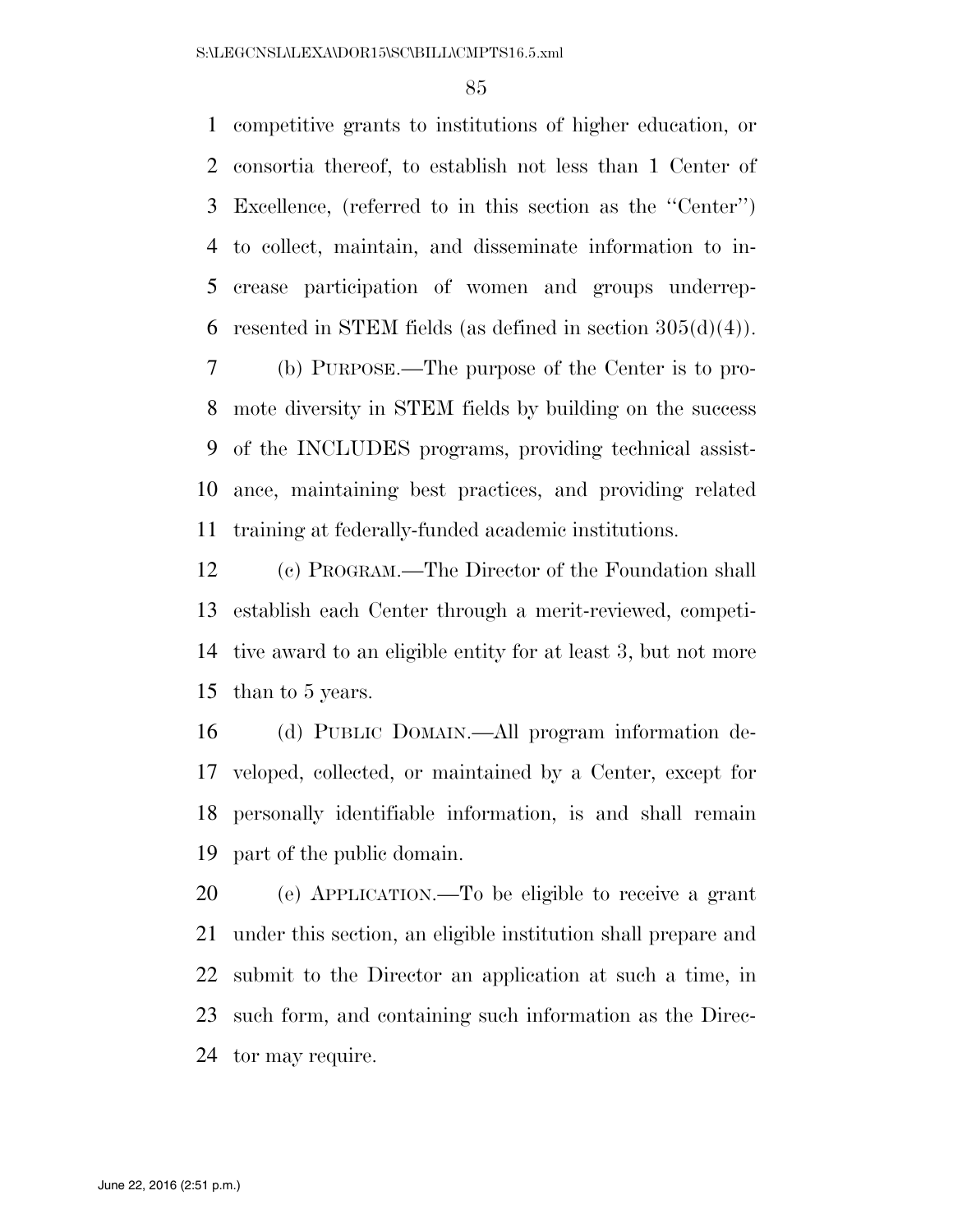(f) ACTIVITIES.—Activities of a Center may in-clude—

| 3              | $(1)$ conducting and disseminating research on— |
|----------------|-------------------------------------------------|
| $\overline{4}$ | (A) systemic factors and institutional poli-    |
| 5              | cies that impede or facilitate the recruitment, |
| 6              | retention, and success of underrepresented      |
|                | groups in STEM fields; and                      |

 (B) best practices for mitigating the sys- temic factors and institutional policies that im- pede inclusion of underrepresented groups in STEM fields;

 (2) collaborating with institutions of higher education, Federal agencies, industry, and relevant stakeholders to develop policies and practices to fa- cilitate the recruitment, retention, and success of underrepresented groups in STEM;

 (3) providing educational opportunities for STEM faculty members, staff, students, trainees, fellows, and administrators to learn about inclusion in STEM and to improve STEM mentoring;

 (4) developing and hosting intra- or inter-insti- tutional workshops, and providing ongoing support to workshop participants, to propagate best practices in recruiting, retaining, and advancing STEM fac-ulty members, staff, students, trainees, fellows, and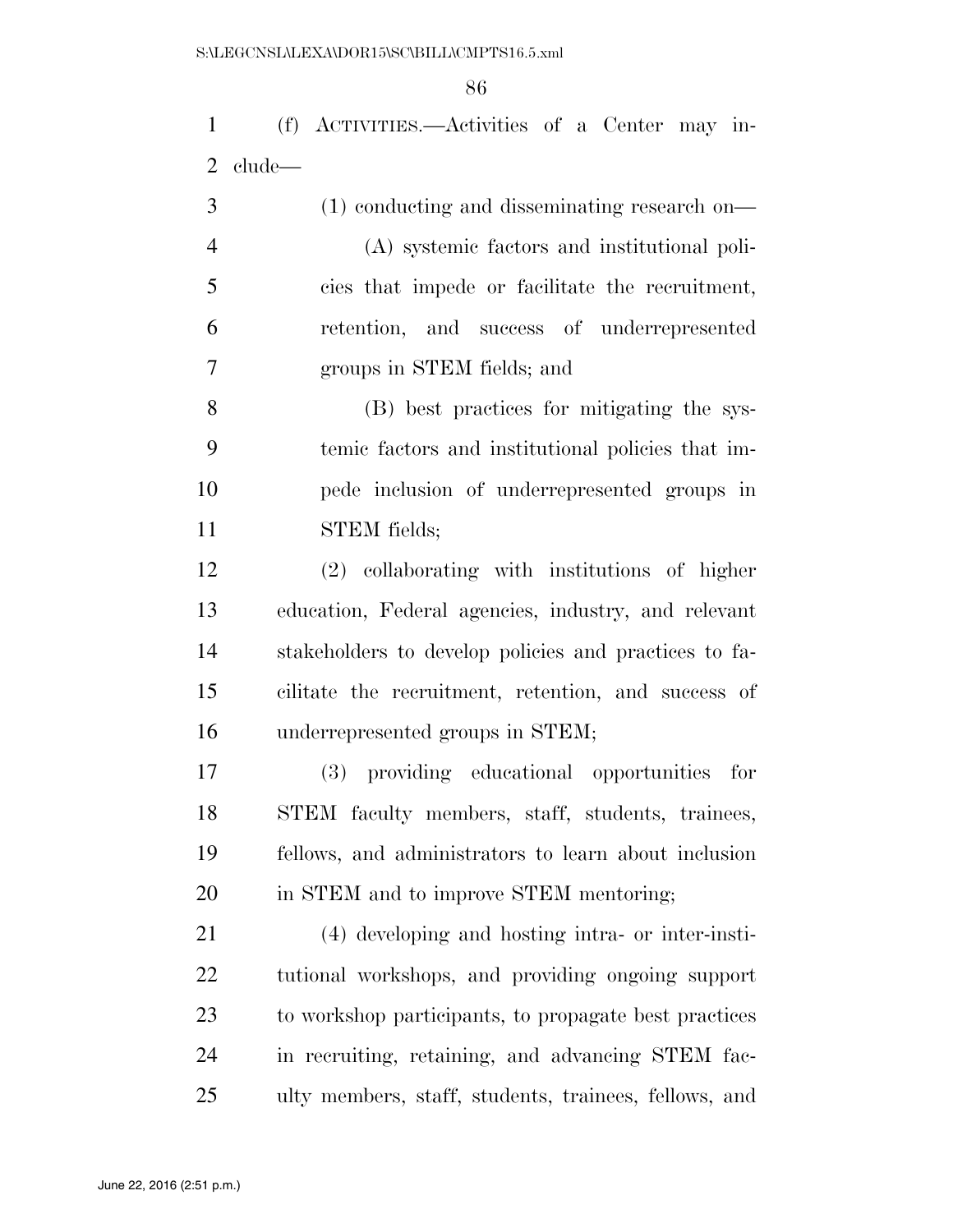| $\mathbf{1}$   | administrators from underrepresented groups at in-          |
|----------------|-------------------------------------------------------------|
| $\overline{2}$ | stitutions of higher education;                             |
| 3              | (5) assessing the effectiveness of efforts funded           |
| $\overline{4}$ | by a Center or related efforts designed to increase         |
| 5              | inclusion in STEM;                                          |
| 6              | (6) assessing how modern STEM learning envi-                |
| 7              | ronments can increase the inclusion, engagement,            |
| 8              | and retention of students in STEM fields, particu-          |
| 9              | larly for women and groups underrepresented in              |
| 10             | STEM fields; and                                            |
| 11             | (7) such other actions as a Center determines               |
| 12             | are necessary to further the inclusion of underrep-         |
| 13             | resented groups in STEM.                                    |
| 14             | SEC. 307. NIST EDUCATION AND OUTREACH.                      |
| 15             | (a) REPEALS.—The National Institute of Standards            |
| 16             | and Technology Act (15 U.S.C. 271 et seq.) is amended—      |
| 17             | (1) by striking section 18 (15 U.S.C. 278g-1);              |
| 18             | and                                                         |
| 19             | $(2)$ by striking section 19A $(15 \text{ U.S.C. } 278g$    |
| 20             | $2a$ ).                                                     |
| 21             | (b) EDUCATION AND OUTREACH.—The National In-                |
| 22             | stitute of Standards and Technology Act (15 U.S.C. 271)     |
| 23             | et seq.), as amended, is further amended by inserting after |
| 24             | section 17, the following:                                  |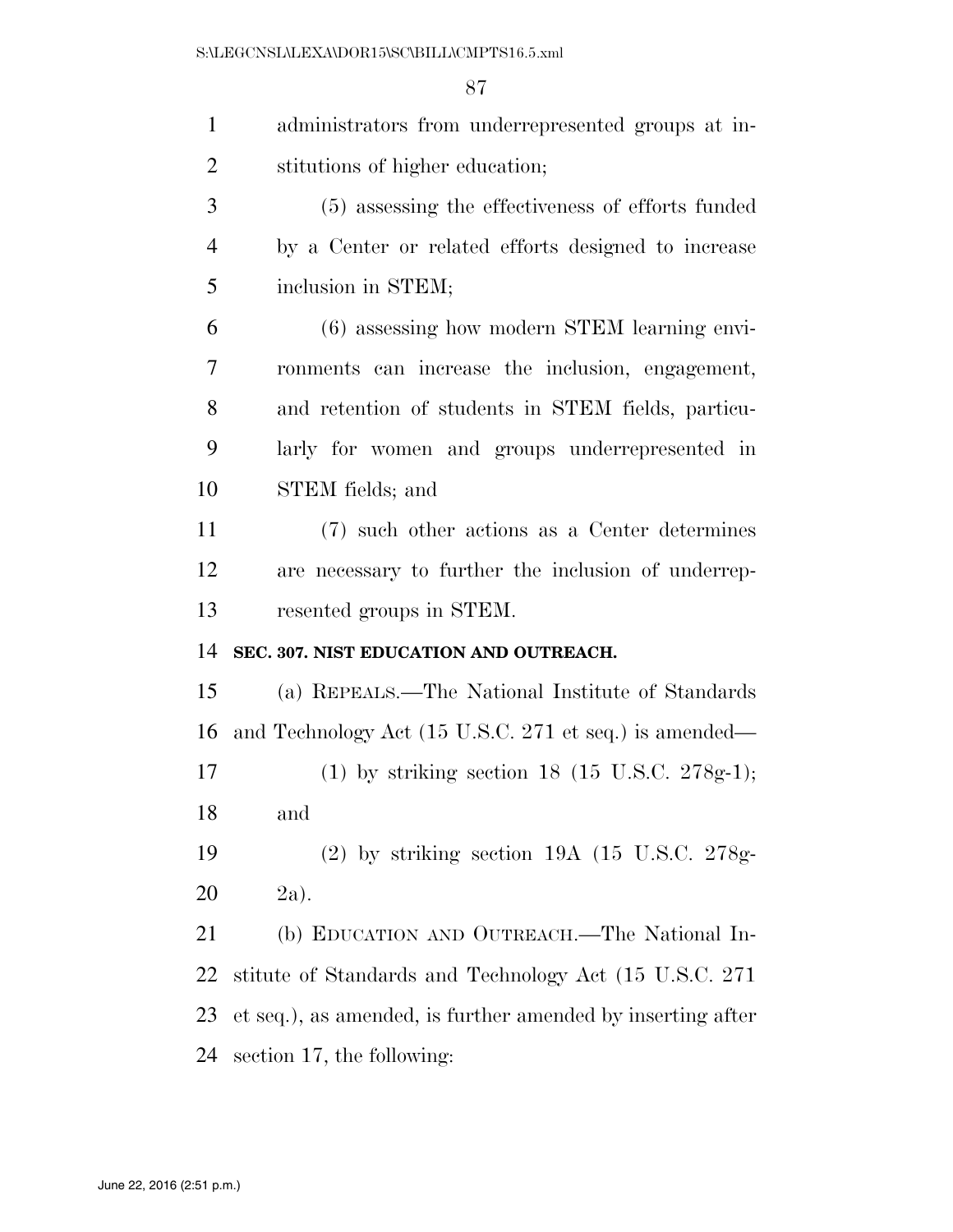#### **''SEC. 18. EDUCATION AND OUTREACH.**

 $\gamma$  (a) In GENERAL.—The Director is authorized to ex- pend funds appropriated for activities of the Institute in any fiscal year, to support, promote, and coordinate activi- ties and efforts to enhance public awareness and under- standing of measurement sciences, standards and tech- nology at the national measurement laboratories and oth- erwise in fulfillment of the mission of the Institute. The Director may carry out activities under this subsection, including education and outreach activities to the general public, industry and academia in support of the Institute's mission.

 ''(b) HIRING.—The Director, in coordination with the Director of the Office of Personnel Management, may re- vise the procedures the Director applies when making ap- pointments to laboratory positions within the competitive service—

18  $\frac{1}{2}$  (1) to ensure corporate memory of and exper- tise in the fundamental ongoing work, and on devel-oping new capabilities in priority areas;

  $\qquad$  ''(2) to maintain high overall technical com-petence;

23  $\frac{4}{3}$  to improve staff diversity;

24 ''(4) to balance emphases on the noncore and core areas; or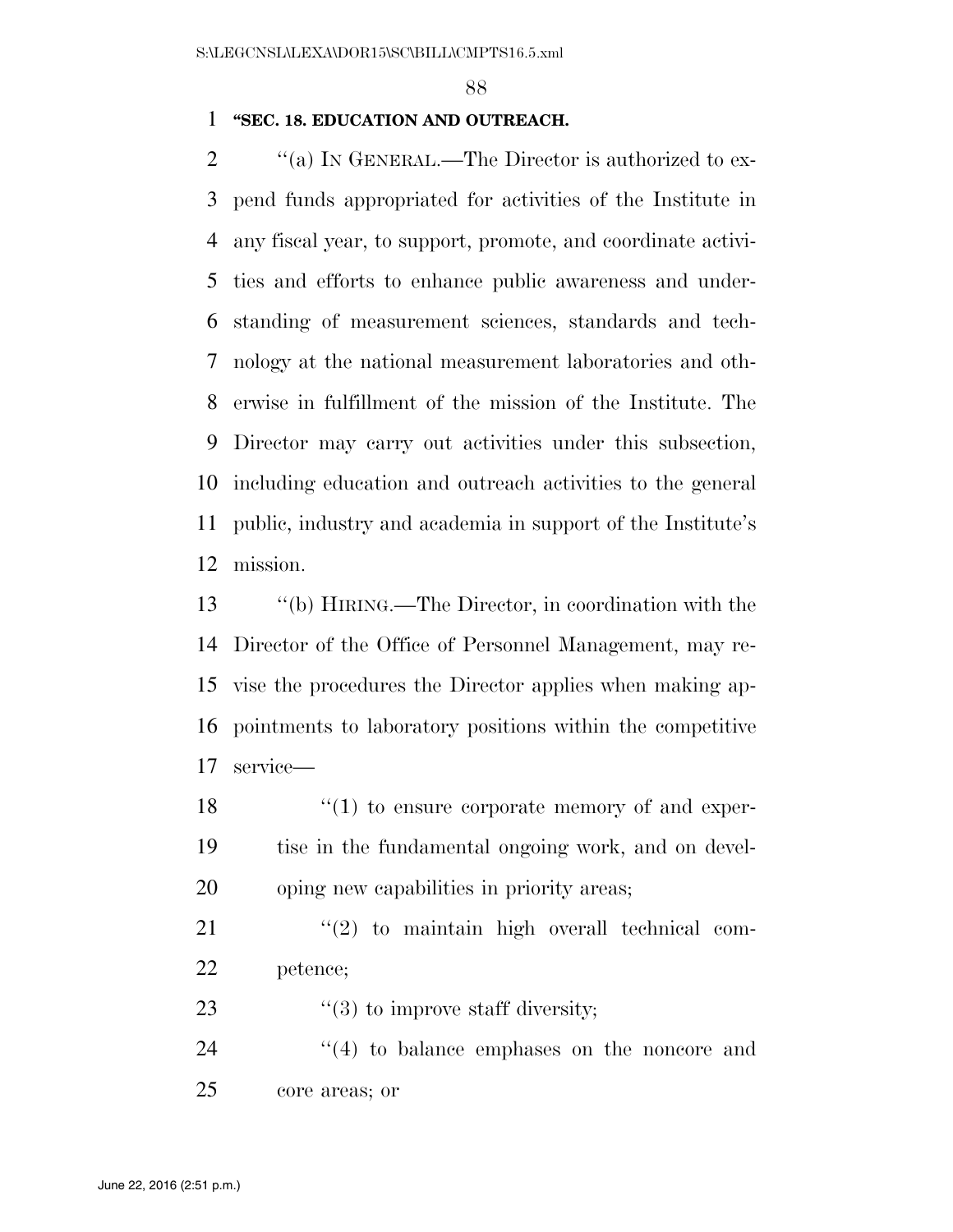| $\mathbf{1}$   | $\cdot\cdot$ (5) to improve the ability of the Institute to |
|----------------|-------------------------------------------------------------|
| $\overline{2}$ | compete in the marketplace for qualified personnel.         |
| 3              | "(c) VOLUNTEERS.—                                           |
| $\overline{4}$ | "(1) IN GENERAL.—The Director may establish                 |
| 5              | a program to use volunteers in carrying out the pro-        |
| 6              | grams of the Institute.                                     |
| 7              | "(2) ACCEPTANCE OF PERSONNEL.—The Direc-                    |
| 8              | tor may accept, subject to regulations issued by the        |
| 9              | Office of Personnel Management, voluntary service           |
| 10             | for the Institute for such purpose if the service—          |
| 11             | $\lq\lq$ is to be without compensation; and                 |
| 12             | "(B) will not be used to displace any cur-                  |
| 13             | rent employee or act as a substitute for any fu-            |
| 14             | ture full-time employee of the Institute.                   |
| 15             | "(3) FEDERAL EMPLOYEE STATUS.—Any indi-                     |
| 16             | vidual who provides voluntary service under this sub-       |
| 17             | section shall not be considered a Federal employee,         |
| 18             | except for purposes of chapter 81 of title 5, United        |
| 19             | States Code (relating to compensation for injury),          |
| 20             | and sections 2671 through 2680 of title 28, United          |
| 21             | States Code (relating to tort claims).                      |
| 22             | "(d) RESEARCH FELLOWSHIPS.-                                 |
| 23             | "(1) IN GENERAL.—The Director may expend                    |
| 24             | funds appropriated for activities of the Institute in       |
| 25             | any fiscal year, as the Director considers appro-           |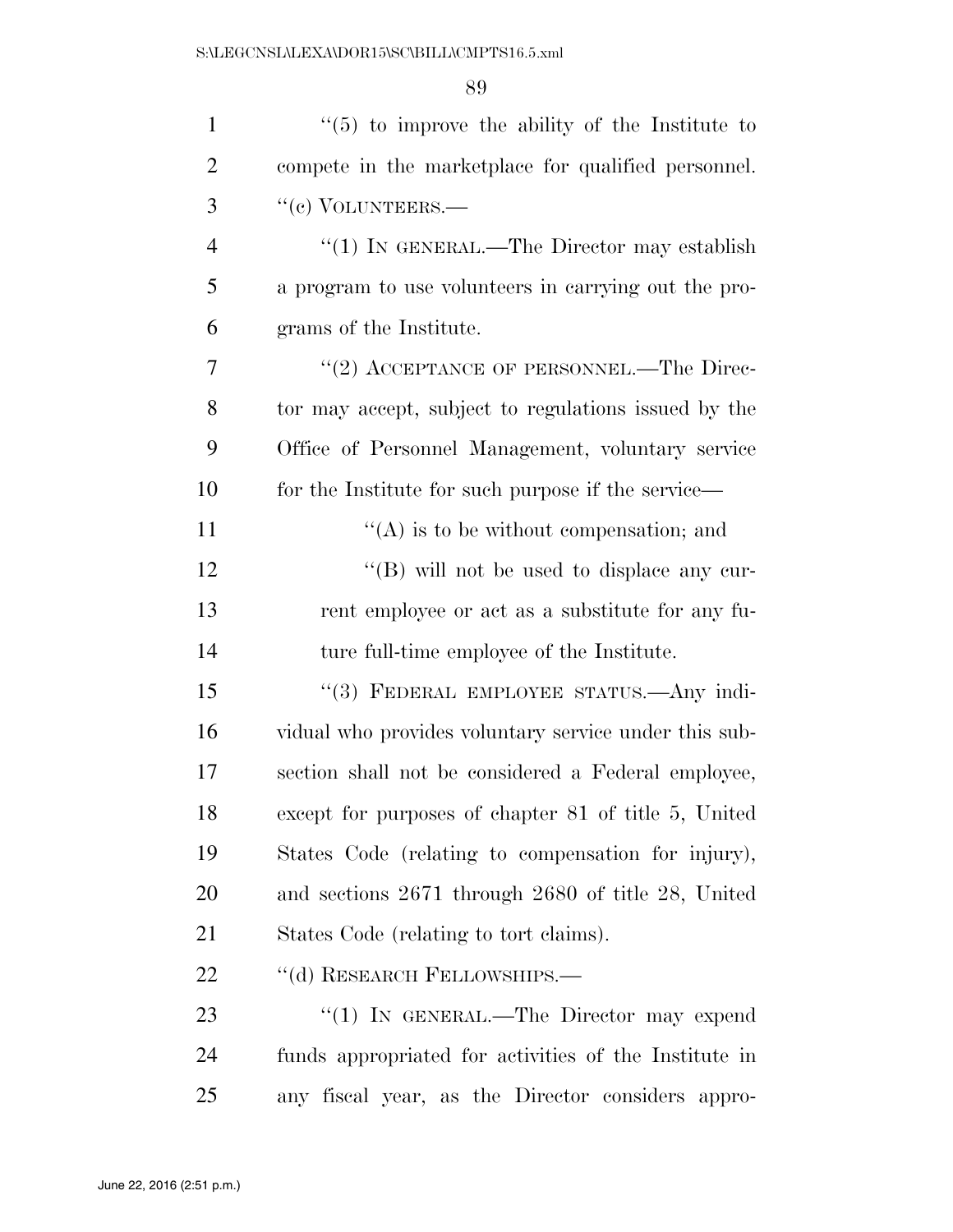priate, for awards of research fellowships and other forms of financial and logistical assistance, including direct stipend awards to— ''(A) students at institutions of higher

 learning within the United States who show promise as present or future contributors to the mission of the Institute; and

 ''(B) United States citizens for research and technical activities of the Institute, includ-ing programs.

11 ''(2) SELECTION CRITERIA.—The selection of persons to receive such fellowships and assistance shall be made on the basis of ability and of the rel- evance of the proposed work to the mission and pro-grams of the Institute.

 ''(3) FINANCIAL AND LOGISTICAL ASSIST- ANCE.—Notwithstanding section 1345 of title 31, United States Code, or any other law to the con- trary, the Director may include as a form of finan- cial or logistical assistance under this subsection temporary housing and transportation to and from Institute facilities.

 ''(e) EDUCATIONAL OUTREACH ACTIVITIES.—The Director may—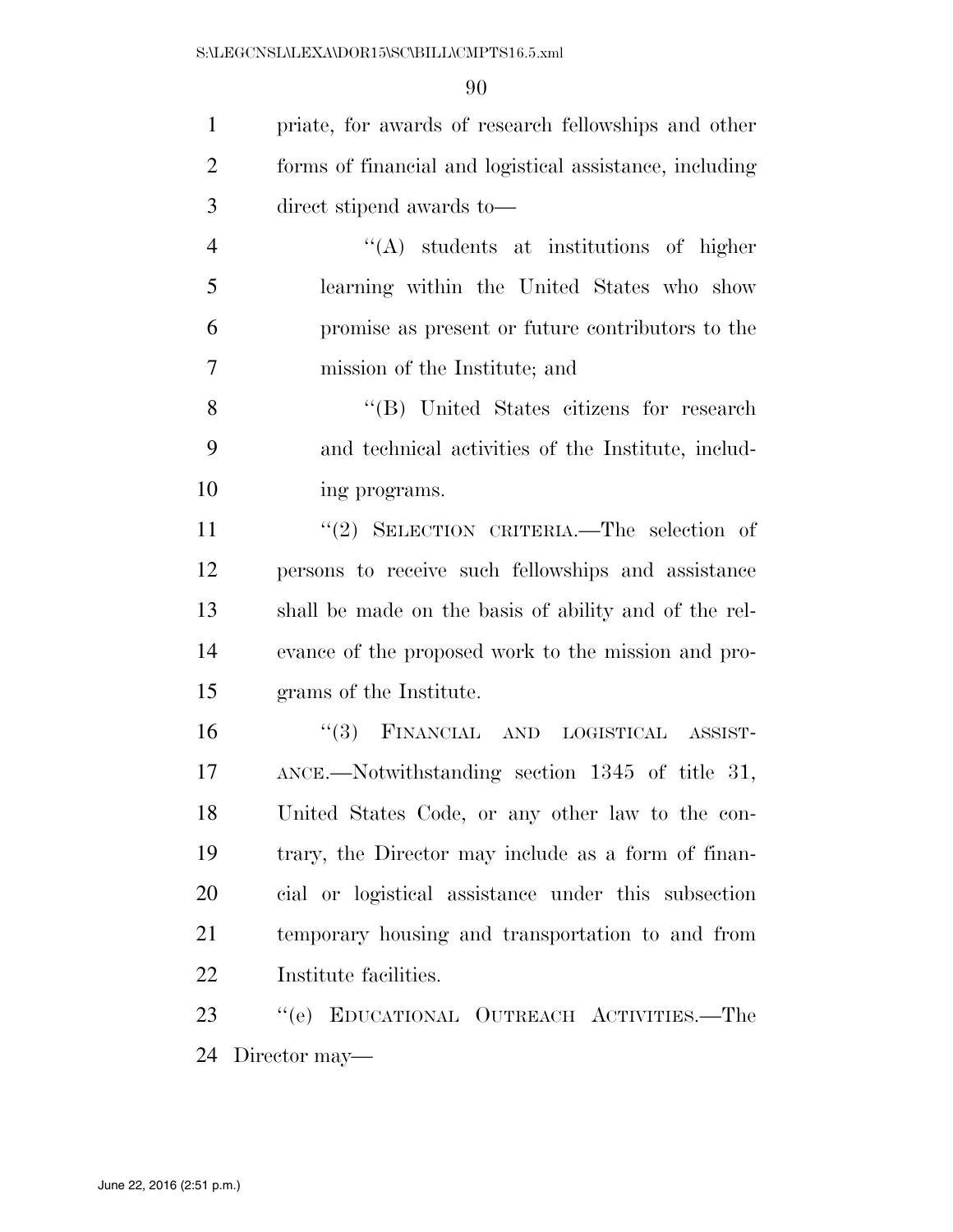| $\mathbf{1}$   | $\lq(1)$ facilitate education programs for under-         |
|----------------|-----------------------------------------------------------|
| $\overline{2}$ | graduate and graduate students, postdoctoral re-          |
| 3              | searchers, and academic and industry employees;           |
| $\overline{4}$ | $"(2)$ sponsor summer internships for STEM                |
| 5              | high school teachers as appropriate;                      |
| 6              | $\lq(3)$ develop programs for graduate student in-        |
| $\overline{7}$ | ternships and visiting faculty researchers;               |
| 8              | "(4) document publications, presentations, and            |
| 9              | interactions with visiting researchers and sponsoring     |
| 10             | interns as performance metrics for improving and          |
| 11             | continuing interactions with those individuals; and       |
| 12             | "(5) facilitate laboratory tours and provide              |
| 13             | presentations for educational, industry, and commu-       |
| 14             | nity groups.".                                            |
| 15             | (c) POST-DOCTORAL FELLOWSHIP PROGRAM.-Sec-                |
| 16             | tion 19 of the National Institute of Standards and Tech-  |
| 17             | nology Act (15 U.S.C. 278g-2) is amended to read as fol-  |
| 18             | lows:                                                     |
| 19             | "SEC. 19. POST-DOCTORAL FELLOWSHIP PROGRAM.               |
| 20             | "(a) IN GENERAL.—The Institute and the National           |
| 21             | Academy of Sciences, jointly, shall establish and conduct |
| 22             | a post-doctoral fellowship program, subject to the avail- |
| 23             | ability of appropriations.                                |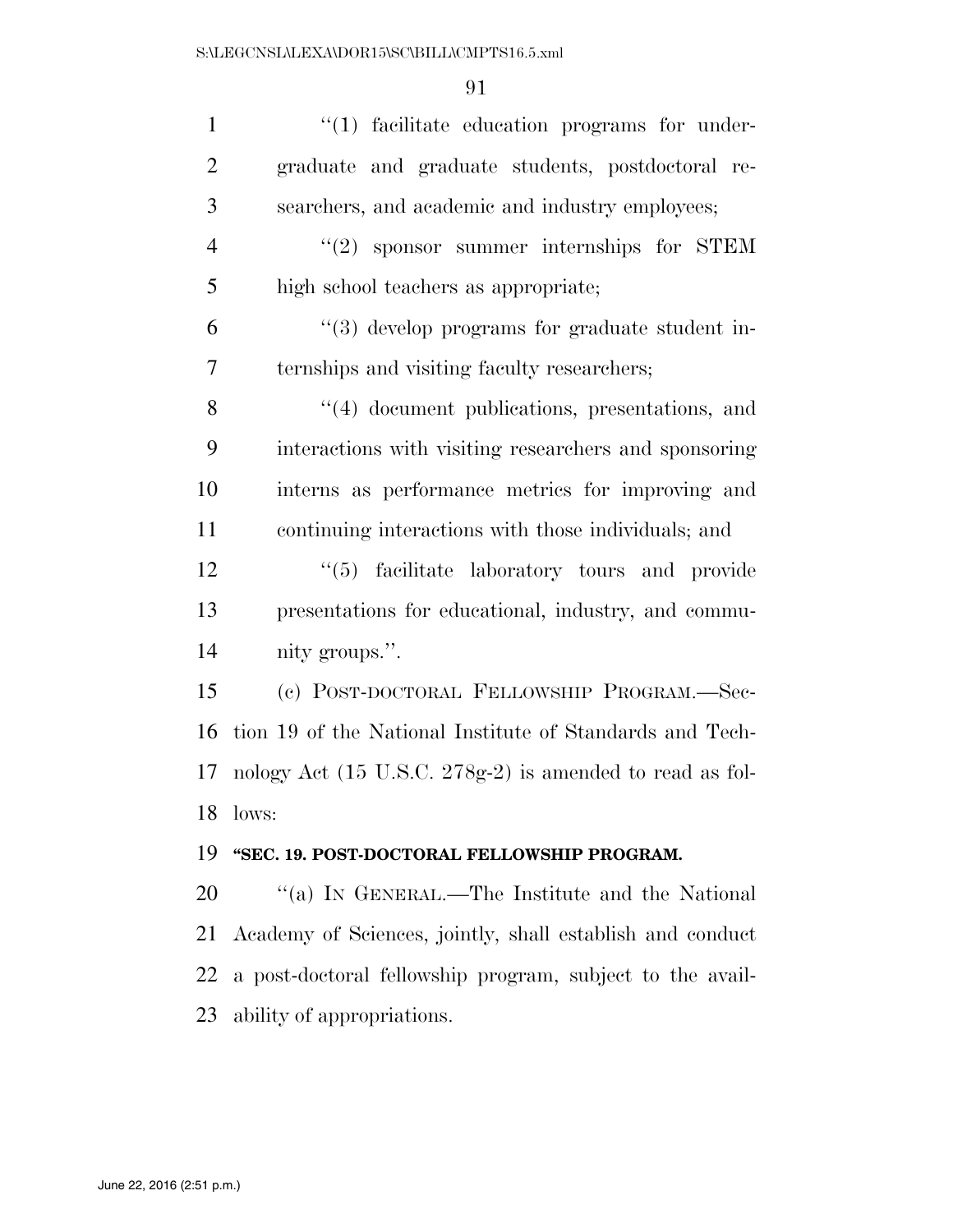''(b) ORGANIZATION.—The post-doctoral fellowship program shall include not less than 20 nor more than 120 new fellows per fiscal year.

 ''(c) EVALUATIONS.—In evaluating applications for post-doctoral fellowships under this section, the Director of the Institute and the President of the National Acad- emy of Sciences shall give consideration to the goal of pro- moting the participation of underrepresented minorities in research areas supported by the Institute.''.

10 (d) SAVINGS CLAUSES.—

 (1) RESEARCH FELLOWSHIPS AND OTHER FI- NANCIAL ASSISTANCE TO STUDENTS AT INSTITUTES OF HIGHER EDUCATION.—The repeal made by sub- section (a)(1) of this section shall not affect any award of a research fellowship or other form of fi- nancial assistance made under section 18 of the Na- tional Institute of Standards and Technology Act (15 U.S.C. 278g-1) before the date of enactment of this Act. Such award shall continue to be subject to the requirements to which such funds were subject under that section before the date of enactment of this Act.

23 (2) POST-DOCTORAL FELLOWSHIP PROGRAM.— The amendment made by subsection (c) of this sec-tion shall not affect any award of a post-doctoral fel-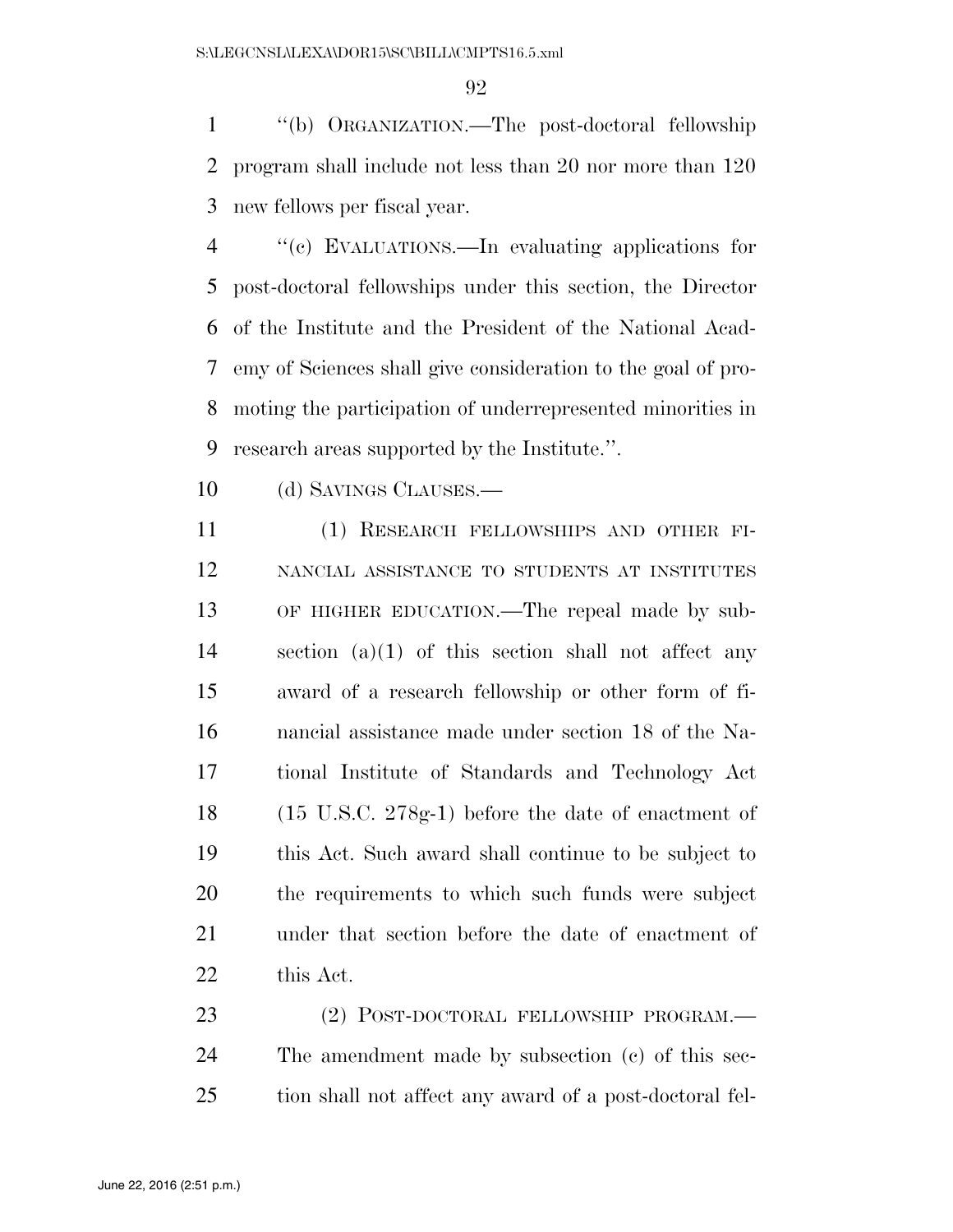lowship or other form of financial assistance made under section 19 of the National Institute of Stand- ards and Technology Act (15 U.S.C. 278g-2) before the date of enactment of this Act. Such awards shall continue to be subject to the requirements to which such funds were subject under that section before the date of enactment of this Act.

# **SEC. 308. PRESIDENTIAL AWARDS FOR EXCELLENCE IN STEM MENTORING.**

 (a) IN GENERAL.—The Director of the Foundation shall continue to administer awards on behalf of the Office of Science and Technology Policy to recognize outstanding mentoring in STEM fields.

 (b) ANNUAL AWARD RECIPIENTS.—The Director of the Foundation shall provide Congress with a list of award recipients, including the name, institution, and a brief syn-opsis of the impact of the mentoring efforts.

# **SEC. 309. WORKING GROUP ON INCLUSION IN STEM FIELDS.**

 (a) ESTABLISHMENT.—The Office of Science and Technology Policy, in collaboration with Federal depart- ments and agencies, shall establish an interagency work- ing group to compile and summarize available research and best practices on how to promote diversity and inclu-sions in STEM fields and examine whether barriers exist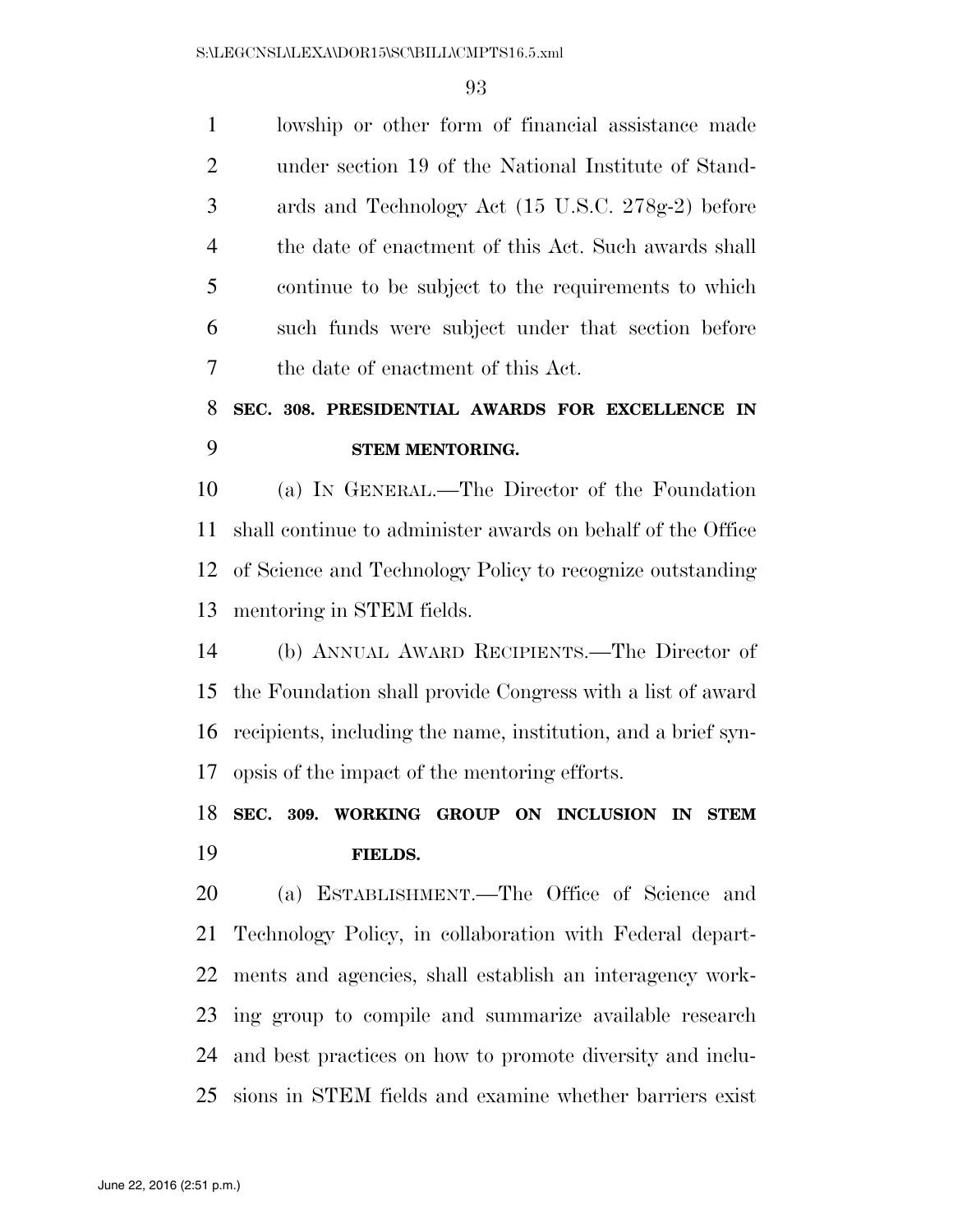to promoting diversity and inclusion within Federal agen-cies employing scientists and engineers.

- (b) RESPONSIBILITIES.—The working group shall be responsible for reviewing and assessing research, best practices, and policies across Federal science agencies re- lated to the inclusion of underrepresented groups in the Federal STEM workforce, including available research and best practices on how to promote diversity and inclu-sion in STEM fields, including—
- (1) policies providing flexibility for scientists and engineers that are also caregivers, particularly on the timing of research grants;
- (2) policies to address the proper handling of claims of sexual harassment;
- (3) policies to minimize the effects of implicit bias and other systemic factors in hiring, promotion, evaluation and the workplace in general; and
- (4) other evidence-based strategies that the working group considers effective for promoting di-versity and inclusion in the STEM fields.
- (c) STAKEHOLDER INPUT.—In carrying out the re- sponsibilities under section (b), the working group shall solicit and consider input and recommendations from non-Federal stakeholders, including—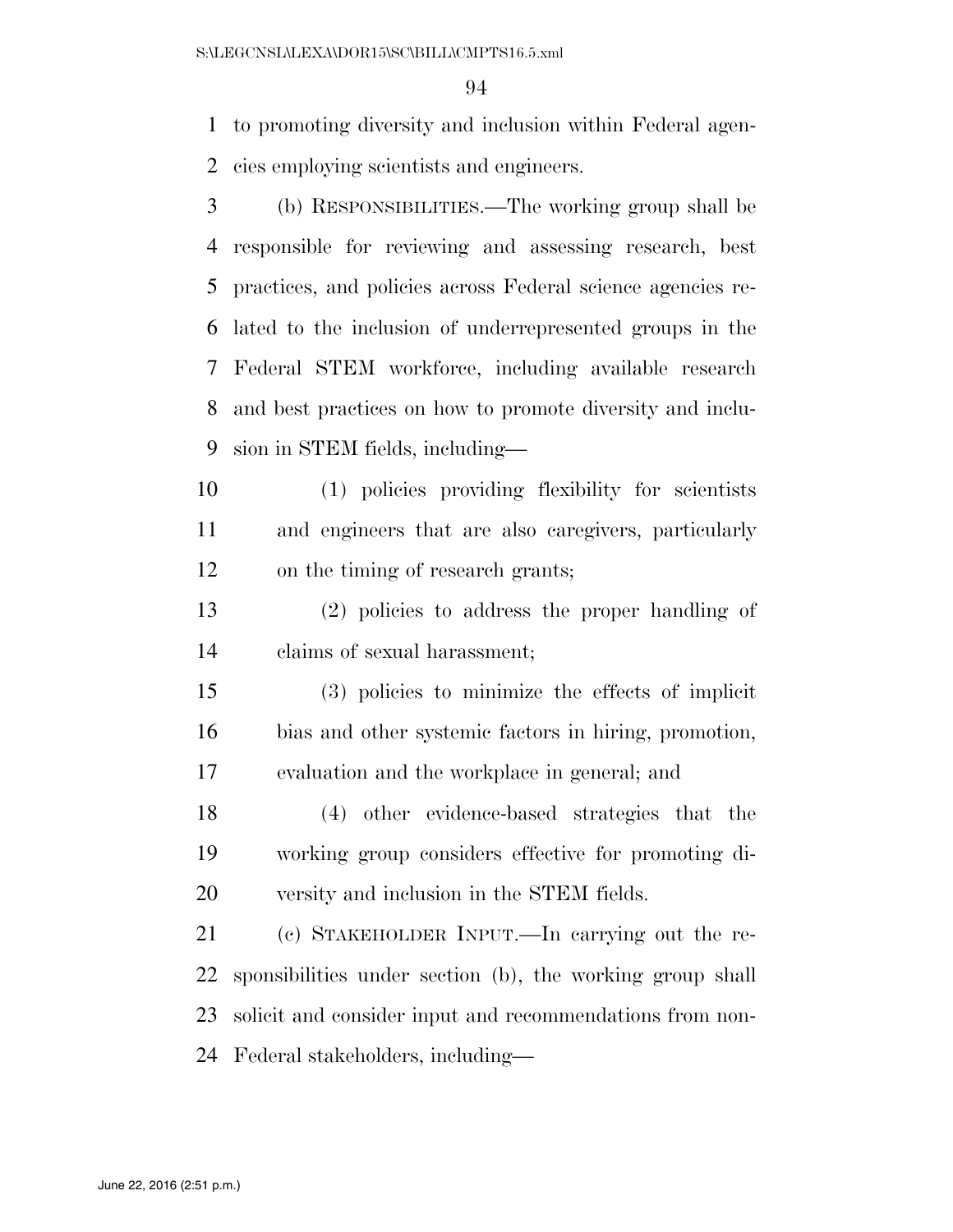| $\mathbf{1}$   | (1) the Council of Advisors on Science and                 |
|----------------|------------------------------------------------------------|
| $\overline{2}$ | Technology;                                                |
| 3              | (2) federally funded and non-federally funded              |
| $\overline{4}$ | researchers, institutions of higher education, sci-        |
| 5              | entific disciplinary societies, and associations;          |
| 6              | (3) nonprofit research institutions;                       |
| 7              | (4) industry, including small businesses;                  |
| 8              | (5) federally funded research and development              |
| 9              | centers;                                                   |
| 10             | (6) non-governmental organizations; and                    |
| 11             | (7) such other members of the public interested            |
| 12             | in promoting a diverse and inclusive Federal STEM          |
| 13             | workforce.                                                 |
| 14             | (d) PUBLIC REPORTS.—Not later than 1 year after            |
| 15             | the date of enactment of this Act, and periodically there- |
| 16             | after, the working group shall publish a report on the re- |
|                | 17 view and assessment under subsection (b), including a   |
| 18             | summary of available research and best practices, any rec- |
| 19             | ommendations for Federal actions to promote a diverse      |
| 20             | and inclusive Federal STEM workforce, and updates on       |
| 21             | the implementation of previous recommendations for Fed-    |
| 22             | eral actions.                                              |
| 23             | (e) TERMINATION OF EFFECTIVENESS.—The author-              |

ity provided by subsection (a) terminates effective on the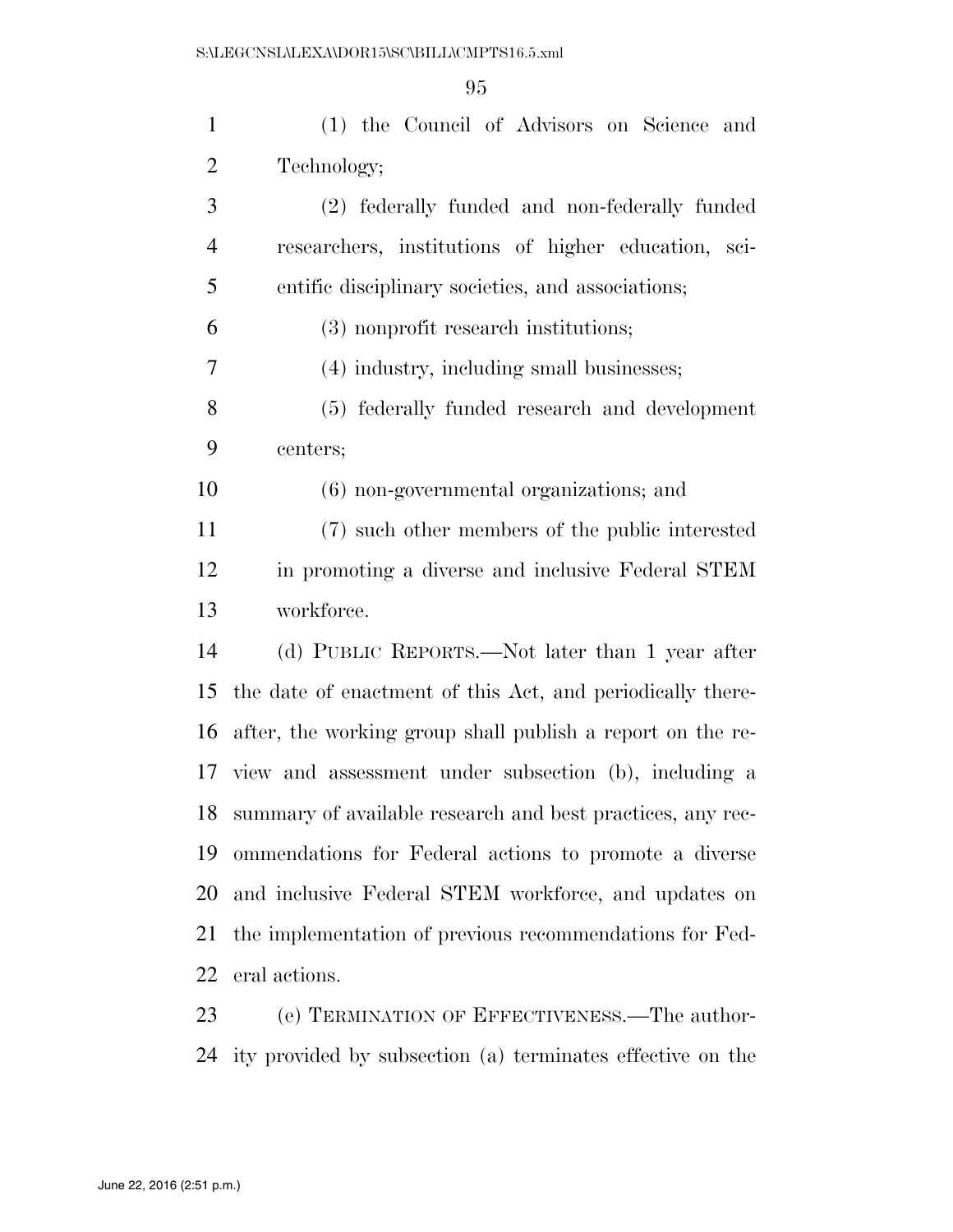date that is 10 years after the date that the working group is established.

## **SEC. 310. IMPROVING UNDERGRADUATE STEM EXPERI-ENCES.**

 (a) SENSE OF CONGRESS.—It is the sense of Con- gress that each Federal science agency should invest in and expand research opportunities for undergraduate stu- dents attending institutions of higher education during the undergraduate student's first 2 academic years of postsec-ondary education.

 (b) IDENTIFICATION OF RESEARCH PROGRAMS.— Not later than 1 year after the date of enactment of this Act, the head of each Federal agency shall submit to the President recommendations regarding how the agency could best fulfill the goals described in subsection (a).

16 (c) BROADER IMPACTS.—Section  $526(a)(6)$  of the America COMPETES Act of 2010 (Public Law 111–358; 124 Stat. 4019) is amended to read as follows:

 ''(6) Improved undergraduate STEM education and instruction.''.

### **SEC. 311. COMPUTER SCIENCE EDUCATION RESEARCH.**

 (a) FINDINGS.—Congress finds that as the lead Fed- eral agency for building the research knowledge base for computer science education, the Foundation is well posi-tioned to make investments that will accelerate ongoing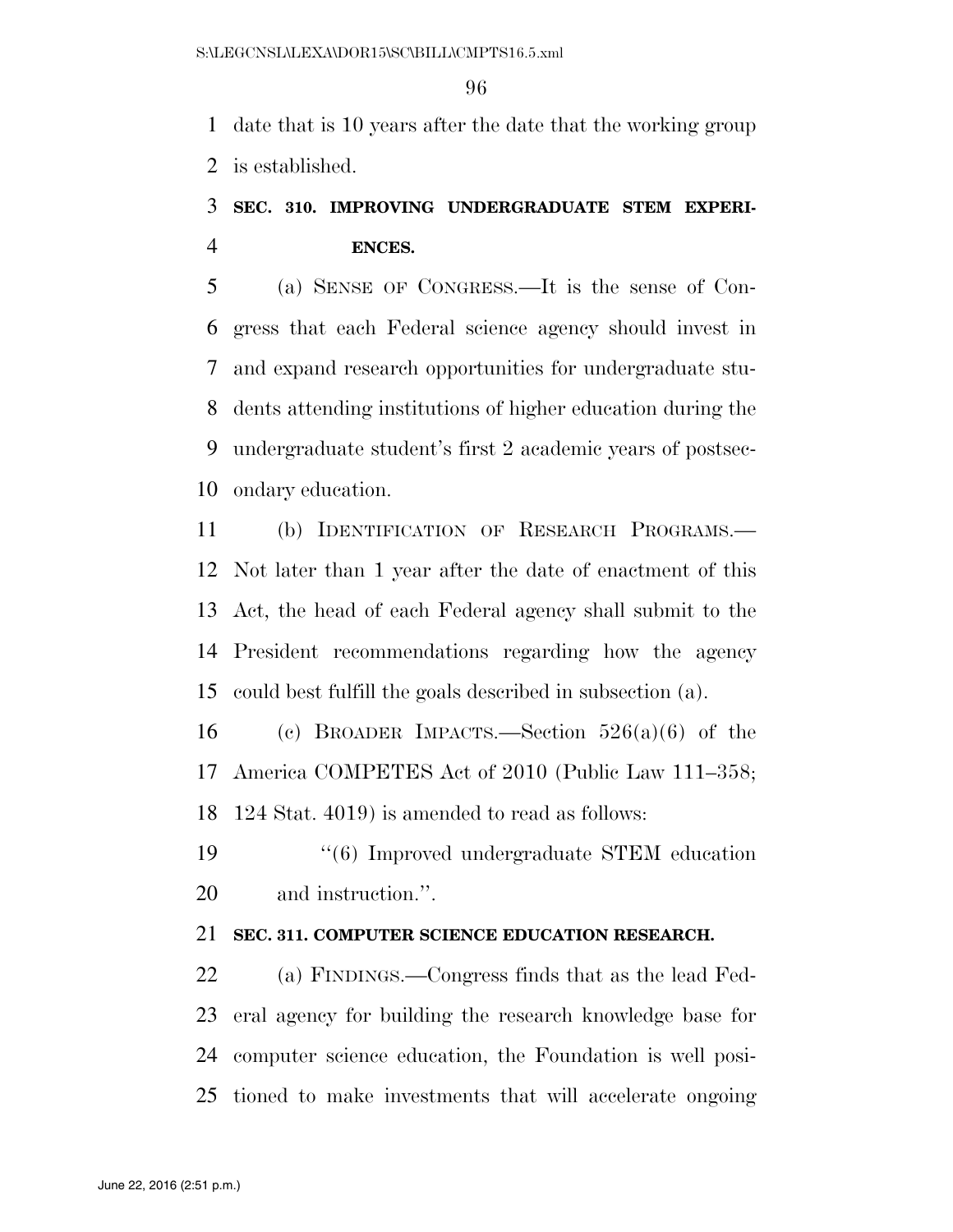efforts to enable rigorous and engaging computer science throughout the Nation.

(b) GRANT PROGRAM.—

 (1) IN GENERAL.—The Director of the Founda- tion shall award grants to eligible entities to re- search computer science education and computa-tional thinking.

 (2) RESEARCH.—The research described in paragraph (1) may include the development or adap- tation, piloting or full implementation, and testing of—

 (A) models of preservice preparation for teachers who will teach computer science and computational thinking;

 (B) scalable and sustainable models of pro- fessional development and ongoing support for 17 the teachers described in subparagraph  $(A)$ ;

 (C) tools and models for teaching and learning aimed at supporting student success and inclusion in computing within and across diverse populations, particularly poor, rural, and tribal populations and other populations that have been traditionally underrepresented in computer science and STEM fields; and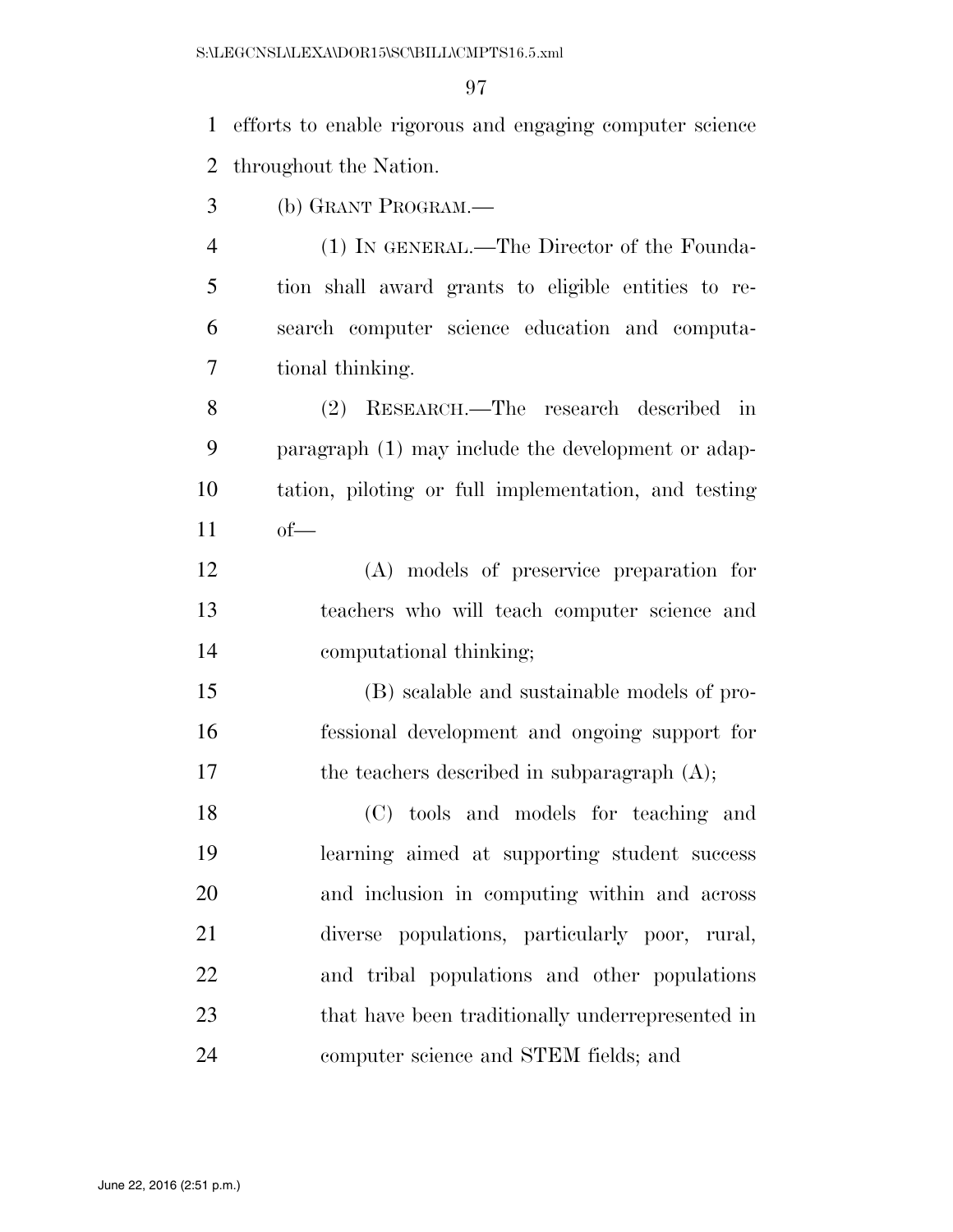(D) instructional materials and high-qual- ity learning opportunities for teaching computer science and, especially in poor, rural, or tribal schools at the elementary school and middle school levels, for integrating computational thinking into STEM teaching and learning. (c) COLLABORATIONS.—In carrying out the grants

 established in subsection (b), eligible entities may collabo- rate and partner with local or remote schools to support the integration of computing and computational thinking within kindergarten through grade 12 STEM curricula and instruction.

 (d) METRICS.—The Director of the Foundation shall develop metrics to measure the success of the grant pro- gram funded under this section in achieving program goals.

 (e) DEFINITION OF ELIGIBLE ENTITY.—In this sec- tion, the term ''eligible entity'' means an institution of higher education or a nonprofit research organization.

# **TITLE IV—LEVERAGING THE PRIVATE SECTOR**

#### **SEC. 401. PRIZE COMPETITION AUTHORITY UPDATE.**

Section 24 of the Stevenson-Wydler Technology Inno-

vation Act of 1980 (15 U.S.C. 3719) is amended—

25 (1) in subsection  $(c)$ —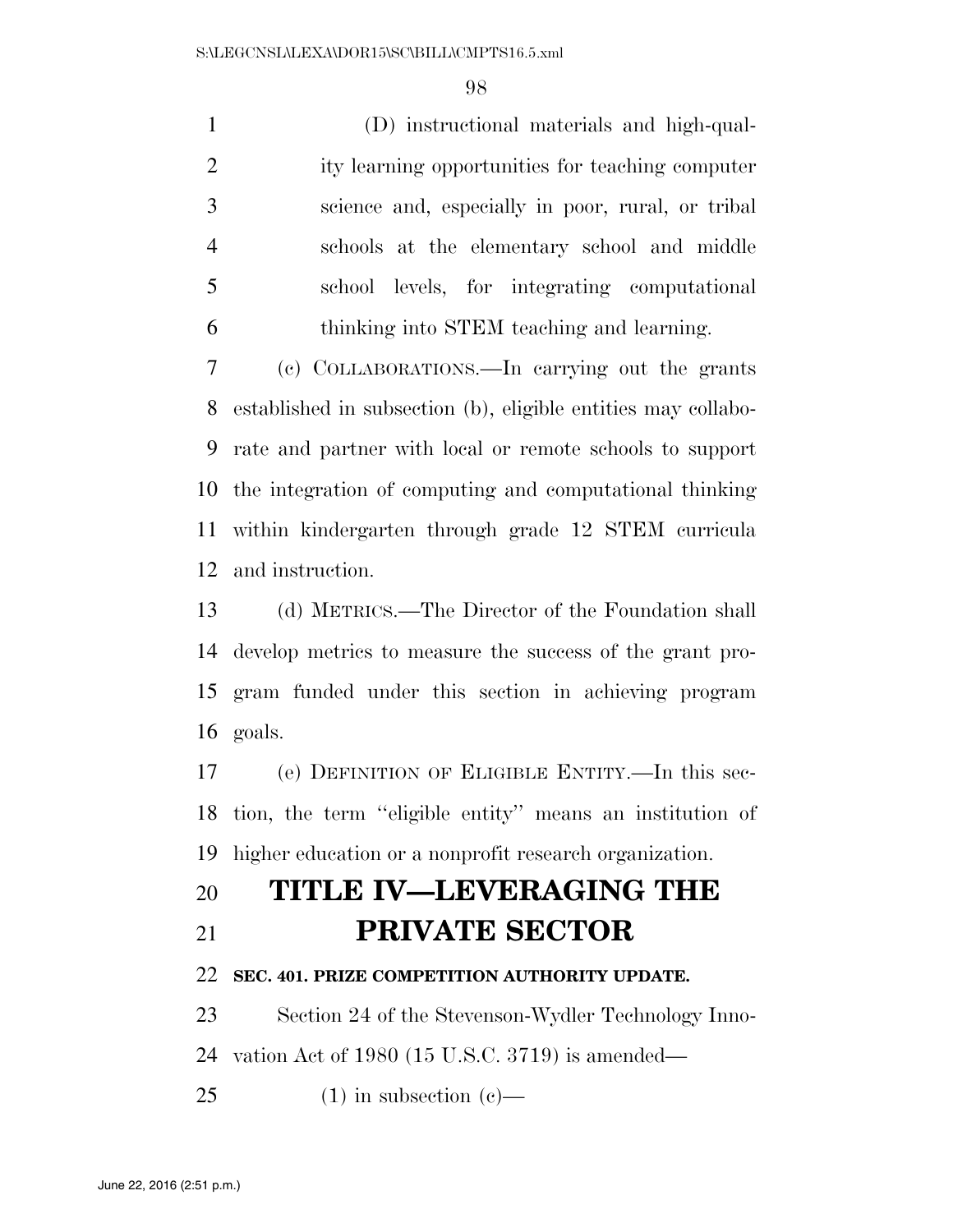| $\mathbf{1}$   | $(A)$ in the subsection heading, by striking           |
|----------------|--------------------------------------------------------|
| $\overline{2}$ | "PRIZES" and by inserting "PRIZE COMPETI-              |
| 3              | TIONS";                                                |
| $\overline{4}$ | $(B)$ in the matter preceding paragraph $(1)$ ,        |
| 5              | by striking "prize may be one or more of the           |
| 6              | following" and inserting "prize competition may        |
| 7              | be 1 or more of the following types of activi-         |
| 8              | ties";                                                 |
| 9              | $(C)$ in paragraph $(2)$ , by inserting "com-          |
| 10             | petition" after "prize"; and                           |
| 11             | (D) in paragraphs $(3)$ and $(4)$ , by striking        |
| 12             | "prizes" and inserting "prize competitions";           |
| 13             | $(2)$ in subsection $(f)$ —                            |
| 14             | $(A)$ in the matter preceding paragraph $(1)$ ,        |
| 15             | by striking "in the Federal Register" and in-          |
| 16             | serting "on a publicly accessible Government           |
| 17             | website, such as www.challenge.gov,";                  |
| 18             | $(B)$ in paragraphs $(1)$ , $(2)$ , and $(3)$ , by in- |
| 19             | serting "prize" before "competition" each place        |
| 20             | it appears; and                                        |
| 21             | $(C)$ in paragraph $(4)$ , by striking "prize"         |
| 22             | and inserting "cash prize purse or non-cash"           |
| 23             | prize award";                                          |
| 24             | $(3)$ in subsection $(g)$ —                            |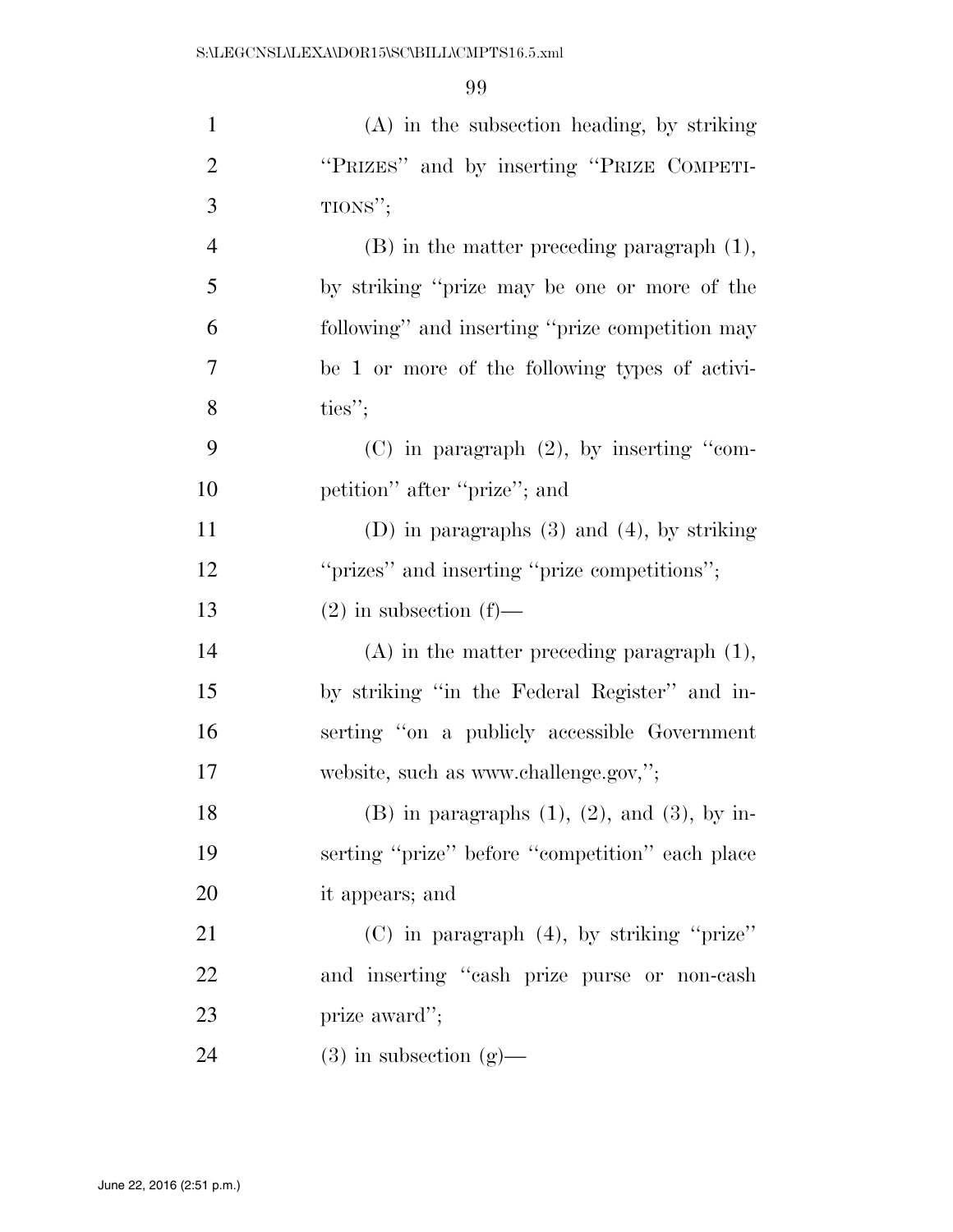| $\mathbf{1}$   | $(A)$ in the matter preceding paragraph $(1)$ ,      |
|----------------|------------------------------------------------------|
| $\overline{2}$ | by striking "prize" and inserting "cash prize        |
| 3              | purse"; and                                          |
| $\overline{4}$ | $(B)$ in paragraph $(1)$ , by inserting "prize"      |
| 5              | before "competition";                                |
| 6              | $(4)$ in subsection $(h)$ , by inserting "prize" be- |
| 7              | fore "competition" each place it appears;            |
| 8              | $(5)$ in subsection (i)—                             |
| 9              | $(A)$ in paragraph $(1)(B)$ , by inserting           |
| 10             | "prize" before "competition";                        |
| 11             | (B) in paragraph $(2)(A)$ , by inserting             |
| 12             | "prize" before "competition" each place it ap-       |
| 13             | pears;                                               |
| 14             | (C) by redesignating paragraph (3) as                |
| 15             | paragraph $(4)$ ; and                                |
| 16             | (D) by inserting after paragraph $(2)$ the           |
| 17             | following:                                           |
| 18             | $``(3)$ WAIVERS.—                                    |
| 19             | "(A) IN GENERAL.—An agency may waive                 |
| 20             | the requirement under paragraph $(2)$ .              |
| 21             | "(B) LIST.—The Director shall include a              |
| 22             | list of all of the waivers granted under this        |
| 23             | paragraph during the preceding fiscal year, in-      |
| 24             | cluding a detailed explanation of the reason for     |
| 25             | granting the waiver.";                               |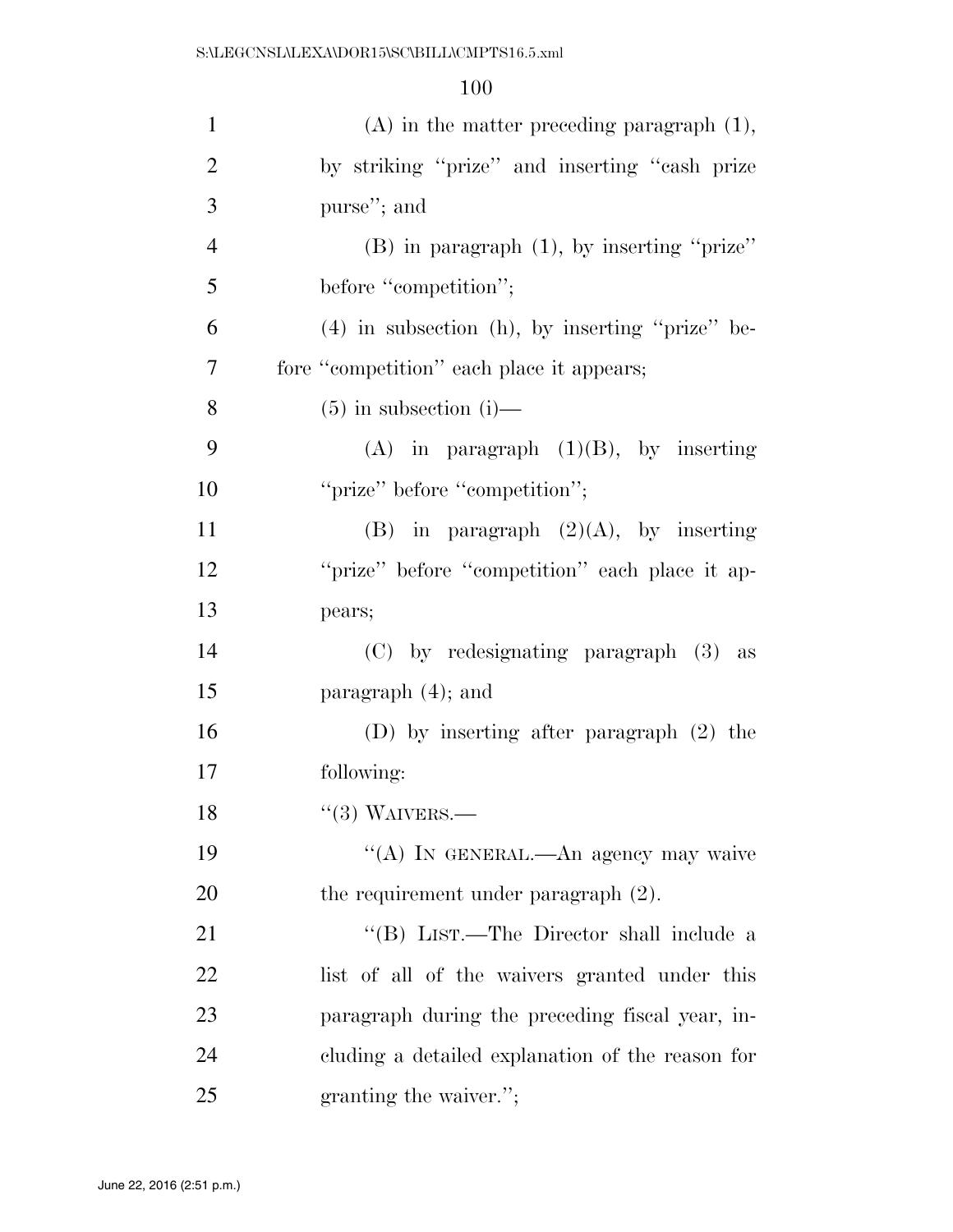| $\mathbf{1}$   | $(6)$ in subsection $(j)$ —                                  |
|----------------|--------------------------------------------------------------|
| $\mathfrak{2}$ | (A) in paragraph $(1)$ , by inserting "prize"                |
| 3              | before "competition";                                        |
| $\overline{4}$ | $(B)$ by amending paragraph $(2)$ to read as                 |
| 5              | follows:                                                     |
| 6              | $\cdot\cdot\cdot(2)$ LICENSES.—As appropriate and to further |
| 7              | the goals of a prize competition, the Federal Govern-        |
| 8              | ment may—                                                    |
| 9              | $\lq\lq$ negotiate a license for the use of in-              |
| 10             | tellectual property developed by a registered                |
| 11             | participant in a prize competition; or                       |
| 12             | "(B) require a registered participant in a                   |
| 13             | prize competition to provide an open license to              |
| 14             | the public for the use of the intellectual prop-             |
| 15             | erty if that requirement is disclosed prior to               |
| 16             | registration."; and                                          |
| 17             | (C) by adding at the end the following:                      |
| 18             | "(3) ELECTRONIC CONSENT.—The Federal                         |
| 19             | Government may obtain consent to the intellectual            |
| 20             | property and licensing terms of a prize competition          |
| 21             | from participants during the online registration for         |
| 22             | the prize competition.";                                     |
| 23             | $(7)$ in subsection $(k)$ —                                  |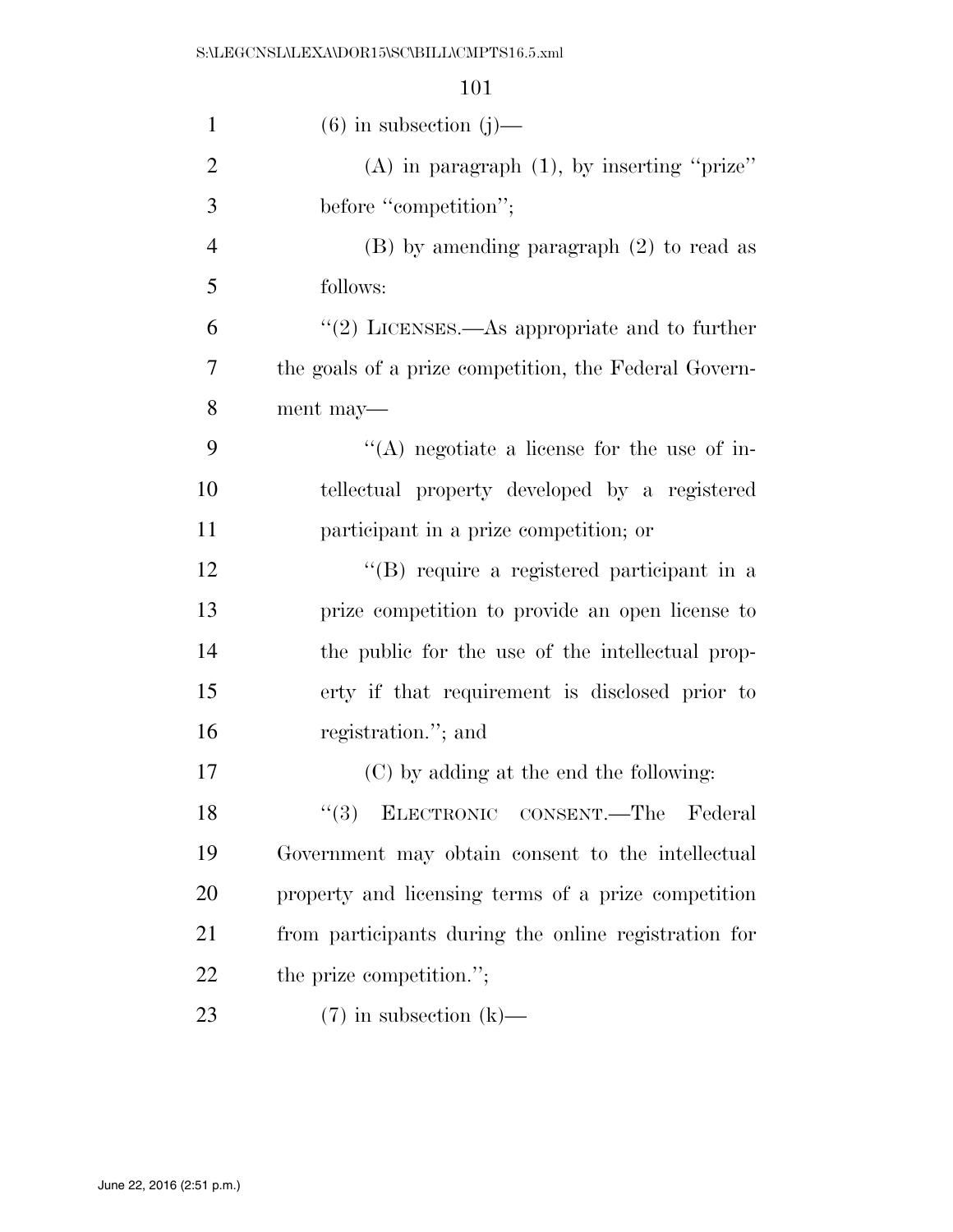| $\mathbf{1}$   | $(A)$ in paragraph $(1)$ , by striking "each          |
|----------------|-------------------------------------------------------|
| $\overline{2}$ | competition" and inserting "each prize competi-       |
| 3              | tion" each place it appears;                          |
| $\overline{4}$ | $(B)$ in paragraph $(2)(A)$ , by inserting            |
| 5              | "prize" before "competition"; and                     |
| 6              | $(C)$ in paragraph $(3)$ , by inserting "prize"       |
| 7              | before "competitions" each place it appears;          |
| 8              | $(8)$ in subsection $(l)$ , by striking "an agreement |
| 9              | with" and all that follows through the period at the  |
| 10             | end and inserting "a grant, contract, cooperative     |
| 11             | agreement, or other agreement with a private sector   |
| 12             | for-profit or nonprofit entity or State or local gov- |
| 13             | ernment agency to administer the prize competition,   |
| 14             | subject to the provisions of this section.";          |
| 15             | $(9)$ in subsection $(m)$ —                           |
| 16             | $(A)$ by amending paragraph $(1)$ to read as          |
| 17             | follows:                                              |
| 18             | " $(1)$ IN GENERAL.—Support for a prize com-          |
| 19             | petition under this section, including financial sup- |
| 20             | port for the design and administration of a prize     |
| 21             | competition or funds for a cash prize purse, may      |
| 22             | consist of Federal appropriated funds and funds       |
| 23             | provided by private sector for-profit and nonprofit   |
| 24             | entities. The head of an agency may request and ac-   |
| 25             | cept funds from other Federal agencies, State,        |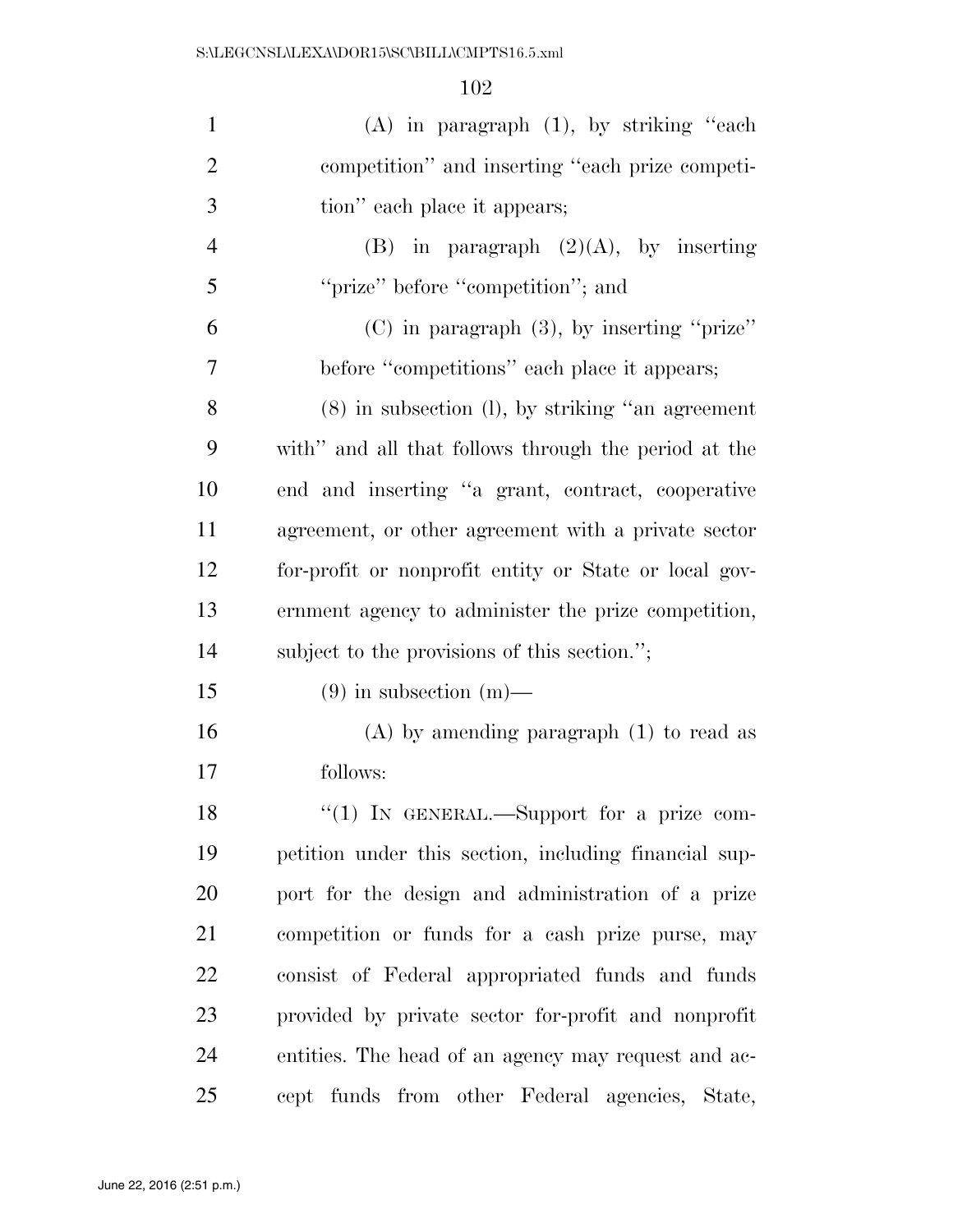| $\mathbf{1}$   | United States territory, local, or tribal government    |
|----------------|---------------------------------------------------------|
| $\overline{2}$ | agencies, private sector for-profit entities, and non-  |
| 3              | profit entities, to be available to the extent provided |
| $\overline{4}$ | by appropriations Acts, to support such prize com-      |
| 5              | petitions. The head of an agency may not give any       |
| 6              | special consideration to any agency or entity in re-    |
| 7              | turn for a donation.";                                  |
| 8              | $(B)$ in paragraph $(2)$ , by striking "prize           |
| 9              | awards" and inserting "cash prize purses or             |
| 10             | non-cash prize awards";                                 |
| 11             | $(C)$ in paragraph $(3)$ —                              |
| 12             | (i) by amending subparagraph $(A)$ to                   |
| 13             | read as follows:                                        |
| 14             | "(A) ANNOUNCEMENT.—No prize competi-                    |
| 15             | tion may be announced under subsection (f)              |
| 16             | until all the funds needed to pay out the an-           |
| 17             | nounced amount of the cash prize purse have             |
| 18             | been appropriated or committed in writing by a          |
| 19             | private or State, United States territory, local,       |
| 20             | or tribal government source."; and                      |
| 21             | (ii) in subparagraph $(B)$ —                            |
| 22             | (I) in the matter preceding clause                      |
| 23             | (i), by striking "a prize" and inserting                |
| 24             | "a cash prize purse or non-cash prize                   |
| 25             | award";                                                 |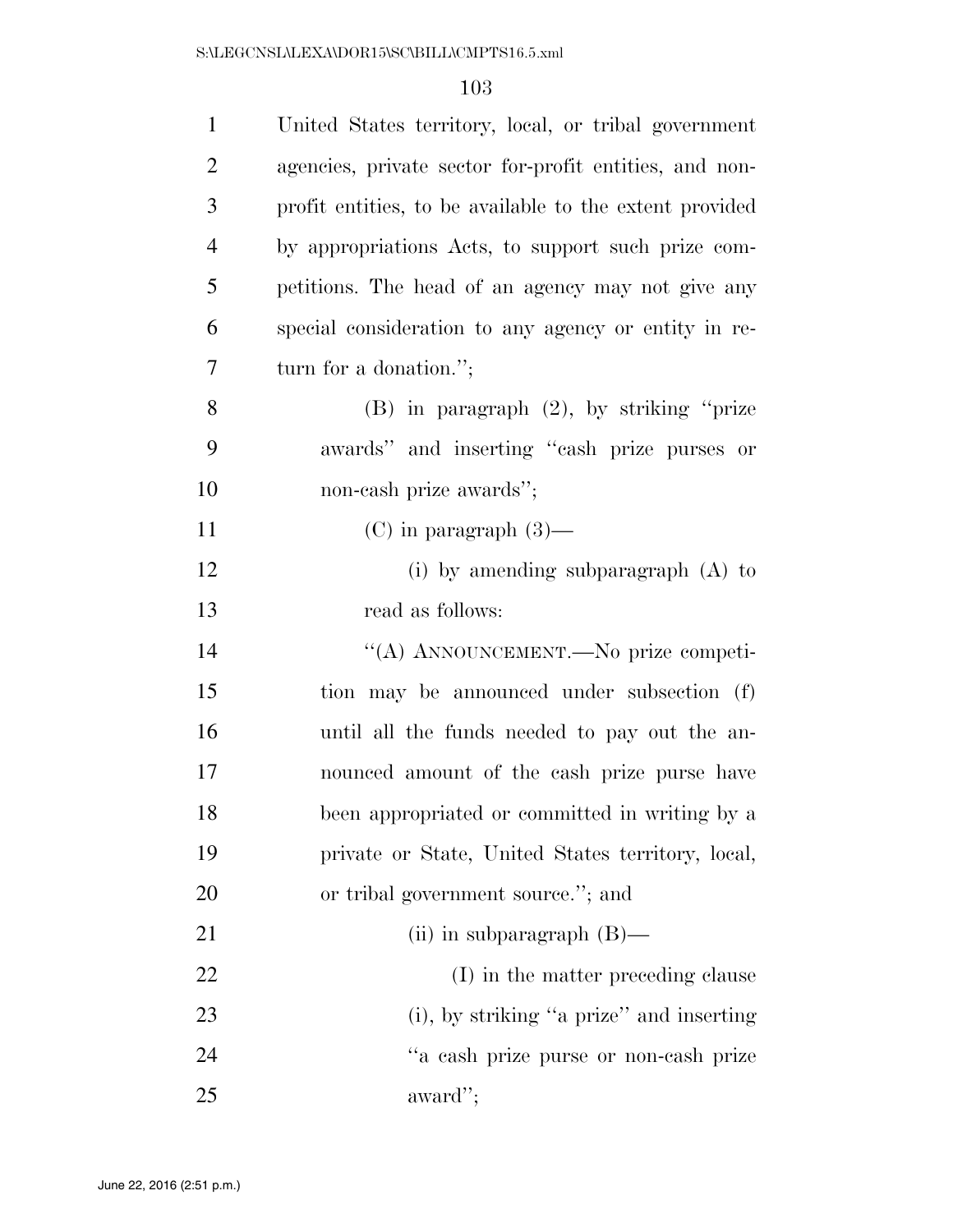| $\mathbf{1}$   | (II) in clause (i), by inserting               |
|----------------|------------------------------------------------|
| $\overline{2}$ | "competition" after "prize"; and               |
| 3              | (III) in clause (ii), by inserting             |
| $\overline{4}$ | "or State, United States territory,            |
| 5              | local, or tribal government" after             |
| 6              | "private";                                     |
| $\overline{7}$ | (D) in paragraph $(4)$ —                       |
| 8              | (i) in subparagraph $(A)$ —                    |
| 9              | (I) by striking "a prize" and in-              |
| 10             | serting "a cash prize purse or a non-          |
| 11             | cash prize award"; and                         |
| 12             | (II) by striking "Science and                  |
| 13             | Technology" and inserting "Science,            |
| 14             | Space, and Technology"; and                    |
| 15             | (ii) in subparagraph $(B)$ , by striking       |
| 16             | "cash prizes" and inserting "cash prize        |
| 17             | purses or non-cash prize awards";              |
| 18             | $(10)$ in subsection $(n)$ —                   |
| 19             | $(A)$ in the heading, by striking "SERVICE"    |
| 20             | and inserting "SERVICES";                      |
| 21             | (B) by striking "the date of the enactment     |
| <u>22</u>      | of the America COMPETES Reauthorization        |
| 23             | Act of 2010" and inserting "the date of enact- |
| 24             | ment of the American Innovation and Competi-   |
| 25             | tiveness Act,"; and                            |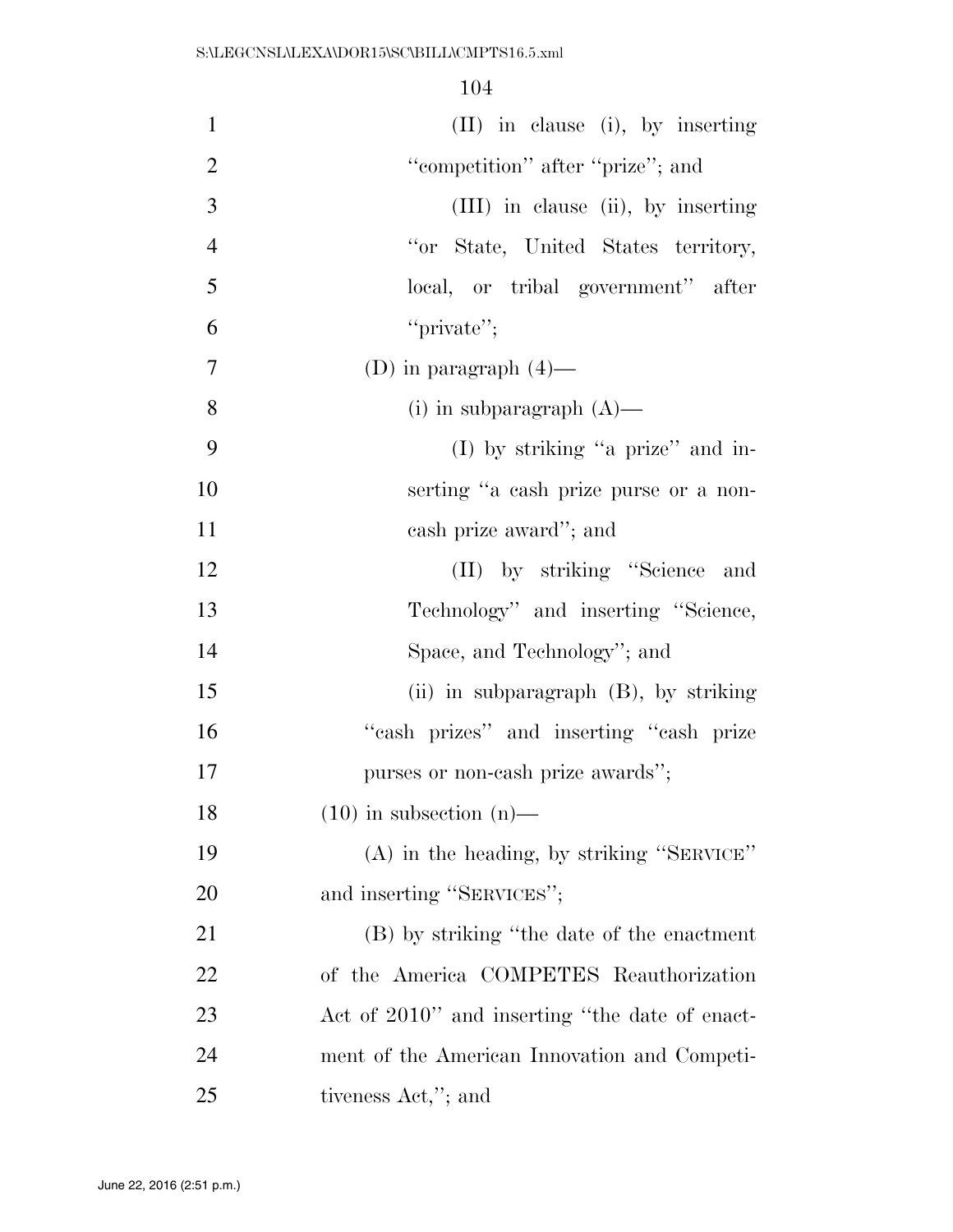| $\mathbf{1}$   | (C) by inserting "for both for-profit and             |
|----------------|-------------------------------------------------------|
| $\overline{2}$ | nonprofit entities and State, United States ter-      |
| 3              | ritory, local, and tribal government entities,"       |
| $\overline{4}$ | after "contract vehicle";                             |
| 5              | $(11)$ in subsection $(0)(1)$ , by striking "or pro-  |
| 6              | viding a prize" and inserting "a prize competition or |
| $\overline{7}$ | providing a cash prize purse or non-cash prize        |
| 8              | award"; and                                           |
| 9              | $(12)$ in subsection $(p)$ —                          |
| 10             | $(A)$ in the heading, by striking "ANNUAL"            |
| 11             | and inserting "BIENNIAL";                             |
| 12             | $(B)$ in paragraph $(1)$ —                            |
| 13             | (i) by striking "each year" and insert-               |
| 14             | ing "every other year";                               |
| 15             | (ii) by striking "Science and Tech-                   |
| 16             | nology" and inserting "Science, Space, and            |
| 17             | Technology"; and                                      |
| 18             | (iii) by striking "fiscal year" and in-               |
| 19             | serting "2 fiscal years"; and                         |
| 20             | $(C)$ in paragraph $(2)$ —                            |
| 21             | (i) by striking "The report for a fiscal              |
| 22             | year" and inserting "A report";                       |
| 23             | (ii) in subparagraph $(C)$ —                          |
| 24             | (I) in the heading, by striking                       |
| 25             | "PRIZES" and inserting "PRIZE                         |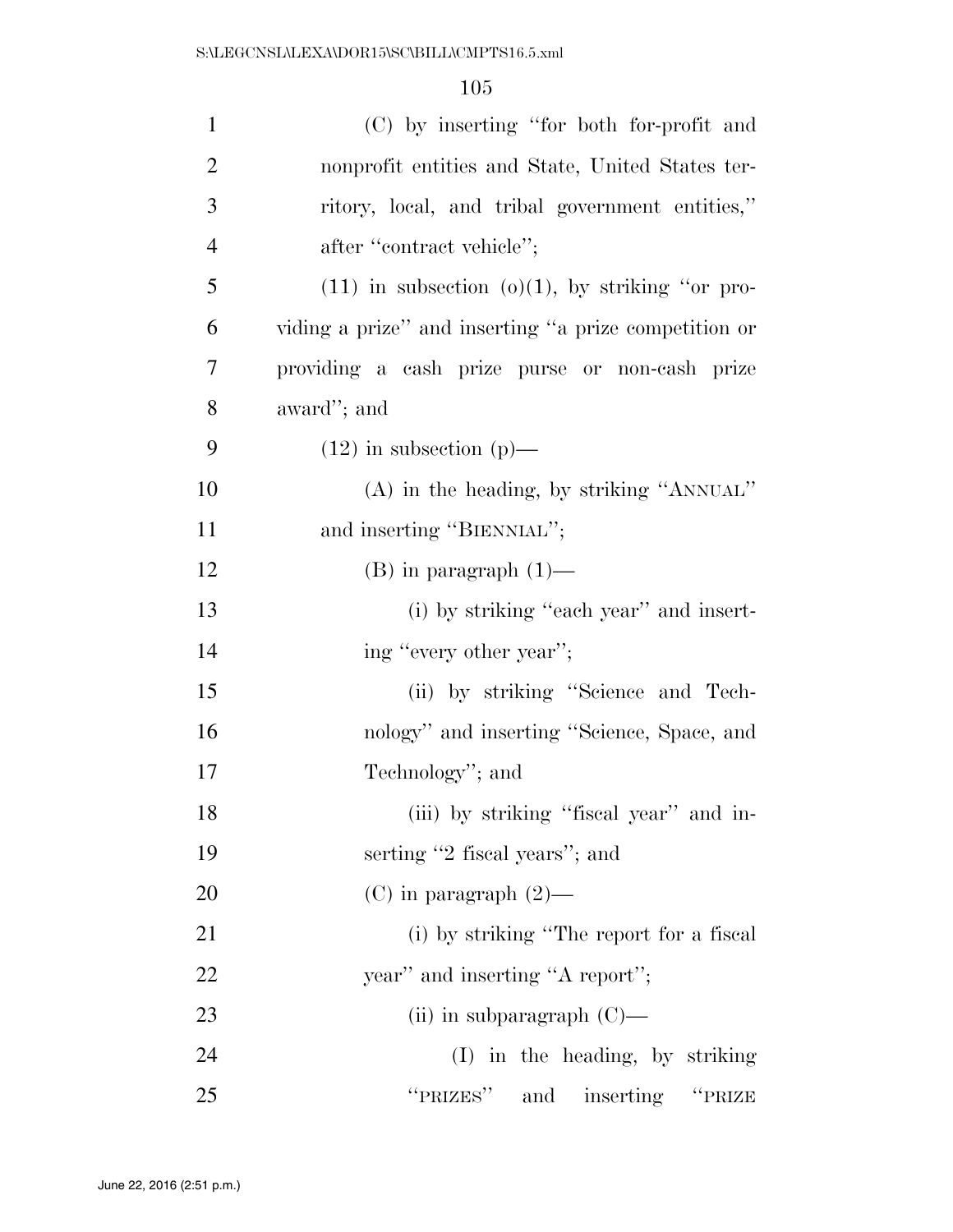| $\mathbf{1}$   | OR<br>PURSES<br>NON-CASH<br>PRIZE                      |
|----------------|--------------------------------------------------------|
| $\overline{2}$ | AWARDS"; and                                           |
| 3              | (II) by striking "cash prizes"                         |
| $\overline{4}$ | each place it appears and inserting                    |
| 5              | "cash prize purses or non-cash prize                   |
| 6              | awards"; and                                           |
| $\overline{7}$ | (iii) by adding at the end the fol-                    |
| 8              | lowing:                                                |
| 9              | "(G) PLAN.—A description of crosscutting               |
| 10             | topical areas and agency-specific mission needs        |
| 11             | that may be the strongest opportunities for            |
| 12             | prize competitions during the upcoming 2 fiscal        |
| 13             | years.".                                               |
| 14             | SEC. 402. CROWDSOURCING AND CITIZEN SCIENCE.           |
|                |                                                        |
| 15             | (a) SENSE OF CONGRESS.—It is the sense of Con-         |
| 16             | gress that—                                            |
| 17             | (1) the authority granted to Federal agencies          |
| 18             | under the America COMPETES Reauthorization             |
| 19             | Act of 2010 (Public Law 111–358; 124 Stat. 3982)       |
| 20             | to pursue the use of incentive prizes and challenges   |
| 21             | has yielded numerous benefits;                         |
| 22             | (2) crowdsourcing and citizen science projects         |
| 23             | have a number of additional unique benefits, includ-   |
| 24             | ing accelerating scientific research, addressing soci- |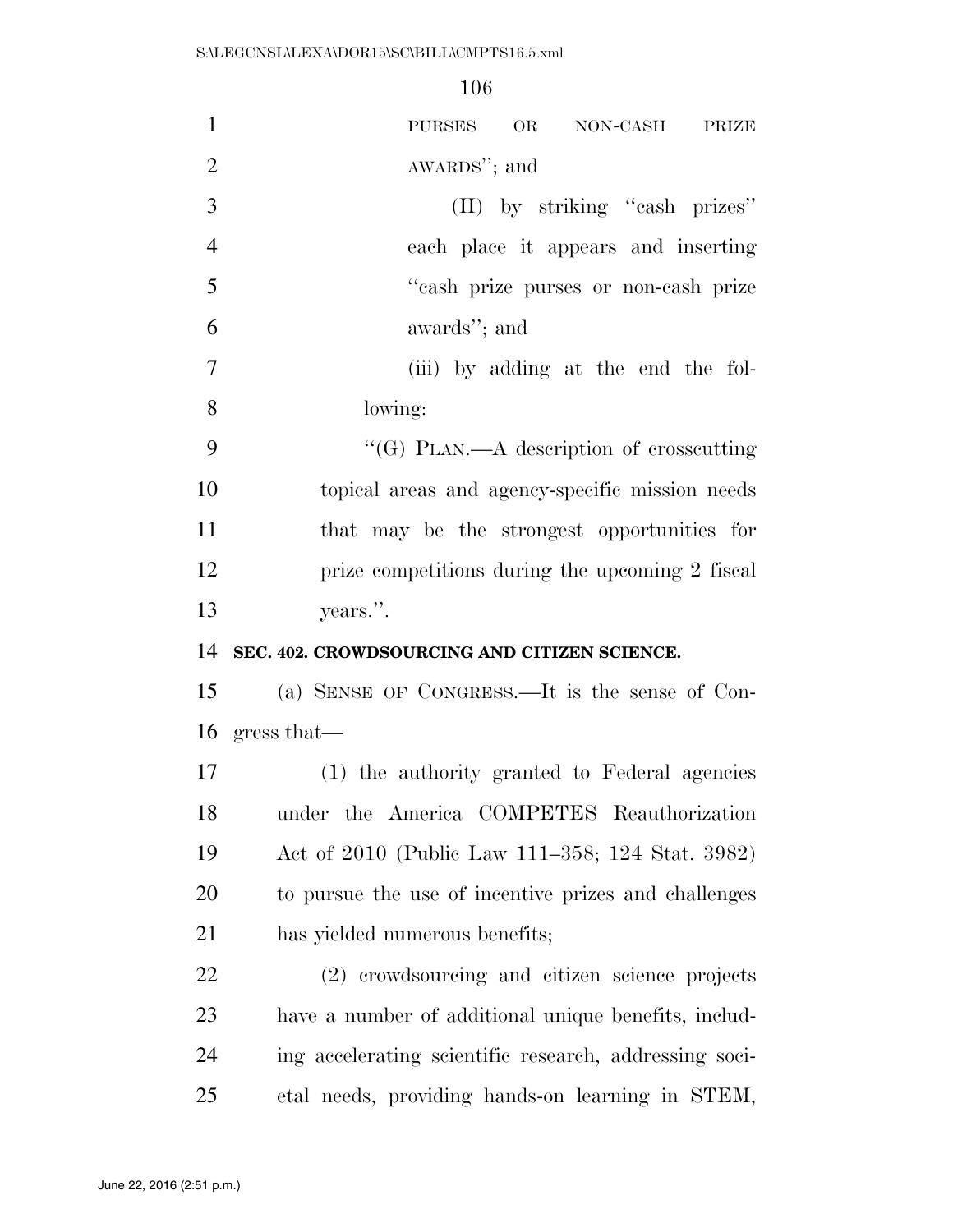| $\mathbf{1}$   | and connecting members of the public directly to       |
|----------------|--------------------------------------------------------|
| $\overline{2}$ | Federal agency missions and to each other; and         |
| 3              | (3) granting Federal agencies the direct, ex-          |
| $\overline{4}$ | plicit authority to use crowdsourcing and citizen      |
| 5              | science will encourage its appropriate use to advance  |
| 6              | agency missions and stimulate and facilitate broader   |
| 7              | public participation in the innovation process, yield- |
| 8              | ing numerous benefits to the Federal Government        |
| 9              | and citizens who participate in such projects.         |
| 10             | (b) DEFINITIONS.—In this section:                      |
| 11             | CITIZEN SCIENCE.—The term "citizen<br>(1)              |
| 12             | science" means a form of open collaboration in         |
| 13             | which individuals or organizations participate volun-  |
| 14             | tarily in the scientific process in various ways, in-  |
| 15             | cluding—                                               |
| 16             | (A) enabling the formulation of research               |
| 17             | questions;                                             |
| 18             | (B) creating and refining project design;              |
| 19             | (C) conducting scientific experiments;                 |
| 20             | (D) collecting and analyzing data;                     |
| 21             | (E) interpreting the results of data;                  |
| 22             | (F) developing technologies and applica-               |
| 23             | tions;                                                 |
| 24             | (G) making discoveries; and                            |
| 25             | (H) solving problems.                                  |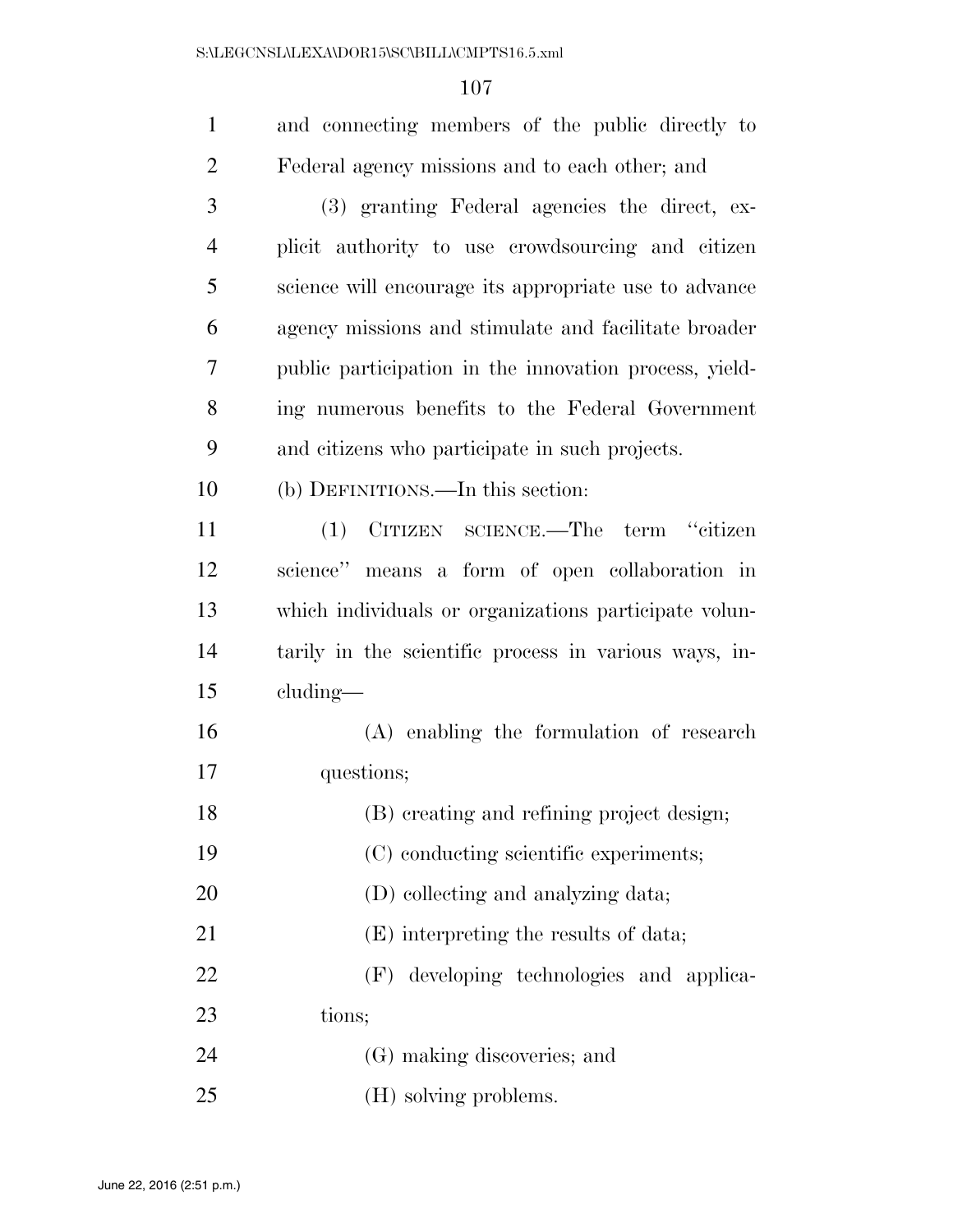| $\mathbf{1}$   | (2)<br>CROWDSOURCING.—The<br>term                     |
|----------------|-------------------------------------------------------|
| $\overline{2}$ | "crowdsourcing" means a method to obtain needed       |
| 3              | services, ideas, or content by soliciting voluntary   |
| $\overline{4}$ | contributions from a group of individuals or organi-  |
| 5              | zations, especially from an online community.         |
| 6              | (3) PARTICIPANT.—The term "participant"               |
| 7              | means any individual or other entity that has volun-  |
| 8              | teered in a crowdsourcing or citizen science project  |
| 9              | under this section.                                   |
| 10             | (c) CROWDSOURCING AND CITIZEN SCIENCE.—               |
| 11             | (1) IN GENERAL.—The head of each Federal              |
| 12             | agency, or the heads of multiple Federal agencies     |
| 13             | working cooperatively, may utilize crowdsourcing      |
| 14             | and citizen science to conduct activities designed to |
| 15             | advance the mission of the respective Federal agency  |
| 16             | or the joint mission of Federal agencies, as applica- |
| 17             | ble.                                                  |
| 18             | (2) VOLUNTARY SERVICES.-Notwithstanding               |
| 19             | section 1342 of title 31, United States Code, the     |
| 20             | head of a Federal agency may accept, subject to reg-  |
| 21             | ulations issued by the Director of the Office of Per- |
| 22             | Management, services from participants<br>sonnel      |
| 23             | under this section if such services—                  |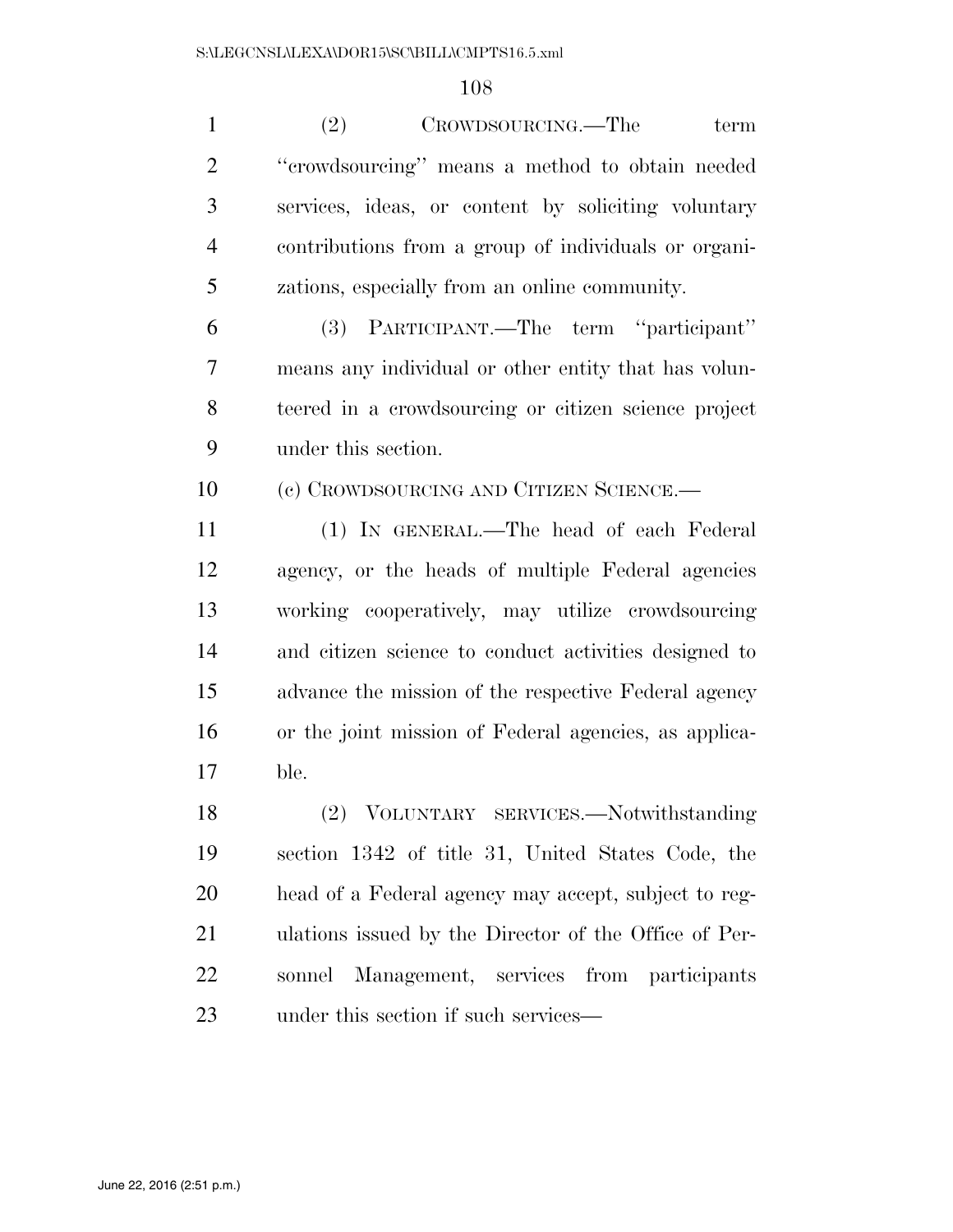| $\mathbf{1}$   | (A) are performed voluntarily as a part of            |
|----------------|-------------------------------------------------------|
| $\overline{2}$ | a crowdsourcing or citizen science project au-        |
| 3              | thorized under paragraph $(1)$ ;                      |
| $\overline{4}$ | (B) are not financially compensated for               |
| 5              | their time; and                                       |
| 6              | (C) will not be used to displace any em-              |
| $\overline{7}$ | ployee of the Federal Government.                     |
| 8              | (3) OUTREACH.—The head of each Federal                |
| 9              | agency engaged in a crowdsourcing or citizen science  |
| 10             | project under this section shall make public and pro- |
| 11             | mote such project to encourage broad participation.   |
| 12             | (4) CONSENT, REGISTRATION, AND TERMS OF               |
| 13             | $USE. -$                                              |
|                |                                                       |
| 14             | (A) IN GENERAL.—Each Federal agency is                |
| 15             | authorized to determine the appropriate level of      |
| 16             | consent, registration, or acknowledgment of the       |
| 17             | terms of use that are required from participants      |
| 18             | crowdsourcing or citizen science projects<br>m        |
| 19             | under this section on a per-project basis.            |
| 20             | (B) DISCLOSURES.—In seeking consent,                  |
| 21             | conducting registration, or developing terms of       |
| 22             | use for a project under this subsection, a Fed-       |
| 23             | eral agency shall disclose the privacy, intellec-     |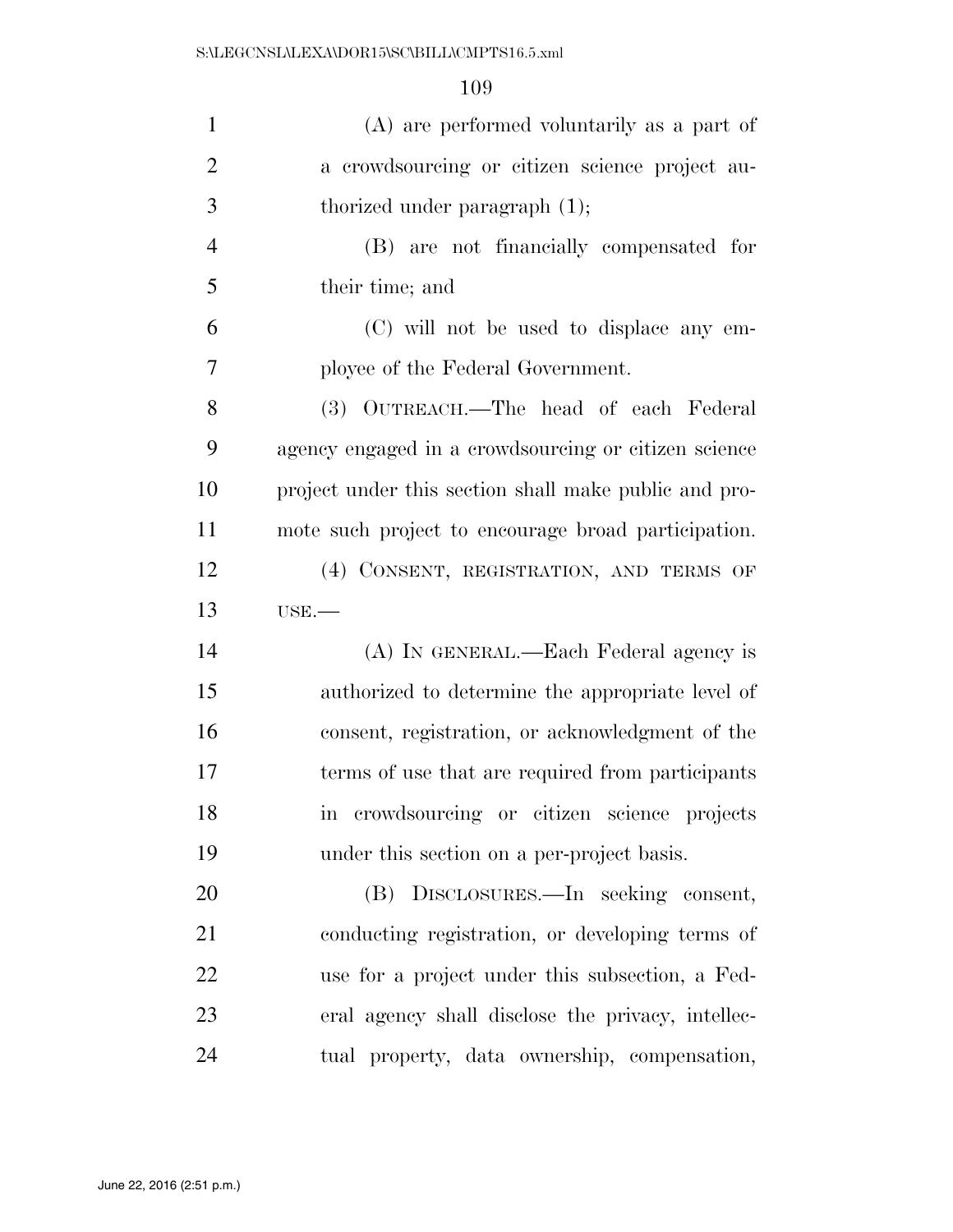| $\mathbf{1}$   | service, program, and other terms of use to the        |
|----------------|--------------------------------------------------------|
| $\overline{2}$ | participant in a clear and reasonable manner.          |
| 3              | (C) MODE OF CONSENT.—A Federal agen-                   |
| $\overline{4}$ | cy or Federal agencies, as applicable, may ob-         |
| 5              | tain consent electronically or in written form         |
| 6              | from participants under this section.                  |
| 7              | PROTECTIONS FOR HUMAN SUBJECTS.-<br>(5)                |
| 8              | Any crowdsourcing or citizen science project under     |
| 9              | this section that involves research involving human    |
| 10             | subjects shall be subject to part 46 of title 28, Code |
| 11             | of Federal Regulations (or any successor regulation).  |
| 12             | $(6)$ DATA.—                                           |
| 13             | (A) IN GENERAL.—A Federal agency shall,                |
| 14             | where appropriate and to the extent practicable,       |
| 15             | make data collected through a crowdsourcing or         |
| 16             | citizen science project under this section avail-      |
| 17             | able to the public, in a machine readable for-         |
| 18             | mat, unless prohibited by law.                         |
| 19             | (B) NOTICE.—As part of the consent proc-               |
| 20             | ess, the Federal agency shall notify all partici-      |
| 21             | pants—                                                 |
| 22             | (i) of the expected uses of the data                   |
| 23             | compiled through the project;                          |
| 24             | (ii) if the Federal agency will retain                 |
| 25             | ownership of such data;                                |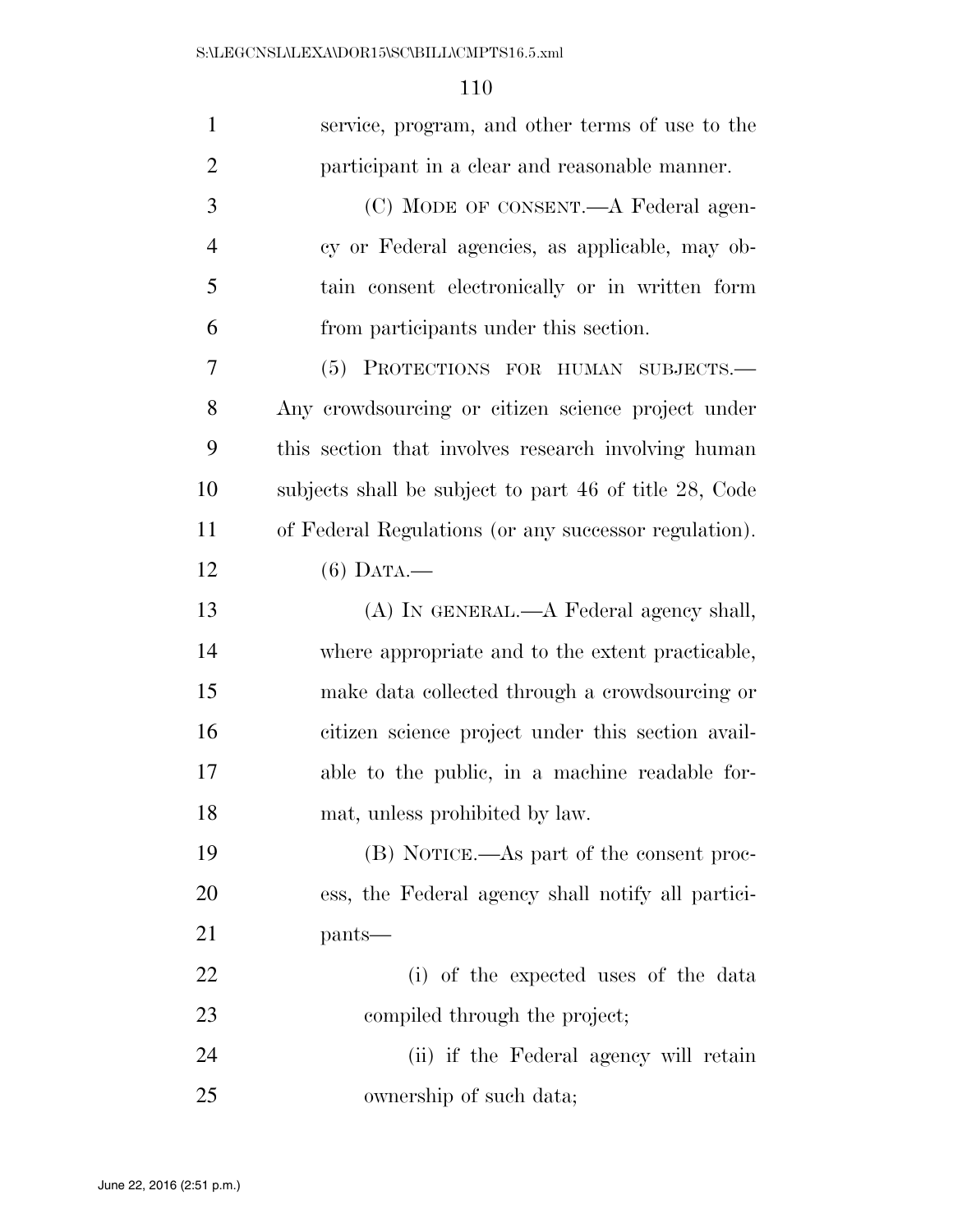| $\mathbf{1}$   | (iii) if and how the data and results                          |
|----------------|----------------------------------------------------------------|
| $\overline{2}$ | from the project would be made available                       |
| 3              | for public or third party use; and                             |
| $\overline{4}$ | (iv) if participants are authorized to                         |
| 5              | publish such data.                                             |
| 6              | (7) TECHNOLOGIES AND APPLICATIONS.—Fed-                        |
| 7              | eral agencies shall endeavor to make technologies,             |
| 8              | applications, code, and derivations of such intellec-          |
| 9              | tual property developed through a crowdsourcing or             |
| 10             | citizen science project under this section available to        |
| 11             | the public.                                                    |
| 12             | (8) LIABILITY.—Each participant<br>$\overline{\text{in}}$<br>a |
| 13             | crowdsourcing or citizen science project under this            |
| 14             | section shall agree—                                           |
| 15             | (A) to assume any and all risks associated                     |
| 16             | with such participation; and                                   |
| $17\,$         | (B) to waive all claims against the Federal                    |
| 18             | Government and its related entities, except for                |
| 19             | claims based on willful misconduct, for any in-                |
| 20             | jury, death, damage, or loss of property, rev-                 |
| 21             | enue, or profits (whether direct, indirect, or                 |
| 22             | consequential) arising from participation in the               |
| 23             | project.                                                       |
| 24             | (9) SCIENTIFIC INTEGRITY.—Federal agencies                     |
| 25             | coordinating crowdsourcing or citizen<br>science               |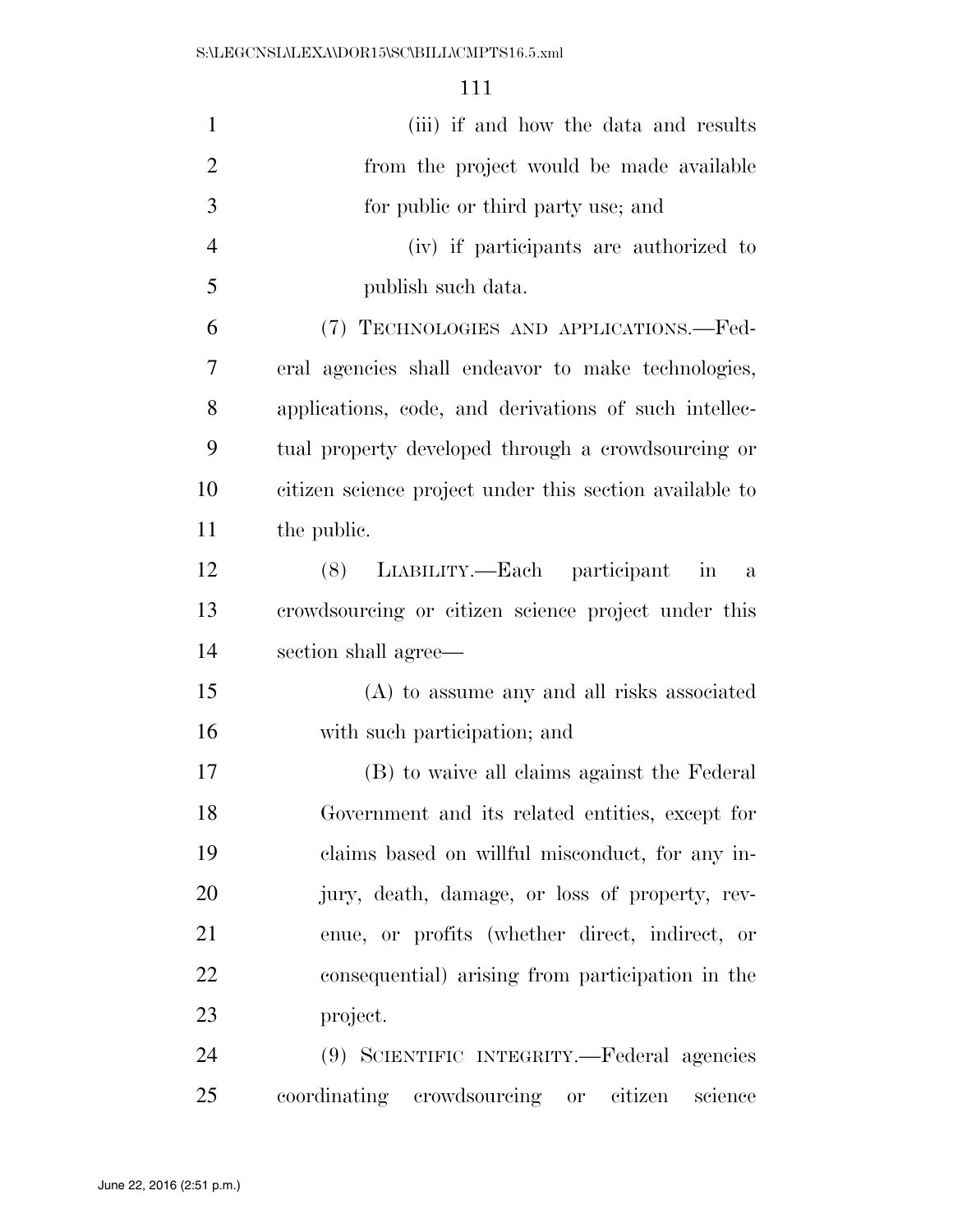projects under this section shall make all practicable efforts to ensure that participants adhere to all rel- evant scientific integrity or other applicable ethics policies.

 (10) MULTI-SECTOR PARTNERSHIPS.—The head of each Federal agency engaged in crowdsourcing or citizen science under this section, or the heads of multiple Federal agencies working cooperatively, may enter into a contract or other agreement to share administrative duties for such activities with—

 (A) a for profit or nonprofit private sector entity, including a private institution of higher education;

 (B) a State, tribal, local, or foreign govern- ment agency, including a public institution of higher education; or

(C) a public-private partnership.

 (11) FUNDING.—In carrying out crowdsourcing and citizen science projects under this section, the head of a Federal agency, or the heads of multiple Federal agencies working cooperatively—

 (A) may use funds appropriated by Con-gress;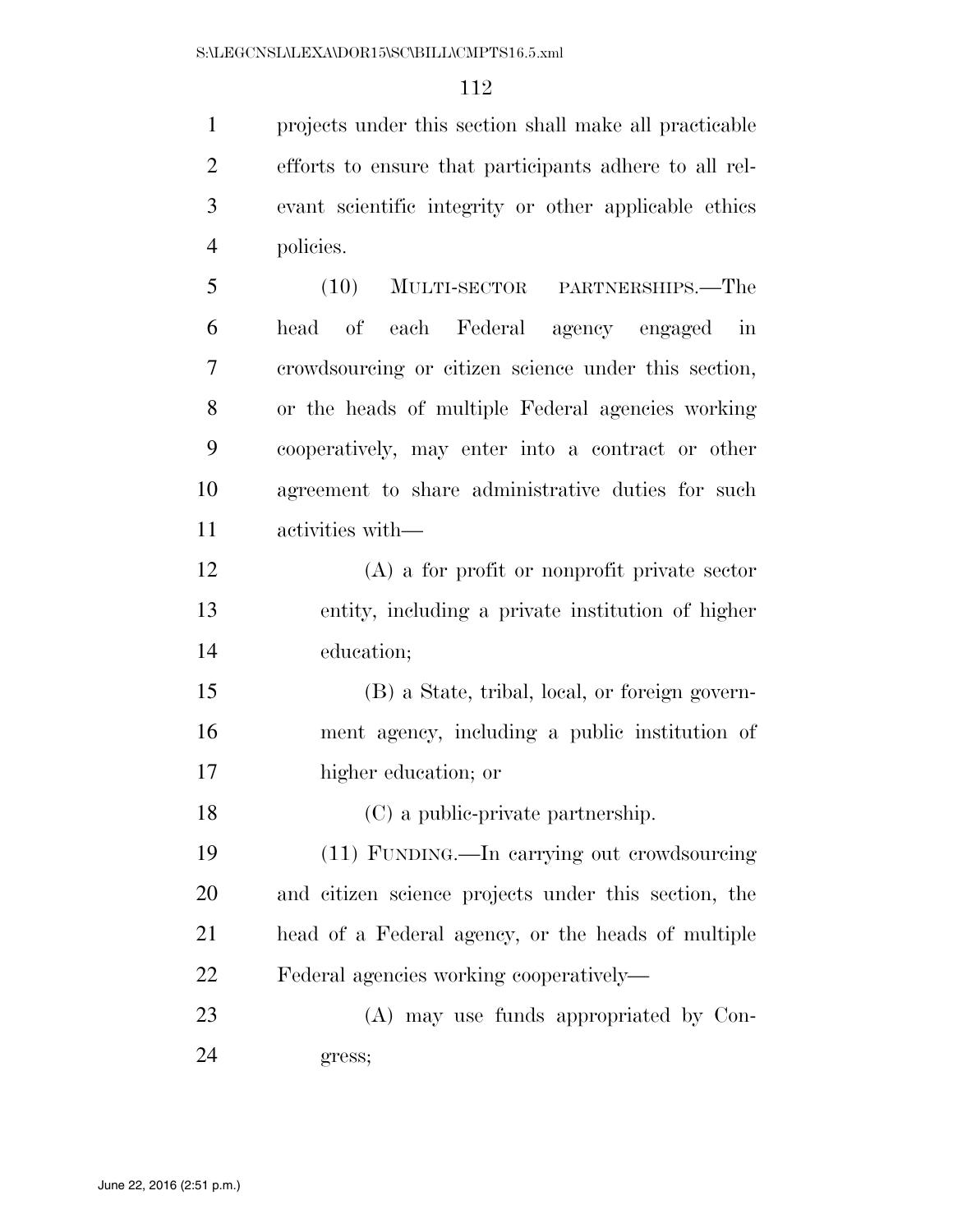| $\mathbf{1}$   | (B) may publicize projects and solicit and       |
|----------------|--------------------------------------------------|
| $\overline{2}$ | accept funds or in-kind support for such activi- |
| 3              | ties from—                                       |
| $\overline{4}$ | (i) other Federal agencies;                      |
| 5              | (ii) for profit or nonprofit private sec-        |
| 6              | tor entities, including private institutions     |
| $\tau$         | of higher education; or                          |
| 8              | (iii) State, tribal, local, or foreign gov-      |
| 9              | ernment agencies, including public institu-      |
| 10             | tions of higher education; and                   |
| 11             | (C) may not give any special consideration       |
| 12             | to any entity described in subparagraph (ii) in  |
| 13             | return for such funds or in-kind support.        |
| 14             | $(12)$ FACILITATION.—                            |
| 15             | (A) GENERAL SERVICES ADMINISTRATION              |
| 16             | ASSISTANCE.—The Administrator of the Gen-        |
| 17             | eral Services Administration, in coordination    |
| 18             | with the Director of the Office of Personnel     |
| 19             | Management, shall, at no cost to Federal agen-   |
| 20             | cies, identify and develop relevant products,    |
| 21             | training, and services to facilitate the use of  |
| 22             | crowdsourcing and citizen science projects       |
| 23             | under this section, including by specifying the  |
| 24             | appropriate contract vehicles and technology     |
| 25             | and organizational platforms to enhance the      |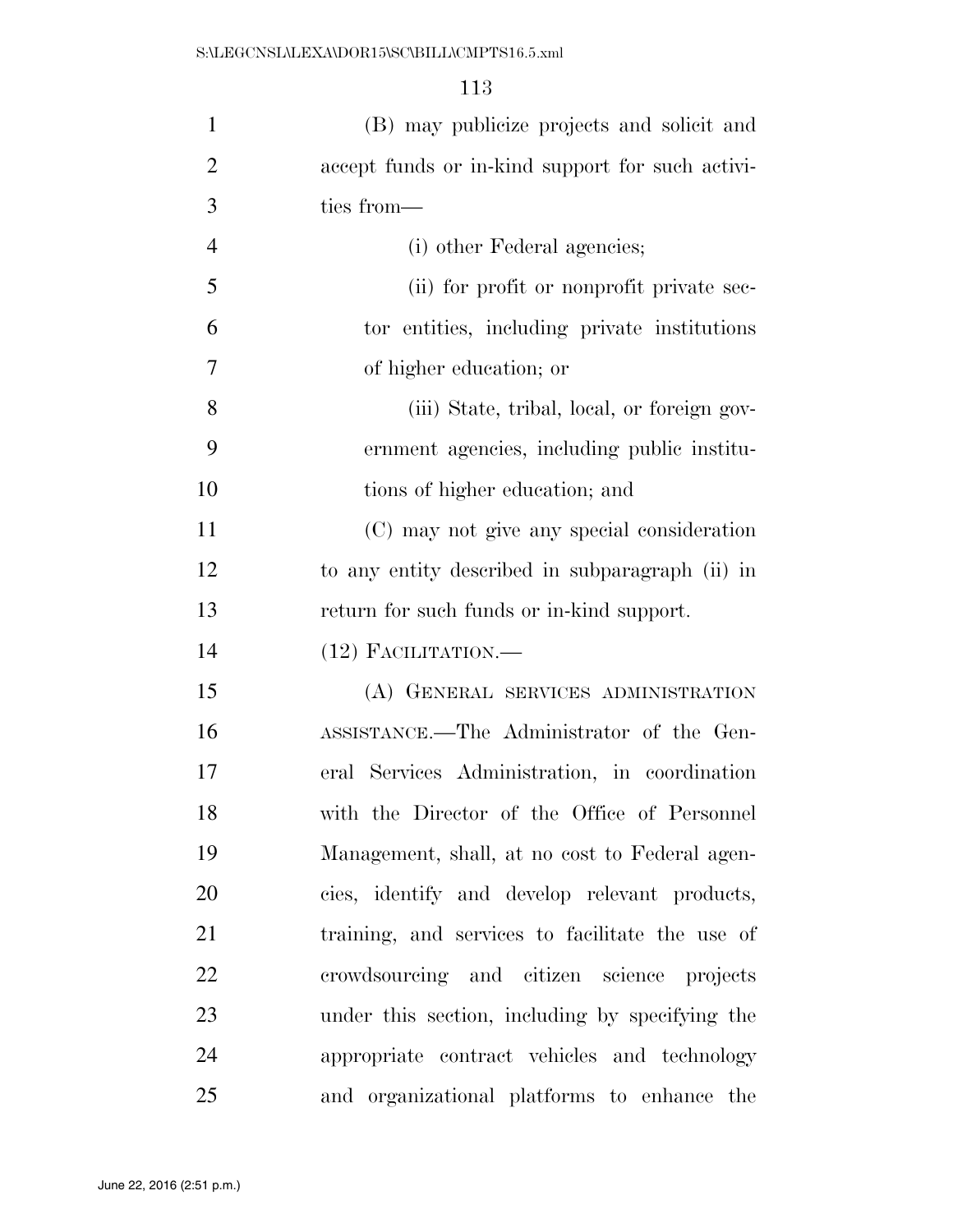| $\mathbf{1}$   | ability of Federal agencies to carry out the ac-     |
|----------------|------------------------------------------------------|
| $\overline{2}$ | tivities under this section.                         |
| 3              | (B) ADDITIONAL GUIDANCE.—The head of                 |
| $\overline{4}$ | each Federal agency engaged in crowdsourcing         |
| 5              | or citizen science under this section is encour-     |
| 6              | $aged-$                                              |
| 7              | (i) to consult any guidance provided                 |
| 8              | by the Director of the Office of Science             |
| 9              | and Technology Policy, including the Fed-            |
| 10             | eral Crowdsourcing and Citizen Science               |
| 11             | Toolkit;                                             |
| 12             | (ii) to designate a coordinator for that             |
| 13             | Federal agency's crowdsourcing and citizen           |
| 14             | science projects; and                                |
| 15             | (iii) to share best practices with other             |
| 16             | Federal agencies, including participation of         |
| 17             | staff in the Federal Community of Practice           |
| 18             | for Crowdsourcing and Citizen Science.               |
| 19             | (d) REPORT.—                                         |
| <b>20</b>      | $(1)$ In GENERAL.—Not later than 2 years after       |
| 21             | the date of the enactment of this Act, the Director  |
| 22             | of the Office of Science and Technology Policy shall |
| 23             | include, as a component of a report required under   |
| 24             | section 24(p) of the Stevenson-Wydler Technology     |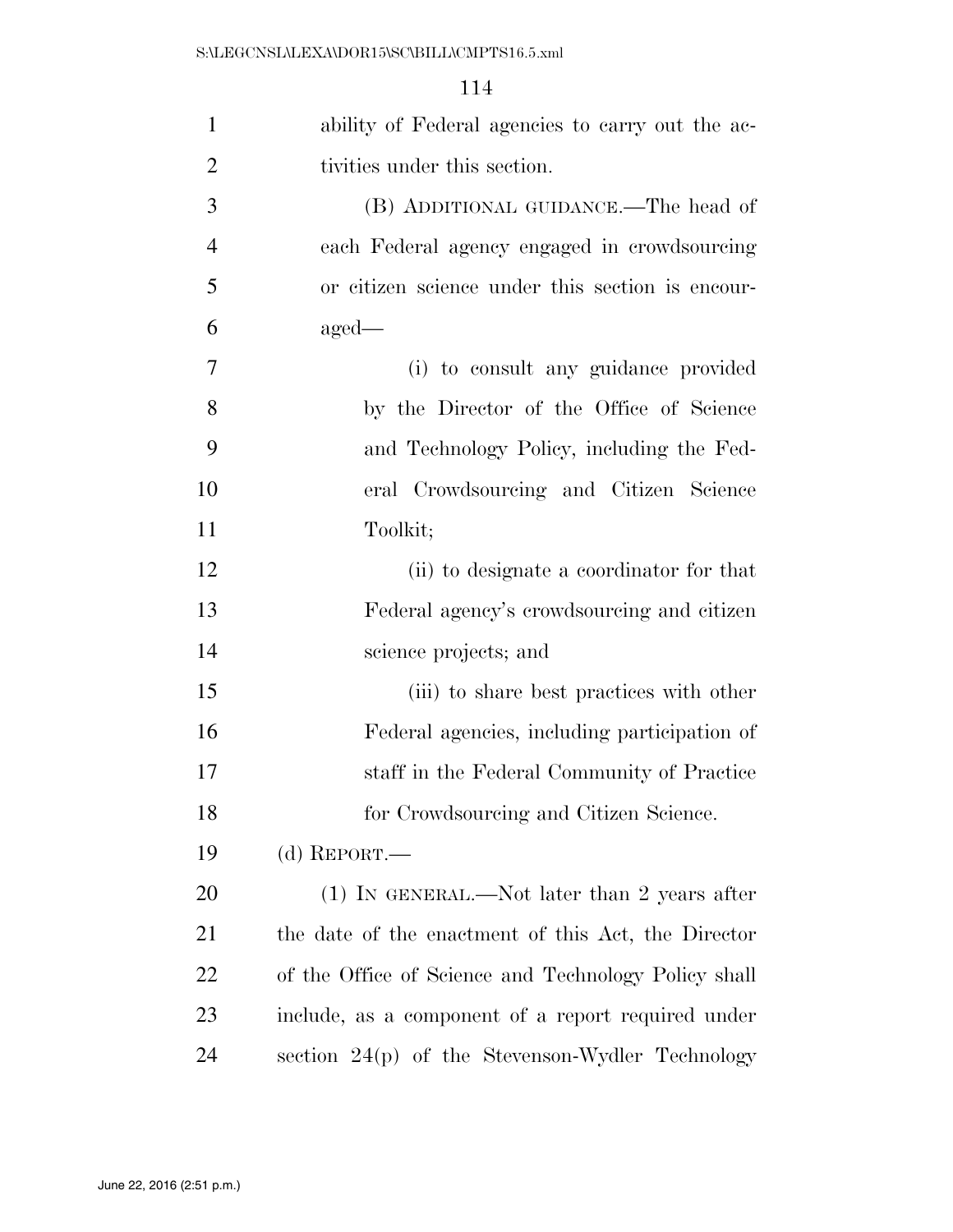| $\mathbf{1}$   | Innovation Act of 1980 (15 U.S.C. 3719 $(p)$ ), a re-  |
|----------------|--------------------------------------------------------|
| $\overline{2}$ | port on the activities carried out under this section. |
| 3              | (2) INFORMATION INCLUDED. The report re-               |
| $\overline{4}$ | quired under paragraph (1) shall include—              |
| 5              | (A) a summary of each crowdsourcing and                |
| 6              | citizen science project conducted by a Federal         |
| 7              | agency during the most recently completed 2            |
| 8              | fiscal years, including a description of the pro-      |
| 9              | posed goals of each crowdsourcing and citizen          |
| 10             | science project;                                       |
| 11             | (B) the participation rates, submission lev-           |
| 12             | els, number of consents, or any other statistic        |
| 13             | that might be considered relevant in each              |
| 14             | crowdsourcing and citizen science project;             |
| 15             | $(C)$ a description of —                               |
| 16             | (i) the resources (including personnel                 |
| 17             | and funding) that were used in the execu-              |
| 18             | tion of each crowdsourcing and citizen                 |
| 19             | science project;                                       |
| 20             | (ii) the activities for which such re-                 |
| 21             | sources were used; and                                 |
| 22             | (iii) how the obligations and expendi-                 |
| 23             | tures relating to the project's execution              |
| 24             | were allocated among the accounts of the               |
| 25             | Federal agency;                                        |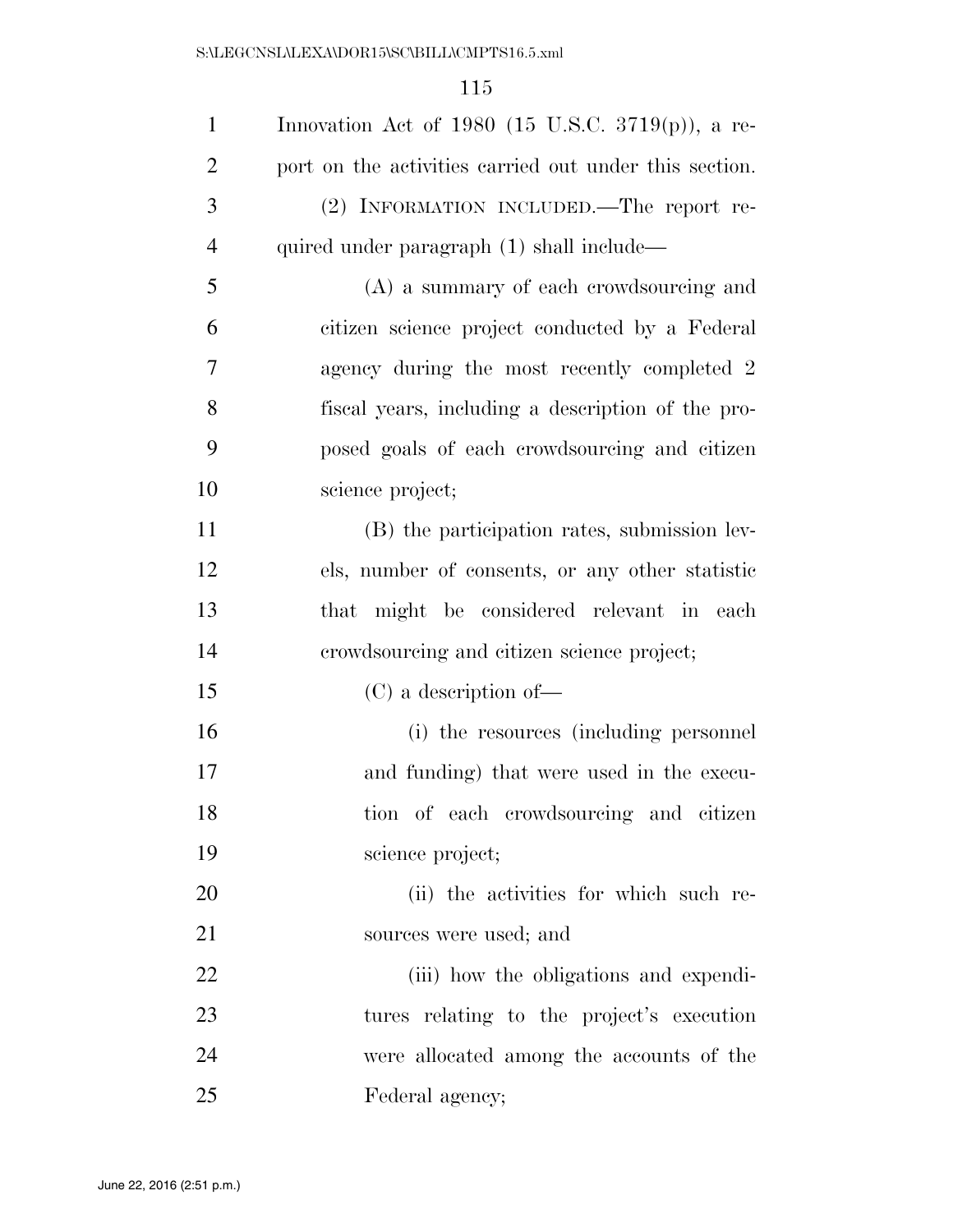| $\mathbf{1}$   | (D) a summary of the use<br>of                                     |
|----------------|--------------------------------------------------------------------|
| $\overline{2}$ | crowdsourcing and citizen science by all Federal                   |
| 3              | agencies, including interagency and multi-sector                   |
| $\overline{4}$ | partnerships; and                                                  |
| 5              | (E) any other information that the Direc-                          |
| 6              | tor of the Office of Science and Technology Pol-                   |
| 7              | icy considers relevant.                                            |
| 8              | (e) SAVINGS PROVISION.—Nothing in this section                     |
| 9              | may be construed—                                                  |
| 10             | $(1)$ to affect the authority to conduct                           |
| 11             | crowdsourcing and citizen science authorized by any                |
| 12             | other provision of law; or                                         |
| 13             | (2) to displace Federal Government resources                       |
| 14             | allocated to the Federal agencies that<br>use                      |
| 15             | crowdsourcing or citizen science authorized under                  |
| 16             | this section to carry out a project.                               |
| 17             | SEC. 403. NIST OTHER TRANSACTION AUTHORITY UPDATE.                 |
| 18             | Section $2(b)(4)$ of the National Institute of Stand-              |
| 19             | ards and Technology Act $(15 \text{ U.S.C. } 272(b)(4))$ is amend- |
| 20             | ed to read as follows:                                             |
| 21             | $\cdot$ (4) to enter into and perform such contracts,              |
| 22             | including cooperative research and development ar-                 |
| 23             | rangements, grants, cooperative agreements, real                   |
| 24             | property leases, or other transactions, as may be                  |
| 25             | necessary in furtherance of the purposes of this Act               |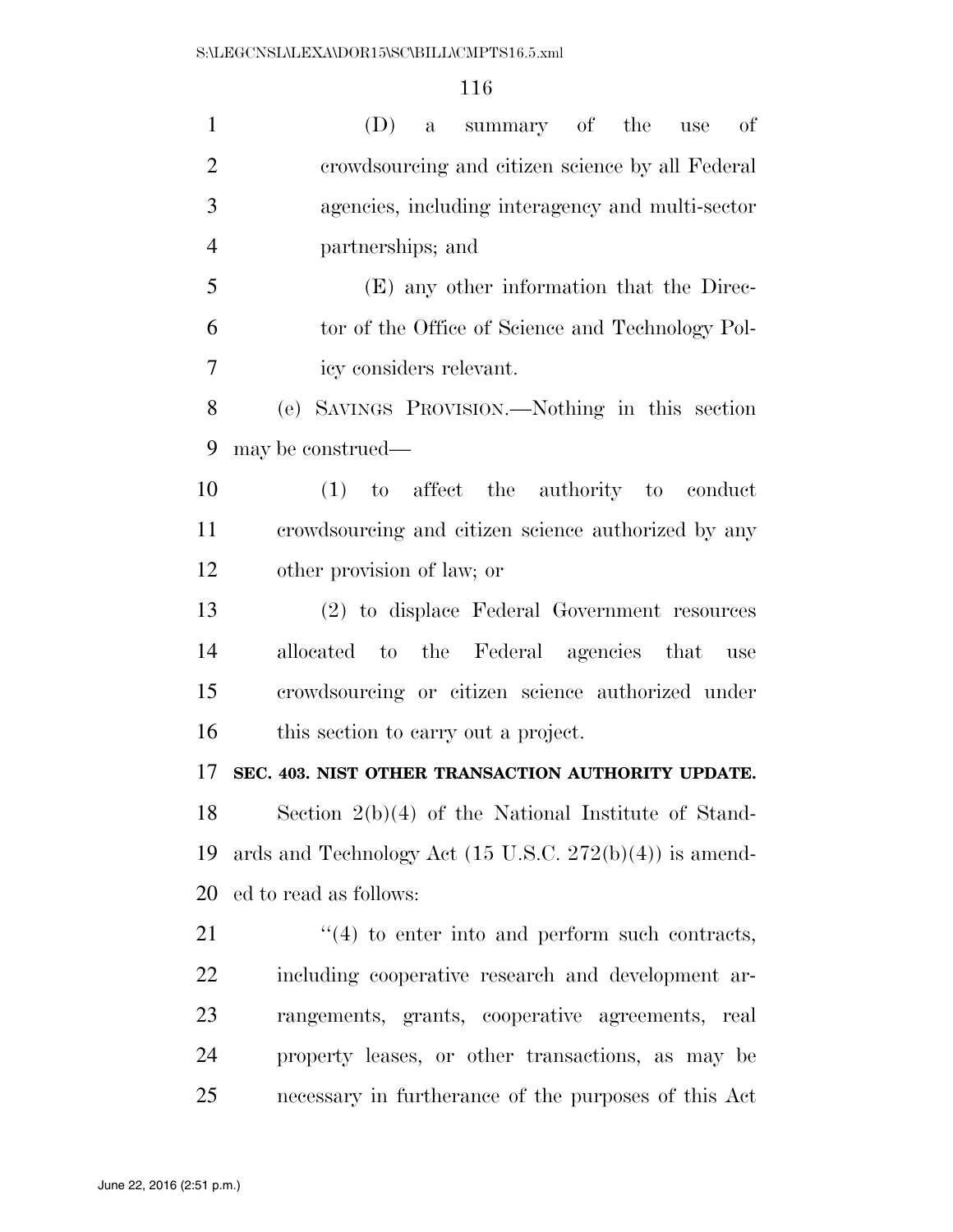and on such terms as the Director considers appro- priate;''. **SEC. 404. NIST VISITING COMMITTEE ON ADVANCED TECH- NOLOGY UPDATE.**  Section 10(a) of the National Institute of Standards 6 and Technology Act  $(15 \text{ U.S.C. } 278(a))$  is amended— (1) in the second sentence, by striking ''15 members appointed by the Director, at least 10 of whom'' and ''not fewer than 9 members appointed by the Director, a majority of whom''; and (2) in the third sentence, by striking ''National Bureau of Standards'' and inserting ''National Insti- tute of Standards and Technology''. **TITLE V—MANUFACTURING SEC. 501. HOLLINGS MANUFACTURING EXTENSION PART- NERSHIP IMPROVEMENTS.**  (a) IN GENERAL.—Section 25 of the National Insti- tute of Standards and Technology Act (15 U.S.C. 278k) is amended to read as follows: **''SEC. 25. HOLLINGS MANUFACTURING EXTENSION PART- NERSHIP.**  22 "(a) DEFINITIONS.—In this section: 23 "(1) APPROPRIATE COMMITTEES OF CON-

GRESS.—The term 'appropriate committees of Con-

gress' means—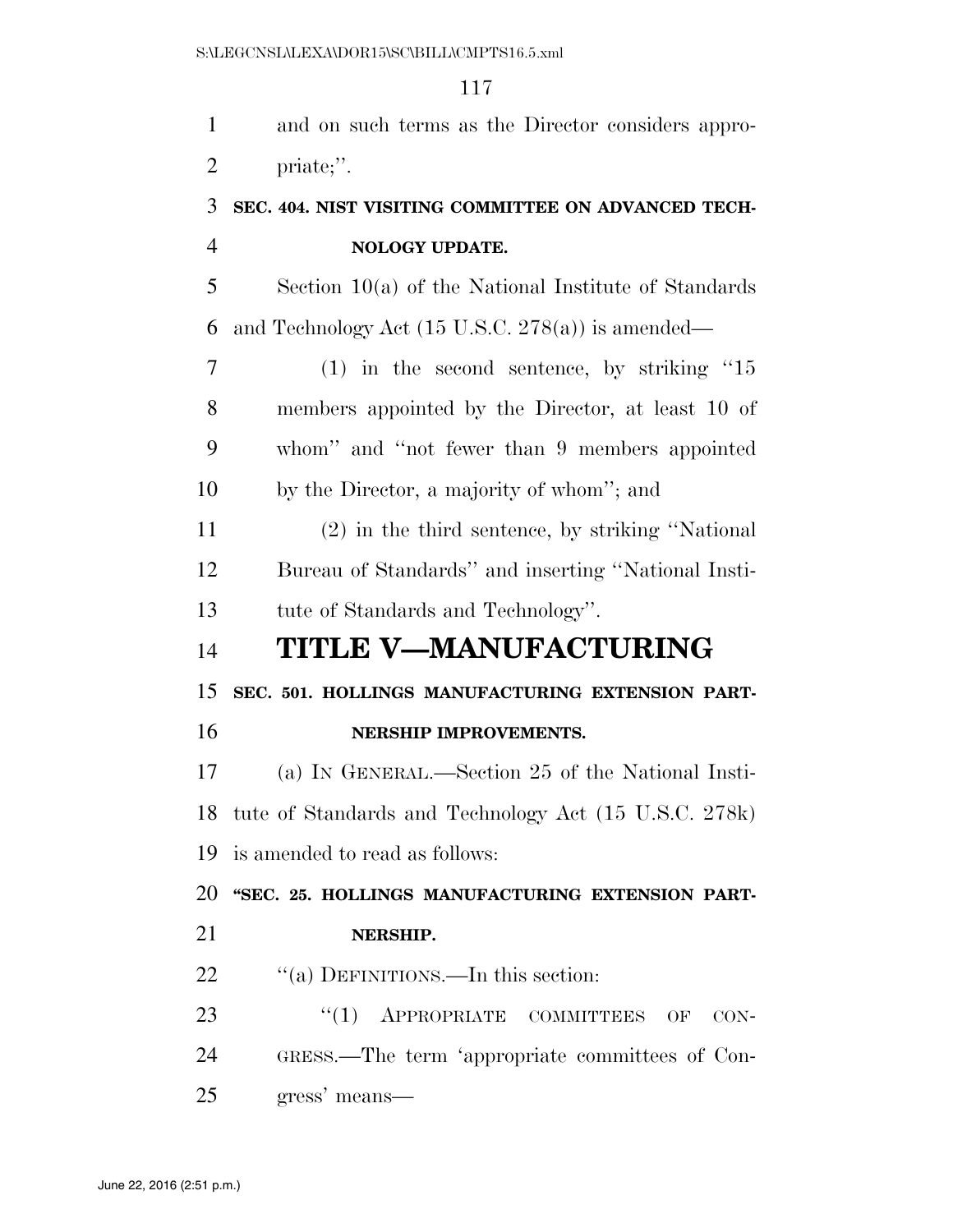| $\mathbf{1}$   | $\lq\lq$ the Committee on Commerce,                    |
|----------------|--------------------------------------------------------|
| $\overline{2}$ | Science, and Transportation of the Senate; and         |
| 3              | "(B) the Committee on Science, Space,                  |
| $\overline{4}$ | and Technology of the House of Representa-             |
| 5              | tives.                                                 |
| 6              | $``(2)$ AREA CAREER AND TECHNICAL<br>EDU-              |
| 7              | CATION SCHOOL.—The term 'area career and tech-         |
| 8              | nical education school' has the meaning given the      |
| 9              | term in section 3 of the Vocational Education Act of   |
| 10             | 1963 (20 U.S.C. 2302).                                 |
| 11             | "(3) CENTER.—The term 'Center' means a                 |
| 12             | manufacturing extension center that—                   |
| 13             | $\lq\lq$ is created under subsection (b); and          |
| 14             | "(B) is affiliated with an eligible entity             |
| 15             | that applies for and is awarded financial sup-         |
| 16             | port under subsection (e).                             |
| 17             | "(4) COMMUNITY COLLEGE.—The term 'com-                 |
| 18             | munity college' means an institution of higher edu-    |
| 19             | cation (as defined under section $101(a)$ of the High- |
| 20             | er Education Act of 1965 (20 U.S.C. 1001(a))) at       |
| 21             | which the highest degree that is predominately         |
| 22             | awarded to students is an associate's degree.          |
| 23             | "(5) ELIGIBLE ENTITY.—The term 'eligible en-           |
| 24             | tity' means a United States-based nonprofit institu-   |
| 25             | tion, or consortium thereof, an institution of higher  |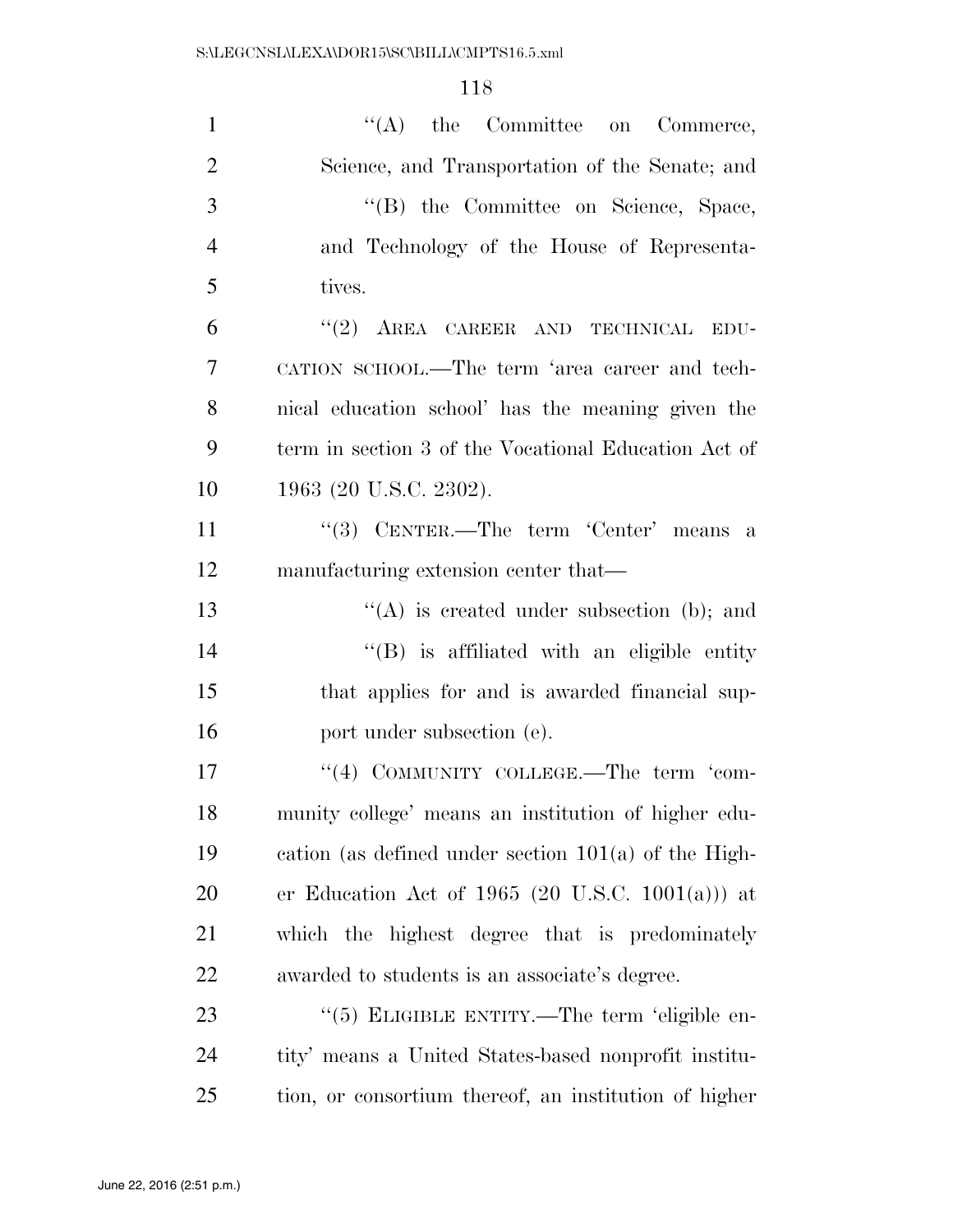education, or a State, United States territory, local, or tribal government.

3 "(6) HOLLINGS MANUFACTURING EXTENSION PARTNERSHIP OR PROGRAM.—The term 'Hollings Manufacturing Extension Partnership' or 'Program' means the program established under subsection (b). 7 "'(7) MEP ADVISORY BOARD.—The term 'MEP Advisory Board' means the Manufacturing Exten- sion Partnership Advisory Board established under subsection (n).

 ''(b) ESTABLISHMENT AND PURPOSE.—The Sec- retary, acting through the Director and, if appropriate, through other Federal officials, shall establish a program to provide assistance for the creation and support of man- ufacturing extension centers for the transfer of manufac-turing technology and best business practices.

 ''(c) OBJECTIVE.—The objective of the Program shall be to enhance competitiveness, productivity, and techno- logical performance in United States manufacturing through—

 $\frac{u'(1)}{v}$  the transfer of manufacturing technology and techniques developed at the Institute to Centers and, through them, to manufacturing companies 24 throughout the United States;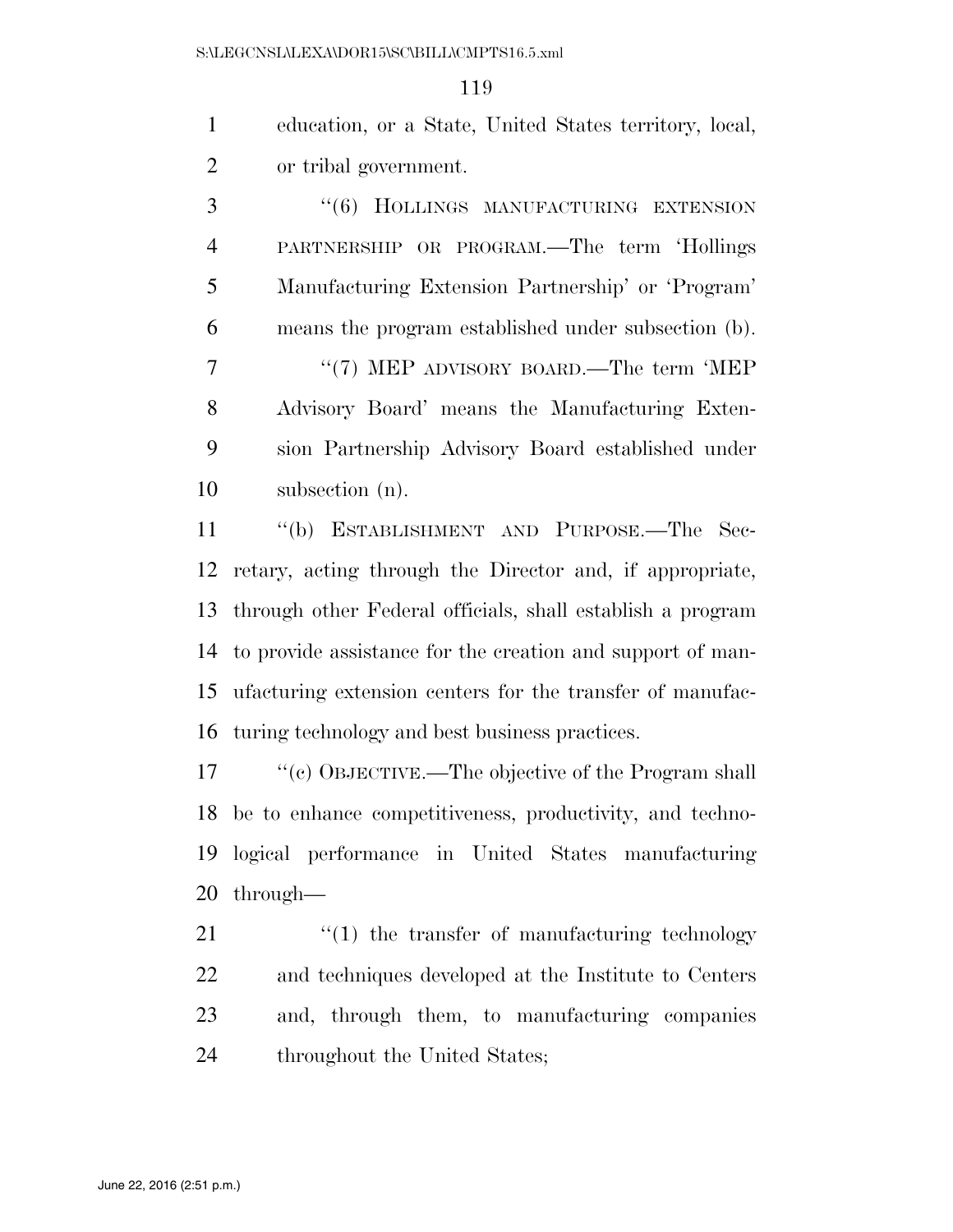| $\mathbf{1}$   | $\lq(2)$ the participation of individuals from indus-    |
|----------------|----------------------------------------------------------|
| $\overline{2}$ | try, institutions of higher education, State govern-     |
| 3              | ments, other Federal agencies, and, when appro-          |
| $\overline{4}$ | priate, the Institute in cooperative technology trans-   |
| 5              | fer activities;                                          |
| 6              | $\cdot\cdot$ (3) efforts to make new manufacturing tech- |
| $\overline{7}$ | nology and processes usable by United States-based       |
| 8              | small and medium-sized companies;                        |
| 9              | $\lq(4)$ the active dissemination of scientific, engi-   |
| 10             | neering, technical, and management information           |
| 11             | about manufacturing to industrial firms, including       |
| 12             | small and medium-sized manufacturing companies;          |
| 13             | $\lq(5)$ the utilization, when appropriate, of the       |
| 14             | expertise and capability that exists in Federal agen-    |
| 15             | cies, other than the Institute, and federally-spon-      |
| 16             | sored laboratories;                                      |
| 17             | $(6)$ the provision to community colleges and            |
| 18             | area career and technical education schools of infor-    |
| 19             | mation about the job skills needed in manufacturing      |
| 20             | companies, including small and medium-sized manu-        |
| 21             | facturing businesses in the regions they serve;          |
| 22             | $\lq(7)$ the promotion and expansion of certifi-         |
| 23             | cation systems offered through industry, associa-        |
| 24             | tions, and community colleges, when appropriate;         |
| 25             | and                                                      |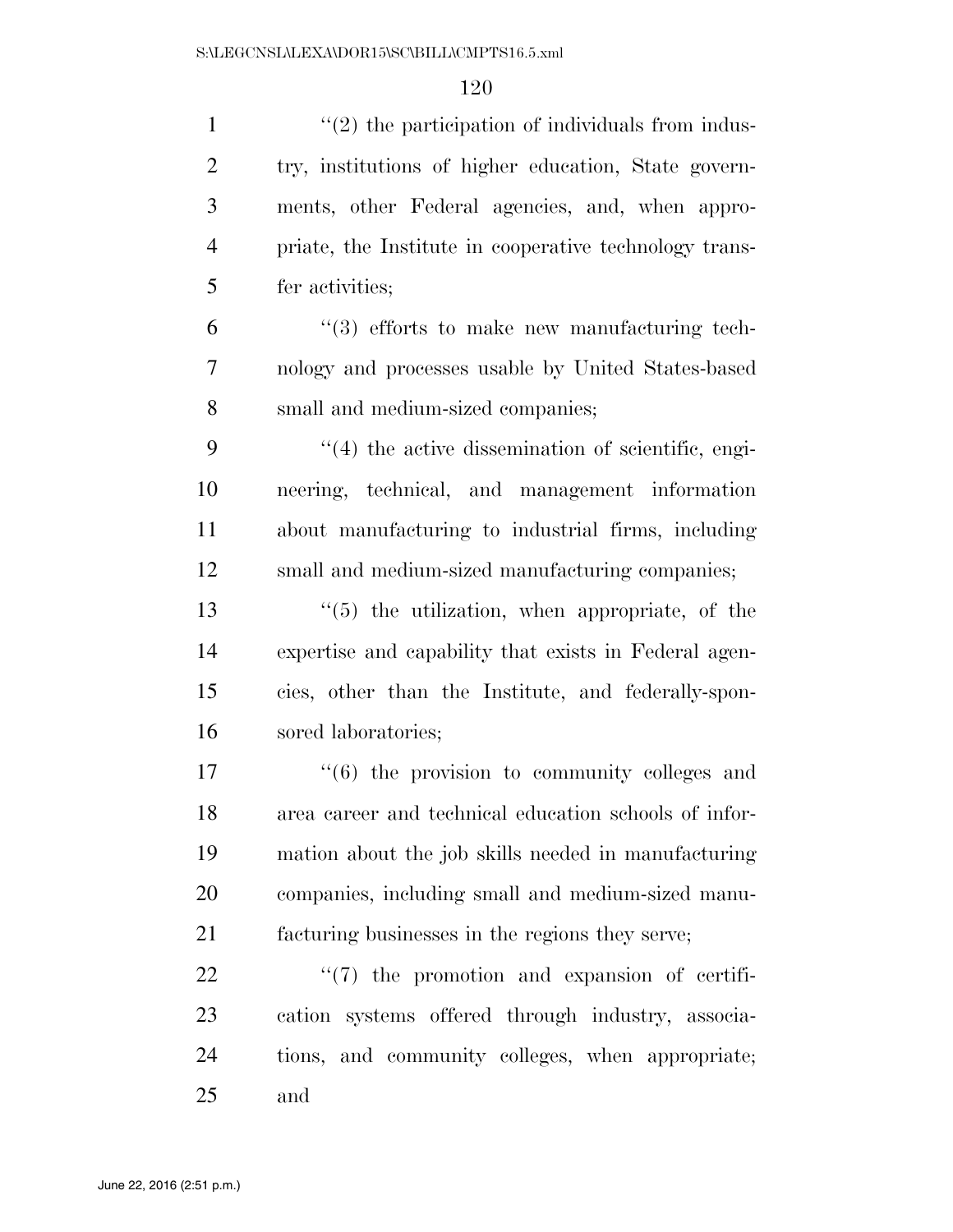1 ''(8) the growth in employment and wages at United States-based small and medium-sized compa-nies.

 ''(d) ACTIVITIES.—The activities of a Center shall in-clude—

 $(1)$  the establishment of automated manufac- turing systems and other advanced production tech- nologies, based on Institute-supported research, for the purpose of demonstrations and technology trans-fer;

 $\frac{1}{2}$  the active transfer and dissemination of re- search findings and Center expertise to a wide range of companies and enterprises, particularly small and medium-sized manufacturers; and

 ''(3) the facilitation of collaborations and part- nerships between small and medium-sized manufac- turing companies , community colleges, and area ca- reer and technical education schools, to help those entities better understand the specific needs of man- ufacturers and to help manufacturers better under- stand the skill sets that students learn in the pro-grams offered by such colleges and schools.

23 "(e) FINANCIAL ASSISTANCE.—

24 "(1) AUTHORIZATION.—Except as provided in paragraph (2), the Secretary may provide financial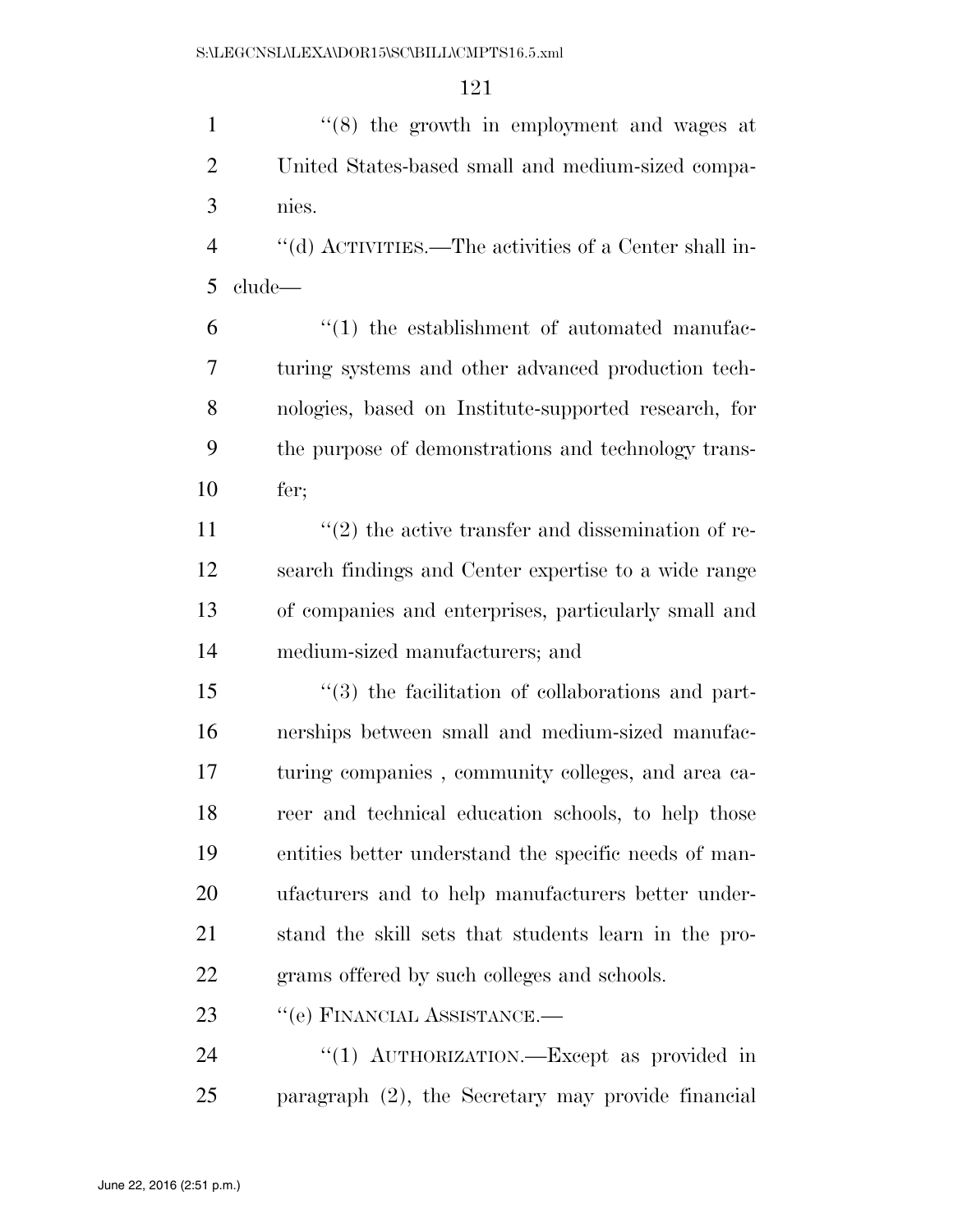1 assistance for the creation and support of a Center 2 through a cooperative agreement with an eligible en-3 tity.

 ''(2) COST SHARING.—The Secretary may not provide more than 50 percent of the capital and an- nual operating and maintenance funds required to establish and support a Center.

8 "(3) RULE OF CONSTRUCTION.—For purposes of paragraph (2), any amount received by an eligible entity for a Center under a provision of law other than paragraph (1) shall not be considered an amount provided under paragraph (1).

### 13 "(f) APPLICATIONS.—

 $\frac{1}{2}$  (1) In GENERAL.—An eligible entity shall sub- mit an application to the Secretary at such time, in such manner, and containing such information as the Secretary may require.

18 ''(2) PROGRAM DESCRIPTION.—The Secretary 19 shall establish and update, as necessary—

20  $\langle (A)$  a description of the Program;

21  $\text{``(B)}$  the application procedures;

22  $\cdot$  (C) performance metrics;

23  $\text{``(D) criteria for determining qualified ap-}$ 24 plicants; and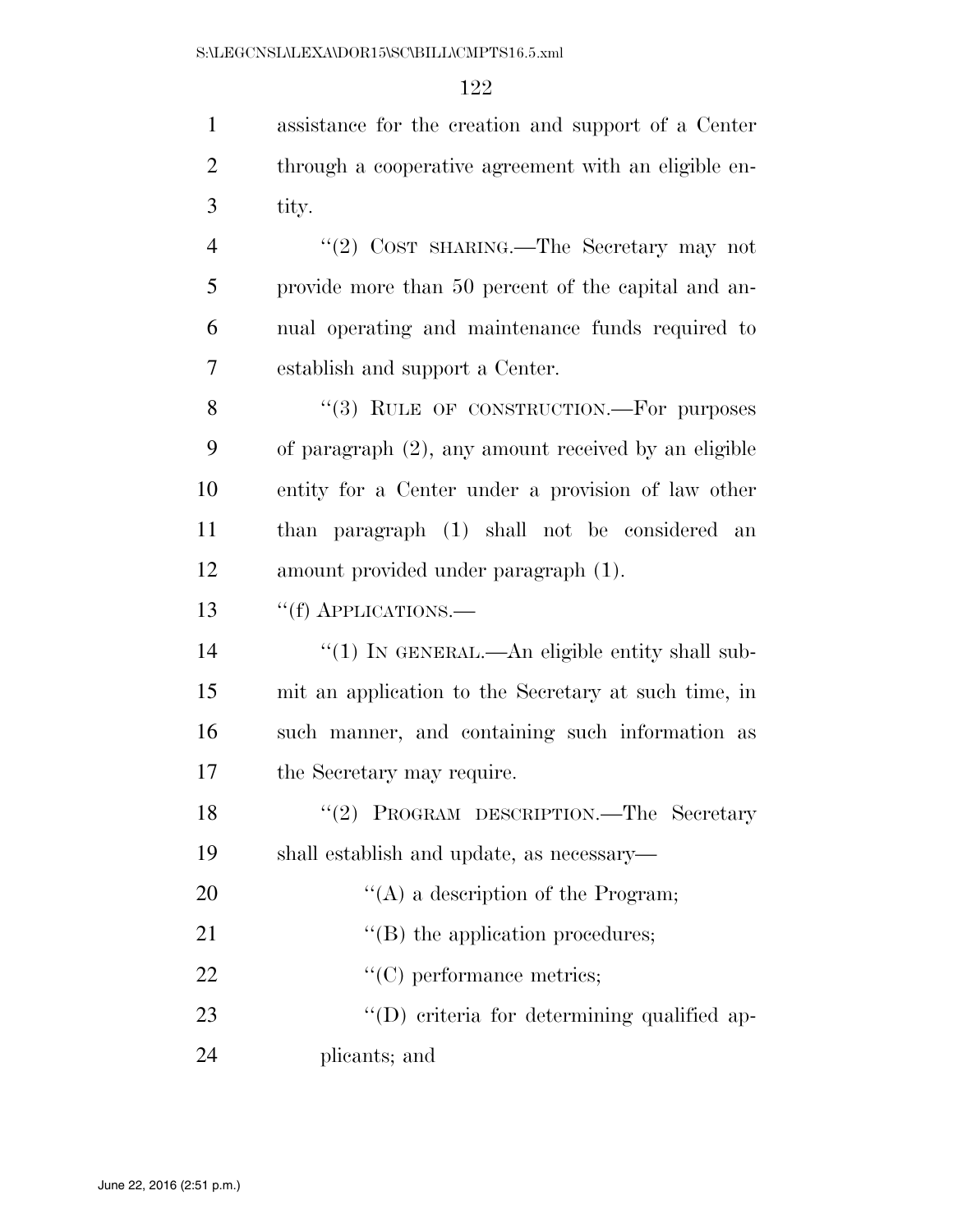| $\mathbf{1}$   | $\lq\lq$ criteria for choosing recipients of fi-   |
|----------------|----------------------------------------------------|
| $\overline{2}$ | nancial assistance from among the qualified ap-    |
| 3              | plicants.                                          |
| $\overline{4}$ | $``(F)$ procedures for determining allowable       |
| 5              | cost share contributions; and                      |
| 6              | $\lq\lq(G)$ such other program policy objections   |
| 7              | and operational procedures as the Secretary        |
| 8              | deems necessary.                                   |
| 9              | $\lq(3)$ COST SHARING.—                            |
| 10             | "(A) IN GENERAL.—To be considered for              |
| 11             | financial assistance under this section, an appli- |
| 12             | cant shall provide adequate assurances that the    |
| 13             | applicant and if applicable, the applicant's       |
| $1\Lambda$     | partnering enganizations will obtain funding       |

 partnering organizations, will obtain funding for not less than 50 percent of the capital and annual operating and maintenance funds re- quired to establish and support the Center from sources other than the financial assistance pro-vided under subsection (e).

20 "(B) AGREEMENTS WITH OTHER ENTI- TIES.—In meeting the cost-sharing requirement under subparagraph (A), an eligible entity may enter into an agreement with 1 or more other entities, such as a private industry, an institu-tion of higher education, or a State, United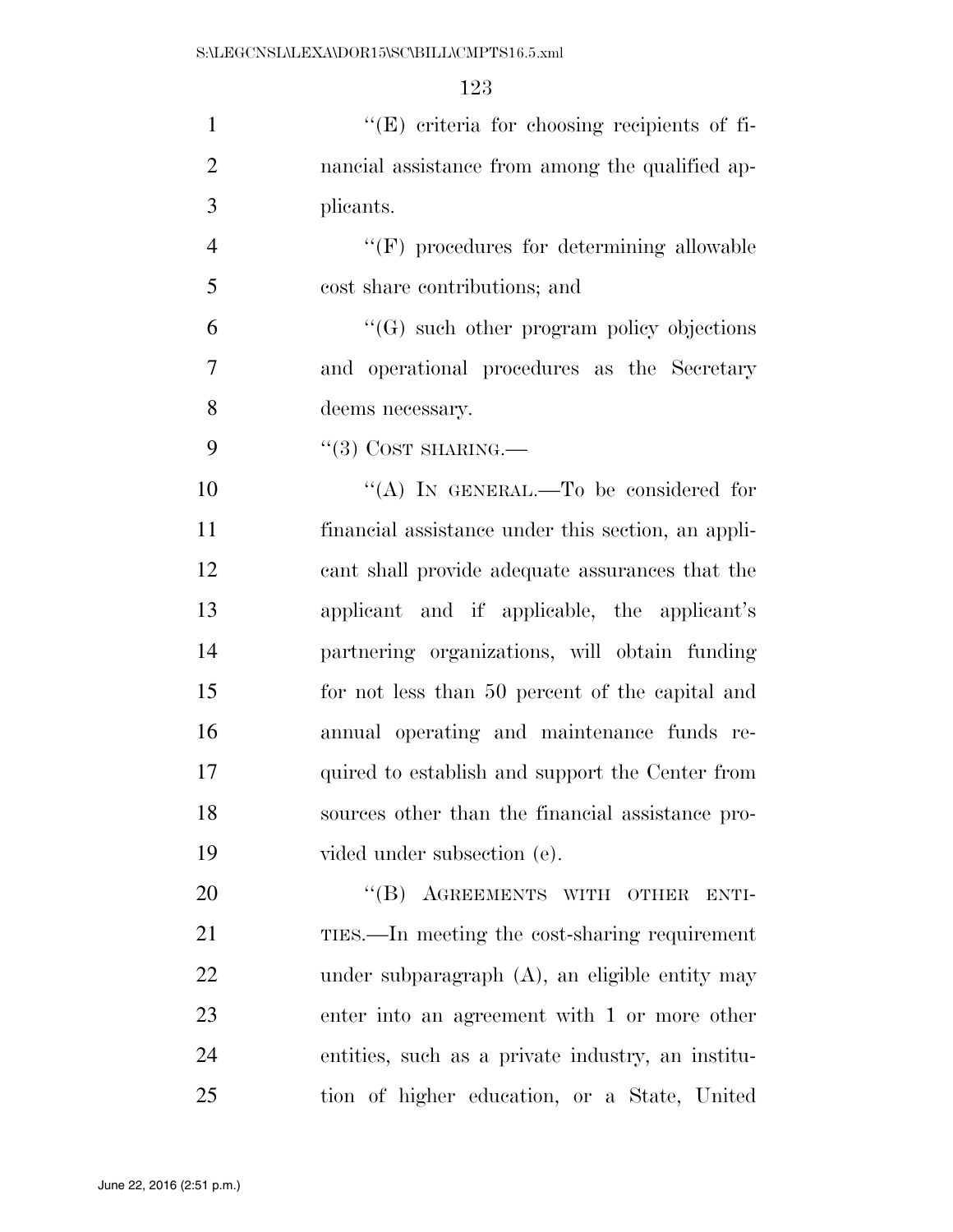| $\mathbf{1}$   | States territory, local, or tribal government for      |
|----------------|--------------------------------------------------------|
| $\overline{2}$ | the contribution by that other entity of funding       |
| 3              | if the Secretary determines the agreement—             |
| $\overline{4}$ | "(i) is programmatically reasonable;                   |
| 5              | "(ii) will help accomplish pro-                        |
| 6              | grammatic objectives; and                              |
| $\overline{7}$ | "(iii) is allocable under Program pro-                 |
| 8              | cedures under subsection $(f)(2)$ .                    |
| 9              | "(4) LEGAL RIGHTS.—Each applicant shall in-            |
| 10             | clude in the application a proposal for the allocation |
| 11             | of the legal rights associated with any intellectual   |
| 12             | property which may result from the activities of the   |
| 13             | Center.                                                |
| 14             | $``(5)$ MERIT REVIEW OF APPLICATIONS.—                 |
| 15             | "(A) IN GENERAL.—The Secretary shall                   |
| 16             | subject each application to merit review.              |
| 17             | "(B) CONSIDERATIONS.—In making a de-                   |
| 18             | cision whether to approve an application and           |
| 19             | provide financial assistance under subsection          |
| 20             | (e), the Secretary shall consider, at a min-           |
| 21             | $imum-$                                                |
|                |                                                        |
| 22             | "(i) the merits of the application, par-               |
| 23             | ticularly those portions of the application            |
| 24             | regarding technology transfer, training and            |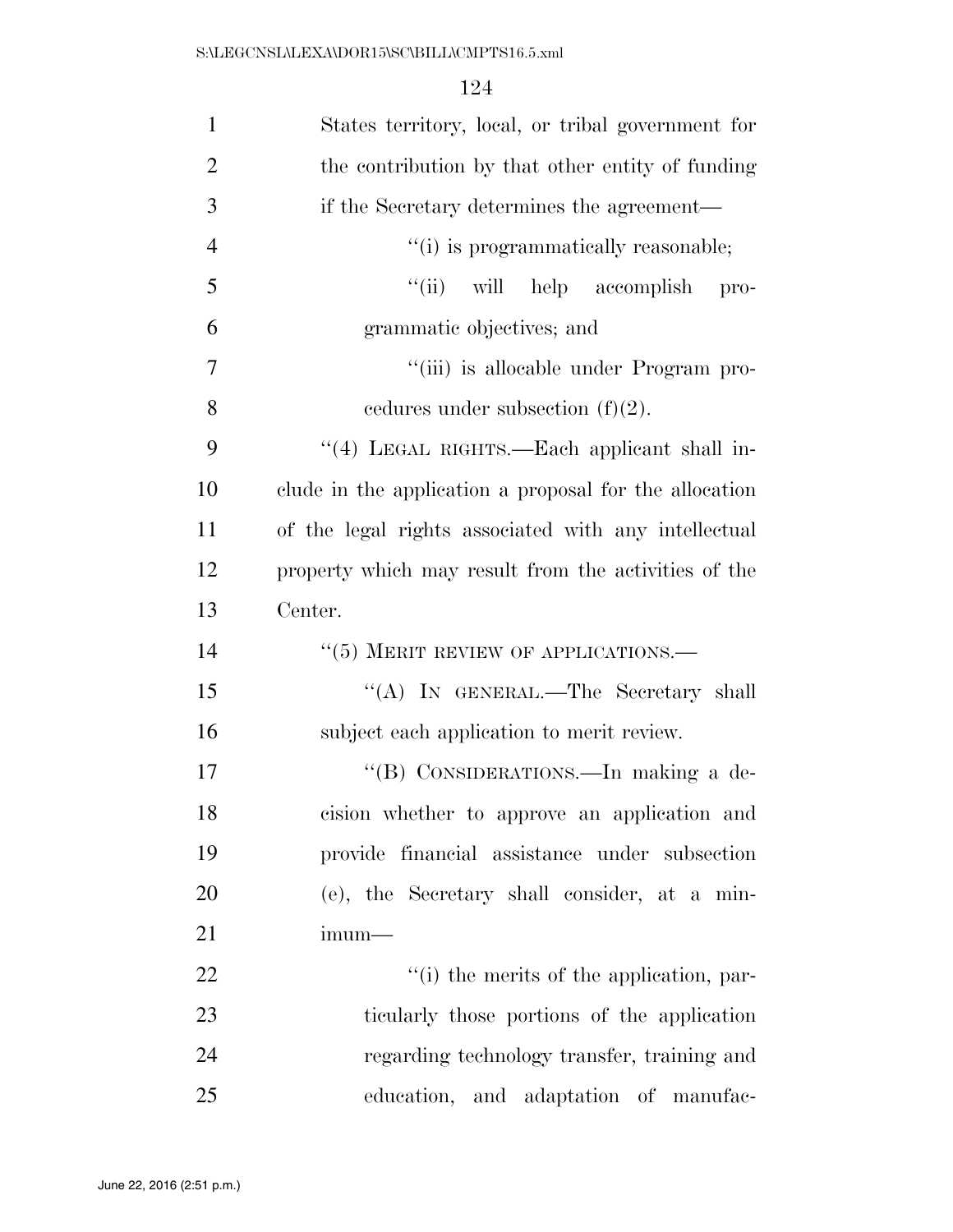| 1              | turing technologies to the needs of par-        |
|----------------|-------------------------------------------------|
| $\overline{2}$ | ticular industrial sectors;                     |
| 3              | "(ii) the quality of service to be pro-         |
| $\overline{4}$ | vided;                                          |
| 5              | "(iii) the geographical diversity and           |
| 6              | extent of the service area; and                 |
| 7              | "(iv) the type and percentage of fund-          |
| 8              | ing from other sources under paragraph          |
| 9              | (3).                                            |
| 10             | "(g) EVALUATIONS.-                              |
| 11             | "(1) THIRD AND EIGHTH YEAR EVALUATIONS          |
| 12             | BY PANEL.-                                      |
| 13             | "(A) IN GENERAL.—The Secretary shall            |
| 14             | ensure that each Center is evaluated during its |
| 15             | third and eighth years of operation by an eval- |
| 16             | uation panel appointed by the Secretary.        |
| 17             | "(B) COMPOSITION.—The Secretary shall           |
| 18             | ensure that each evaluation panel appointed     |
| 19             | under subparagraph $(A)$ is composed of-        |
| 20             | "(i) private experts, none of whom are          |
| 21             | connected with the Center evaluated by the      |
| 22             | panel; and                                      |
| 23             | "(ii) Federal officials.                        |
| 24             | "(C) CHAIRPERSON.—For each evaluation           |
| 25             | panel appointed under subparagraph (B), the     |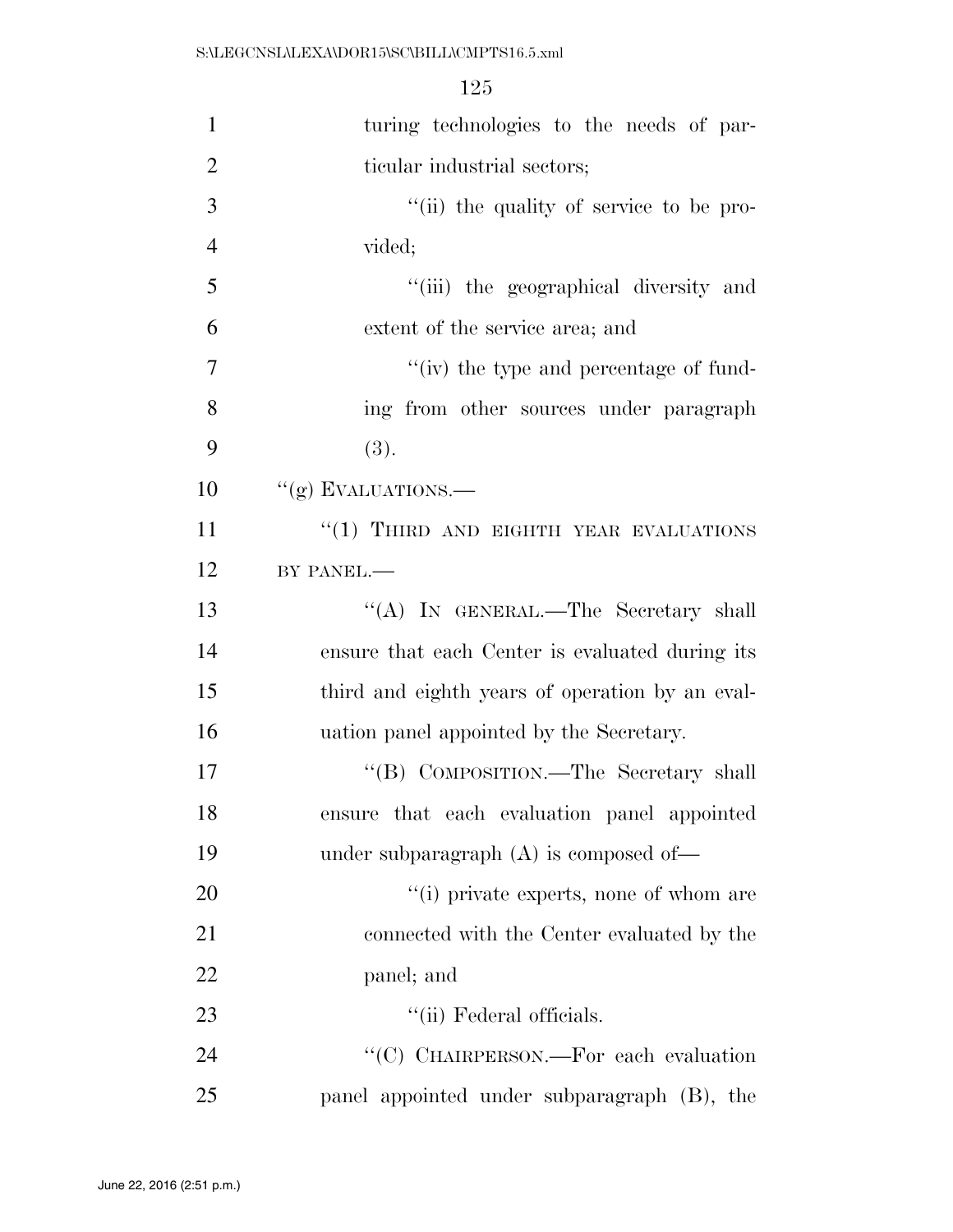| $\mathbf{1}$   | Secretary shall appoint a chairperson who is an      |
|----------------|------------------------------------------------------|
| $\overline{2}$ | official of the Institute.                           |
| 3              | (2)<br>FIFTH YEAR EVALUATIONS<br>BY<br>$SEC-$        |
| $\overline{4}$ | RETARY.—In the fifth year of operation of a Center,  |
| 5              | the Secretary shall conduct a review of the Center.  |
| 6              | "(3) PERFORMANCE MEASUREMENT.—In evalu-              |
| 7              | ating a Center an evaluation panel or the Secretary, |
| 8              | as applicable, shall measure the performance of the  |
| 9              | Center against—                                      |
| 10             | $\lq\lq$ the objective specified in subsection       |
| 11             | (e);                                                 |
| 12             | $\lq\lq$ the performance metrics under sub-          |
| 13             | section $(f)(2)(C)$ ; and                            |
| 14             | $\lq\lq$ such other criterion as deemed appro-       |
| 15             | priate by the Secretary.                             |
| 16             | "(4) POSITIVE EVALUATIONS.—If an evaluation          |
| 17             | of a Center is positive, the Secretary may continue  |
| 18             | to provide financial assistance for the Center—      |
| 19             | $\cdot$ (A) in the case of an evaluation occurring   |
| 20             | in the third year of a Center, through the fifth     |
| 21             | year of the Center;                                  |
| 22             | $\lq\lq$ (B) in the case of an evaluation occurring  |
| 23             | in the fifth year of a Center, through the eighth    |
| 24             | year of the Center; and                              |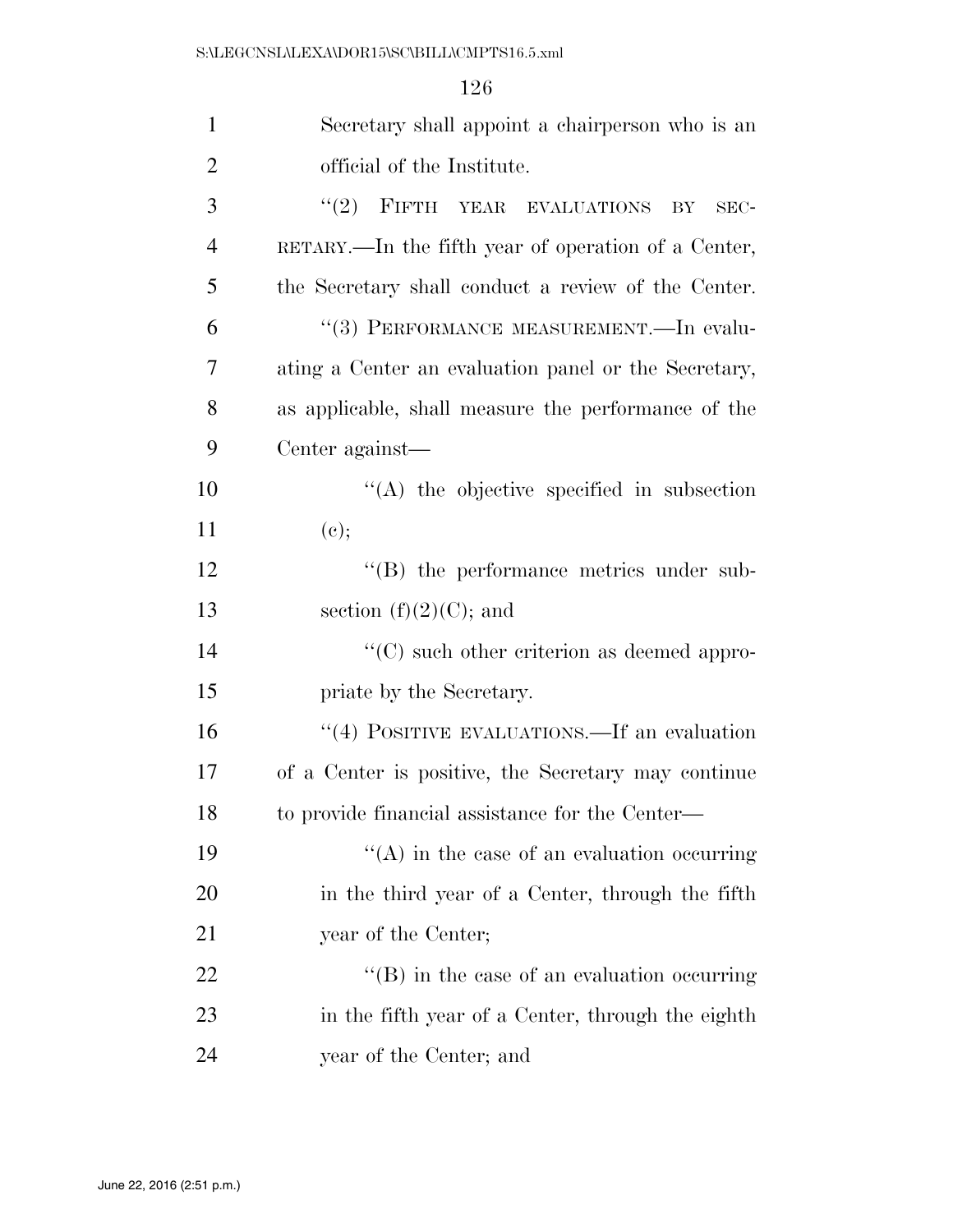| $\mathbf{1}$   | $\cdot\cdot$ (C) in the case of an evaluation occurring |
|----------------|---------------------------------------------------------|
| $\overline{2}$ | in the eighth year of a Center, through the             |
| 3              | tenth year of the Center.                               |
| $\overline{4}$ | $``(5)$ OTHER THAN POSITIVE EVALUATIONS.—               |
| 5              | "(A) PROBATION.—If an evaluation of a                   |
| 6              | Center is other than positive, the Secretary            |
| $\tau$         | shall put the Center on probation during the            |
| 8              | period beginning on the date that the Center            |
| 9              | receives notice under subparagraph $(B)(i)$ and         |
| 10             | ending on the date that the reevaluation is com-        |
| 11             | plete under subparagraph $(B)(iii)$ .                   |
| 12             | "(B) NOTICE AND REEVALUATION.—If a                      |
| 13             | Center receives an evaluation that is other than        |
| 14             | positive, the evaluation panel or Secretary, as         |
| 15             | applicable, shall—                                      |
| 16             | "(i) notify the Center of the reason,                   |
| 17             | including any deficiencies in the perform-              |
| 18             | ance of the Center identified during the                |
| 19             | evaluation;                                             |
| 20             | "(ii) assist the Center in remedying                    |
| 21             | the deficiencies by providing the Center,               |
| 22             | not less frequently than once every 3                   |
| 23             | months, an analysis of the Center, if con-              |
| 24             | sidered appropriate by the panel or Sec-                |
| 25             | retary, as applicable; and                              |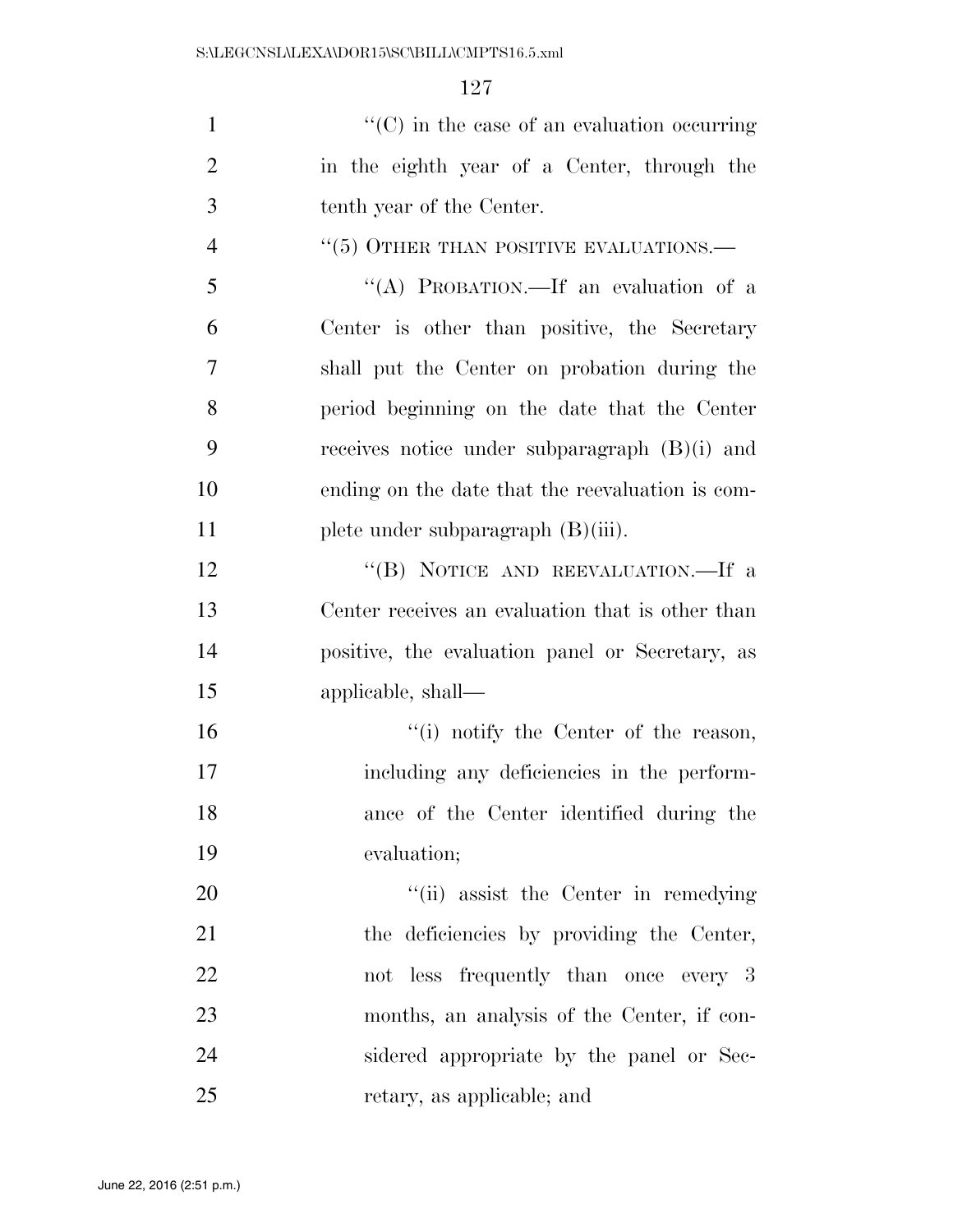| $\mathbf{1}$   | "(iii) reevaluate the Center not later           |
|----------------|--------------------------------------------------|
| $\overline{2}$ | than 1 year after the date of the notice         |
| 3              | under clause (i).                                |
| $\overline{4}$ | "(C) CONTINUED SUPPORT DURING PE-                |
| 5              | RIOD OF PROBATION.—The Secretary may con-        |
| 6              | tinue to provide financial assistance under sub- |
| 7              | section (e) for a Center during the probation    |
| 8              | period.                                          |
| 9              | $``(6)$ FAILURE TO REMEDY.—                      |
| 10             | "(A) IN GENERAL.—If a Center fails to            |
| 11             | remedy a deficiency or to show significant im-   |
| 12             | provement in performance before the end of the   |
| 13             | probation period under paragraph (5), the Sec-   |
| 14             | retary shall conduct a competition to select an  |
| 15             | operator for the Center under subsection (h).    |
| 16             | "(B) TREATMENT OF CENTERS SUBJECT                |
| 17             | TO NEW COMPETITION.—Upon the selection of        |
| 18             | an operator for a Center under subsection (h),   |
| 19             | the Center shall be considered a new Center      |
| 20             | and the calculation of the years of operation of |
| 21             | that Center for purposes of paragraphs (1)       |
| 22             | through (5) of this subsection and subsection    |
| 23             | $(h)(1)$ shall start anew.                       |
| 24             | "(h) REAPPLICATION COMPETITION FOR FINANCIAL     |
| 25             | ASSISTANCE AFTER 10 YEARS.—                      |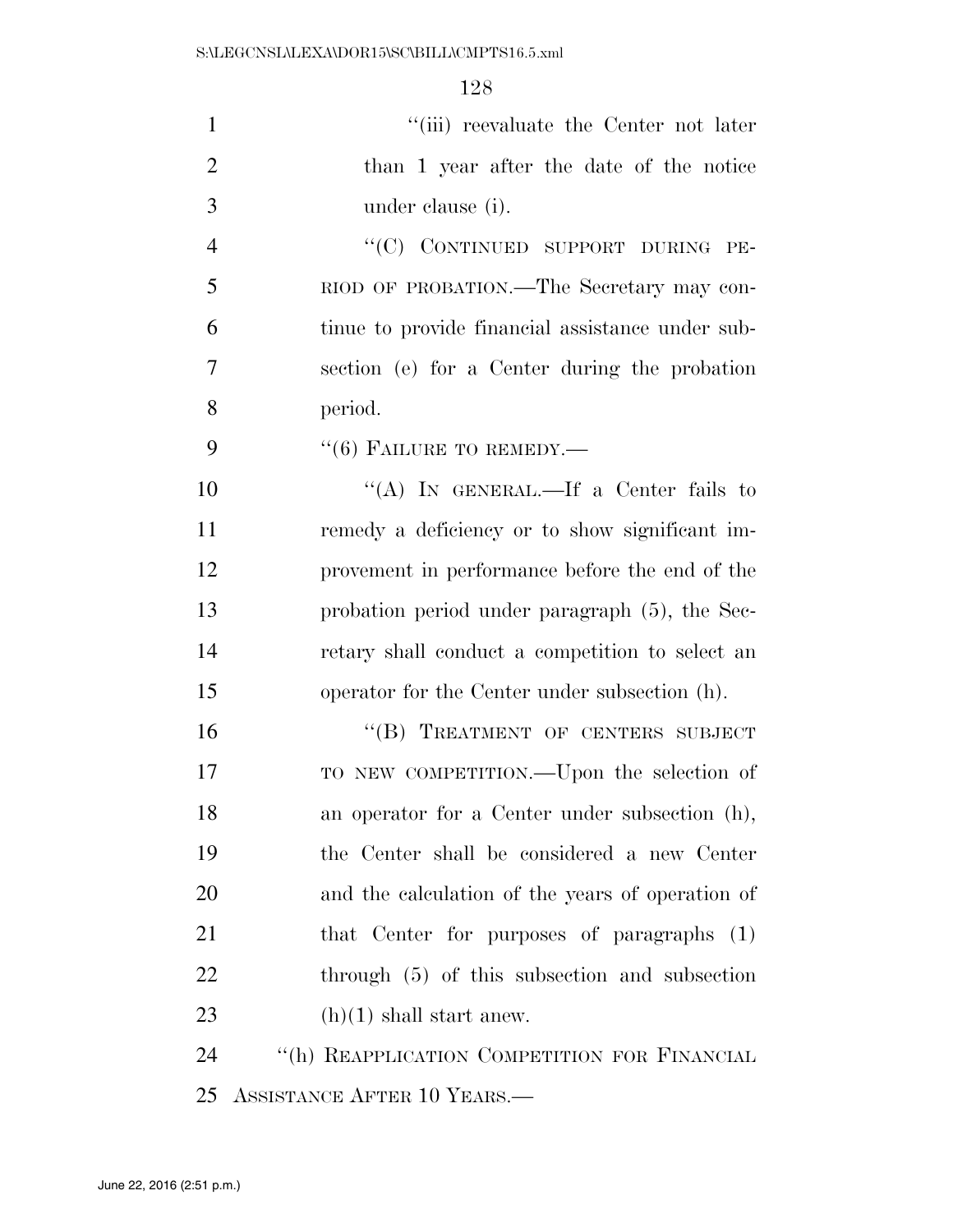1 "(1) IN GENERAL.—If an eligible entity has op- erated a Center under this section for a period of 10 consecutive years, the Secretary shall conduct a com- petition to select an eligible entity to operate the Center in accordance with the process plan under subsection (i).

7 "(2) INCUMBENT ELIGIBLE ENTITIES.—An eli- gible entity that has received financial assistance under this section for a period of 10 consecutive years and that the Secretary determines is in good standing shall be eligible to compete in the competi-tion under paragraph (1).

13 "(3) TREATMENT OF CENTERS SUBJECT TO RE- APPLICATION COMPETITION.—Upon the selection of an operator for a Center under paragraph (1), the Center shall be considered a new Center and the cal- culation of the years of operation of that Center for purposes of paragraphs (1) through (5) of sub-section (g) shall start anew.

20 "(i) PROCESS PLAN.—Not later than 180 days after the date of the enactment of the American Innovation and Competitiveness Act, the Secretary shall implement and submit to Congress a plan for how the Institute will con- duct an evaluation, competition, and reapplication com-petition under this section.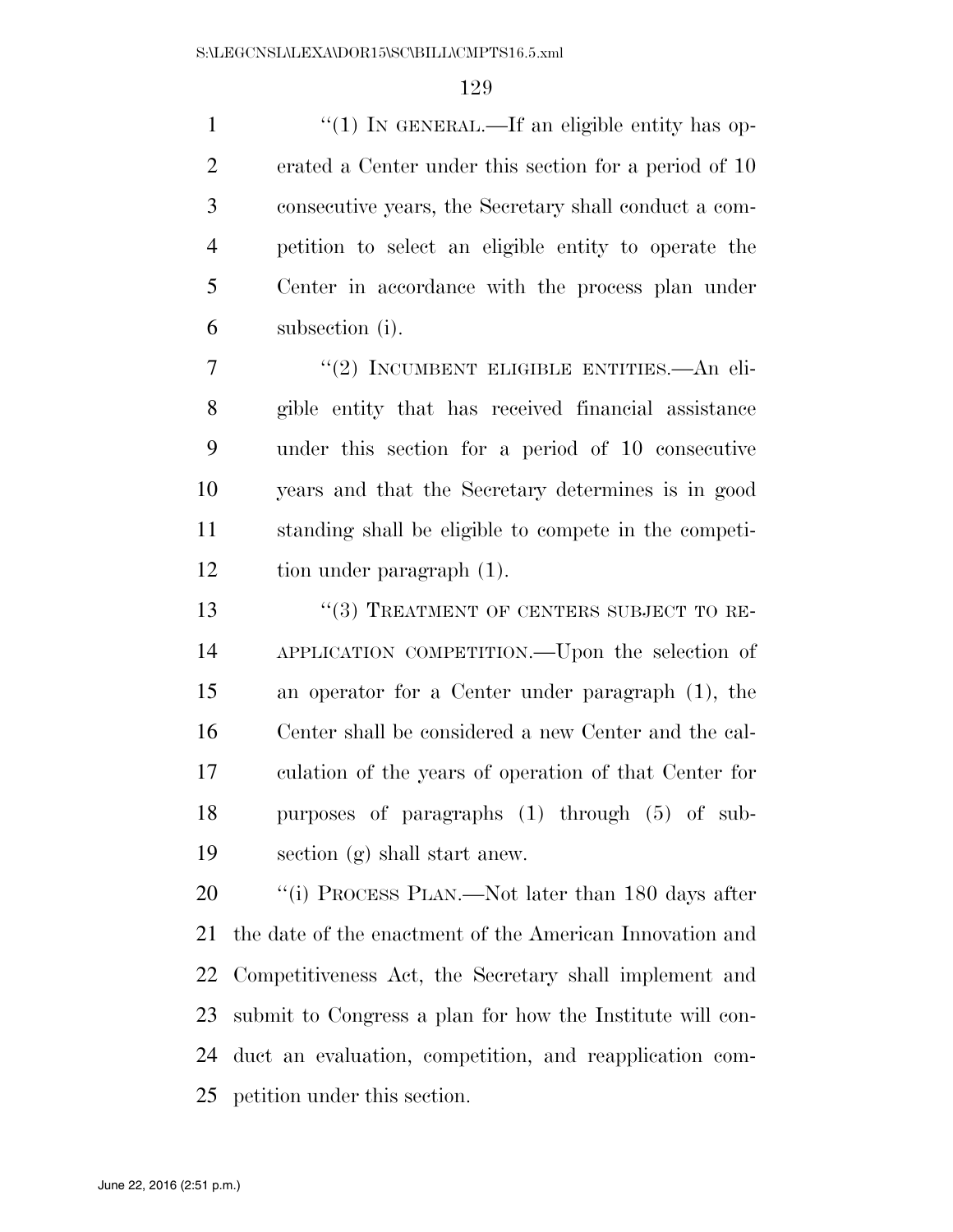| $\mathbf{1}$ | "(j) OPERATIONAL REQUIREMENTS.—                          |
|--------------|----------------------------------------------------------|
| 2            | "(1) PROTECTION OF CONFIDENTIAL INFORMA-                 |
| 3            | TION OF CENTER CLIENTS.—The following informa-           |
| 4            | tion, if obtained by the Federal Government in con-      |
| 5            | nection with an activity of a Center or the Program,     |
| 6            | shall be exempt from public disclosure under section     |
| 7            | 552 of title 5, United States Code:                      |
| 8            | $\lq\lq$ . Information on the business operation         |
| 9            | of any participant in the Program or of a client         |
| 10           | of a Center.                                             |
| 11           | "(B) Trade secrets of any client of a Cen-               |
| 12           | ter.                                                     |
| 13           | "(k) OVERSIGHT BOARDS.—                                  |
| 14           | "(1) IN GENERAL.—As a condition on receipt of            |
| 15           | financial assistance for a Center under subsection       |
| 16           | (e), an eligible entity shall establish a board to over- |
| 17           | see the operations of the Center.                        |
| 18           | $\lq(2)$ STANDARDS.—                                     |
| 19           | "(A) IN GENERAL.—The Director shall es-                  |
| 20           | tablish appropriate standards for each board             |
| 21           | described under paragraph (1).                           |
| 22           | "(B) CONSIDERATIONS.—In establishing                     |
| 23           | the standards, the Director shall take into ac-          |
| 24           | count the type and organizational structure of           |
| 25           | an eligible entity.                                      |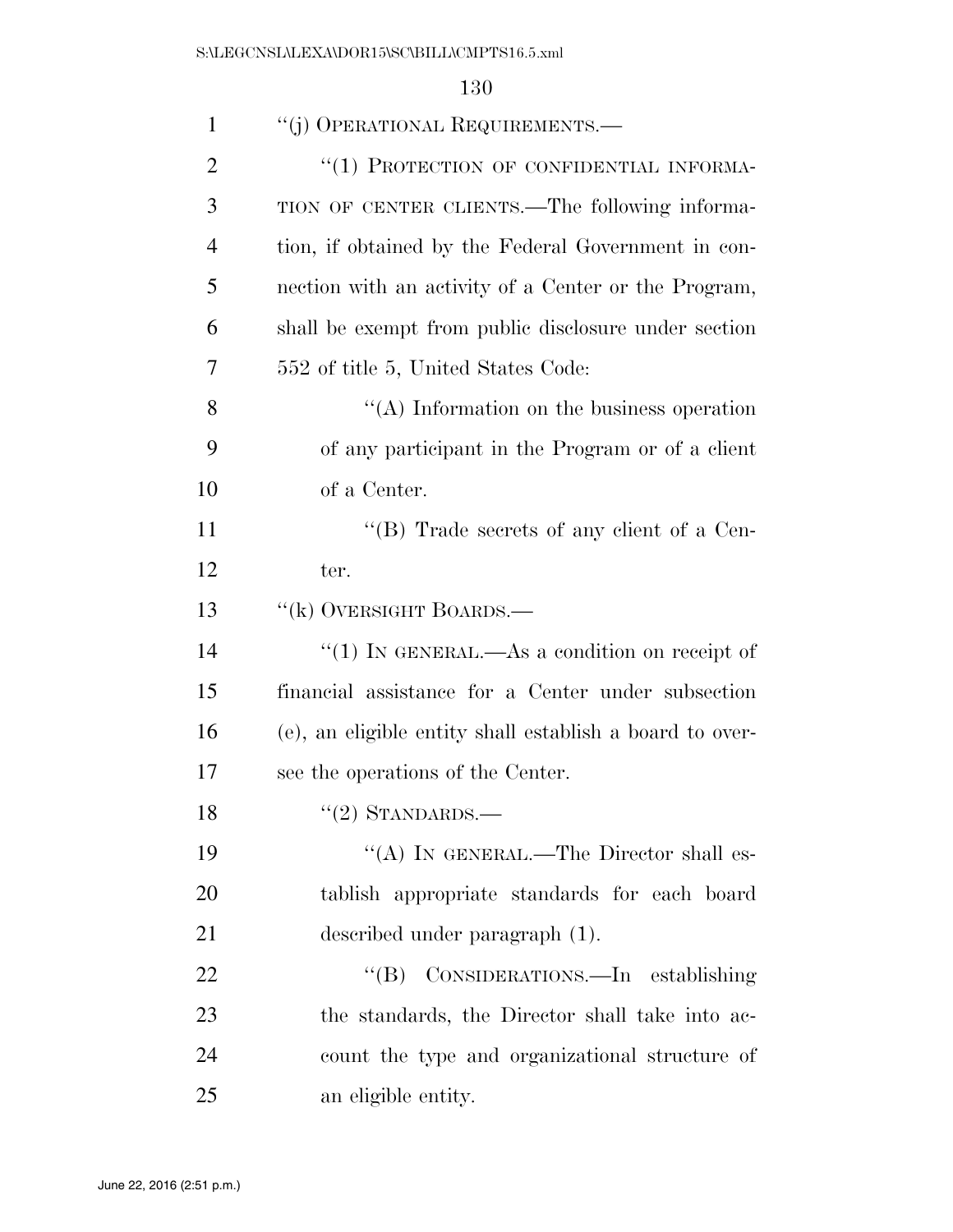| $\mathbf{1}$   | "(C) REQUIREMENTS.—The standards              |
|----------------|-----------------------------------------------|
| $\overline{2}$ | shall address, at a minimum—                  |
| 3              | $"(i)$ membership;                            |
| $\overline{4}$ | "(ii) composition;                            |
| 5              | $\lq\lq$ (iii) term limits;                   |
| 6              | "(iv) conflicts of interest; and              |
| $\overline{7}$ | $f'(v)$ whether to limit board members        |
| 8              | serving on multiple boards under this sec-    |
| 9              | tion.                                         |
| 10             | $``(3)$ MEMBERSHIP.—                          |
| 11             | "(A) IN GENERAL.—Each board estab-            |
| 12             | lished under paragraph (1) shall be composed  |
| 13             | of members as follows:                        |
| 14             | "(i) The membership of each board             |
| 15             | shall be representative of stakeholders in    |
| 16             | the region in which the Center is located.    |
| 17             | "(ii) A majority of the members of the        |
| 18             | board shall be selected from among indi-      |
| 19             | viduals who own or are employed by small      |
| 20             | or medium-sized manufacturers.                |
| 21             | "(B) LIMITATION.—A member of a board          |
| 22             | established under paragraph (1) may not serve |
| 23             | on more than 1 board established under that   |
| 24             | paragraph.                                    |
| 25             | $``(4)$ BYLAWS.—                              |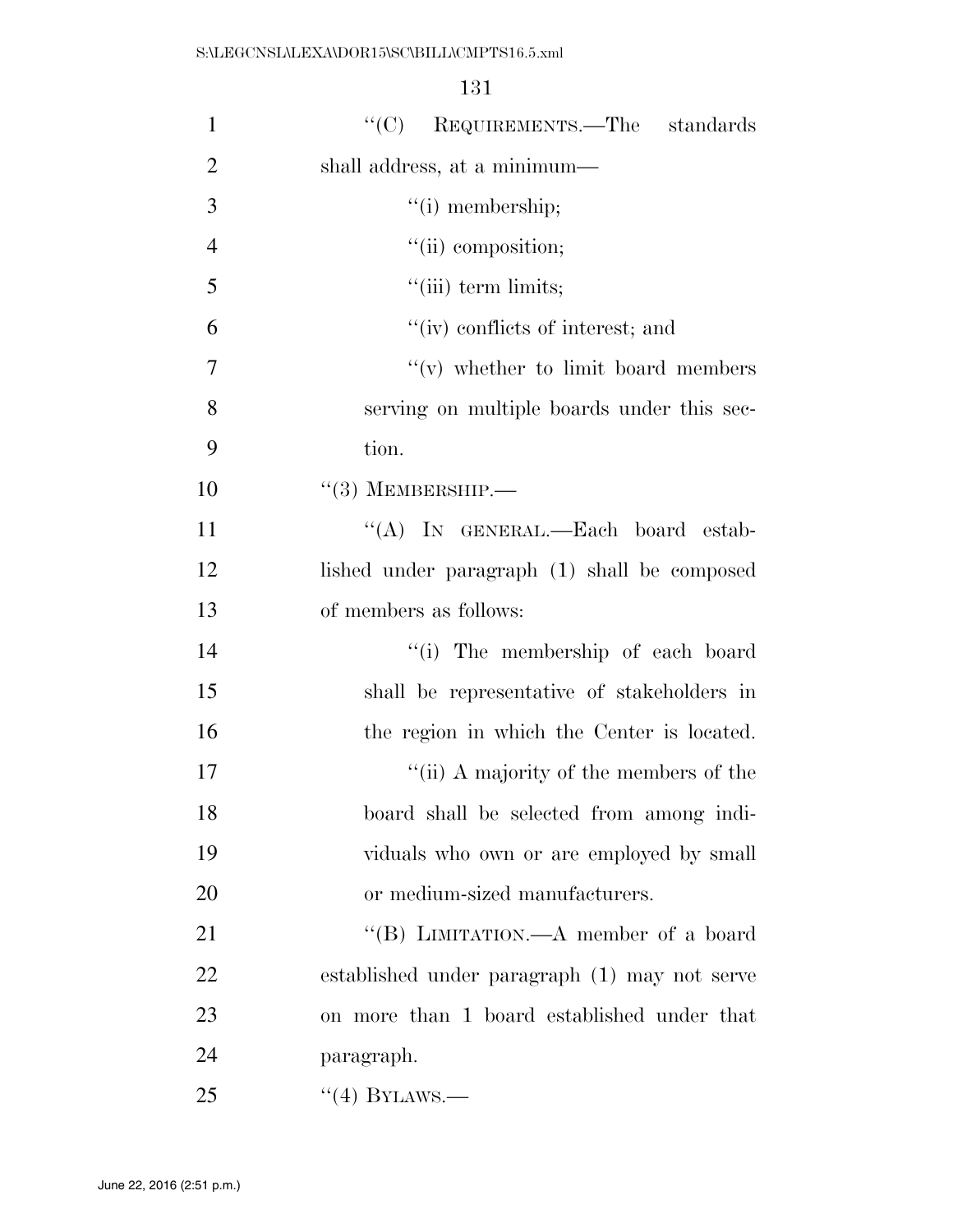1 "'(A) In GENERAL.—Each board estab-2 lished under paragraph (1) shall adopt and sub- mit to the Director bylaws to govern the oper-ation of the board.

 ''(B) CONFLICTS OF INTEREST.—Bylaws adopted under subparagraph (A) shall include policies to minimize conflicts of interest, includ- ing such policies relating to disclosure of rela- tionships and recusal as may be necessary to minimize conflicts of interest.

11 "(1) ACCEPTANCE OF FUNDS.—In addition to such sums as may be appropriated to the Secretary and Direc- tor to operate the Program, the Secretary and Director may also accept funds from other Federal departments and agencies and from the private sector under section 16 2(e)(7) of this Act (15 U.S.C. 272(e)(7)), to be available to the extent provided by appropriations Acts, for the pur-pose of strengthening United States manufacturing.

19 <sup>"</sup>(m) MEP ADVISORY BOARD.—

20 "(1) ESTABLISHMENT.—There is established within the Institute a Manufacturing Extension Partnership Advisory Board.

23  $((2)$  MEMBERSHIP.

24 "(A) COMPOSITION.—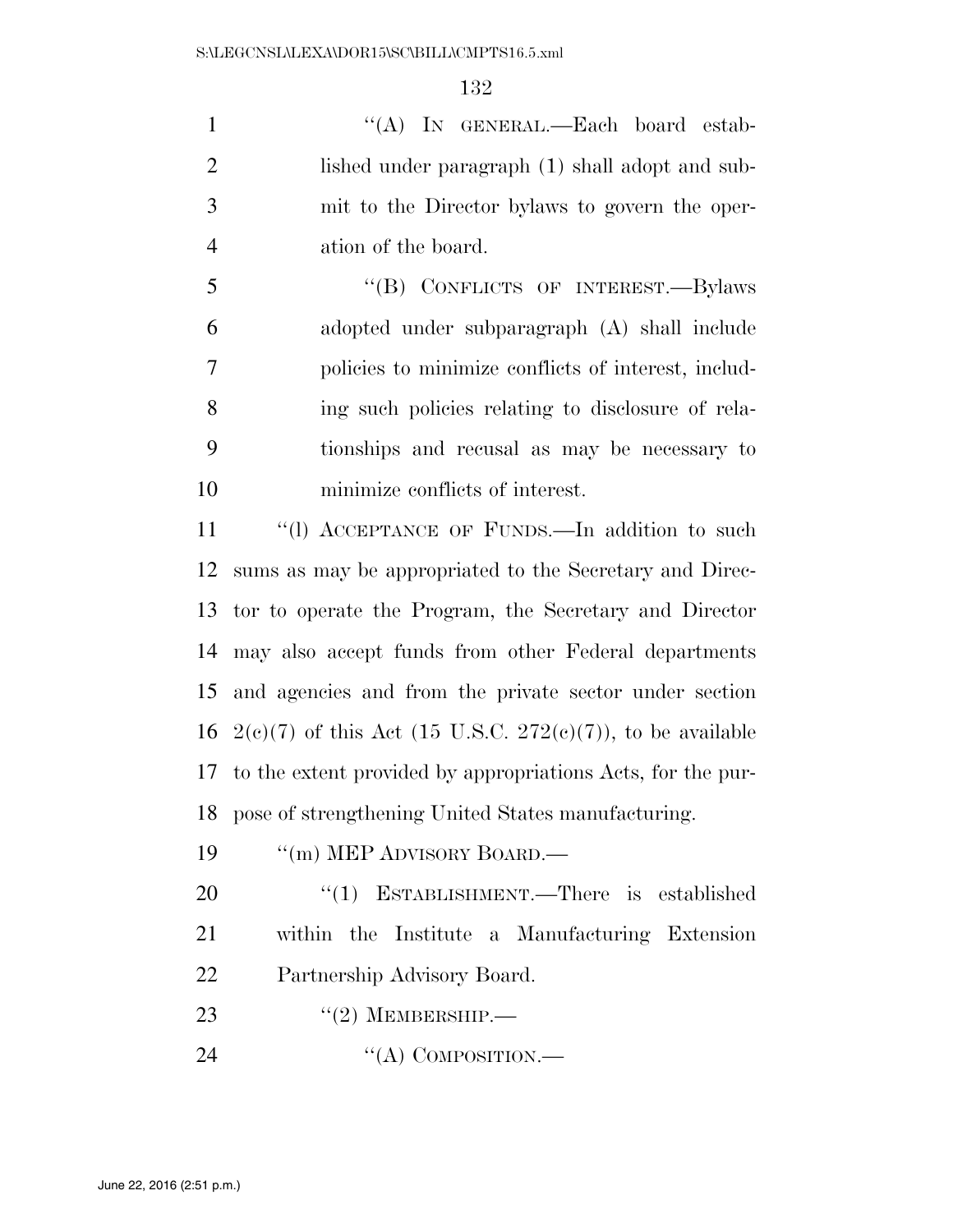| $\mathbf{1}$   | "(i) IN GENERAL.-The MEP Advi-                    |
|----------------|---------------------------------------------------|
| $\overline{2}$ | sory Board shall consist of not fewer than        |
| 3              | 10 members appointed by the Director and          |
| $\overline{4}$ | broadly representative of stakeholders.           |
| 5              | "(ii) REQUIREMENTS.—Of the mem-                   |
| 6              | bers appointed under clause (i)—                  |
| 7              | "(I) at least 2 members shall be                  |
| 8              | employed by or on an advisory board               |
| 9              | for a Center; and                                 |
| 10             | $\lq\lq$ (II) at least 5 other members            |
| 11             | shall be from United States small                 |
| 12             | businesses in the manufacturing sec-              |
| 13             | tor.                                              |
| 14             | "(iii) LIMITATION.—No member of                   |
| 15             | the MEP Advisory Board shall be an em-            |
| 16             | ployee of the Federal Government.                 |
| 17             | "(B) TERM.—Except as provided in sub-             |
| 18             | paragraph $(C)$ , the term of office of each mem- |
| 19             | ber of the MEP Advisory Board shall be 3          |
| 20             | years.                                            |
| 21             | "(C) VACANCIES.—Any member appointed              |
| 22             | to fill a vacancy occurring prior to the expira-  |
| 23             | tion of the term for which his predecessor was    |
| 24             | appointed shall be appointed for the remainder    |
| 25             | of such term.                                     |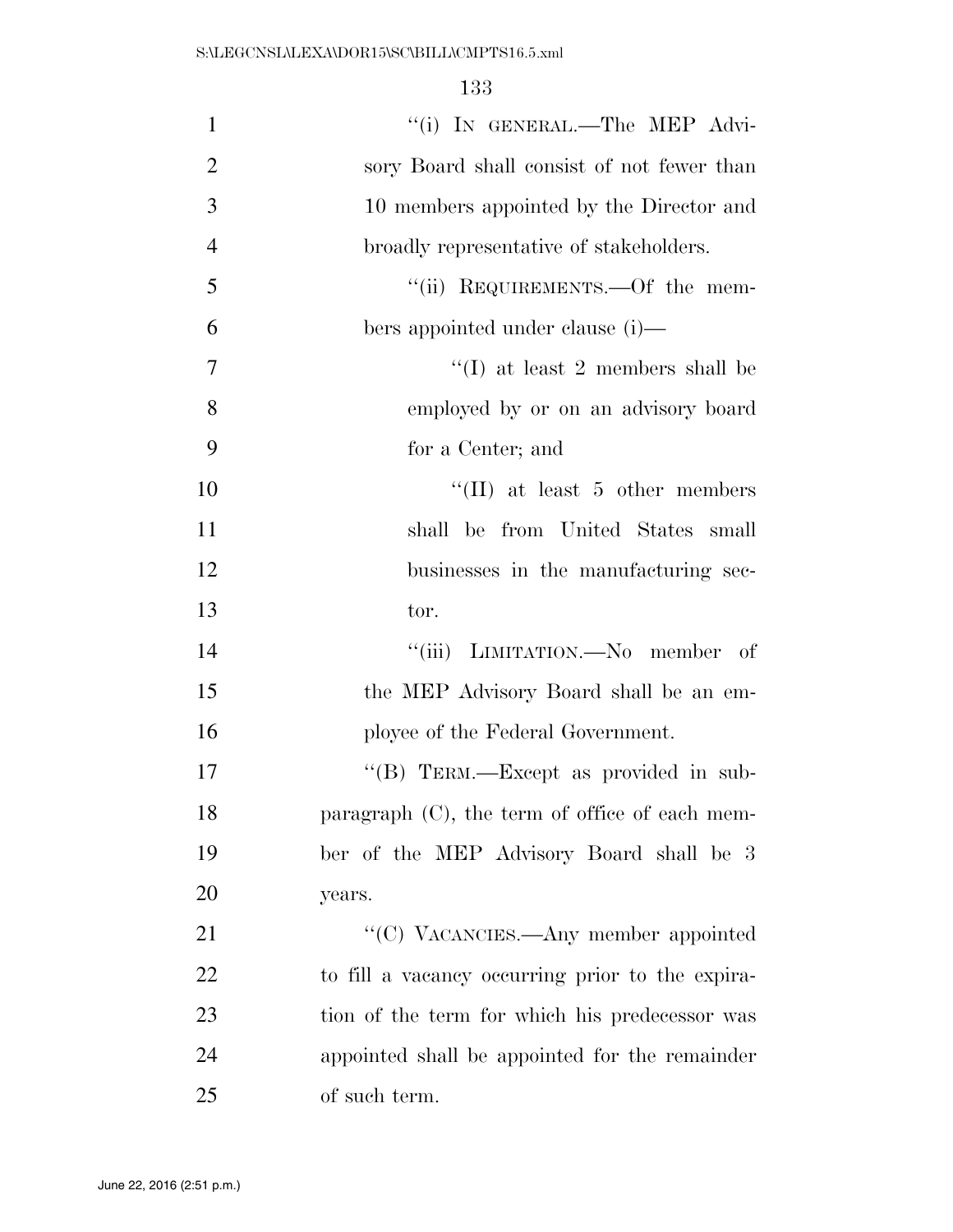| $\mathbf{1}$   | "(D) SERVING CONSECUTIVE TERMS.-                  |
|----------------|---------------------------------------------------|
| $\overline{2}$ | Any person who has completed 2 consecutive        |
| 3              | full terms of service on the MEP Advisory         |
| $\overline{4}$ | Board shall thereafter be ineligible for appoint- |
| 5              | ment during the 1-year period following the ex-   |
| 6              | piration of the second such term.                 |
| 7              | "(3) MEETINGS.—The MEP Advisory Board             |
| 8              | shall—                                            |
| 9              | "(A) meet not less than biannually; and           |
| 10             | $\lq\lq (B)$ provide to the Director—             |
| 11             | "(i) advice on the activities, plans,             |
| 12             | and policies of the Program;                      |
| 13             | "(ii) assessments of the soundness of             |
| 14             | the plans and strategies of the Program;          |
| 15             | and                                               |
| 16             | "(iii) assessments of current perform-            |
| 17             | ance against the plans of the Program.            |
| 18             | $``(4)$ FACA APPLICABILITY.—                      |
| 19             | "(A) IN GENERAL.—In discharging its du-           |
| <b>20</b>      | ties under this subsection, the MEP Advisory      |
| 21             | Board shall function solely in an advisory ca-    |
| 22             | pacity, in accordance with the Federal Advisory   |
| 23             | Committee Act (5 U.S.C. App.).                    |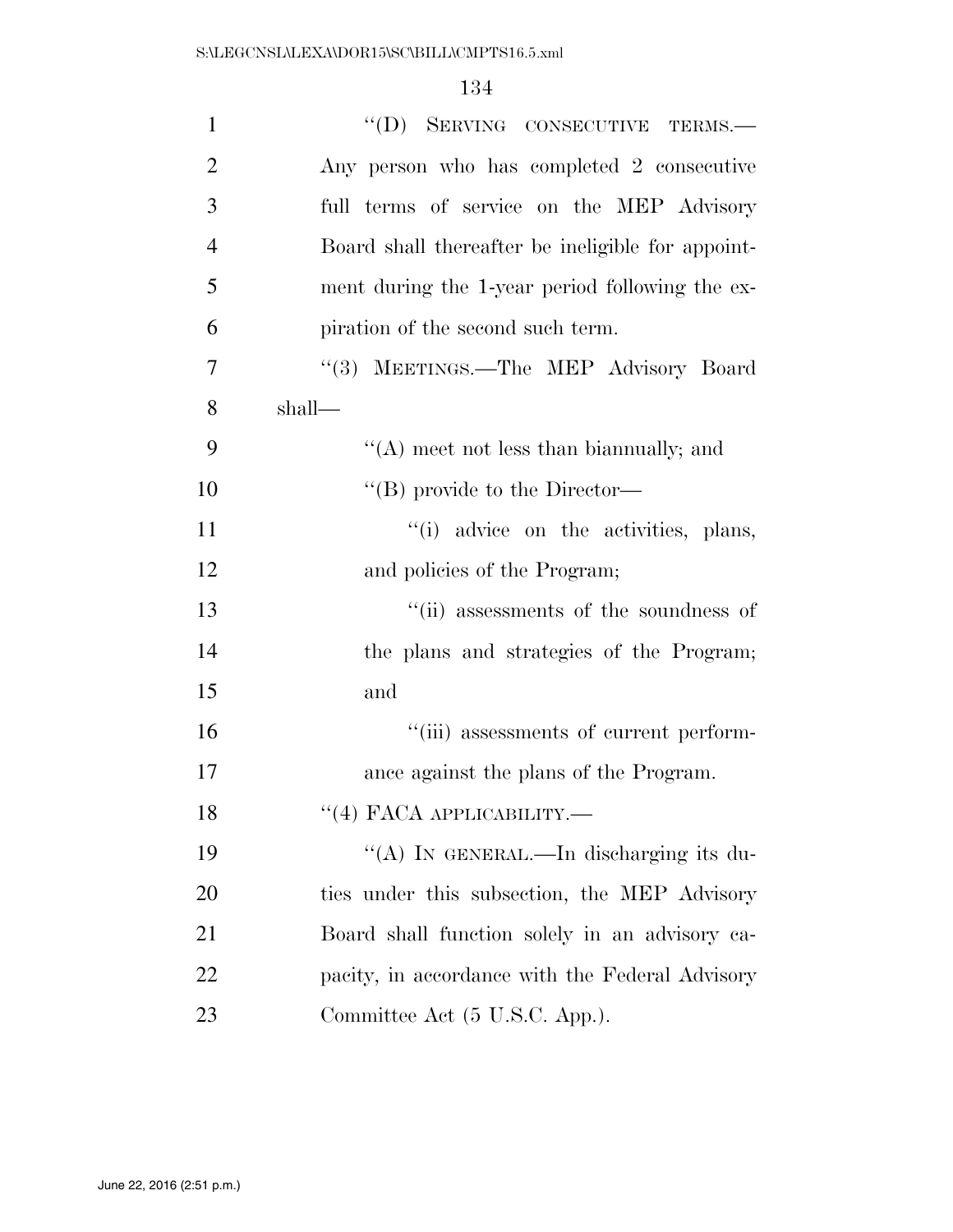| $\mathbf{1}$   | "(B) EXCEPTION.—Section 14 of the Fed-                  |
|----------------|---------------------------------------------------------|
| $\overline{2}$ | eral Advisory Committee Act shall not apply to          |
| 3              | the MEP Advisory Board.                                 |
| $\overline{4}$ | $``(5)$ ANNUAL REPORT.—                                 |
| 5              | "(A) IN GENERAL.—At a minimum, the                      |
| 6              | MEP Advisory Board shall transmit an annual             |
| 7              | report to the Secretary for transmittal to Con-         |
| 8              | gress not later than 30 days after the submis-          |
| 9              | sion to Congress of the President's annual              |
| 10             | budget request in each year.                            |
| 11             | "(B) CONTENTS.—The report shall ad-                     |
| 12             | dress the status of the Program and describe            |
| 13             | the relevant sections of the programmatic plan-         |
| 14             | ning document and updates thereto transmitted           |
| 15             | to Congress by the Director under subsections           |
| 16             | (c) and (d) of section 23 $(15 \text{ U.S.C. } 278i)$ . |
| 17             | "(n) SMALL MANUFACTURERS.-                              |
| 18             | "(1) EVALUATION OF OBSTACLES.—As part of                |
| 19             | the Program, the Director shall—                        |
| 20             | "(A) identify obstacles that prevent small              |
| 21             | manufacturers from effectively competing in the         |
| 22             | global market;                                          |
| 23             | $\lq\lq (B)$ implement a comprehensive plan to          |
| 24             | train the Centers to address the obstacles iden-        |
| 25             | tified in paragraph $(2)$ ; and                         |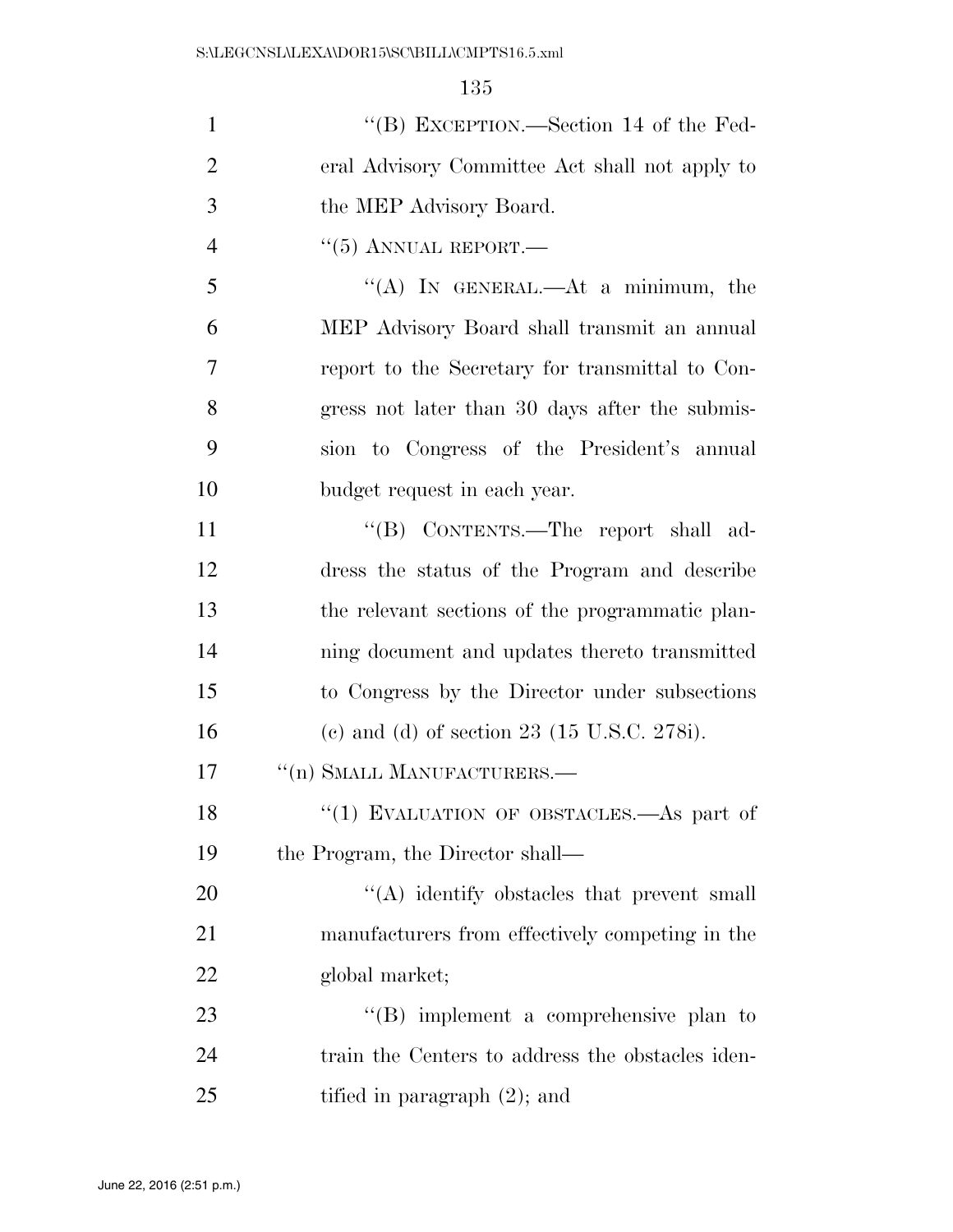$\cdot$  (C) facilitate improved communication be- tween the Centers to assist such manufacturers in implementing appropriate, targeted solutions to the obstacles identified in paragraph (2).

5 "(2) DEVELOPMENT OF OPEN ACCESS RE- SOURCES.—As part of the Program, the Secretary shall develop open access resources that address best practices related to inventory sourcing, supply chain management, manufacturing techniques, available Federal resources, and other topics to further the competitiveness and profitability of small manufac-turers.''.

 (b) COMPETITIVE AWARDS PROGRAM.—The National Institute of Standards and Technology Act (15 U.S.C. 271 et seq.) is amended by inserting after section 25 the fol-lowing:

#### **''SEC. 25A. COMPETITIVE AWARDS PROGRAM.**

 ''(a) ESTABLISHMENT.—The Director shall establish within the Hollings Manufacturing Extension Partnership under section 25 (15 U.S.C. 278k) and section 26 (15 U.S.C. 278l) a program of competitive awards among par- ticipants described in subsection (b) of this section for the purposes described in subsection (c).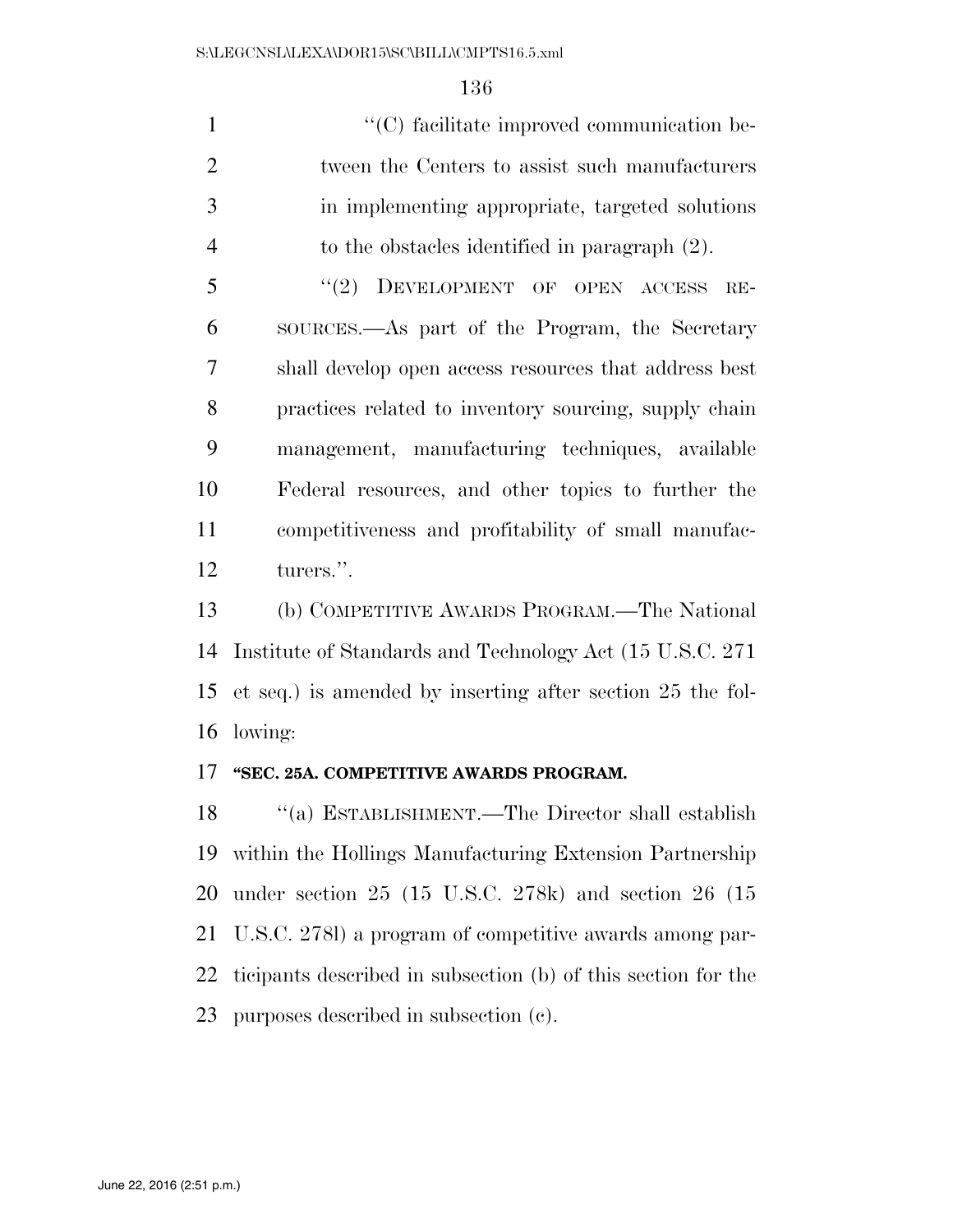''(b) PARTICIPANTS.—Participants receiving awards under this section shall be Centers, or a consortium of Centers.

4 "(c) PURPOSE, THEMES, AND REIMBURSEMENT.—

5 "(1) PURPOSE.—The purpose of the program established under subsection (a) is to add capabili- ties to the Hollings Manufacturing Extension Part- nership, including the development of projects to solve new or emerging manufacturing problems as determined by the Director, in consultation with the Director of the Hollings Manufacturing Extension Partnership, the MEP Advisory Board, other Fed- eral agencies, and small and medium-sized manufac-turers.

 ''(2) THEMES.—The Director may identify 1 or more themes for a competition carried out under this section, which may vary from year to year, as the Director considers appropriate after assessing the needs of manufacturers and the success of pre-vious competitions.

21 "(3) REIMBURSEMENT.—Centers may be reim- bursed for costs incurred by the Centers under this section.

 ''(d) APPLICATIONS.—Applications for awards under this section shall be submitted in such manner, at such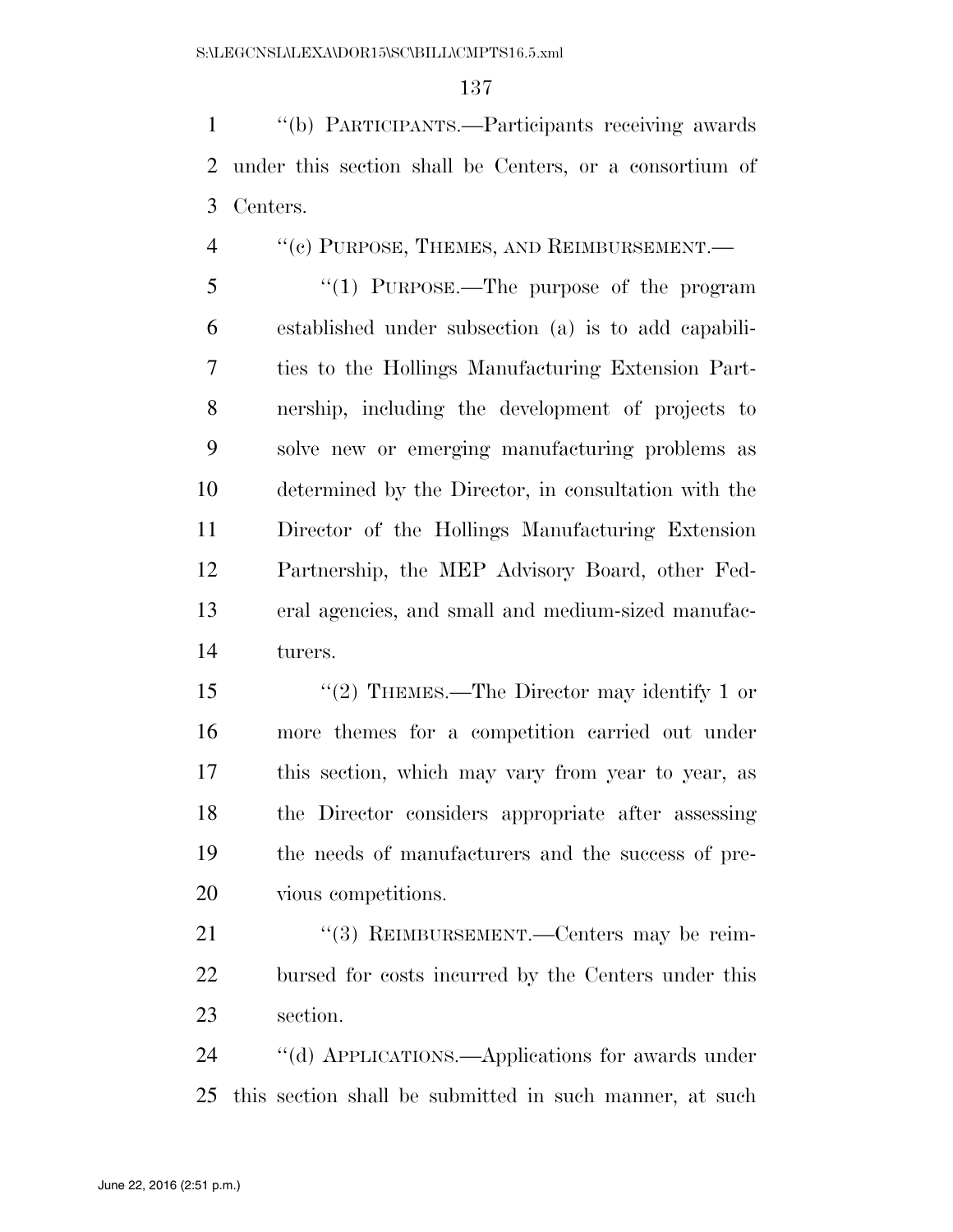time, and containing such information as the Director shall require in consultation with the MEP Advisory Board.

''(e) SELECTION.—

5 "(1) PEER REVIEW AND COMPETITIVELY AWARDED.—The Director shall ensure that awards under this section are peer reviewed and competi-tively awarded.

9 "(2) GEOGRAPHIC DIVERSITY.—The Director shall endeavor to have broad geographic diversity among selected proposals.

12 "(3) CRITERIA.—The Director shall select ap- plications to receive awards that the Director deter-mines will achieve 1 or more of the following:

15  $\cdot$  (A) Improve the competitiveness of indus-16 tries in the region in which the Center or Cen-17 ters are located.

18 ''(B) Create jobs or train newly hired em-ployees.

 $\cdot$  (C) Promote the transfer and commer- cialization of research and technology from in- stitutions of higher education, national labora- tories or other Federally-funded research pro-grams, and nonprofit research institutes.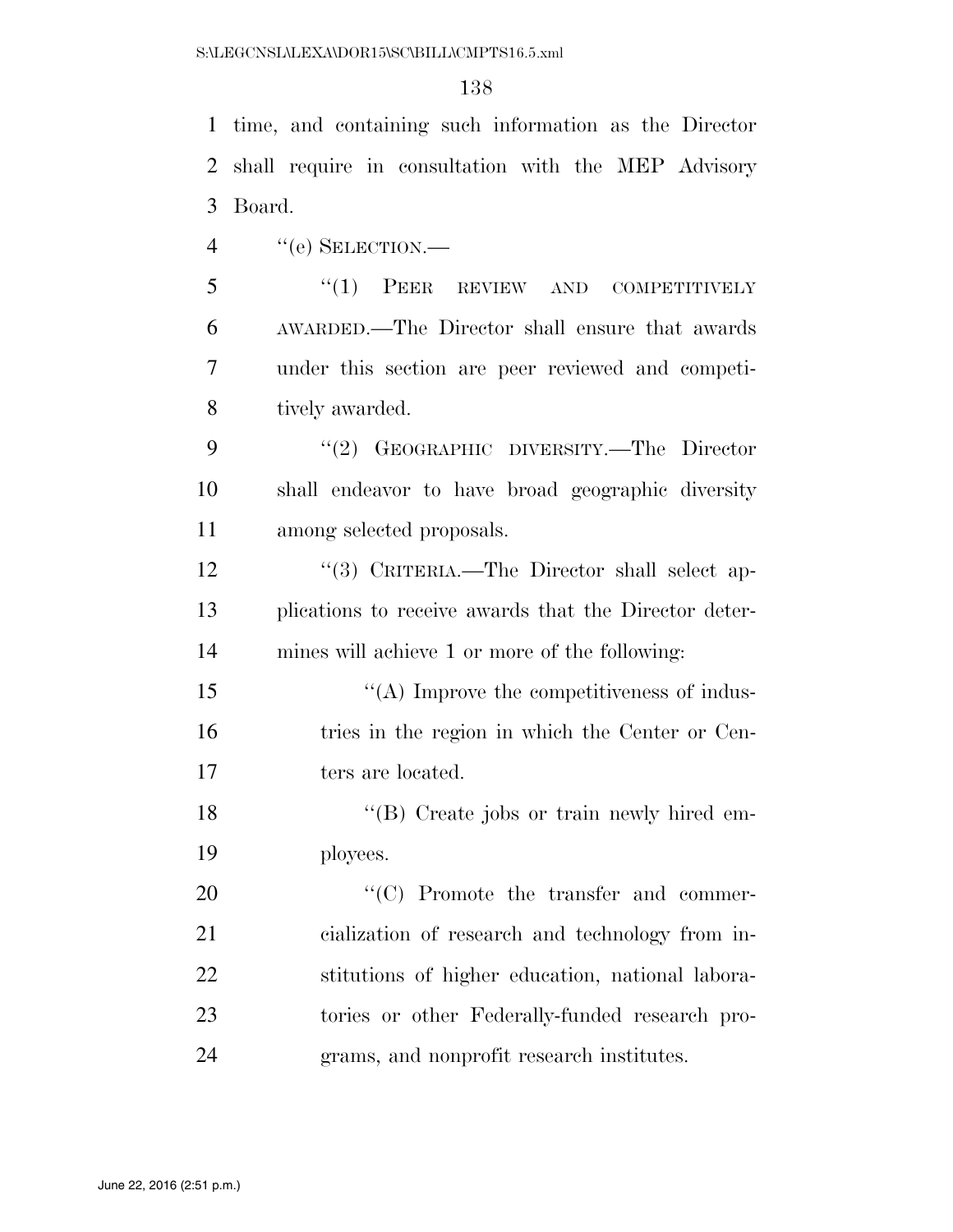''(D) Recruit a diverse manufacturing 2 workforce, including through outreach to women and minorities.

4 ''(E) Such other result as the Director de- termines will advance the objective set forth in section 25(c) (15 U.S.C. 278k) or in section 26 (15 U.S.C. 278l).

8 "(f) PROGRAM CONTRIBUTION.—Recipients of awards under this section shall not be required to provide a matching contribution.

 ''(g) GLOBAL MARKETPLACE PROJECTS.—In making an award under this section, the Director, in consultation with the MEP Advisory Board and the Secretary, may take into consideration whether an application has signifi- cant potential for enhancing the competitiveness of small and medium-sized United States manufacturers in the global marketplace.

 ''(h) DURATION.—The duration of an award under this section shall be for not more than 3 years.

20 "(i) DEFINITIONS.—The terms used in this section have the meanings given the terms in section 25 (15 U.S.C. 278k).''.

 (c) GAO REPORT.—Not later than 2 years after the date of enactment of this Act, the Comptroller General of the United States, in consultation with the MEP Advi-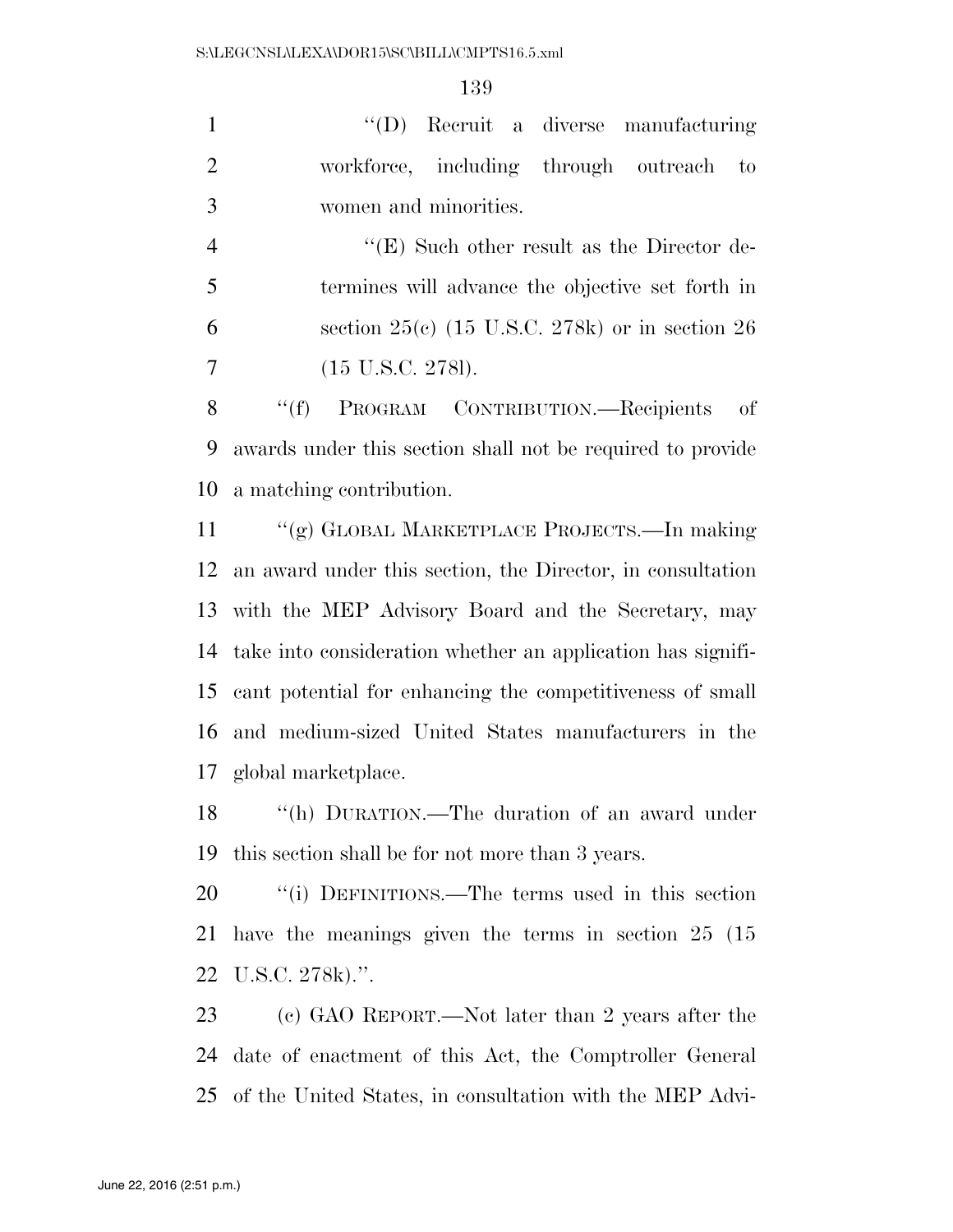sory Board (as defined in section 25 of the National Insti- tute of Standards and Technology Act (15 U.S.C. 278k), shall submit to the Committee on Commerce, Science, and Transportation of the Senate and the Committee on Science, Space, and Technology of the House of Rep- resentatives a report analyzing— (1) the effectiveness of the changes in the cost share to Centers under section 25 of the National Institute of Standards and Technology Act (15 U.S.C. 278k); (2) the engagement in services and the charac- teristics of services provided by 2 types of Centers, including volume and type of service; and (3) whether the cost-sharing ratio has any ef- fect on the services provided by either type of Cen- ter. 17 (d) CONFORMING AMENDMENTS.— (1) DEFINITIONS.—Section 2199(3) of title 10, United States Code, is amended— 20 (A) by striking "regional center" and in-21 serting "manufacturing extension center"; (B) by inserting ''and best business prac-23 tices'' before "referred"; and 24 (C) by striking  $25(a)$  and inserting 25  $"25(b)"$ .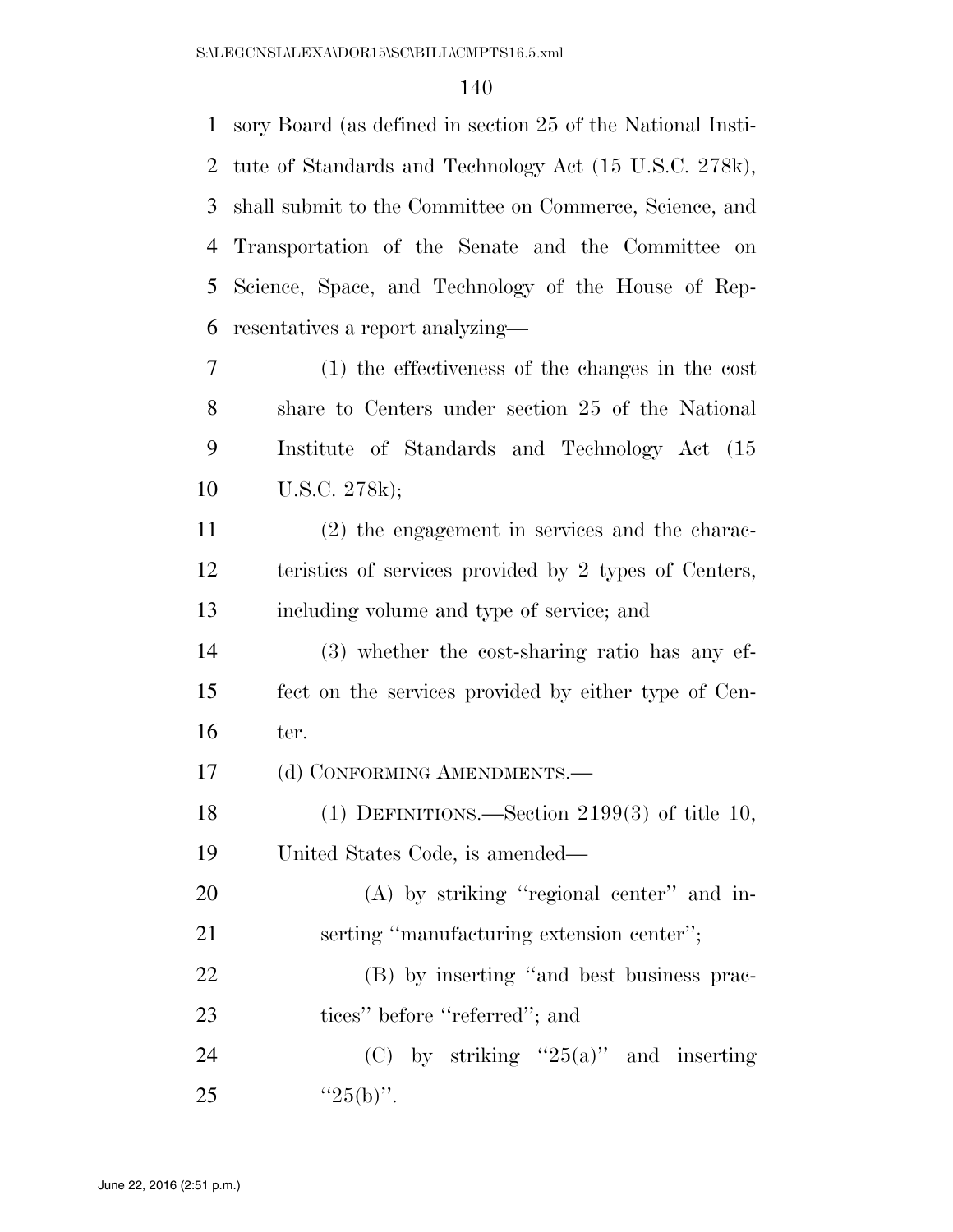(2) ENTERPRISE INTEGRATION INITIATIVE.— Section 3(a) of the Enterprise Integration Act of  $3 \qquad 2002$  (15 U.S.C. 278g-5(a)) is amended by inserting ''Hollings'' before ''Manufacturing Extension Part-nership''.

 (3) ASSISTANCE TO STATE TECHNOLOGY PRO- GRAMS.—Section 26(a) of the National Institute of Standards and Technology Act (15 U.S.C. 278l(a)) is amended by striking ''Centers program created'' and inserting ''Hollings Manufacturing Extension Partnership''.

 (e) SAVINGS PROVISIONS.—Notwithstanding the amendments made by subsections (a) and (b) of this sec- tion, the Secretary of Commerce may carry out section 25 of the National Institute of Standards and Technology Act (15 U.S.C. 278k) as that section was in effect on the day before the date of enactment of this Act, with respect to existing grants, agreements, cooperative agreements, or contracts, and with respect to applications for such items that are received by the Secretary prior to the date of en-actment of this Act.

# **SEC. 502. FEDERAL LOAN GUARANTEES FOR INNOVATIVE TECHNOLOGIES IN MANUFACTURING.**

 Section 26(o) of the Stevenson-Wydler Technology Innovation Act of 1980 (15 U.S.C. 3721(o)) is amended—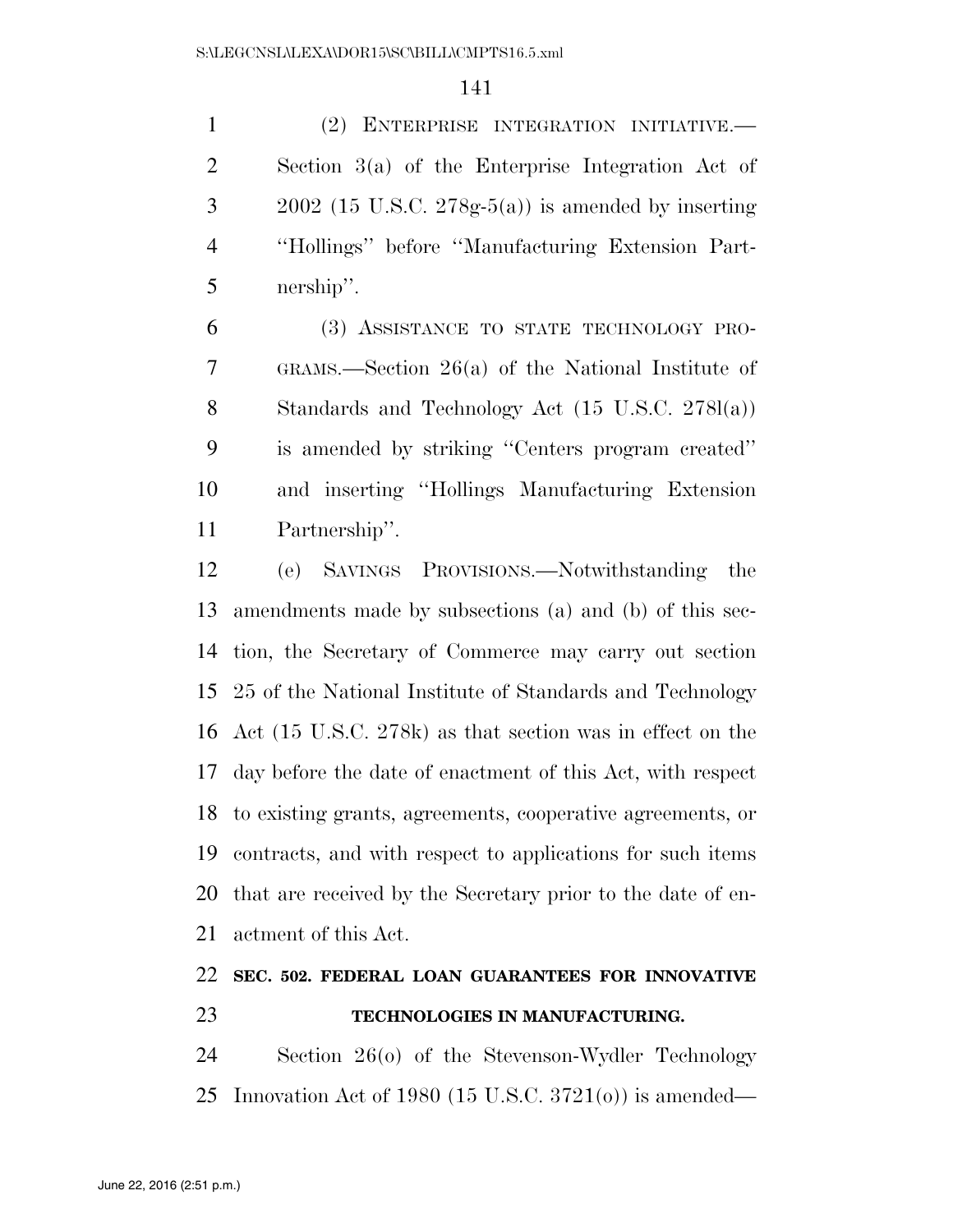1 (1) by inserting  $(1)$  IN GENERAL.—" before ''To the maximum'' and indenting appropriately; and

(2) by adding at the end the following:

 ''(2) ACCESS TO CAPITAL.—The Secretary, in coordination with the Small Business Administration and the National Institute of Standards and Tech- nology, shall identify any gaps in the access of small- or medium-sized manufacturers to capital for the use or production of innovative technologies that the program could fill, and develop marketing mate-rials and conduct outreach to target those gaps.''.

# **TITLE VI—INNOVATION, COM- MERCIALIZATION, AND TECH-NOLOGY TRANSFER**

#### **SEC. 601. INNOVATION CORPS.**

 (a) FINDINGS.—Congress makes the following find-ings:

 (1) The National Science Foundation Innova- tion Corps (referred to in this section as the ''I- Corps'') was established to foster a national innova- tion ecosystem by encouraging institutions, sci- entists, engineers, and entrepreneurs to identify and explore the innovation and commercial potential of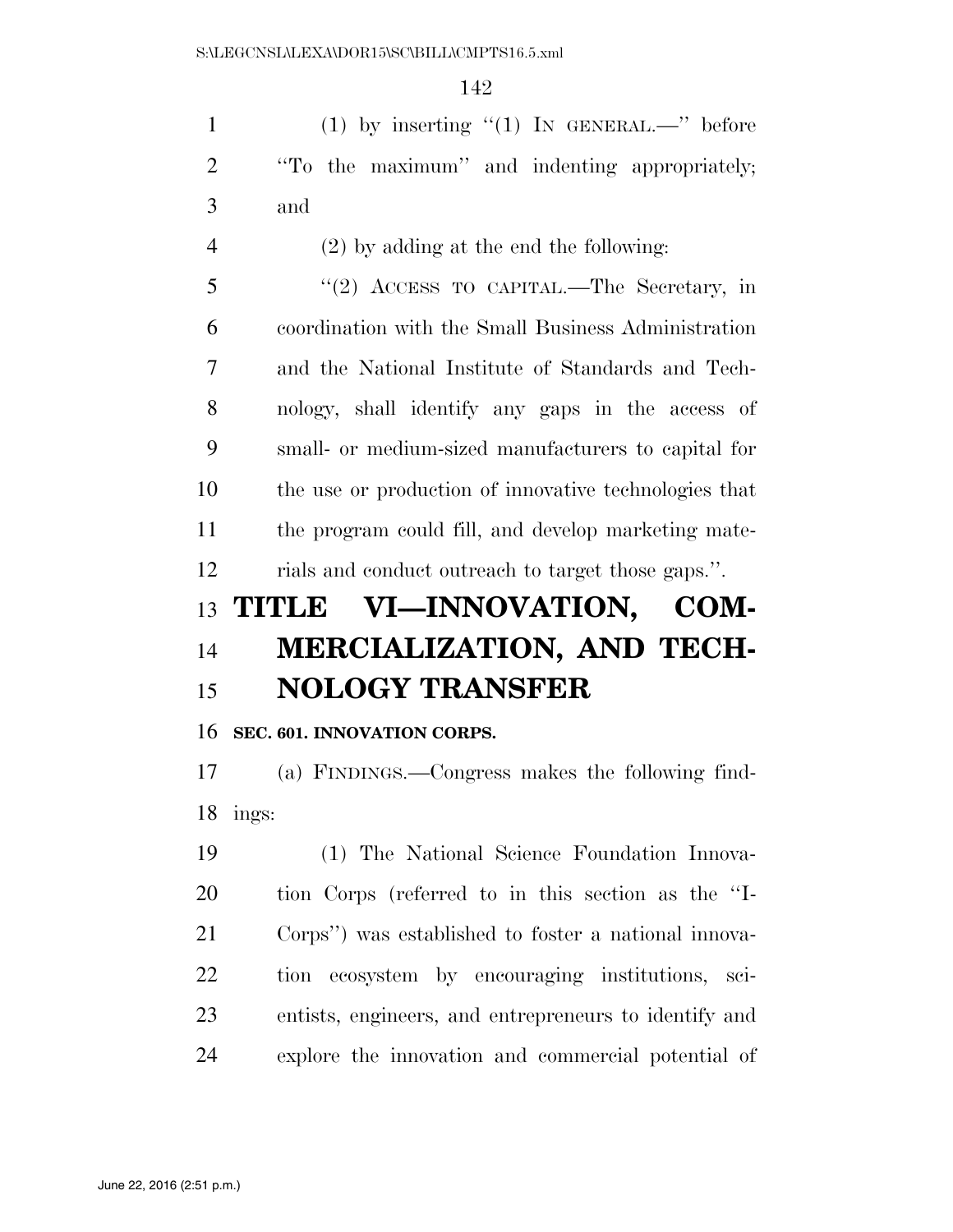National Science Foundation-funded research well beyond the laboratory.

 (2) Through I-Corps, the Foundation invests in entrepreneurship and commercialization education, training, and mentoring that can ultimately lead to the practical deployment of technologies, products, processes, and services that improve the Nation's competitiveness, promote economic growth, and ben-efit society.

 (3) By building networks of entrepreneurs, edu- cators, mentors, institutions, and collaborations, and supporting specialized education and training, I- Corps is at the leading edge of a strong, lasting foundation for an American innovation ecosystem.

 (4) By translating federally funded research to a commercial stage more quickly and efficiently, pro- grams like the I-Corps create new jobs and compa- nies, help solve societal problems, and provide tax- payers with a greater return on their investment in research.

 (5) The I-Corps program model has a strong record of success that should be replicated at all Federal science agencies.

 (b) SENSE OF CONGRESS.—It is the sense of Con-gress that—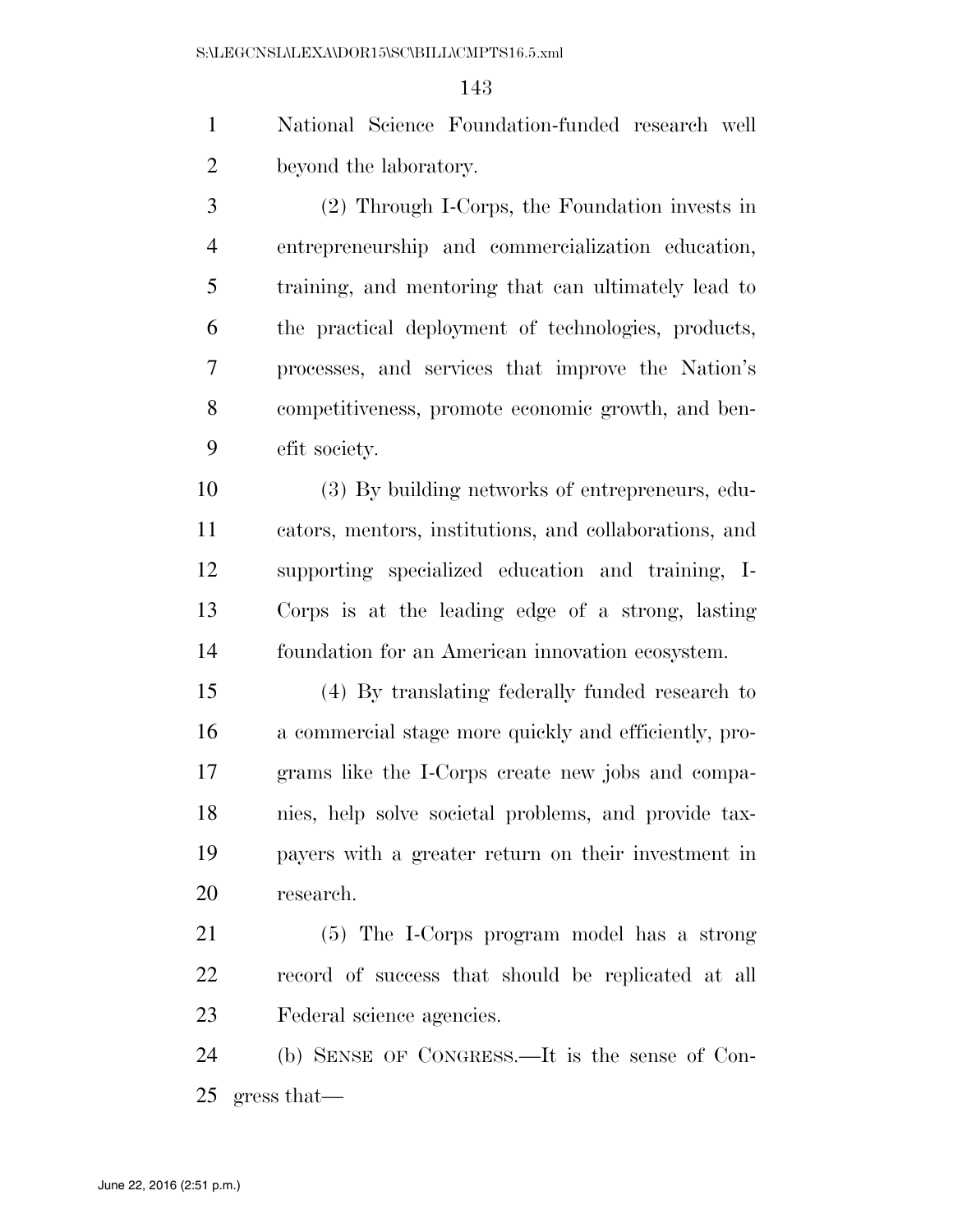| $\mathbf{1}$   | (1) commercialization of federally-funded re-          |
|----------------|--------------------------------------------------------|
| $\overline{2}$ | search can improve the Nation's competitiveness,       |
| 3              | grow the economy, and benefit society;                 |
| $\overline{4}$ | $(2)$ I-Corps is a useful tool in promoting the        |
| 5              | commercialization of federally-funded research by      |
| 6              | training researchers funded by the Foundation in       |
| 7              | entrepreneurship and commercialization;                |
| 8              | (3) I-Corps should continue to build a network         |
| 9              | of entrepreneurs, educators, mentors, and institu-     |
| 10             | tions and support specialized education and training;  |
| 11             | and                                                    |
| 12             | (4) researchers other than those funded by the         |
| 13             | Foundation may also benefit from the education and     |
| 14             | training described in paragraph $(3)$ .                |
| 15             | (c) I-CORPS PROGRAM.—                                  |
| 16             | (1) IN GENERAL.—In order to promote a                  |
| 17             | strong, lasting foundation for the national innova-    |
| 18             | tion ecosystem and increase the positive economic      |
| 19             | and social impact of federally-funded research, the    |
| 20             | Director of the Foundation shall set forth eligibility |
| 21             | requirements and carry out a program to award          |
| 22             | grants for entrepreneurship and commercialization      |
| 23             | education, training, and mentoring.                    |
| 24             | $(2)$ EXPANSION OF I-CORPS.—                           |
| 25             | (A) IN GENERAL.—The Director—                          |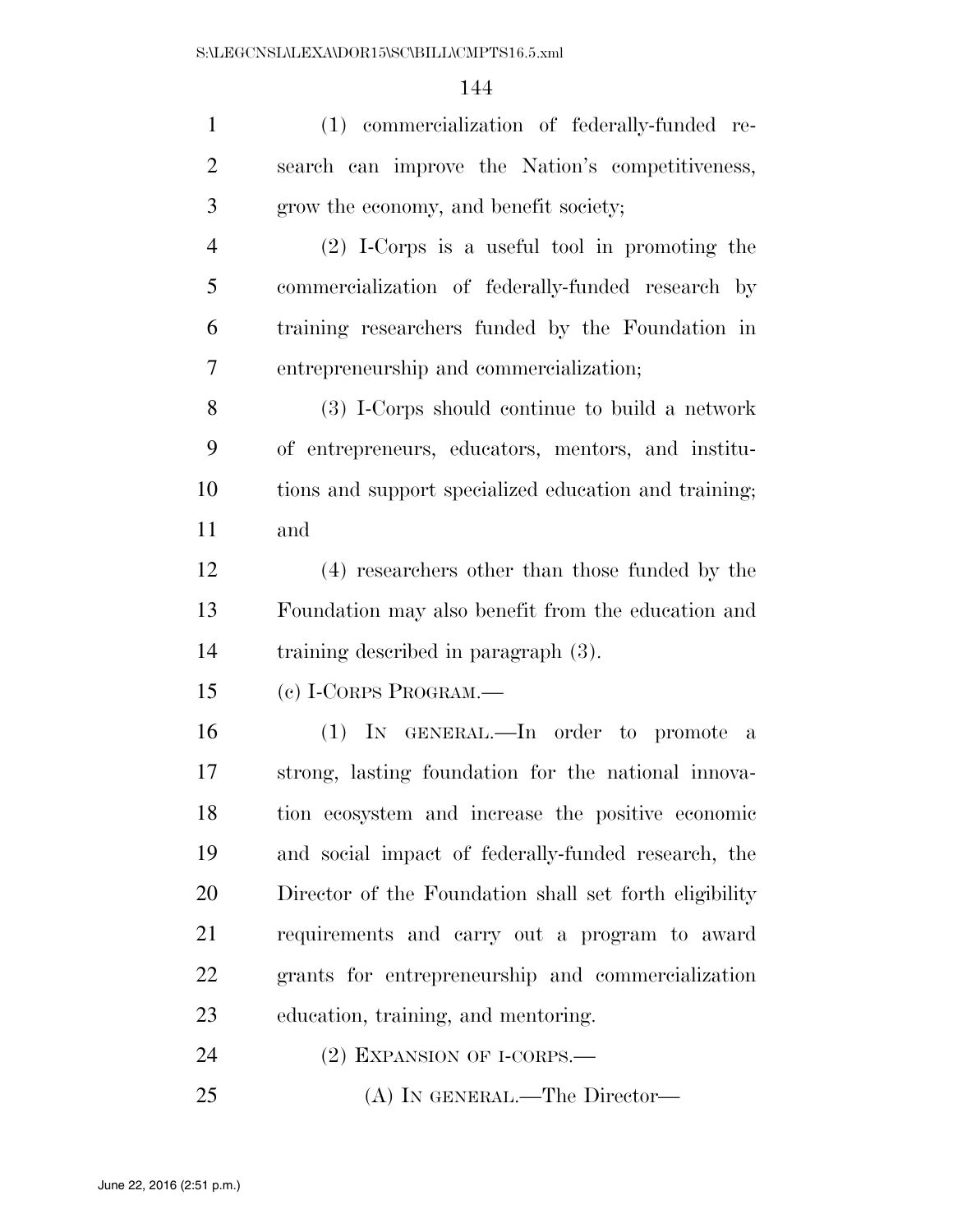| $\mathbf{1}$   | (i) shall encourage the development               |
|----------------|---------------------------------------------------|
| $\overline{2}$ | and expansion of I-Corps and other train-         |
| 3              | ing programs that focus on professional           |
| $\overline{4}$ | development, including education in entre-        |
| 5              | preneurship and commercialization; and            |
| 6              | (ii) may establish an agreement with              |
| 7              | another Federal science agency—                   |
| 8              | (I) to make researchers, stu-                     |
| 9              | dents, and institutions funded by that            |
| 10             | agency eligible to participate in the I-          |
| 11             | Corps program; or                                 |
| 12             | (II) to assist that agency with                   |
| 13             | the design and implementation of its              |
| 14             | own program that is similar to the I-             |
| 15             | Corps program.                                    |
| 16             | (B) PARTNERSHIP FUNDING.—In negoti-               |
| 17             | ating an agreement with another Federal           |
| 18             | science agency under subparagraph $(A)(ii)$ , the |
| 19             | Director shall require that Federal science       |
| 20             | agency to provide funding for—                    |
| 21             | (i) the training for researchers, stu-            |
| 22             | dents, and institutions selected for the I-       |
| 23             | Corps program; and                                |
| 24             | (ii) the locations that Federal science           |
| 25             | agency designates as regional and national        |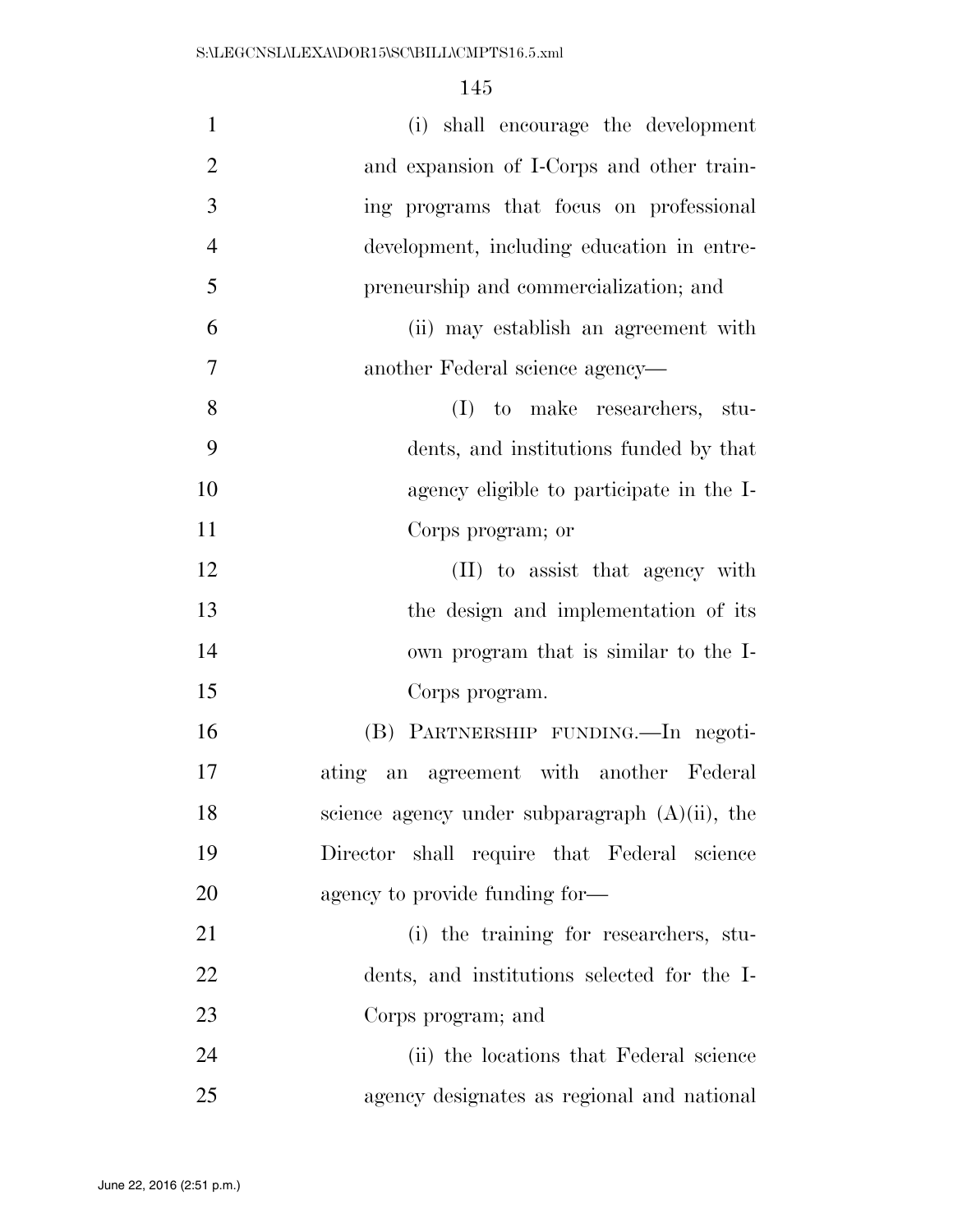| $\mathbf{1}$   | infrastructure for science and engineering         |
|----------------|----------------------------------------------------|
| $\overline{2}$ | entrepreneurship.                                  |
| 3              | FOLLOW-ON COMMERCIALIZATION<br>(3)                 |
| $\overline{4}$ | GRANTS.                                            |
| 5              | (A) IN GENERAL.—Subject to subpara-                |
| 6              | graph (B), the Director, in consultation with      |
| 7              | the Director of the Small Business Innovation      |
| 8              | Research Program, shall make funds available       |
| 9              | for competitive grants, including to I-Corps par-  |
| 10             | ticipants, to help support—                        |
| 11             | (i) prototype or proof-of-concept devel-           |
| 12             | opment; and                                        |
| 13             | (ii) such activities as the Director con-          |
| 14             | siders necessary to build local, regional,         |
| 15             | and national infrastructure for science and        |
| 16             | engineering entrepreneurship.                      |
| 17             | (B) LIMITATION.—Grants under subpara-              |
| 18             | graph (A) shall be limited to participants with    |
| 19             | innovations that because of the early stage of     |
| 20             | development are not eligible to participate in a   |
| 21             | Small Business Innovation Research Program         |
| 22             | or a Small Business Technology Transfer Pro-       |
| 23             | gram.                                              |
| 24             | (4) STATE AND LOCAL PARTNERSHIPS.—The              |
| 25             | Director may engage in partnerships with State and |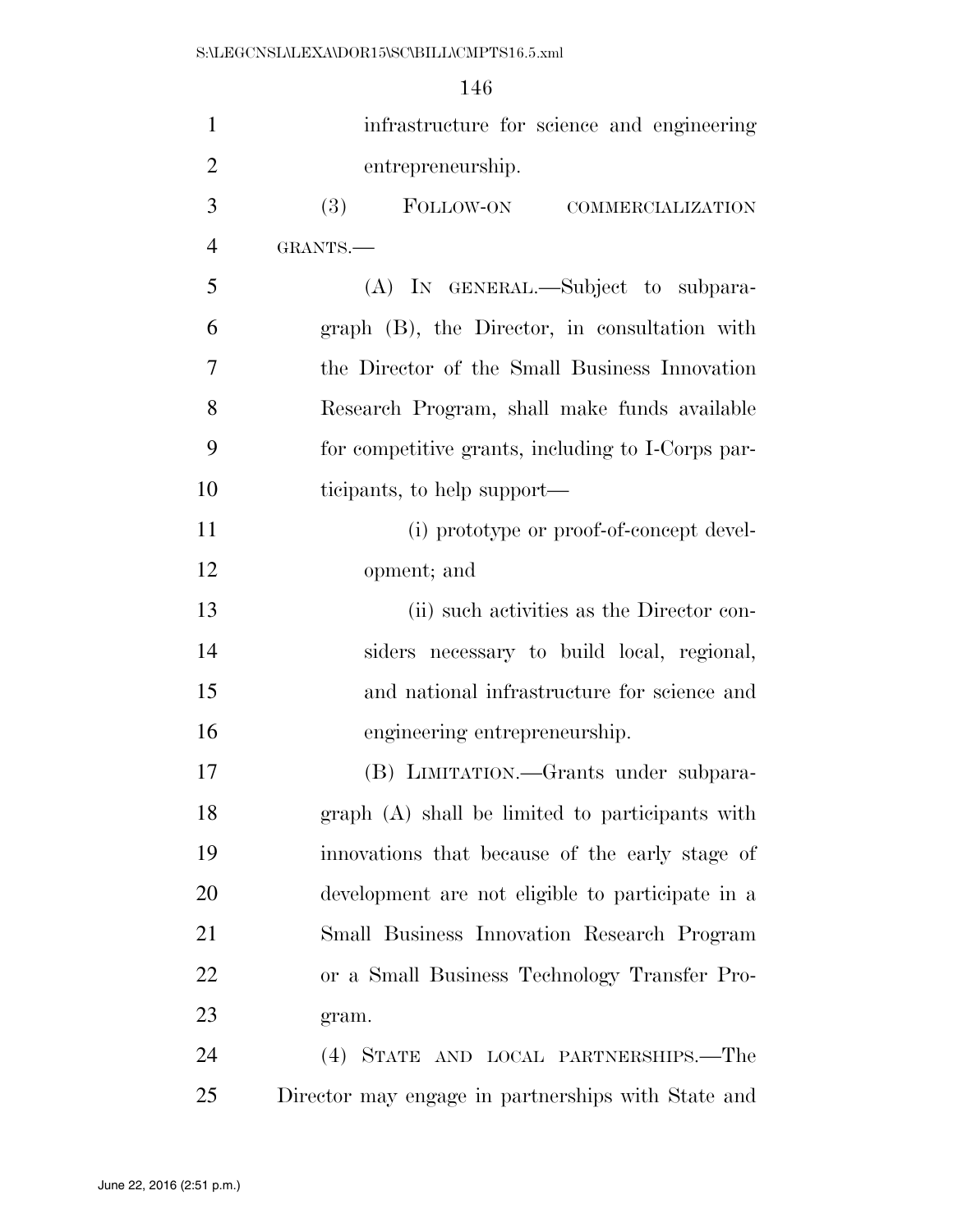local governments, economic development organiza- tions, and nonprofit organizations to provide access to the I-Corps program to support entrepreneurship and commercialization education and training for re- searchers, students, and institutions under this sub-section.

 (5) REPORTS.—The Director shall submit to the appropriate committees of Congress a biennial report on I-Corps program efficacy, including metrics on the effectiveness of the program. Each Federal science agency participating in the I-Corps program or that implements a similar program under paragraph (2)(A) shall contribute to the re-port.

 (6) DEFINITIONS.—In this subsection, the terms ''Small Business Innovation Research Pro- gram'' and ''Small Business Technology Transfer Program'' have the meanings given those terms in section 9 of the Small Business Act (15 U.S.C. 638).

## **SEC. 602. TRANSLATIONAL RESEARCH GRANTS.**

 (a) SENSE OF CONGRESS.—It is the sense of Con-gress that—

 (1) commercialization of federally-funded re-search may benefit society and the economy; and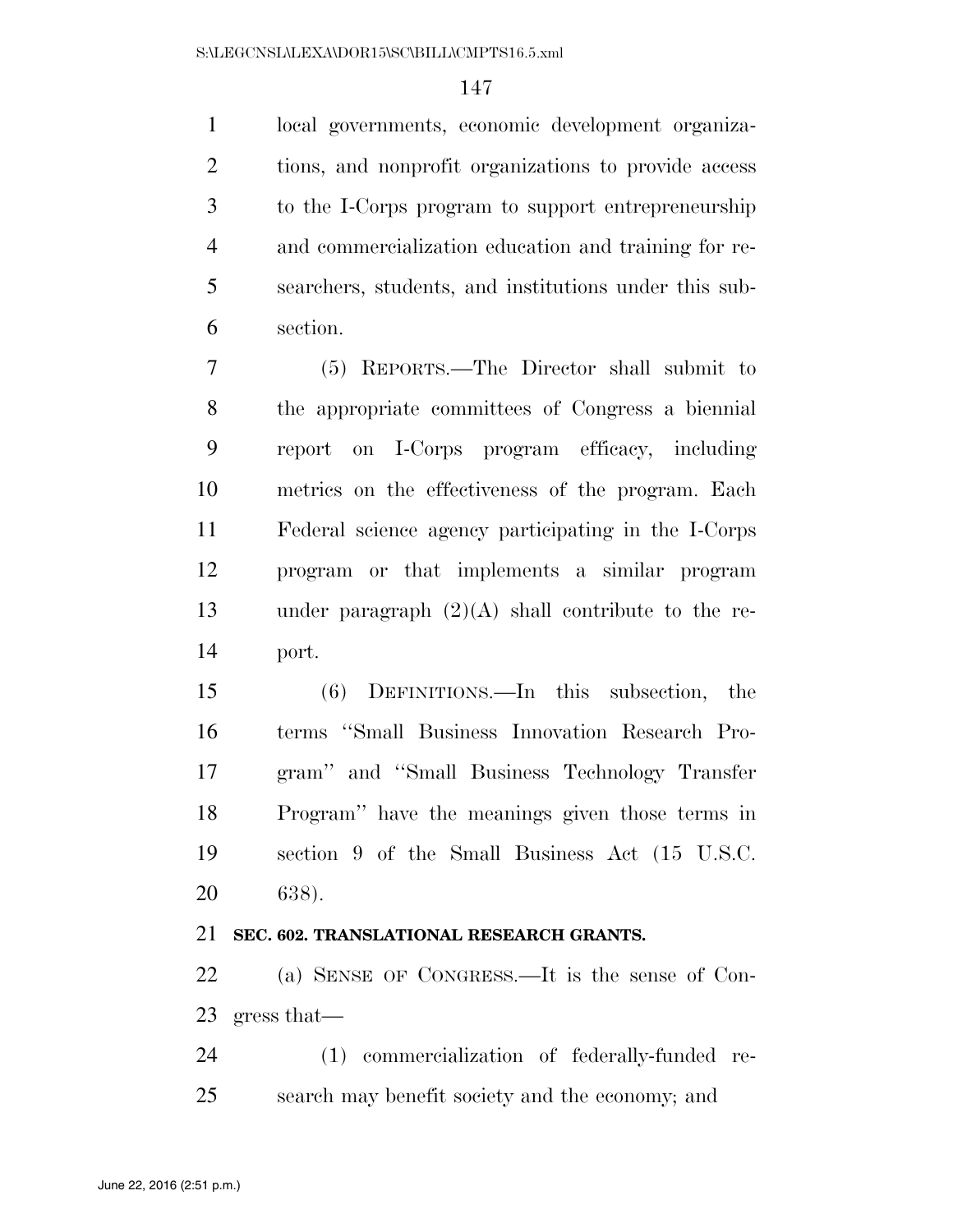(2) not-for-profit organizations support the commercialization of federally-funded research by providing useful business and technical expertise to researchers.

 (b) COMMERCIALIZATION GRANTS PROGRAM.—The Director of the Foundation shall continue to award grants on a competitive, merit-reviewed basis to eligible entities to promote the commercialization of federally-funded re-search results.

 (c) USE OF FUNDS.—Activities supported by grants under this section may include—

 (1) identifying Foundation-sponsored research and technologies that have the potential for acceler-ated commercialization;

 (2) supporting prior or current Foundation- sponsored investigators in undertaking proof-of-con- cept work, including development of prototypes of technologies that are derived from Foundation-spon-sored research and have potential market value;

 (3) promoting sustainable partnerships between Foundation-funded institutions, industry, and other organizations within academia and the private sector with the purpose of accelerating the transfer of tech-nology;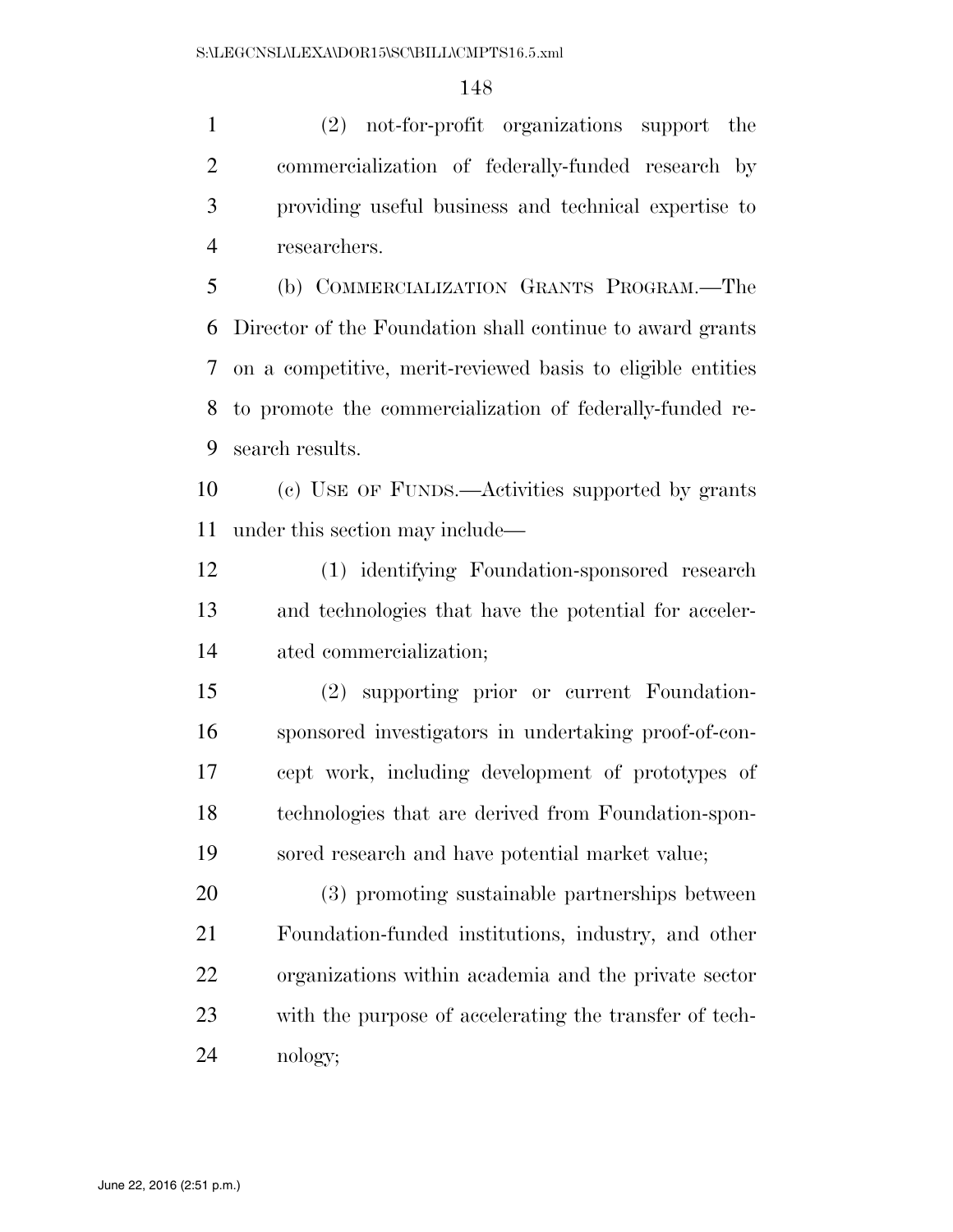| $\mathbf{1}$   | (4) developing multi-disciplinary innovation eco-           |
|----------------|-------------------------------------------------------------|
| $\overline{2}$ | systems which involve and are responsive to specific        |
| 3              | needs of academia and industry; and                         |
| $\overline{4}$ | (5) providing professional development, men-                |
| 5              | toring, and advice in entrepreneurship, project man-        |
| 6              | agement, and technology and business development            |
| 7              | to innovators.                                              |
| 8              | (d) $E$ LIGIBILITY.—                                        |
| 9              | (1) IN GENERAL.—The following organizations                 |
| 10             | may be eligible for grants under this section:              |
| 11             | (A) Institutions of higher education.                       |
| 12             | (B) Public or nonprofit technology transfer                 |
| 13             | organizations.                                              |
| 14             | (C) A nonprofit organization that partners                  |
| 15             | with an institution of higher education.                    |
| 16             | $(D)$ A consortia of 2 or more of the organi-               |
| 17             | zations described under subparagraphs<br>(A)                |
| 18             | through (C).                                                |
| 19             | (2) LEAD ORGANIZATIONS.—Any eligible orga-                  |
| 20             | nization under paragraph (1) may apply as a lead            |
| 21             | organization.                                               |
| 22             | (e) APPLICATIONS.—An eligible entity seeking a              |
| 23             | grant under this section shall submit an application to the |
| 24             | Director at such time, in such manner, and containing       |
| 25             | such information as the Director may require.               |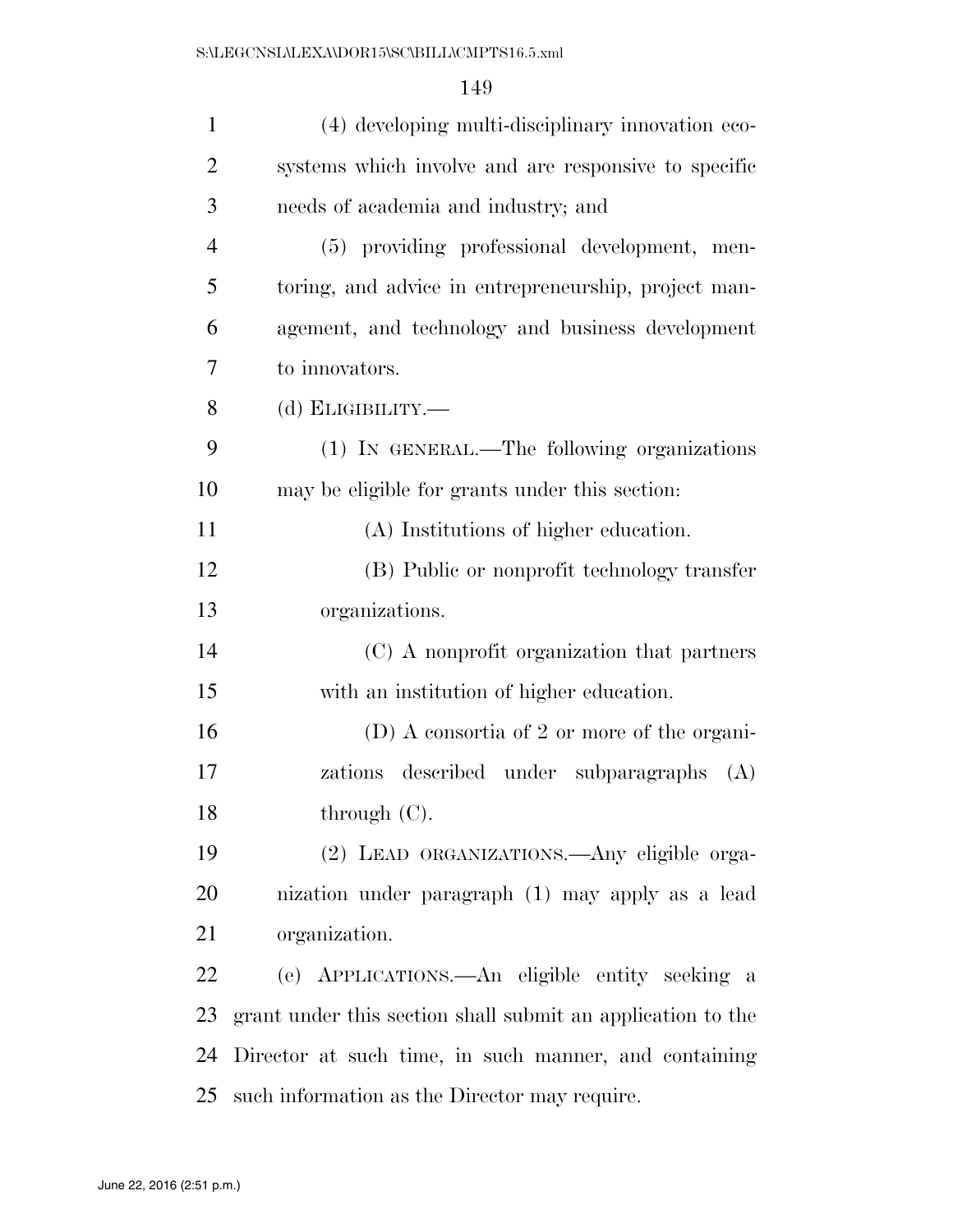## **SEC. 603. OPTICS AND PHOTONICS TECHNOLOGY INNOVA- TIONS.**  (a) FINDINGS.—Congress makes the following find-ings:

 (1) The 1998 National Research Council Re- port, ''Harnessing Light'' presented a comprehensive overview on the importance of optics and photonics to various sectors of the United States economy.

 (2) In 2012, in response to increased coordina- tion and investment by other nations, the National Research Council released a follow up study recom- mending a national photonics initiative to increase collaboration and coordination among United States industry, Federal and State government, and aca- demia to identify and further advance areas of photonics critical to regaining United States com-petitiveness and maintaining national security.

 (3) Publicly-traded companies focused on optics and photonics in the United States enable more than \$3 trillion in revenue annually.

 (b) SENSE OF CONGRESS.—It is the sense of Con-gress that—

 (1) optics and photonics research and tech- nologies promote United States global competitive- ness in industry sectors, including telecommuni-cations and information technology, energy,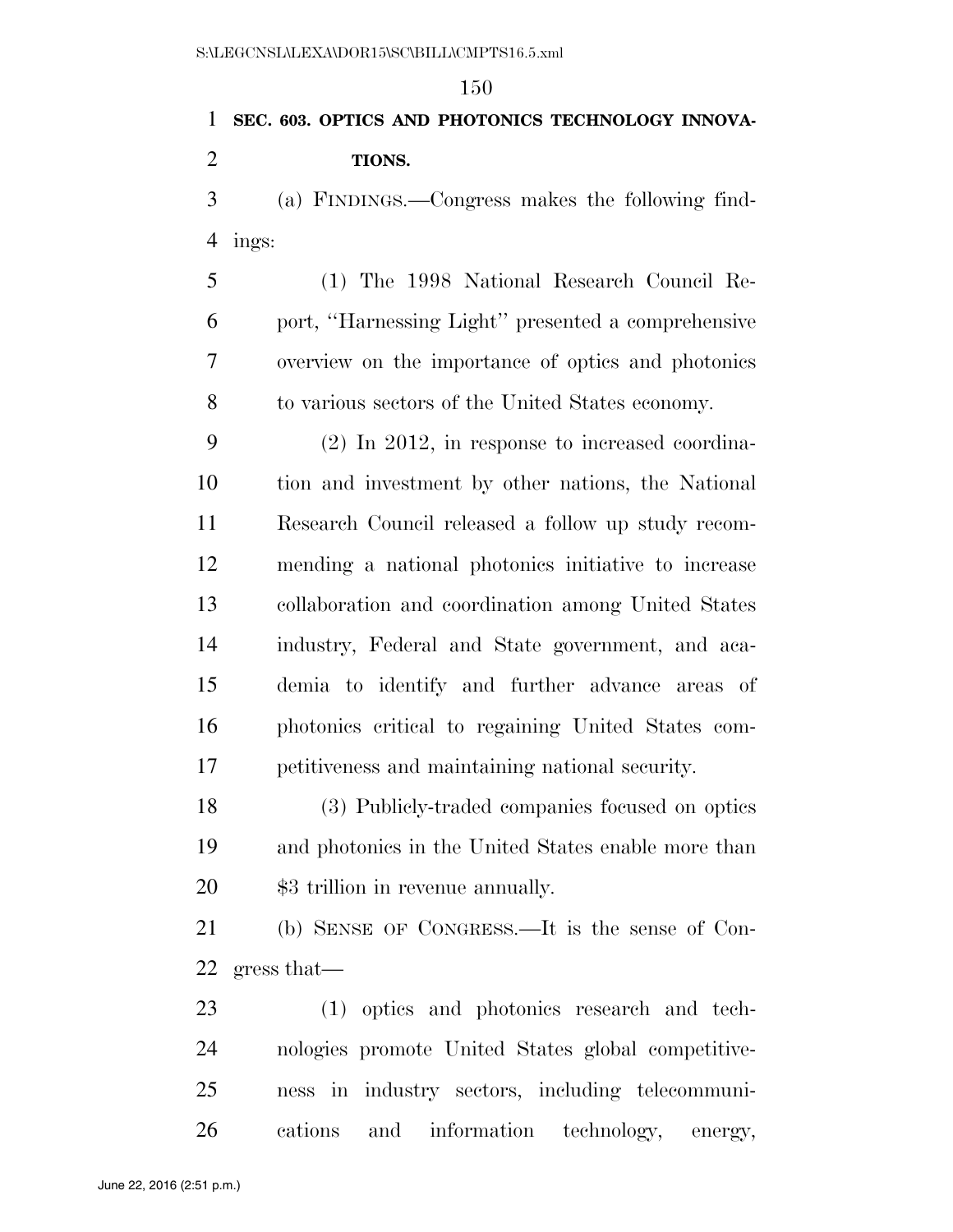| $\mathbf{1}$   | healthcare and medicine, manufacturing, and de-     |
|----------------|-----------------------------------------------------|
| $\overline{2}$ | fense;                                              |
| 3              | (2) Federal science agencies, industry, and aca-    |
| $\overline{4}$ | demia should seek partnerships with each other to   |
| 5              | develop basic research in optics and photonics into |
| 6              | more mature technologies and capabilities; and      |
| 7              | (3) each Federal science agency, as appropriate,    |
| 8              | should-                                             |
| 9              | (A) survey and identify optics<br>and               |
| 10             | photonics-related programs within that Federal      |
| 11             | science agency and share results with other         |
| 12             | Federal science agencies for the purpose of gen-    |
| 13             | erating multiple applications and uses;             |
| 14             | (B) partner with the private sector and             |
| 15             | academia to leverage knowledge and resources        |
| 16             | to maximize opportunities for innovation in op-     |
| 17             | tics and photonics;                                 |
| 18             | (C) explore research and development op-            |
| 19             | portunities, including Federal and private sec-     |
| 20             | tor-sponsored internships, to ensure a highly       |
| 21             | trained optics and photonics workforce in the       |
| 22             | United States; and                                  |
| 23             | (D) encourage partnerships between aca-             |
| 24             | demia and industry to promote improvement in        |
| 25             | the education of optics and photonics techni-       |